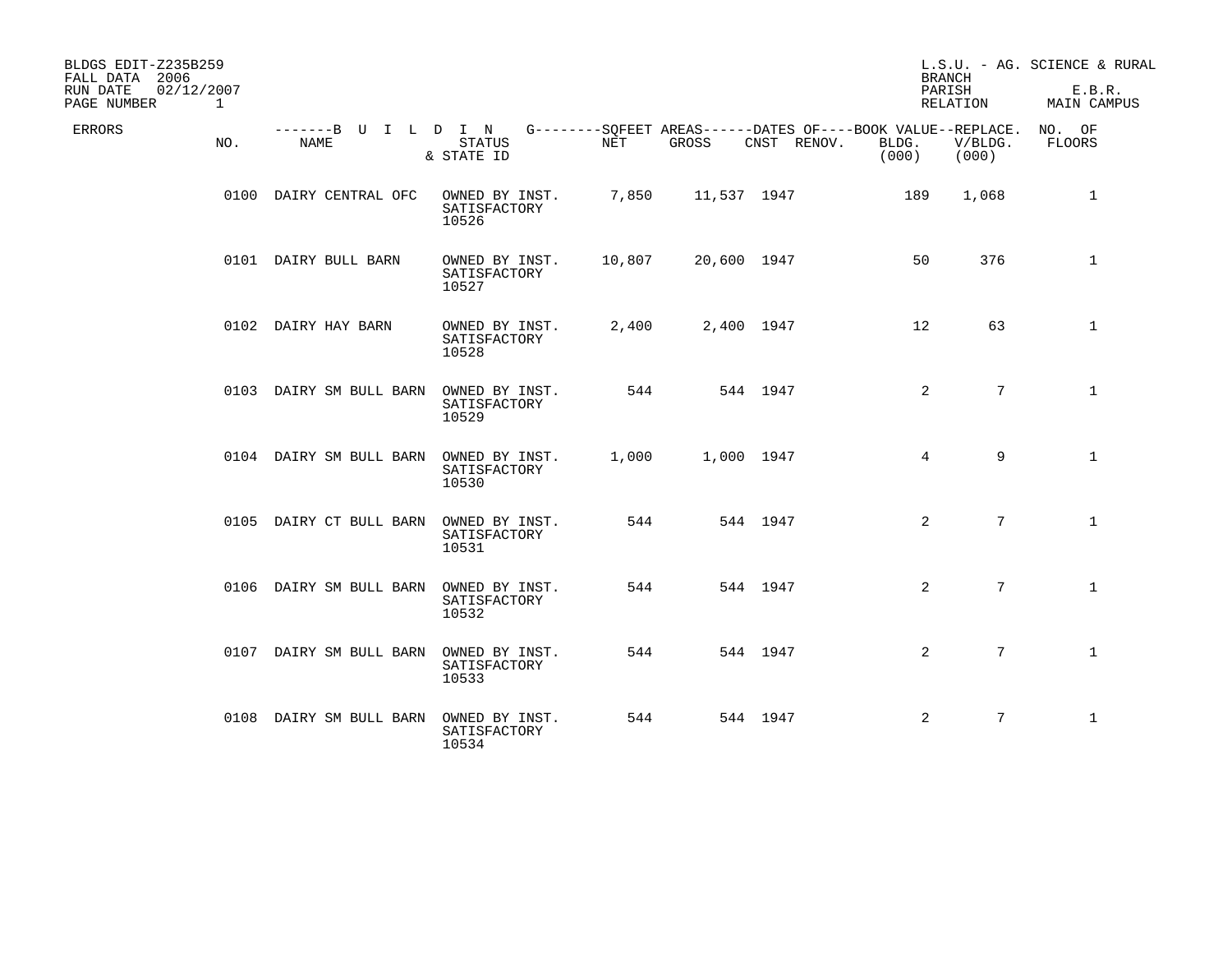| BLDGS EDIT-Z235B259<br>FALL DATA 2006<br>RUN DATE<br>02/12/2007<br>PAGE NUMBER<br>2 |                                        |                                         |        |             |             | <b>BRANCH</b><br>PARISH                                                       | RELATION         | L.S.U. - AG. SCIENCE & RURAL<br>E.B.R.<br>MAIN CAMPUS |
|-------------------------------------------------------------------------------------|----------------------------------------|-----------------------------------------|--------|-------------|-------------|-------------------------------------------------------------------------------|------------------|-------------------------------------------------------|
| ERRORS<br>NO.                                                                       | -------B U I L D I N<br>NAME           | STATUS<br>& STATE ID                    | NET    | GROSS       | CNST RENOV. | G--------SQFEET AREAS------DATES OF----BOOK VALUE--REPLACE.<br>BLDG.<br>(000) | V/BLDG.<br>(000) | NO. OF<br>FLOORS                                      |
|                                                                                     | 0109 DAIRY SM BULL BARN OWNED BY INST. | SATISFACTORY<br>10535                   | 544    |             | 544 1947    | 2                                                                             | $7\phantom{.0}$  | $\mathbf 1$                                           |
|                                                                                     | 0110 DAIRY SM BULL BARN                | OWNED BY INST.<br>SATISFACTORY<br>10536 | 544    |             | 544 1947    | 2                                                                             | $7\overline{ }$  | $\mathbf{1}$                                          |
|                                                                                     | 0186 DAIRY STALL BARN                  | OWNED BY INST.<br>SATISFACTORY<br>10520 | 12,500 | 12,500 1957 |             | 39                                                                            | 134              | $\mathbf{1}$                                          |
|                                                                                     | 0204 DAIRY MILK PARLOR                 | OWNED BY INST.<br>SATISFACTORY<br>10519 | 3,936  | 5,100 1959  |             | 103                                                                           | 290              | $\mathbf{1}$                                          |
|                                                                                     | 0330 DAIRY SM BULL BARN                | OWNED BY INST.<br>SATISFACTORY<br>10537 | 544    |             | 544 1974    | 2                                                                             | $7\overline{ }$  | $\mathbf{1}$                                          |
|                                                                                     | 0331 DAIRY SM BULL BARN                | OWNED BY INST.<br>SATISFACTORY<br>10538 | 544    |             | 544 1974    | 2                                                                             | $7\overline{ }$  | $\mathbf{1}$                                          |
|                                                                                     | 0332 DAIRY SM BULL BARN                | OWNED BY INST.<br>SATISFACTORY<br>10539 | 544    |             | 544 1974    | 2                                                                             | 7 <sup>1</sup>   | $\mathbf{1}$                                          |
|                                                                                     | 0333 DAIRY MANAGER RES                 | OWNED BY INST.<br>SATISFACTORY<br>10540 | 2,000  | 2,044 1974  |             | 15                                                                            | 92               | $\mathbf{1}$                                          |
|                                                                                     | 0346 DAIRY CALF BARN                   | OWNED BY INST.<br>SATISFACTORY<br>10509 | 1,934  | 2,932 1975  |             | 73                                                                            | 136              | $\mathbf{1}$                                          |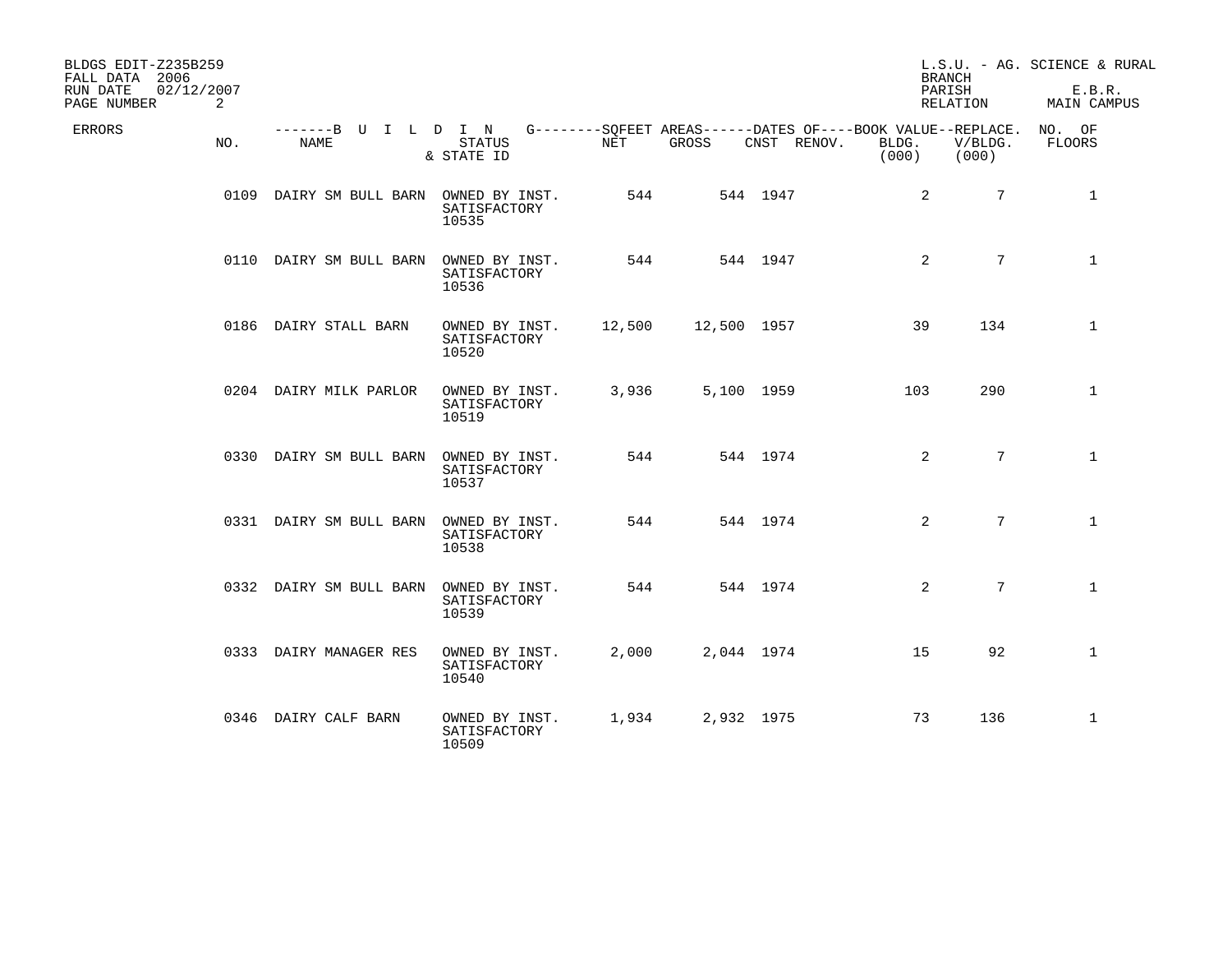| BLDGS EDIT-Z235B259<br>FALL DATA 2006<br>RUN DATE<br>PAGE NUMBER | 02/12/2007<br>3 |                                                                                          |                                         |       |             |             | <b>BRANCH</b><br>PARISH | RELATION         | L.S.U. - AG. SCIENCE & RURAL<br>E.B.R.<br><b>MAIN CAMPUS</b> |
|------------------------------------------------------------------|-----------------|------------------------------------------------------------------------------------------|-----------------------------------------|-------|-------------|-------------|-------------------------|------------------|--------------------------------------------------------------|
| ERRORS                                                           | NO.             | -------B U I L D I N G--------SQFEET AREAS------DATES OF----BOOK VALUE--REPLACE.<br>NAME | STATUS<br>& STATE ID                    | NET   | GROSS       | CNST RENOV. | BLDG.<br>(000)          | V/BLDG.<br>(000) | NO. OF<br>FLOORS                                             |
|                                                                  |                 | 0404 DAIRY SHED                                                                          | OWNED BY INST.<br>SATISFACTORY<br>10516 | 1,100 | 1,620 1981  |             | 49                      | 60               | $\mathbf 1$                                                  |
|                                                                  |                 | 0453 DAIRY CNTL BARN                                                                     | OWNED BY INST.<br>SATISFACTORY<br>10541 | 3,765 | 15,768 1999 |             | 780                     | 902              | $\mathbf{1}$                                                 |
|                                                                  |                 | 0483 DAIRY SILOS                                                                         | OWNED BY INST.<br>REMODELING-A<br>10521 | 207   |             | 237 1901    | 17                      | 43               | $\mathbf 1$                                                  |
|                                                                  |                 | 0484 DAIRY NUTRITION BL OWNED BY INST.                                                   | SATISFACTORY<br>10523                   | 1,949 | 2,051 1901  |             | 10                      | 27               | $\mathbf{1}$                                                 |
|                                                                  | T               | 0899 HEIFER BARN                                                                         | OWNED BY INST.<br>SATISFACTORY<br>00000 |       | 3,040 1999  |             | 96                      | 98               | $\mathbf{1}$                                                 |
|                                                                  | T               | 0900 IMPL. BLDG.                                                                         | OWNED BY INST.<br>SATISFACTORY<br>12845 |       | 4,000 2000  |             | 57                      | 57               | $\mathbf{1}$                                                 |
|                                                                  | Т               | 1007 SHED                                                                                | OWNED BY INST.<br>SATISFACTORY<br>10542 |       | 276 1979    |             | $\mathbf 1$             | $\mathbf{1}$     | $\mathbf 1$                                                  |
|                                                                  | T               | 1008 COVER                                                                               | OWNED BY INST.<br>SATISFACTORY<br>10510 |       | 3,355 1974  |             | 14                      | 14               | $\mathbf{1}$                                                 |
|                                                                  | Т               | 1011 OFFICE                                                                              | OWNED BY INST.<br>SATISFACTORY<br>00000 |       | 2,845 1976  |             | 120                     | 120              | $\mathbf 1$                                                  |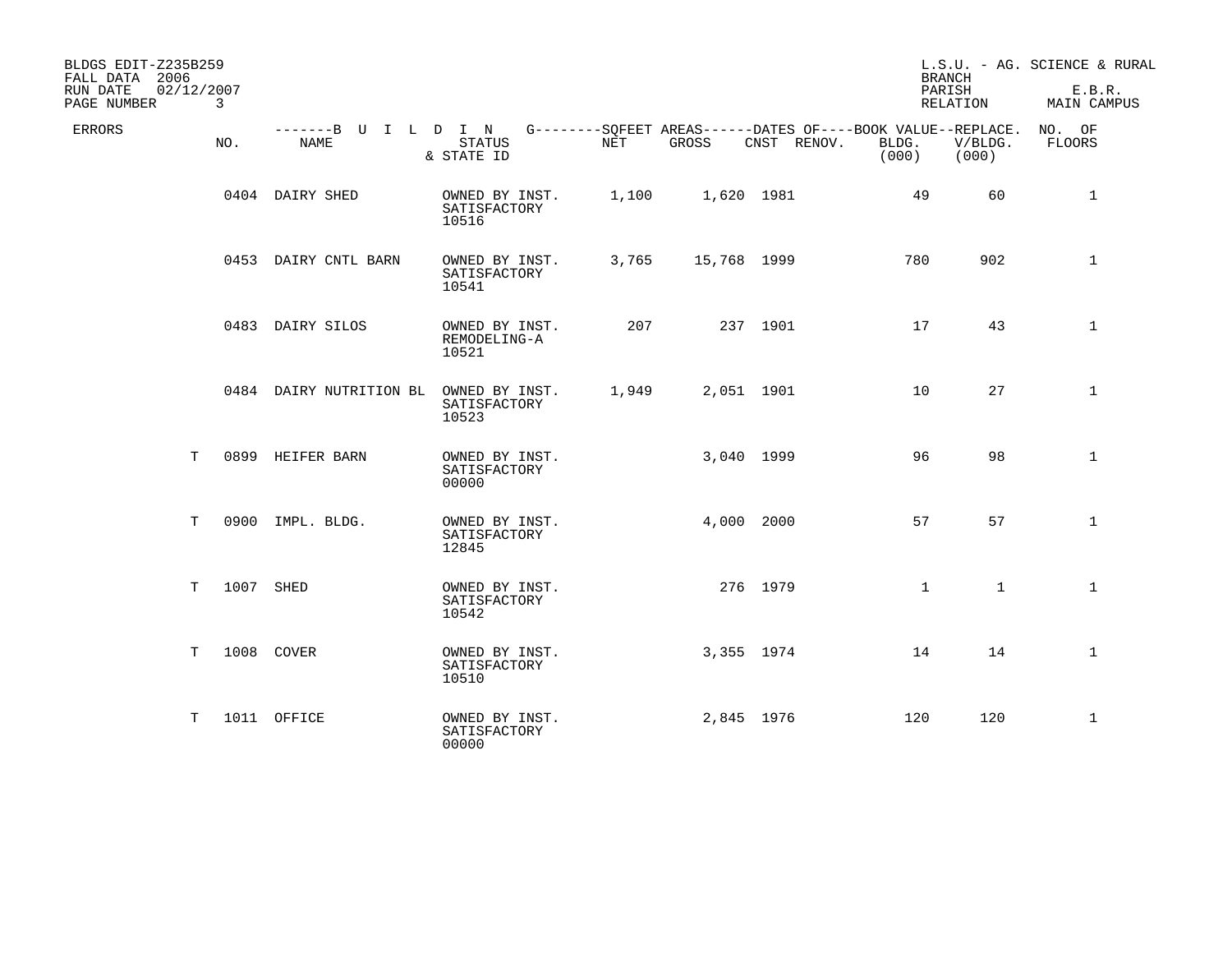BLDGS EDIT-Z235B259 L.S.U. - AG. SCIENCE & RURAL RUN DATE 02/12/2007 PARISH E.B.R. PAGE NUMBER 4 RELATION MAIN CAMPUS

#### D E S C R I P T I O N A N D S U M M A R Y O F E R R O R S

ERROR A DUPLICATE BLDG

- ERROR B DUPLICATE SUPPLEMENT
- ERROR C UNMATCHED BLDG ERROR D UNMATCHED SUPPLEMENT
- 
- ERROR E INVALID OWNERSHIP STATUS CODE
- ERROR F INVALID FOUNDATION TYPE
- ERROR G INVALID CONDITION STATUS CODE
- ERROR H INVALID CONSTRUCTION STATUS CODE (TYPE STRUC)
- ERROR I INVALID AIR CONDITIONED STATUS CODE
- ERROR J INVALID HEATING STATUS CODE
- ERROR K INVALID FLOOR STRUCTURE STATUS CODE
- ERROR L INVALID ROOF STRUCTURE STATUS CODE
- ERROR M INVALID EXTERIOR WALL FINISH CODE
- ERROR N INVALID ROOF MATERIAL STATUS CODE
- ERROR O STATE IDENTIFICATION NUMBER IS BLANK
- ERROR P GROSS AREA = ZEROS OR BLANK
- ERROR Q CONSTRUCTION DATE PRIOR TO 1800 OR BLANK
- ERROR R BLDG IS OWNED BUT NO BOOK OR ESTIMATED VALUE IS PROVIDED
- ERROR S NET ASSIGNABLE SQ FT + CUSTODIAL, CIRCULATION MECHANICAL > GROSS SQUARE FEET THE SUM OF THE NET SQ FT OF THE ROOMS IN THIS BUILDING IS GREATER THAN THE REPORTED GROSS SQ FT
- ERROR T NET ASSIGNABLE SQUARE FEET = ZEROS OR BLANK (NO ROOMS ASSIGNED TO THIS BUILDING OR BUILDING CONTAINS 5 ONLY ROOMS WITH ROOM TYPES OF 010, 020, OR 030)

# T O T A L S

| TOTAL NUMBER OF BLDGS (MATCHED)<br>TOTAL ERRORS                                     | 27           |
|-------------------------------------------------------------------------------------|--------------|
| TOTAL BOOK VALUE OF BLDGS (IN THOUSANDS)<br>TOTAL EST VALUE OF BLDGS (IN THOUSANDS) | 1649<br>3560 |
| TOTAL GROSS AREA OWNED BY INST.<br>TOTAL GROSS AREA LEASED BY INST.                 | 96745        |
| TOTAL GROSS AREA                                                                    | 96745        |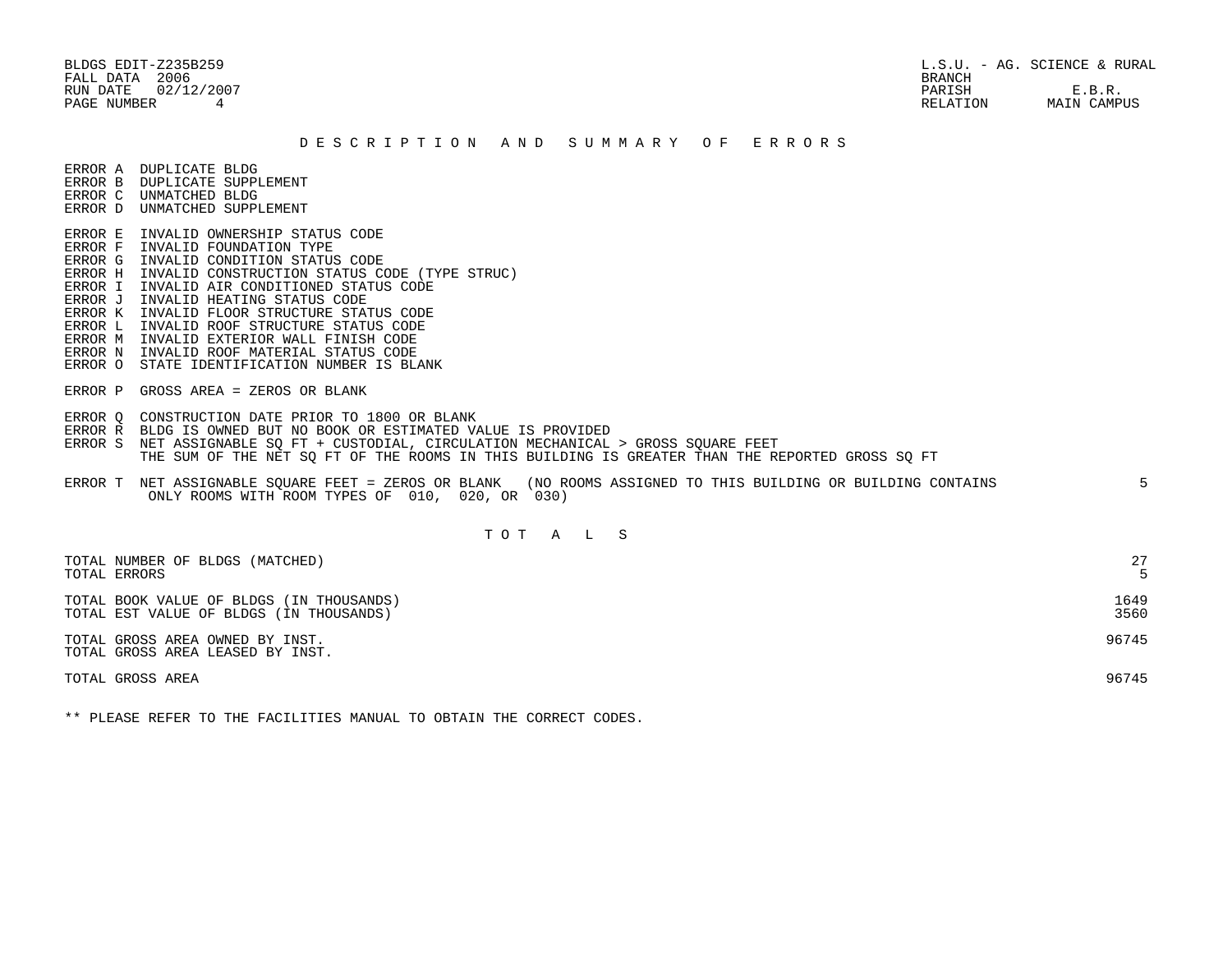| BLDGS EDIT-Z235B259<br>FALL DATA 2006                 |                                     |                                         |        |             |                                                                            | <b>BRANCH</b>  |                  | BURDEN RESEARCH CENTER                 |
|-------------------------------------------------------|-------------------------------------|-----------------------------------------|--------|-------------|----------------------------------------------------------------------------|----------------|------------------|----------------------------------------|
| RUN DATE<br>02/12/2007<br>PAGE NUMBER<br>$\mathbf{1}$ |                                     |                                         |        |             |                                                                            | PARISH         |                  | E.B.R.<br>RELATION BRANCH-RESTRICT PRO |
| ERRORS<br>NO.                                         | -------B U I L D I N<br><b>NAME</b> | <b>STATUS</b><br>& STATE ID             | NET    | GROSS       | G--------SQFEET AREAS------DATES OF----BOOK VALUE--REPLACE.<br>CNST RENOV. | BLDG.<br>(000) | V/BLDG.<br>(000) | NO. OF<br>FLOORS                       |
|                                                       | 0094 OLD TURF BLDG                  | OWNED BY INST.<br>SATISFACTORY<br>10265 | 1,176  | 1,176 1947  |                                                                            | 10             | 34               | 1                                      |
|                                                       | 0244 BRICK STAFF RESID              | OWNED BY INST.<br>SATISFACTORY<br>10279 | 2,160  | 2,160 1967  |                                                                            | 15             | 59               | $\mathbf{1}$                           |
|                                                       | 0245 IRRIGATION WELL                | OWNED BY INST.<br>SATISFACTORY<br>10280 | 36     |             | 36 1967                                                                    | 26             | 26               | $\mathbf{1}$                           |
|                                                       | 0246 NORTH STEEL STOR B             | OWNED BY INST.<br>SATISFACTORY<br>10282 | 6,000  | 6,045 1967  |                                                                            | 28             | 174              | $\mathbf{1}$                           |
|                                                       | 0267 RESIDENCE/HORTI                | OWNED BY INST.<br>SATISFACTORY<br>10264 | 1,428  | 1,428 1970  |                                                                            | 6              | 34               | $\mathbf{1}$                           |
|                                                       | 0299 SOUTH STEEL STOR B             | OWNED BY INST.<br>SATISFACTORY<br>10281 | 10,305 | 10,403 1973 |                                                                            | 83             | 302              | $\mathbf{1}$                           |
|                                                       | 0386 GLASS GREENHOUSE               | OWNED BY INST.<br>SATISFACTORY<br>10267 | 1,344  | 1,344 1980  |                                                                            | $\mathbf{1}$   | 63               | $\mathbf{1}$                           |
| 0387                                                  | CONCRETE SHADEHOUS                  | OWNED BY INST.<br>SATISFACTORY<br>10268 | 3,100  | 3,100 1980  |                                                                            | 15             | 15               | $\mathbf{1}$                           |
|                                                       | 0388 FIELD OFFICE                   | OWNED BY INST.<br>SATISFACTORY<br>10283 | 576    |             | 738 1980                                                                   | 96             | 96               | $\mathbf{1}$                           |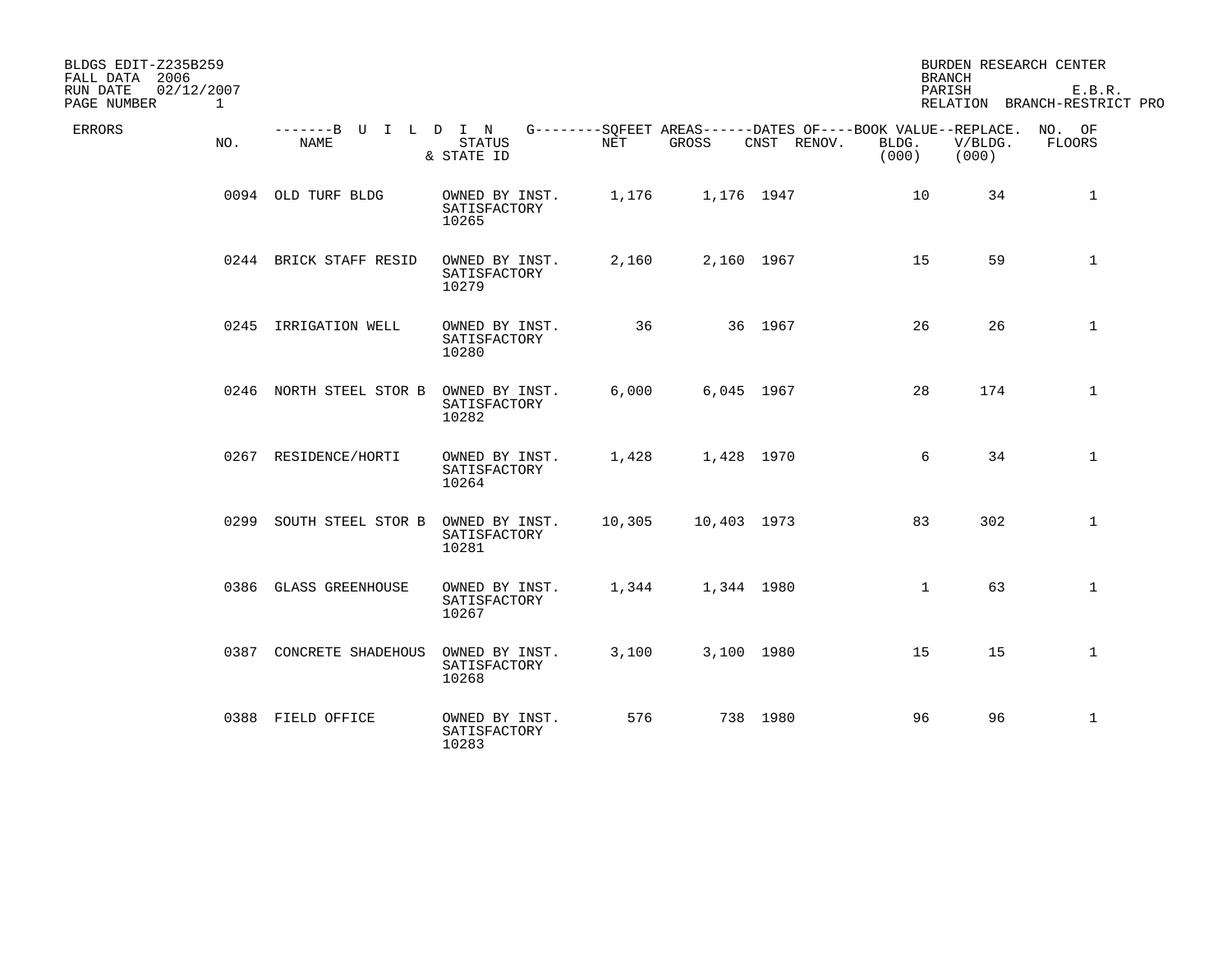| BLDGS EDIT-Z235B259<br>FALL DATA 2006 |                 |                              |                                         |        |             |                                                                                   | <b>BRANCH</b>  |                  | BURDEN RESEARCH CENTER                 |
|---------------------------------------|-----------------|------------------------------|-----------------------------------------|--------|-------------|-----------------------------------------------------------------------------------|----------------|------------------|----------------------------------------|
| RUN DATE<br>PAGE NUMBER               | 02/12/2007<br>2 |                              |                                         |        |             |                                                                                   | PARISH         |                  | E.B.R.<br>RELATION BRANCH-RESTRICT PRO |
| ERRORS                                | NO.             | -------B U I L D I N<br>NAME | <b>STATUS</b><br>& STATE ID             | NET    | GROSS       | G--------SQFEET AREAS------DATES OF----BOOK VALUE--REPLACE. NO. OF<br>CNST RENOV. | BLDG.<br>(000) | V/BLDG.<br>(000) | FLOORS                                 |
|                                       |                 | 0396 ORNAMENTAL LAB          | OWNED BY INST.<br>SATISFACTORY<br>10269 | 1,632  |             | 1,800 1981                                                                        | 94             | 94               | 1                                      |
|                                       |                 | 0397 BIG SHADEHOUSE          | OWNED BY INST.<br>SATISFACTORY<br>10270 | 11,200 | 11,200 1981 |                                                                                   | 11             | 11               | $\mathbf{1}$                           |
|                                       |                 | 0415 IONE BURDEN CONF C      | OWNED BY INST.<br>SATISFACTORY<br>10271 | 2,896  |             | 4,200 1983                                                                        | 261            | 244              | $\mathbf{1}$                           |
|                                       |                 | 0426 PROPOGATION GREENH      | OWNED BY INST.<br>SATISFACTORY<br>10266 | 6,000  |             | 6,000 1984                                                                        | 30             | 30               | $\mathbf 1$                            |
|                                       |                 | 0434 ORN STOR SHED & PO      | OWNED BY INST.<br>SATISFACTORY<br>10272 | 1,165  |             | 1,206 1985                                                                        | 93             | 103              | $\mathbf 1$                            |
| T.                                    |                 | 0921 GREENHOUSE #3 CONP      | OWNED BY INST.<br>SATISFACTORY<br>00000 |        |             | 3,840 2002                                                                        | 6              | 6                | $\mathbf{1}$                           |
|                                       |                 | 0945 BURDEN POND GAZEBO      | OWNED BY INST.<br>SATISFACTORY<br>10262 | 89     |             | 92 1988                                                                           | 15             | 15               | $\mathbf 1$                            |
|                                       | T.              | 0976 GRNHSE A O&T            | OWNED BY INST.<br>SATISFACTORY<br>00000 |        |             | 2,880 2004                                                                        | 99             | 99               | $\mathbf{1}$                           |
| Т                                     |                 | 0985 PEST SHED BLDG          | OWNED BY INST.<br>SATISFACTORY<br>12541 |        |             | 810 1996                                                                          | 85             | 85               | $\mathbf{1}$                           |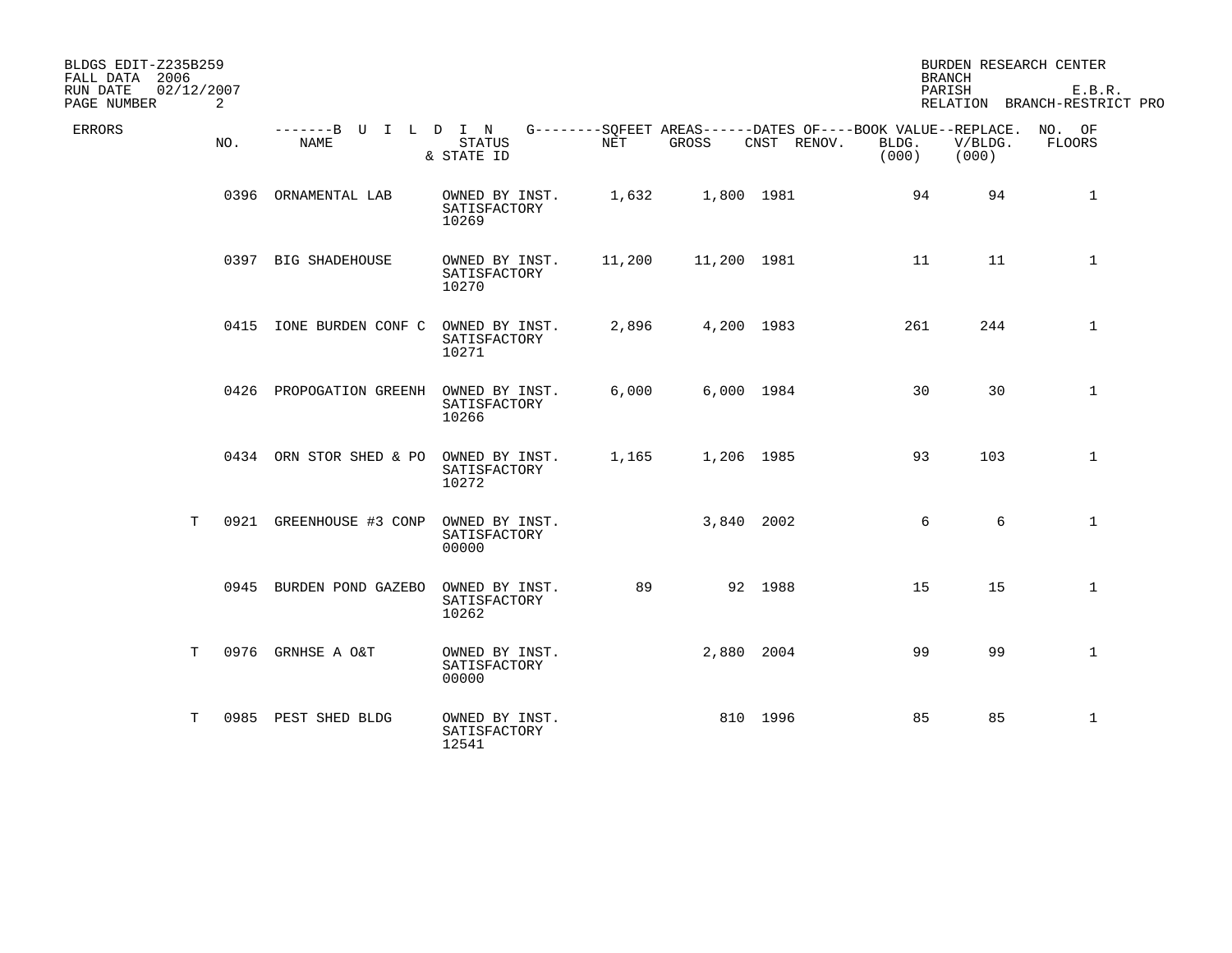| BLDGS EDIT-Z235B259<br>2006<br>FALL DATA<br>RUN DATE<br>PAGE NUMBER | 02/12/2007 | 3    |                       |                                                                 |                                                                        | <b>BRANCH</b>  | BURDEN RESEARCH CENTER<br>PARISH<br><b>RELATION</b> | E.B.R.<br>BRANCH-RESTRICT PRO |
|---------------------------------------------------------------------|------------|------|-----------------------|-----------------------------------------------------------------|------------------------------------------------------------------------|----------------|-----------------------------------------------------|-------------------------------|
| ERRORS                                                              |            | NO.  | -------B<br>U<br>NAME | -SQFEET<br>$G$ -------<br>N<br>D<br>STATUS<br>NET<br>& STATE ID | AREAS------DATES OF----BOOK VALUE--REPLACE.<br>GROSS<br>RENOV.<br>CNST | BLDG.<br>(000) | V/BLDG.<br>(000)                                    | NO. OF<br>FLOORS              |
|                                                                     | т          | 0987 | GREENHOUSE            | OWNED BY INST.<br>SATISFACTORY<br>00000                         | 1,440<br>2002                                                          | 4              | 4                                                   |                               |
|                                                                     | T          | 0988 | GREENHOUSE            | OWNED BY INST.<br>SATISFACTORY<br>00000                         | 2002<br>4,608                                                          | 8              | 8                                                   |                               |
|                                                                     | T.         | 0989 | O&T STORAGE           | OWNED BY INST.<br>SATISFACTORY<br>00000                         | 2005<br>2,400                                                          | 168            | 168                                                 |                               |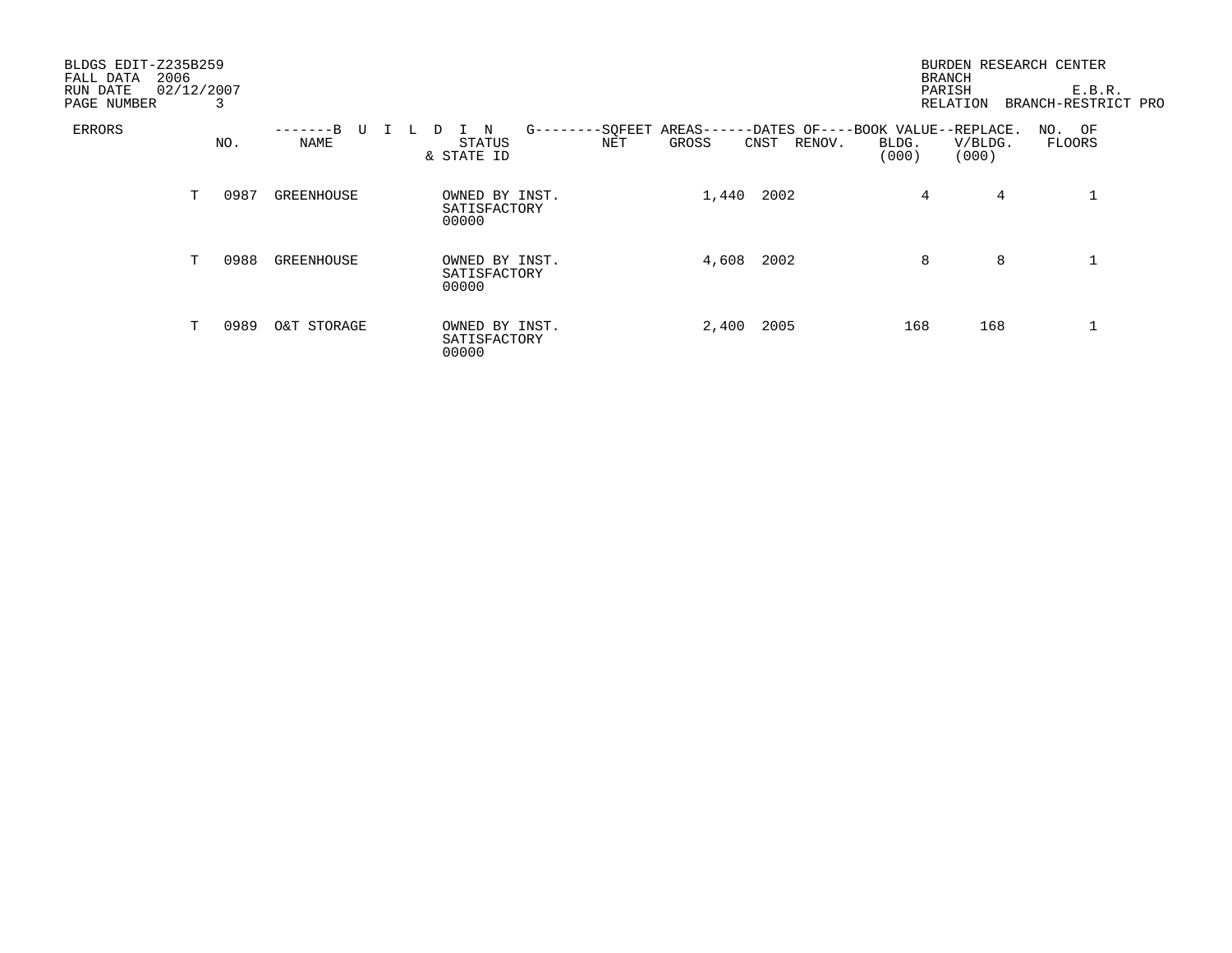BLDGS EDIT-Z235B259 BURDEN RESEARCH CENTER FALL DATA 2006 BRANCH

# RUN DATE 02/12/2007 PARISH E.B.R. PAGE NUMBER 4 RELATION BRANCH-RESTRICT PRO

#### D E S C R I P T I O N A N D S U M M A R Y O F E R R O R S

ERROR A DUPLICATE BLDG

- ERROR B DUPLICATE SUPPLEMENT ERROR C UNMATCHED BLDG
- ERROR D UNMATCHED SUPPLEMENT
- ERROR E INVALID OWNERSHIP STATUS CODE
- ERROR F INVALID FOUNDATION TYPE
- ERROR G INVALID CONDITION STATUS CODE
- ERROR H INVALID CONSTRUCTION STATUS CODE (TYPE STRUC)
- ERROR I INVALID AIR CONDITIONED STATUS CODE
- ERROR J INVALID HEATING STATUS CODE
- ERROR K INVALID FLOOR STRUCTURE STATUS CODE
- ERROR L INVALID ROOF STRUCTURE STATUS CODE
- ERROR M INVALID EXTERIOR WALL FINISH CODE
- ERROR N INVALID ROOF MATERIAL STATUS CODE
- ERROR O STATE IDENTIFICATION NUMBER IS BLANK
- ERROR P GROSS AREA = ZEROS OR BLANK
- ERROR Q CONSTRUCTION DATE PRIOR TO 1800 OR BLANK
- ERROR R BLDG IS OWNED BUT NO BOOK OR ESTIMATED VALUE IS PROVIDED
- ERROR S NET ASSIGNABLE SQ FT + CUSTODIAL, CIRCULATION MECHANICAL > GROSS SQUARE FEET THE SUM OF THE NET SQ FT OF THE ROOMS IN THIS BUILDING IS GREATER THAN THE REPORTED GROSS SQ FT
- ERROR T NET ASSIGNABLE SQUARE FEET = ZEROS OR BLANK (NO ROOMS ASSIGNED TO THIS BUILDING OR BUILDING CONTAINS 6 ONLY ROOMS WITH ROOM TYPES OF 010, 020, OR 030)

# T O T A L S

| TOTAL NUMBER OF BLDGS (MATCHED)                                     | 21    |
|---------------------------------------------------------------------|-------|
| TOTAL ERRORS                                                        | 6     |
| TOTAL BOOK VALUE OF BLDGS (IN THOUSANDS)                            | 1154  |
| TOTAL EST VALUE OF BLDGS (IN THOUSANDS)                             | 1670  |
| TOTAL GROSS AREA OWNED BY INST.<br>TOTAL GROSS AREA LEASED BY INST. | 66906 |
| TOTAL GROSS AREA                                                    | 66906 |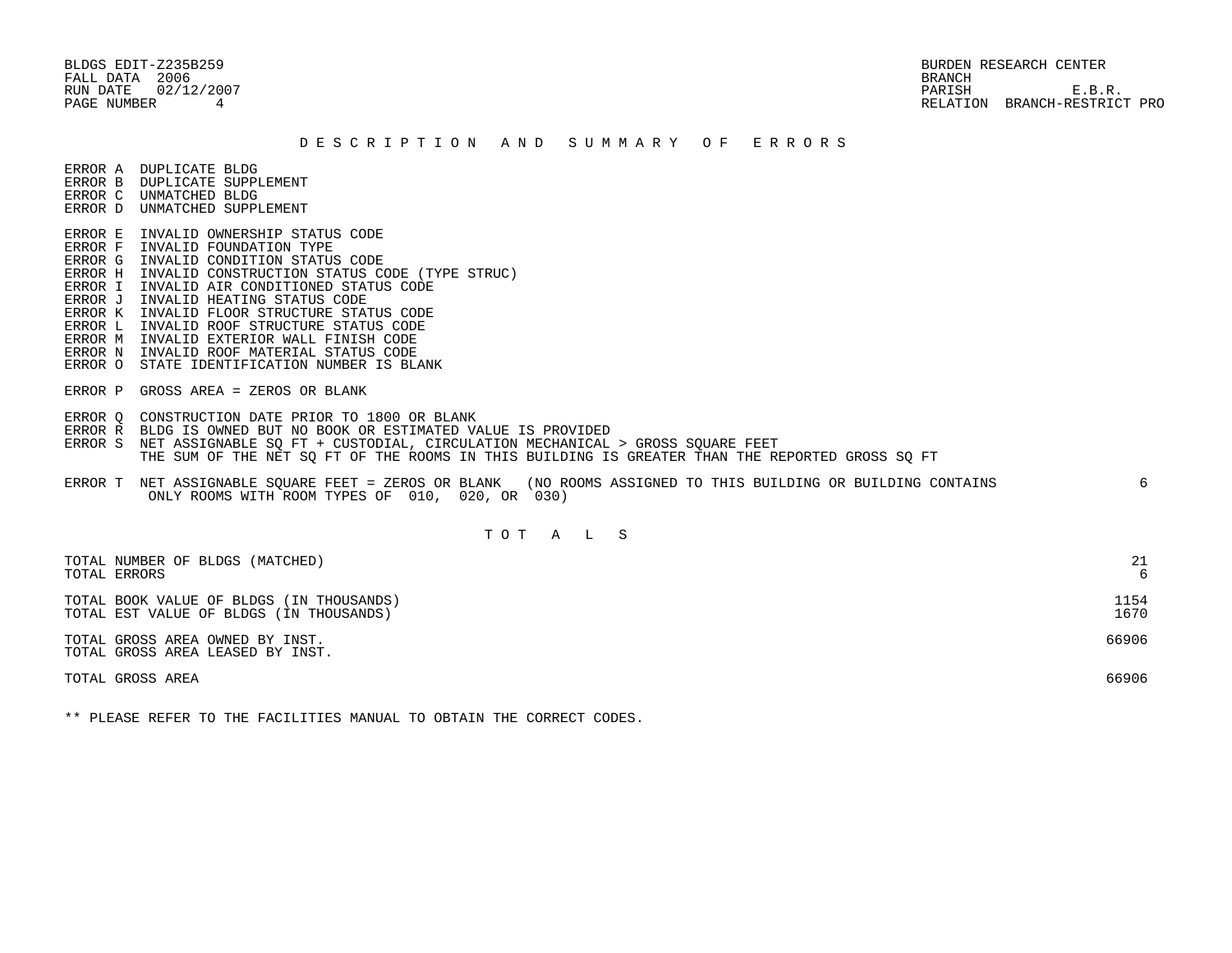| BLDGS EDIT-Z235B259<br>FALL DATA 2006                 |                              |                                         |       |            |                                                                            | <b>BRANCH</b>  |                  | BEN-HUR RESEARCH CENTER                |
|-------------------------------------------------------|------------------------------|-----------------------------------------|-------|------------|----------------------------------------------------------------------------|----------------|------------------|----------------------------------------|
| RUN DATE<br>02/12/2007<br>PAGE NUMBER<br>$\mathbf{1}$ |                              |                                         |       |            |                                                                            | PARISH         |                  | E.B.R.<br>RELATION BRANCH-RESTRICT PRO |
| ERRORS<br>NO.                                         | -------B U I L D I N<br>NAME | <b>STATUS</b><br>& STATE ID             | NET   | GROSS      | G--------SQFEET AREAS------DATES OF----BOOK VALUE--REPLACE.<br>CNST RENOV. | BLDG.<br>(000) | V/BLDG.<br>(000) | NO. OF<br>FLOORS                       |
|                                                       | 0047 MARYE SHED              | OWNED BY INST.<br>SATISFACTORY<br>10220 | 3,456 | 3,456 1935 |                                                                            | 15             | 43               | 1                                      |
|                                                       | 0089 SHED                    | OWNED BY INST.<br>SATISFACTORY<br>10154 | 5,000 | 5,000 1946 |                                                                            | $\mathbf{1}$   | $\overline{2}$   | $\mathbf{1}$                           |
|                                                       | 0112 HOG SHED ISOLAT BA      | OWNED BY INST.<br>SATISFACTORY<br>10158 | 750   |            | 750 1948                                                                   | $\mathbf{1}$   | $\overline{2}$   | $\mathbf{1}$                           |
|                                                       | 0127 QUONSET                 | OWNED BY INST.<br>SATISFACTORY<br>10151 | 1,200 | 1,200 1950 |                                                                            | $\mathbf{1}$   | $\overline{2}$   | $\mathbf{1}$                           |
|                                                       | 0128 SHEEP WORKING BARN      | OWNED BY INST.<br>SATISFACTORY<br>10162 | 1,000 | 1,000 1950 |                                                                            | $\mathbf{1}$   | $\overline{2}$   | $\mathbf{1}$                           |
|                                                       | 0129 ROP BARN                | OWNED BY INST.<br>SATISFACTORY<br>10157 | 1,600 | 2,000 1951 |                                                                            | 83             | 213              | $\mathbf{1}$                           |
|                                                       | 0131 HORSE BREEDING BAR      | OWNED BY INST.<br>SATISFACTORY<br>10160 | 2,400 | 2,400 1952 |                                                                            | 3              | 35               | $\mathbf{1}$                           |
| 0132                                                  | SHEEP FEED LOT BAR           | OWNED BY INST.<br>SATISFACTORY<br>10161 | 1,600 | 1,600 1952 |                                                                            | 3              | 12               | $\mathbf{1}$                           |
|                                                       | 0139 BEEF RESIDENCE          | OWNED BY INST.<br>SATISFACTORY<br>10166 | 1,500 | 1,500 1954 |                                                                            | 14             | 58               | $\mathbf{1}$                           |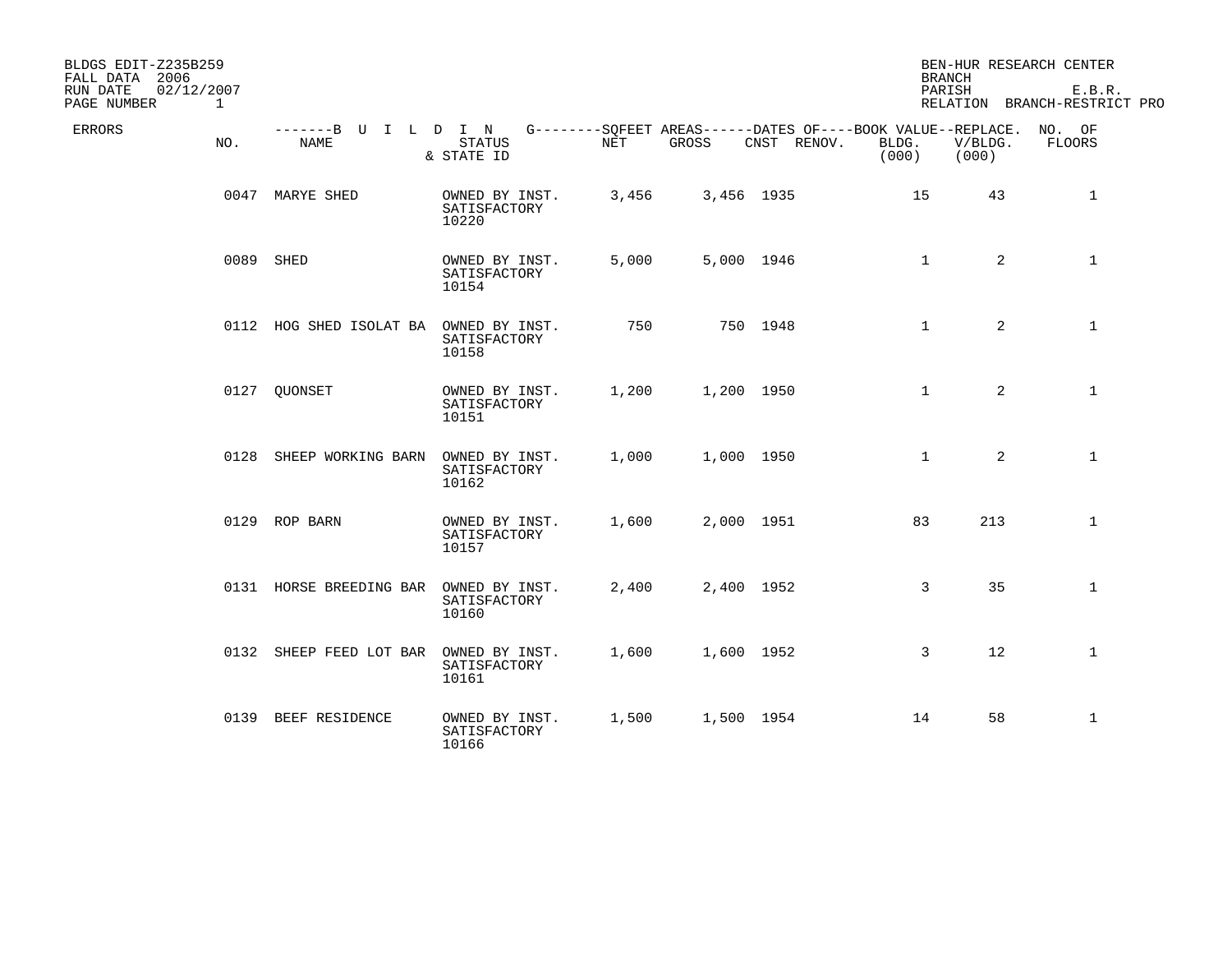| BLDGS EDIT-Z235B259<br>FALL DATA 2006      |                                     |                                         |       |            |             | <b>BRANCH</b>                                                                 |                  | BEN-HUR RESEARCH CENTER                |
|--------------------------------------------|-------------------------------------|-----------------------------------------|-------|------------|-------------|-------------------------------------------------------------------------------|------------------|----------------------------------------|
| 02/12/2007<br>RUN DATE<br>PAGE NUMBER<br>2 |                                     |                                         |       |            |             | PARISH                                                                        |                  | E.B.R.<br>RELATION BRANCH-RESTRICT PRO |
| <b>ERRORS</b><br>NO.                       | -------B U I L D I N<br><b>NAME</b> | <b>STATUS</b><br>& STATE ID             | NET   | GROSS      | CNST RENOV. | G--------SQFEET AREAS------DATES OF----BOOK VALUE--REPLACE.<br>BLDG.<br>(000) | V/BLDG.<br>(000) | NO. OF<br>FLOORS                       |
| 0140                                       | SHOP RESIDENCE                      | OWNED BY INST.<br>SATISFACTORY<br>10183 | 1,050 | 1,050 1954 |             | 11                                                                            | 58               | $\mathbf{1}$                           |
|                                            | 0145 FARM SERV RESIDENC             | OWNED BY INST.<br>SATISFACTORY<br>10156 | 800   |            | 800 1955    | $7\phantom{.0}$                                                               | 17               | $\mathbf{1}$                           |
|                                            | 0147 SHEEP/HORSE RES                | OWNED BY INST.<br>SATISFACTORY<br>10164 | 1,200 | 1,200 1955 |             | $12 \overline{ }$                                                             | 58               | $\mathbf{1}$                           |
| 0247                                       | SWINE FARM RES                      | OWNED BY INST.<br>SATISFACTORY<br>10188 | 1,340 | 1,340 1967 |             | 15                                                                            | 58               | $\mathbf 1$                            |
| 0257                                       | SWINE FEEDLOT BARN                  | OWNED BY INST.<br>SATISFACTORY<br>10184 | 2,800 | 2,800 1968 |             | 15                                                                            | 51               | $\mathbf{1}$                           |
|                                            | 0262 STOR BLDG                      | OWNED BY INST.<br>SATISFACTORY<br>10193 | 1,440 | 1,440 1969 |             | $4\overline{ }$                                                               | 22               | $\mathbf{1}$                           |
|                                            | 0263 LAMBING SHED #1                | OWNED BY INST.<br>SATISFACTORY<br>10203 | 1,000 | 1,000 1969 |             | 2                                                                             | 2                | $\mathbf{1}$                           |
|                                            | 0264 LONG BARN                      | OWNED BY INST.<br>SATISFACTORY<br>10206 | 1,400 | 1,400 1969 |             | 6                                                                             | 6                | $\mathbf{1}$                           |
|                                            | 0265 RESI DIR RESIDENT              | OWNED BY INST.<br>SATISFACTORY<br>10208 | 1,650 | 1,650 1969 | 1993        | 17                                                                            | 76               | $\mathbf{1}$                           |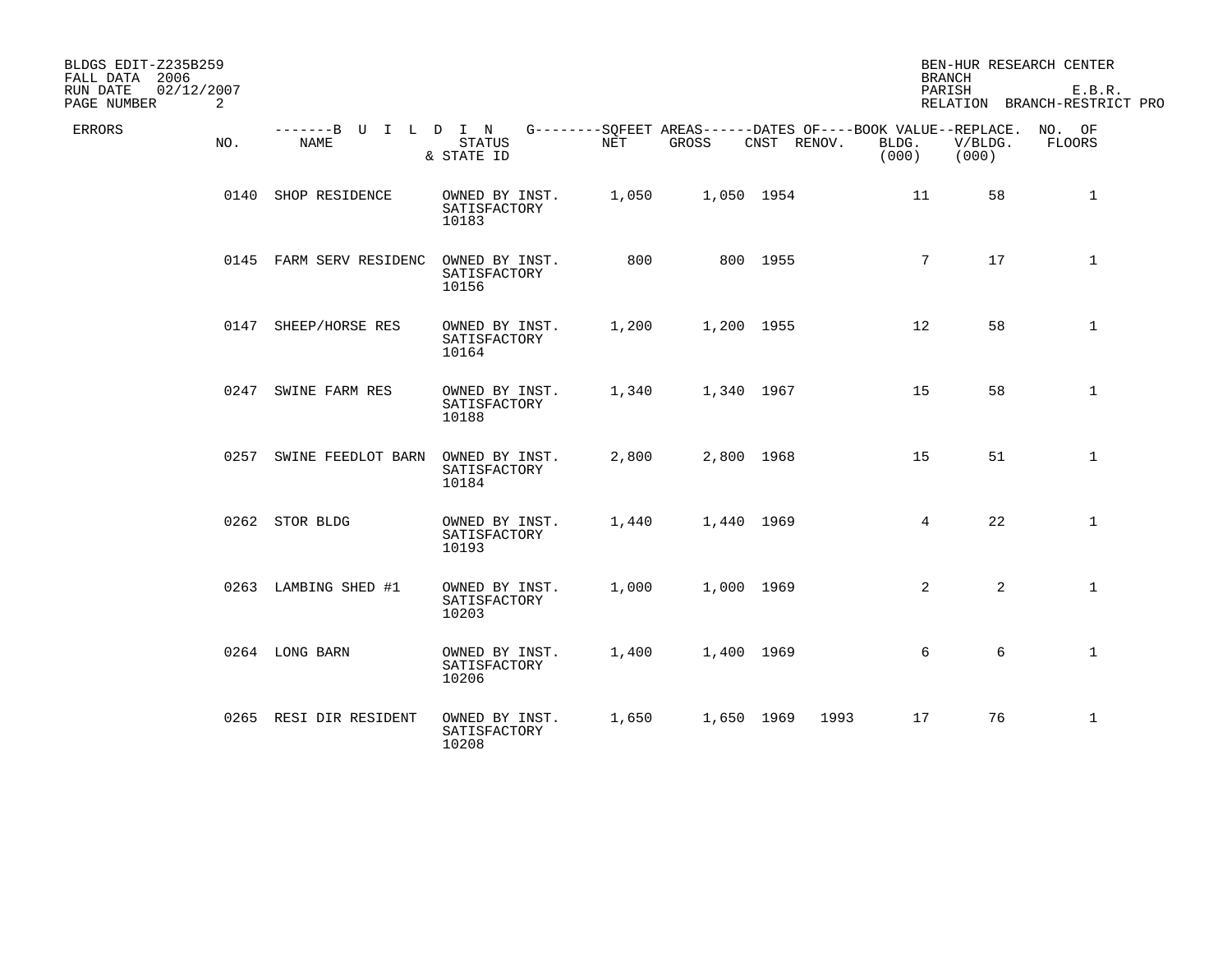| BLDGS EDIT-Z235B259<br>FALL DATA 2006      |                              |                                         |       |            |                                                                            |                | <b>BRANCH</b>    | BEN-HUR RESEARCH CENTER                |
|--------------------------------------------|------------------------------|-----------------------------------------|-------|------------|----------------------------------------------------------------------------|----------------|------------------|----------------------------------------|
| 02/12/2007<br>RUN DATE<br>PAGE NUMBER<br>3 |                              |                                         |       |            |                                                                            |                | PARISH           | E.B.R.<br>RELATION BRANCH-RESTRICT PRO |
| ERRORS<br>NO.                              | -------B U I L D I N<br>NAME | <b>STATUS</b><br>& STATE ID             | NET   | GROSS      | G--------SQFEET AREAS------DATES OF----BOOK VALUE--REPLACE.<br>CNST RENOV. | BLDG.<br>(000) | V/BLDG.<br>(000) | NO. OF<br>FLOORS                       |
| 0268                                       | SHED                         | OWNED BY INST.<br>SATISFACTORY<br>10197 | 1,501 | 2,400 1970 |                                                                            | $\mathbf{1}$   | 28               | 1                                      |
|                                            | 0286 IRRIGATION WELL         | OWNED BY INST.<br>SATISFACTORY<br>10195 | 120   | 120 1972   |                                                                            | $\mathbf{1}$   | $\mathbf{1}$     | $\mathbf{1}$                           |
|                                            | 0290 BARN #3                 | OWNED BY INST.<br>SATISFACTORY<br>10222 | 3,280 | 3,280 1972 |                                                                            | 38             | 55               | $\mathbf{1}$                           |
|                                            | 0291 BARN#1                  | OWNED BY INST.<br>SATISFACTORY<br>10224 | 2,700 | 2,700 1972 |                                                                            | 40             | 33               | $\mathbf{1}$                           |
|                                            | 0292 FEED BARN               | OWNED BY INST.<br>SATISFACTORY<br>10226 | 432   | 432 1972   |                                                                            | 4              | 4                | $\mathbf{1}$                           |
|                                            | 0300 SWINE IMPLEMENT SH      | OWNED BY INST.<br>SATISFACTORY<br>10180 | 900   | 900 1973   |                                                                            | 6              | 6                | $\mathbf{1}$                           |
|                                            | 0304 SHEEP BARN HDQR         | OWNED BY INST.<br>SATISFACTORY<br>10165 | 1,728 | 1,728 1974 |                                                                            | 6              | 6                | $\mathbf{1}$                           |
|                                            | 0305 RESIDENCE               | OWNED BY INST.<br>SATISFACTORY<br>10173 | 1,700 | 1,700 1974 |                                                                            | 13             | 60               | $\mathbf{1}$                           |
|                                            | 0306 SHOP                    | OWNED BY INST.<br>SATISFACTORY<br>10175 | 1,440 | 1,440 1974 |                                                                            | 2              | 25               | $\mathbf{1}$                           |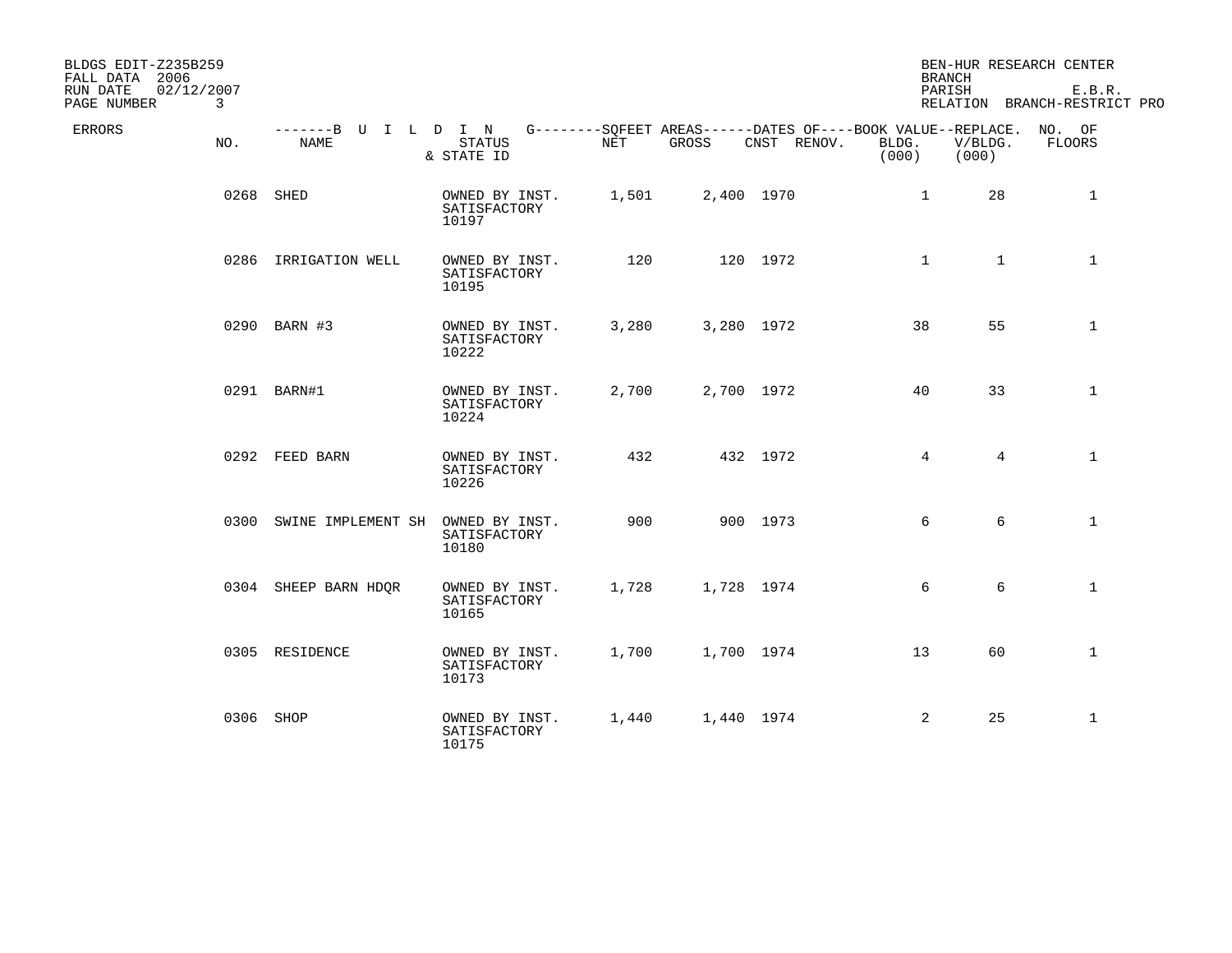| BLDGS EDIT-Z235B259<br>FALL DATA 2006                |                              |                                         |       |            |                                                                            | <b>BRANCH</b>  |                  | BEN-HUR RESEARCH CENTER                |
|------------------------------------------------------|------------------------------|-----------------------------------------|-------|------------|----------------------------------------------------------------------------|----------------|------------------|----------------------------------------|
| 02/12/2007<br>RUN DATE<br>PAGE NUMBER<br>$4^{\circ}$ |                              |                                         |       |            |                                                                            | PARISH         |                  | E.B.R.<br>RELATION BRANCH-RESTRICT PRO |
| <b>ERRORS</b><br>NO.                                 | -------B U I L D I N<br>NAME | <b>STATUS</b><br>& STATE ID             | NET   | GROSS      | G--------SQFEET AREAS------DATES OF----BOOK VALUE--REPLACE.<br>CNST RENOV. | BLDG.<br>(000) | V/BLDG.<br>(000) | NO. OF<br>FLOORS                       |
|                                                      | 0310 SWINE GROWING BARN      | OWNED BY INST.<br>SATISFACTORY<br>10190 | 3,536 | 3,536 1974 |                                                                            | 32             | 87               | $\mathbf 1$                            |
|                                                      | 0311 SWINE FEED MILL         | OWNED BY INST.<br>SATISFACTORY<br>10191 | 1,200 | 1,200 1974 |                                                                            | 21             | 73               | $\mathbf{1}$                           |
|                                                      | 0312 MAIN HORSE BARN         | OWNED BY INST.<br>SATISFACTORY<br>10207 | 3,116 |            | 3,116 1974                                                                 | 22             | 23               | $\mathbf{1}$                           |
| 0313                                                 | CROSSBRED HAY B #            | OWNED BY INST.<br>SATISFACTORY<br>10217 | 6,825 | 6,825 1974 |                                                                            | 8              | 8                | $\mathbf 1$                            |
|                                                      | 0314 CROSSBRED HAY BARN      | OWNED BY INST.<br>SATISFACTORY<br>10218 | 6,825 | 6,825 1974 |                                                                            | 5              | 5                | $\mathbf{1}$                           |
|                                                      | 0315 PUREBRED BARN           | OWNED BY INST.<br>SATISFACTORY<br>10219 | 3,840 |            | 3,840 1974                                                                 | 5              | 51               | $\mathbf{1}$                           |
|                                                      | 0316 BARN #2                 | OWNED BY INST.<br>SATISFACTORY<br>10223 | 3,280 |            | 3,280 1974                                                                 | 30             | 44               | $\mathbf{1}$                           |
|                                                      | 0336 GOAT BARN               | OWNED BY INST.<br>SATISFACTORY<br>10192 | 500   |            | 500 1975                                                                   | $\overline{a}$ | $\mathbf{1}$     | $\mathbf{1}$                           |
|                                                      | 0337 LAMBING SHED #2         | OWNED BY INST.<br>SATISFACTORY<br>10204 | 1,000 | 1,000 1975 |                                                                            | 2              | 2                | $\mathbf{1}$                           |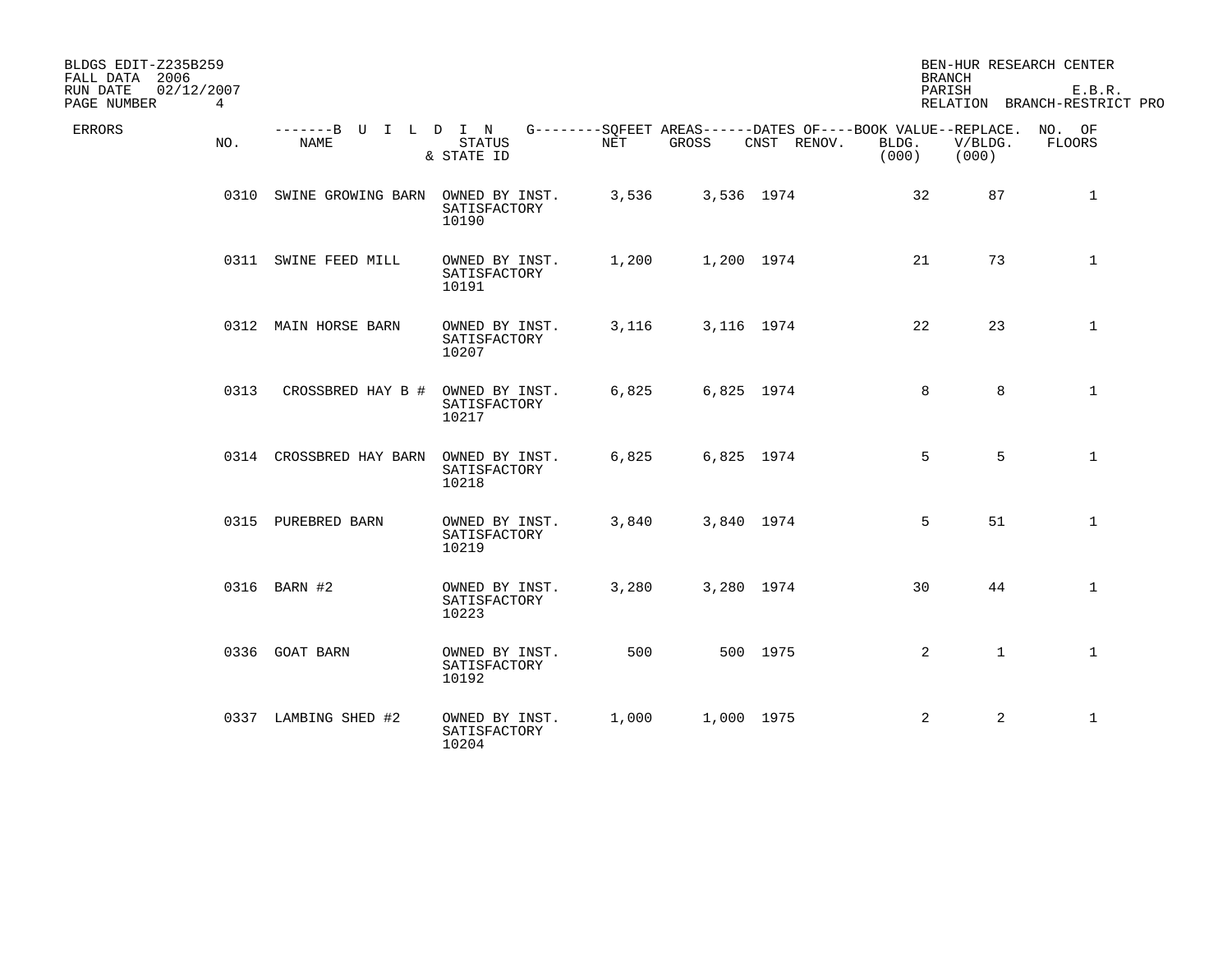| BLDGS EDIT-Z235B259<br>FALL DATA 2006      |                              |                                         |       |            |                                                                            |                | <b>BRANCH</b>    | BEN-HUR RESEARCH CENTER                |
|--------------------------------------------|------------------------------|-----------------------------------------|-------|------------|----------------------------------------------------------------------------|----------------|------------------|----------------------------------------|
| RUN DATE<br>02/12/2007<br>PAGE NUMBER<br>5 |                              |                                         |       |            |                                                                            |                | PARISH           | E.B.R.<br>RELATION BRANCH-RESTRICT PRO |
| ERRORS<br>NO.                              | -------B U I L D I N<br>NAME | <b>STATUS</b><br>& STATE ID             | NET   | GROSS      | G--------SQFEET AREAS------DATES OF----BOOK VALUE--REPLACE.<br>CNST RENOV. | BLDG.<br>(000) | V/BLDG.<br>(000) | NO. OF<br><b>FLOORS</b>                |
|                                            | 0338 LAMBING SHED #3         | OWNED BY INST.<br>SATISFACTORY<br>10205 | 1,000 | 1,000 1975 |                                                                            | 2              | $\overline{2}$   | $\mathbf 1$                            |
|                                            | 0356 STOR BLDG               | OWNED BY INST.<br>SATISFACTORY<br>10194 | 7,480 | 7,480 1977 |                                                                            | 2              | 44               | $\mathbf 1$                            |
|                                            | 0357 SHOP                    | OWNED BY INST.<br>SATISFACTORY<br>10196 | 3,200 | 3,200 1977 |                                                                            | 33             | 55               | $\mathbf{1}$                           |
|                                            | 0359 EAST FEEDING PEN        | OWNED BY INST.<br>SATISFACTORY<br>10210 | 1,792 | 1,792 1977 |                                                                            | 3              | 3                | $\mathbf{1}$                           |
|                                            | 0360 WEST FEEDING PEN        | OWNED BY INST.<br>SATISFACTORY<br>10211 | 1,792 | 1,792 1977 |                                                                            | 3              | 3                | $\mathbf{1}$                           |
|                                            | 0361 SLAB SCALE              | OWNED BY INST.<br>SATISFACTORY<br>10212 | 418   |            | 418 1977                                                                   | 2              | $\mathbf{1}$     | $\mathbf{1}$                           |
|                                            | 0362 IMPLEMENT SHED          | OWNED BY INST.<br>SATISFACTORY<br>10213 | 3,200 | 3,200 1977 |                                                                            | 12             | 13               | $\mathbf{1}$                           |
|                                            | 0389 SERVICE UNIT SHOP       | OWNED BY INST.<br>SATISFACTORY<br>10155 | 2,298 | 2,450 1980 |                                                                            | 54             | 79               | $\mathbf{1}$                           |
|                                            | 0390 SWINE BARN/OFFICE       | OWNED BY INST.<br>SATISFACTORY<br>10185 | 4,494 | 4,800 1980 |                                                                            | 10             | 145              | $\mathbf{1}$                           |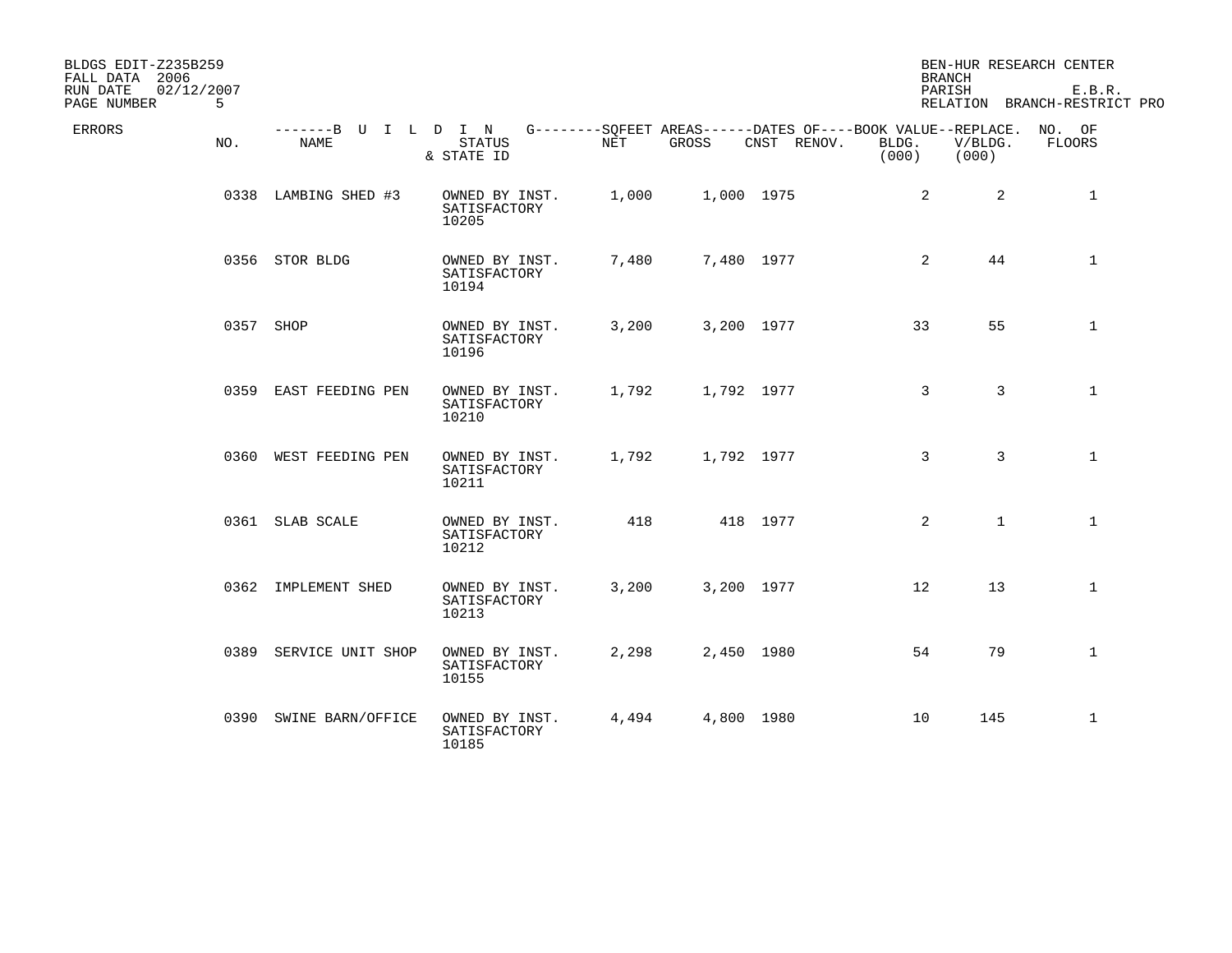| BLDGS EDIT-Z235B259<br>FALL DATA 2006      |          |                              |                                         |                                                                    |       |             | <b>BRANCH</b>  |                  | BEN-HUR RESEARCH CENTER                |
|--------------------------------------------|----------|------------------------------|-----------------------------------------|--------------------------------------------------------------------|-------|-------------|----------------|------------------|----------------------------------------|
| RUN DATE<br>02/12/2007<br>PAGE NUMBER<br>6 |          |                              |                                         |                                                                    |       |             | PARISH         |                  | E.B.R.<br>RELATION BRANCH-RESTRICT PRO |
| ERRORS                                     | NO.      | -------B U I L D I N<br>NAME | STATUS<br>& STATE ID                    | G--------SQFEET AREAS------DATES OF----BOOK VALUE--REPLACE.<br>NET | GROSS | CNST RENOV. | BLDG.<br>(000) | V/BLDG.<br>(000) | NO. OF<br>FLOORS                       |
|                                            |          | 0391 HEADQUARTERS            | OWNED BY INST.<br>SATISFACTORY<br>10198 | 468                                                                |       | 720 1980    | 56             | 41               | $\mathbf{1}$                           |
|                                            |          | 0392 STORAGE                 | OWNED BY INST.<br>SATISFACTORY<br>10199 | 400                                                                |       | 400 1980    | $\mathbf{1}$   | 39               | $\mathbf{1}$                           |
|                                            |          | 0393 METABOLISM BLDG         | OWNED BY INST.<br>SATISFACTORY<br>10221 | 4,661                                                              |       | 4,880 1980  | 193            | 165              | $\mathbf 1$                            |
|                                            |          | 0405 WEED CONTROL SHOP       | OWNED BY INST.<br>SATISFACTORY<br>10167 | 2,103                                                              |       | 2,265 1982  | 79             | 66               | $\mathbf 1$                            |
|                                            |          | 0406 SWINE SCALE SHED        | OWNED BY INST.<br>SATISFACTORY<br>10186 | 192                                                                |       | 240 1982    | 6              | 6                | $\mathbf{1}$                           |
|                                            | 0416 LAB |                              | OWNED BY INST.<br>SATISFACTORY<br>10200 | 1,120                                                              |       | 1,260 1983  | 52             | 60               | $\mathbf 1$                            |
|                                            |          | 0417 HATCHERY                | OWNED BY INST.<br>SATISFACTORY<br>10201 | 1,984                                                              |       | 1,984 1983  | 59             | 121              | $\mathbf{1}$                           |
|                                            |          | 0441 STOR BLDG               | OWNED BY INST.<br>SATISFACTORY<br>10202 | 3,000                                                              |       | 3,000 1986  | 39             | 41               | $\mathbf{1}$                           |
|                                            |          | 0454 HORSE SQ BALE BARN      | OWNED BY INST.<br>SATISFACTORY<br>10159 | 3,072                                                              |       | 3,072 1901  | 22             | 22               | $\mathbf{1}$                           |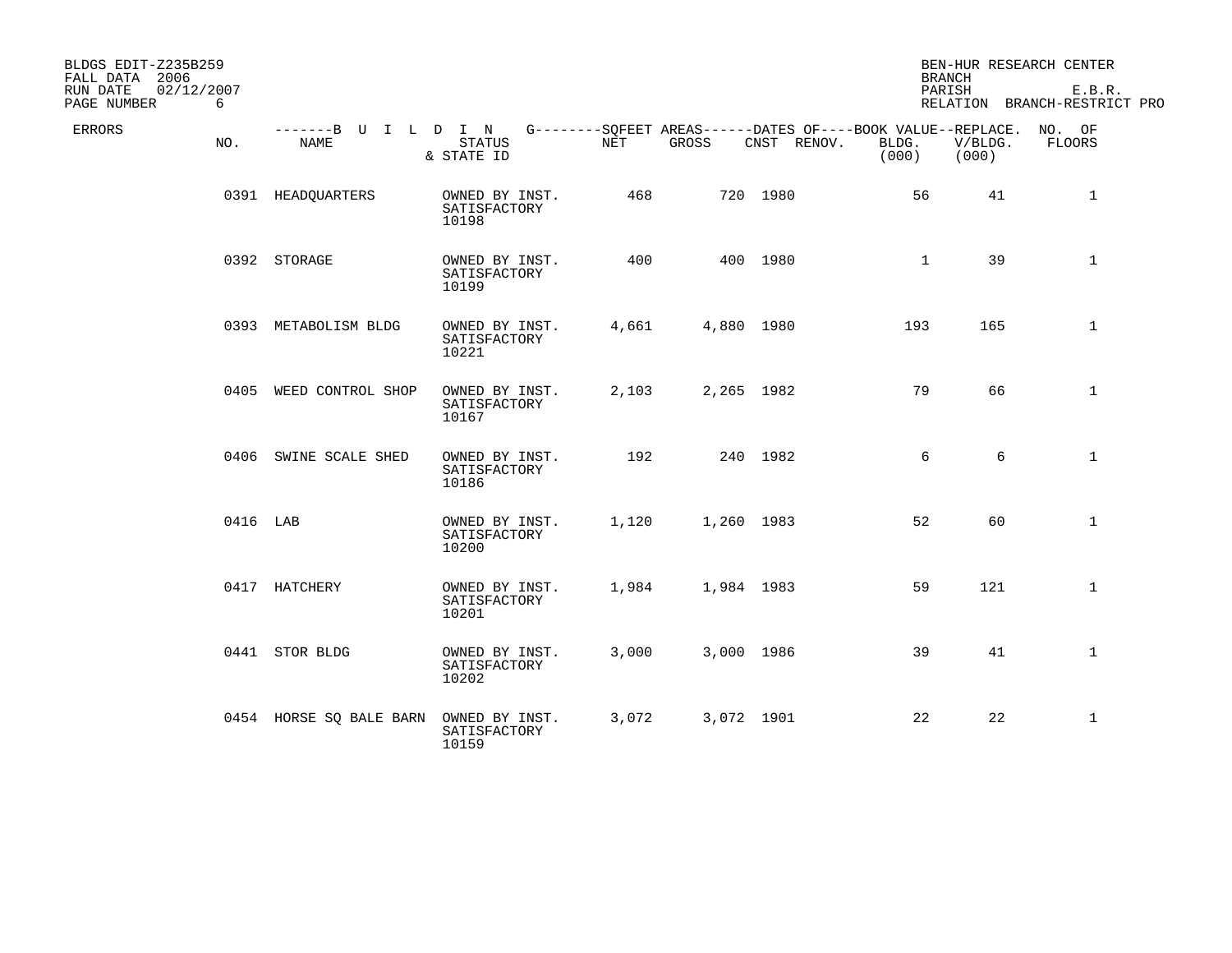| BLDGS EDIT-Z235B259<br>FALL DATA 2006                    |                                     |                                         |       |            |             |                | <b>BRANCH</b>    | BEN-HUR RESEARCH CENTER                                                      |
|----------------------------------------------------------|-------------------------------------|-----------------------------------------|-------|------------|-------------|----------------|------------------|------------------------------------------------------------------------------|
| RUN DATE<br>02/12/2007<br>PAGE NUMBER<br>$7\overline{ }$ |                                     |                                         |       |            |             |                | PARISH           | E.B.R.<br>RELATION BRANCH-RESTRICT PRO                                       |
| ERRORS<br>NO.                                            | -------B U I L D I N<br><b>NAME</b> | <b>STATUS</b><br>& STATE ID             | NET   | GROSS      | CNST RENOV. | BLDG.<br>(000) | V/BLDG.<br>(000) | G--------SQFEET AREAS------DATES OF----BOOK VALUE--REPLACE. NO. OF<br>FLOORS |
|                                                          | 0456 PLANT SCI TRACSHED             | OWNED BY INST.<br>SATISFACTORY<br>10170 | 972   |            | 972 1901    |                | $\mathbf{1}$     | $\mathbf{1}$<br>1                                                            |
|                                                          | 0457 PLANT SCIENCE SHED             | OWNED BY INST.<br>SATISFACTORY<br>10171 | 1,358 |            | 1,360 1901  |                | $\mathbf{1}$     | $\mathbf{1}$<br>$\mathbf{1}$                                                 |
|                                                          | 0458 MULE BARN                      | OWNED BY INST.<br>SATISFACTORY<br>10172 | 1,260 |            | 1,260 1901  |                | $\mathbf{1}$     | $\mathbf{1}$<br>$\mathbf{1}$                                                 |
|                                                          | 0459 SHEEP BARN                     | OWNED BY INST.<br>SATISFACTORY<br>10179 | 1,300 |            | 1,300 1901  |                | 2                | 2<br>$\mathbf{1}$                                                            |
|                                                          | 0512 PUREBRED HAY BARN              | OWNED BY INST.<br>SATISFACTORY<br>10232 | 3,200 |            | 3,200 1978  | 18             | 18               | $\mathbf{1}$                                                                 |
|                                                          | 0513 IMPLEMENT SHED                 | OWNED BY INST.<br>SATISFACTORY<br>10233 | 2,295 |            | 2,295 1974  |                | $7\overline{ }$  | $7\phantom{.0}$<br>$\mathbf{1}$                                              |
|                                                          | 0514 CHUTE SHED                     | OWNED BY INST.<br>SATISFACTORY<br>10234 | 1,680 |            | 1,680 1972  |                | 6                | 6<br>$\mathbf 1$                                                             |
|                                                          | 0515 CROSSBRED EQUIP BL             | OWNED BY INST.<br>SATISFACTORY<br>10235 | 6,825 | 6,825 1974 |             | 10             | 10               | $\mathbf{1}$                                                                 |
|                                                          | 0516 HAY BARN #1                    | OWNED BY INST.<br>SATISFACTORY<br>10236 | 3,200 | 3,200 1978 |             | 20             | 20               | $\mathbf{1}$                                                                 |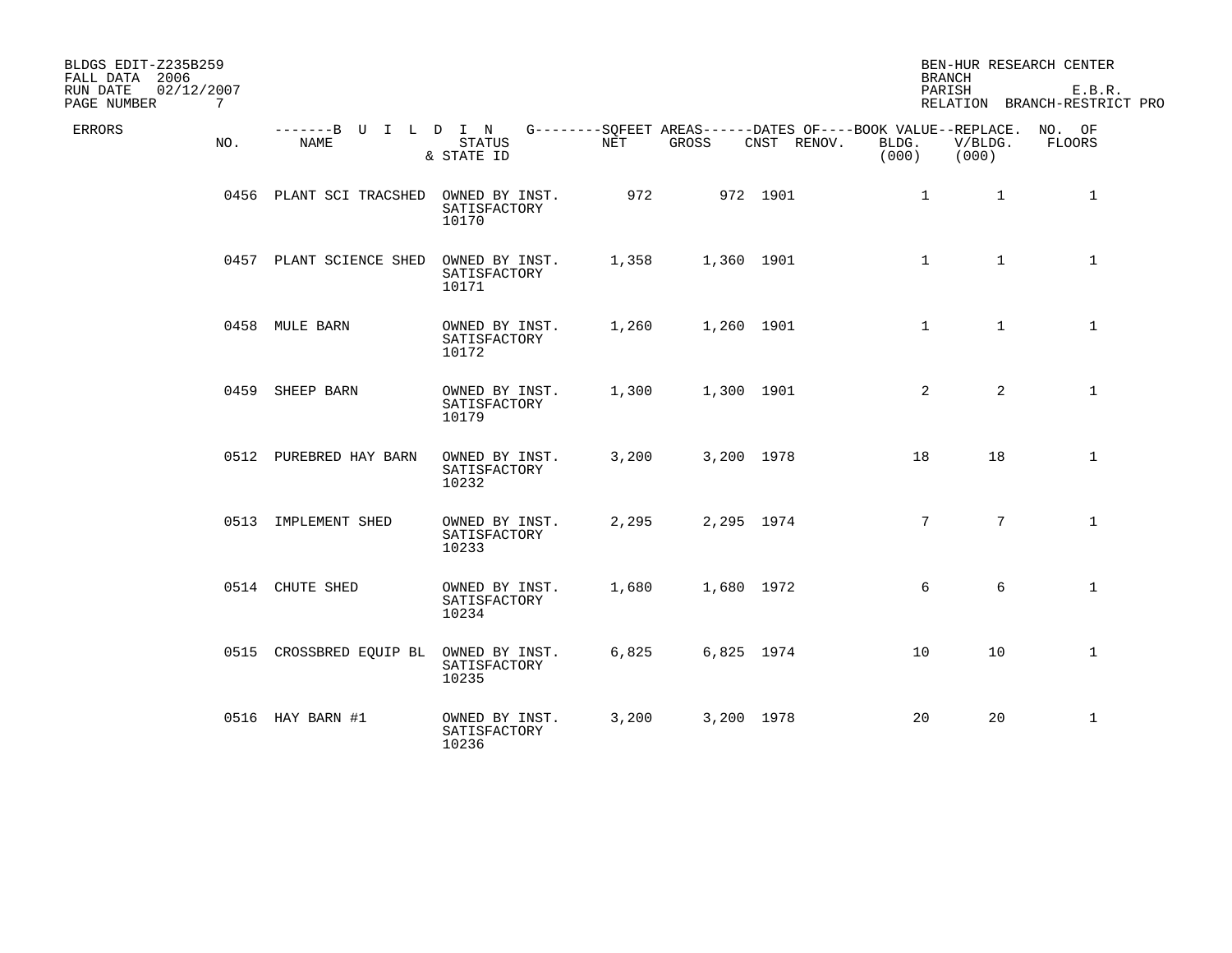| BLDGS EDIT-Z235B259<br>FALL DATA 2006      |                       |                                                                                                                        |       |            |             | <b>BRANCH</b>  |                  | BEN-HUR RESEARCH CENTER                |
|--------------------------------------------|-----------------------|------------------------------------------------------------------------------------------------------------------------|-------|------------|-------------|----------------|------------------|----------------------------------------|
| 02/12/2007<br>RUN DATE<br>PAGE NUMBER<br>8 |                       |                                                                                                                        |       |            |             | PARISH         |                  | E.B.R.<br>RELATION BRANCH-RESTRICT PRO |
| ERRORS<br>NO.                              | NAME                  | -------B U I L D I N G--------SQFEET AREAS------DATES OF----BOOK VALUE--REPLACE. NO. OF<br><b>STATUS</b><br>& STATE ID | NET   | GROSS      | CNST RENOV. | BLDG.<br>(000) | V/BLDG.<br>(000) | FLOORS                                 |
|                                            | 0518 OFFICE/STOR      | OWNED BY INST.<br>SATISFACTORY<br>10237                                                                                | 2,400 | 2,400 1979 |             | 22             | 22               | $\mathbf 1$                            |
|                                            | 0519 CHUTE SHED       | OWNED BY INST.<br>SATISFACTORY<br>10238                                                                                | 821   |            | 821 1965    | 5              | 6                | $\mathbf{1}$                           |
|                                            | 0635 IMPLEMENT SHED   | OWNED BY INST.<br>SATISFACTORY<br>10239                                                                                | 855   |            | 855 1980    | 3              | 3                | $\mathbf{1}$                           |
|                                            | 0636 HORSE SHED #1    | OWNED BY INST.<br>SATISFACTORY<br>10240                                                                                | 336   |            | 336 1974    | $\mathbf{1}$   | $\mathbf{1}$     | $\mathbf{1}$                           |
|                                            | 0637 HORSE SHED #2    | OWNED BY INST.<br>SATISFACTORY<br>10241                                                                                | 336   |            | 336 1974    | $\mathbf{1}$   | $\mathbf{1}$     | $\mathbf{1}$                           |
|                                            | 0638 HORSE SHED #3    | OWNED BY INST.<br>SATISFACTORY<br>10110                                                                                | 336   |            | 336 1974    | $\mathbf{1}$   | $\mathbf{1}$     | $\mathbf{1}$                           |
|                                            | 0639 SHEEP SHELTER #1 | OWNED BY INST.<br>SATISFACTORY<br>10111                                                                                | 540   |            | 540 1975    | $\mathbf{1}$   | $\mathbf{1}$     | $\mathbf{1}$                           |
|                                            | 0640 SHEEP SHELTER #2 | OWNED BY INST.<br>SATISFACTORY<br>10112                                                                                | 540   |            | 540 1975    | $\mathbf{1}$   | $\mathbf{1}$     | $\mathbf{1}$                           |
|                                            | 0641 ANIMAL SHED #1   | OWNED BY INST.<br>SATISFACTORY<br>10113                                                                                | 384   |            | 384 1984    | 3              | 3                | $\mathbf{1}$                           |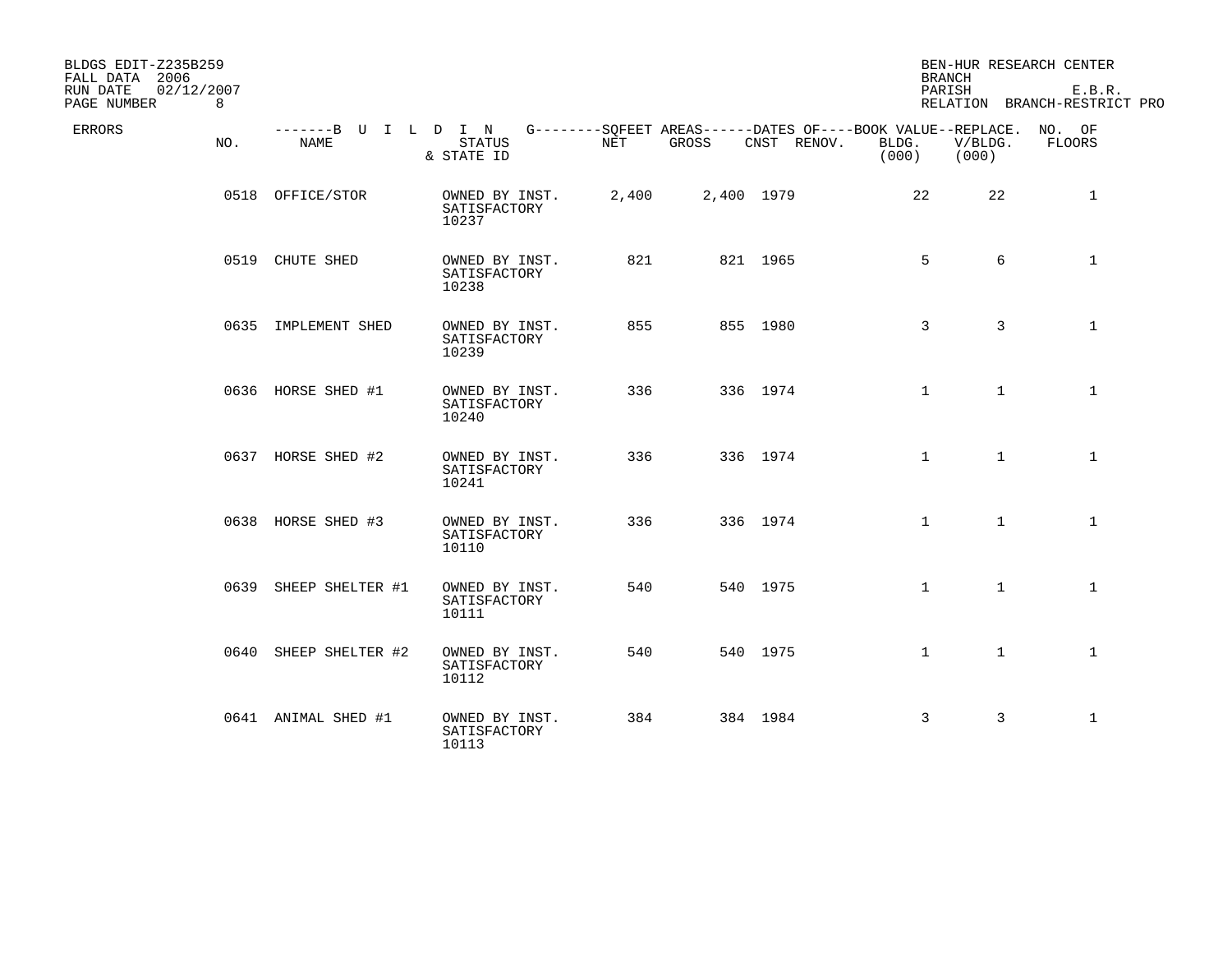| BLDGS EDIT-Z235B259<br>FALL DATA 2006      |                              |                                         |       |            |                                                                                   |                | <b>BRANCH</b>    | BEN-HUR RESEARCH CENTER                |
|--------------------------------------------|------------------------------|-----------------------------------------|-------|------------|-----------------------------------------------------------------------------------|----------------|------------------|----------------------------------------|
| RUN DATE<br>02/12/2007<br>PAGE NUMBER<br>9 |                              |                                         |       |            |                                                                                   |                | PARISH           | E.B.R.<br>RELATION BRANCH-RESTRICT PRO |
| ERRORS<br>NO.                              | -------B U I L D I N<br>NAME | STATUS<br>& STATE ID                    | NET   | GROSS      | G--------SQFEET AREAS------DATES OF----BOOK VALUE--REPLACE. NO. OF<br>CNST RENOV. | BLDG.<br>(000) | V/BLDG.<br>(000) | FLOORS                                 |
|                                            | 0642 ANIMAL SHED #2          | OWNED BY INST.<br>SATISFACTORY<br>10114 | 384   |            | 384 1984                                                                          | $\mathbf{3}$   | $\overline{3}$   | 1                                      |
|                                            | 0644 FISH LAB STOR           | OWNED BY INST.<br>SATISFACTORY<br>10116 | 160   |            | 160 1969                                                                          | 2              | $\overline{2}$   | $\mathbf{1}$                           |
|                                            | 0645 FISH TANK SHELTER       | OWNED BY INST.<br>SATISFACTORY<br>10117 | 600   |            | 600 1969                                                                          | 3              | 3                | $\mathbf{1}$                           |
|                                            | 0646 GREENHOUSE              | OWNED BY INST.<br>SATISFACTORY<br>10118 | 3,024 | 3,024 1985 |                                                                                   | 31             | 31               | $\mathbf{1}$                           |
|                                            | 0648 MINERAL SHELTER         | OWNED BY INST.<br>SATISFACTORY<br>10120 | 150   |            | 150 1985                                                                          | $\mathbf{1}$   | $\mathbf{1}$     | $\mathbf{1}$                           |
|                                            | 0651 FISH SHED               | OWNED BY INST.<br>SATISFACTORY<br>10123 | 516   |            | 516 1970                                                                          | 9              | 9                | $\mathbf{1}$                           |
|                                            | 0653 ANIMAL WORK SHED #      | OWNED BY INST.<br>SATISFACTORY<br>10125 | 408   |            | 408 1980                                                                          | $\overline{4}$ | $\overline{4}$   | $\mathbf{1}$                           |
|                                            | 0654 ANIMAL WORK SHED #      | OWNED BY INST.<br>SATISFACTORY<br>10126 | 360   |            | 360 1986                                                                          | 3              | 3                | $\mathbf{1}$                           |
|                                            | 0656 SOLAR UNIT #2           | OWNED BY INST.<br>SATISFACTORY<br>10128 | 294   |            | 294 1980                                                                          | 8              | 8                | $\mathbf{1}$                           |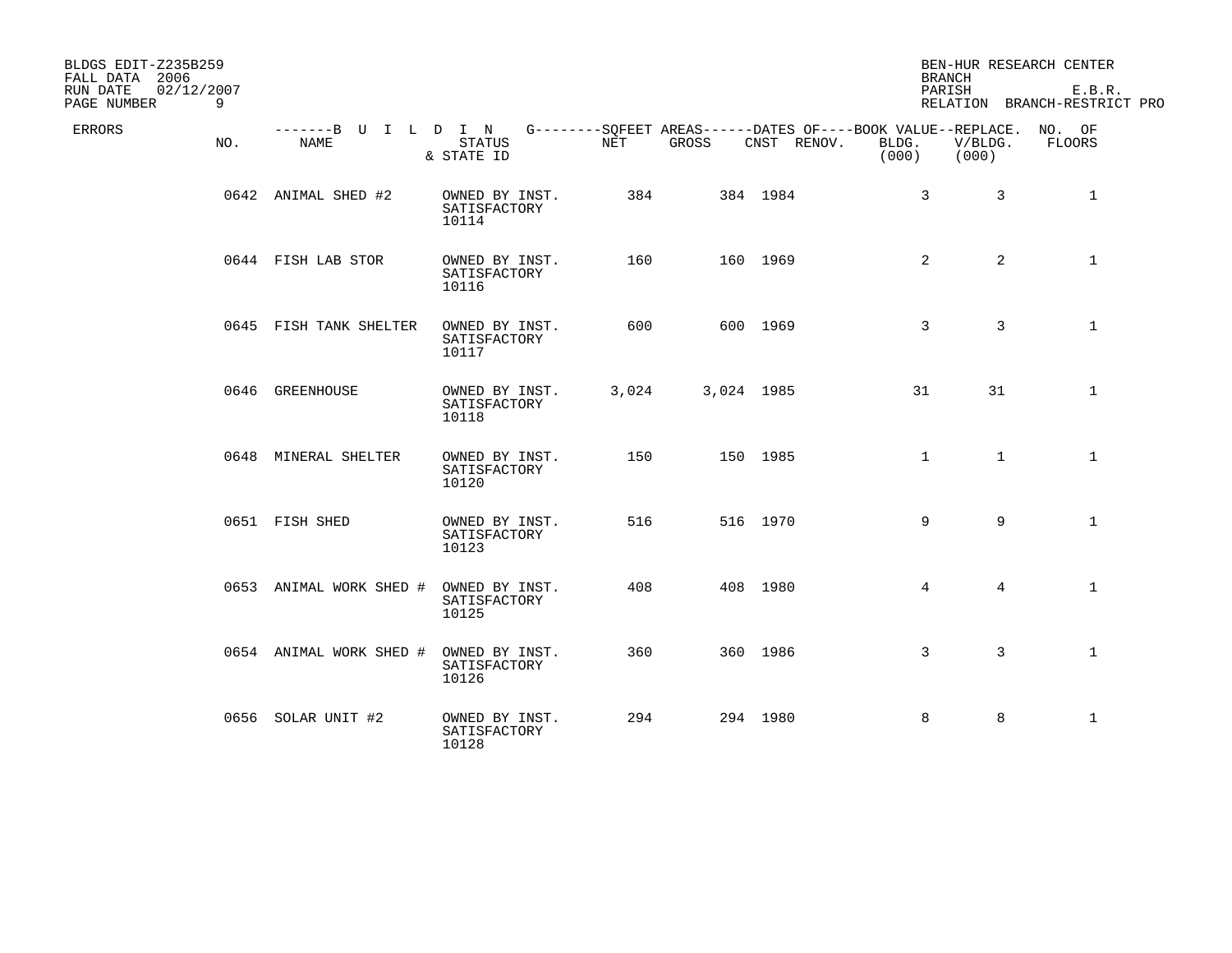| BLDGS EDIT-Z235B259<br>FALL DATA 2006 |                  |                              |                                         |       |            |             | <b>BRANCH</b>                                                                        |                  | BEN-HUR RESEARCH CENTER                |
|---------------------------------------|------------------|------------------------------|-----------------------------------------|-------|------------|-------------|--------------------------------------------------------------------------------------|------------------|----------------------------------------|
| RUN DATE<br>PAGE NUMBER               | 02/12/2007<br>10 |                              |                                         |       |            |             | PARISH                                                                               |                  | E.B.R.<br>RELATION BRANCH-RESTRICT PRO |
| ERRORS                                | NO.              | -------B U I L D I N<br>NAME | STATUS<br>& STATE ID                    | NET   | GROSS      | CNST RENOV. | G--------SQFEET AREAS------DATES OF----BOOK VALUE--REPLACE. NO. OF<br>BLDG.<br>(000) | V/BLDG.<br>(000) | FLOORS                                 |
|                                       | T                | 0658 OUTHOUSE                | OWNED BY INST.<br>SATISFACTORY<br>10130 |       |            | 42 1974     | $\mathbf{1}$                                                                         | $\mathbf{1}$     | 1                                      |
|                                       |                  | 0661 HORSE SHED #4           | OWNED BY INST.<br>SATISFACTORY<br>10133 | 631   |            | 631 1977    | 2                                                                                    | $\overline{a}$   | $\mathbf{1}$                           |
|                                       |                  | 0662 BULL SHED #1            | OWNED BY INST.<br>SATISFACTORY<br>10134 | 458   |            | 458 1977    | $\mathbf{1}$                                                                         | $\mathbf{1}$     | $\mathbf{1}$                           |
|                                       |                  | 0663 BULL SHED #2            | OWNED BY INST.<br>SATISFACTORY<br>10135 | 458   |            | 458 1977    | $\mathbf{1}$                                                                         | $\mathbf{1}$     | $\mathbf{1}$                           |
|                                       |                  | 0664 BULL SHED #3            | OWNED BY INST.<br>SATISFACTORY<br>10136 | 458   |            | 458 1977    | $\mathbf{1}$                                                                         | $\mathbf{1}$     | $\mathbf{1}$                           |
|                                       |                  | 0665 BULL SHED #4            | OWNED BY INST.<br>SATISFACTORY<br>10137 | 458   |            | 458 1977    | $\mathbf{1}$                                                                         | $\mathbf{1}$     | $\mathbf{1}$                           |
|                                       |                  | 0666 BULL SHED #5            | OWNED BY INST.<br>SATISFACTORY<br>10138 | 458   |            | 458 1977    | $\mathbf 1$                                                                          | $\mathbf{1}$     | $\mathbf{1}$                           |
|                                       |                  | 0668 CATTLE SHED             | OWNED BY INST.<br>SATISFACTORY<br>10140 | 1,868 | 1,868 1977 |             | 10                                                                                   | 10               | $\mathbf{1}$                           |
|                                       |                  | 0775 PEST WAREHOUSE          | OWNED BY INST.<br>SATISFACTORY<br>00000 | 864   |            | 864 1992    | 48                                                                                   | 48               | $\mathbf{1}$                           |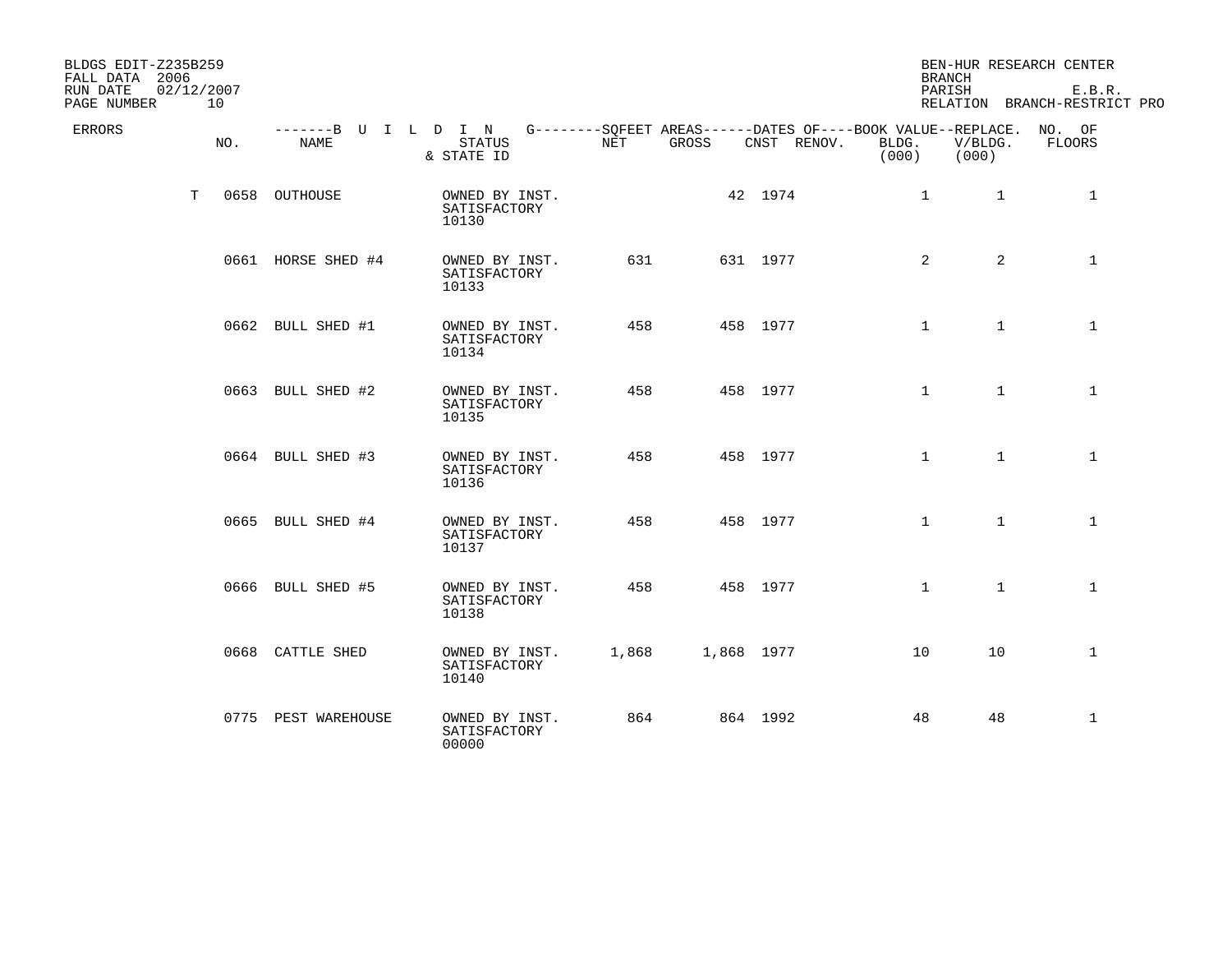| BLDGS EDIT-Z235B259<br>FALL DATA 2006 |     |                              |                                         |        |             |                                                                                   | <b>BRANCH</b>  |                  | BEN-HUR RESEARCH CENTER                |
|---------------------------------------|-----|------------------------------|-----------------------------------------|--------|-------------|-----------------------------------------------------------------------------------|----------------|------------------|----------------------------------------|
| RUN DATE<br>02/12/2007<br>PAGE NUMBER | 11  |                              |                                         |        |             |                                                                                   | PARISH         |                  | E.B.R.<br>RELATION BRANCH-RESTRICT PRO |
| ERRORS                                | NO. | -------B U I L D I N<br>NAME | <b>STATUS</b><br>& STATE ID             | NET    | GROSS       | G--------SOFEET AREAS------DATES OF----BOOK VALUE--REPLACE. NO. OF<br>CNST RENOV. | BLDG.<br>(000) | V/BLDG.<br>(000) | FLOORS                                 |
|                                       |     | 0776 SEED PROCESSING         | OWNED BY INST.<br>SATISFACTORY<br>10142 | 4,317  |             | 7,909 1992                                                                        | 511            | 511              | 1                                      |
| $\circ$                               |     | 0777 RESIDENCE               | OWNED BY INST.<br>SATISFACTORY          | 1,120  |             | 1,120 1941                                                                        | 35             | 28               | $\mathbf{1}$                           |
|                                       |     | 0782 AQUA RES FAC            | OWNED BY INST.<br>SATISFACTORY<br>10083 | 14,444 | 21,620 1991 |                                                                                   | 2,300          | 2,300            | $\mathbf{1}$                           |
|                                       |     | 0807 SWINE FINISHING BL      | OWNED BY INST.<br>SATISFACTORY<br>11954 | 2,857  |             | 2,857 1992                                                                        | 121            | 121              | $\mathbf 1$                            |
|                                       |     | 0808 TERMITE METAL BLDG      | OWNED BY INST.<br>SATISFACTORY<br>12017 | 2,400  |             | 2,400 1992                                                                        | 22             | 22               | $\mathbf 1$                            |
|                                       |     | 0837 IMPLEMENT STOR SHE      | OWNED BY INST.<br>SATISFACTORY<br>11948 | 7,000  |             | 7,000 1994                                                                        | 50             | 50               | $\mathbf 1$                            |
|                                       |     | 0838 PORT SWINE BLDG         | OWNED BY INST.<br>SATISFACTORY<br>00000 | 840    |             | 840 1994                                                                          | 39             | 39               | $\mathbf{1}$                           |
|                                       |     | 0845 CROSSBRED HAY BARN      | OWNED BY INST.<br>SATISFACTORY<br>00000 | 3,200  |             | 3,200 1993                                                                        | 16             | 16               | $\mathbf{1}$                           |
|                                       |     | 0852 PLANT SCI STOR SHE      | OWNED BY INST.<br>SATISFACTORY<br>11958 | 600    |             | 600 1966                                                                          | 8              | 8                | $\mathbf{1}$                           |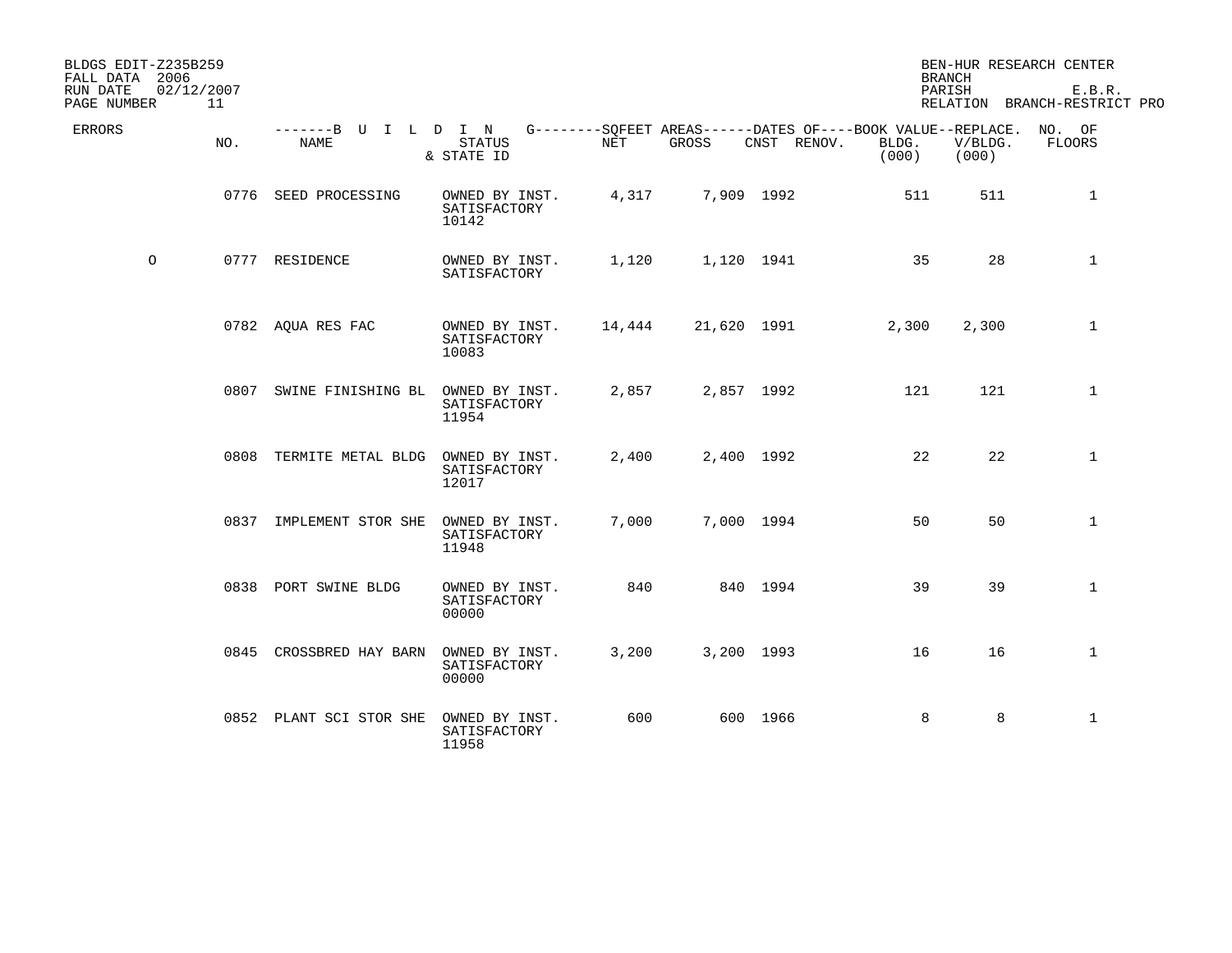| BLDGS EDIT-Z235B259<br>FALL DATA 2006 |                 |                              |                                         |                                                                    |             |             | <b>BRANCH</b>     |                  | BEN-HUR RESEARCH CENTER                |
|---------------------------------------|-----------------|------------------------------|-----------------------------------------|--------------------------------------------------------------------|-------------|-------------|-------------------|------------------|----------------------------------------|
| 02/12/2007<br>RUN DATE<br>PAGE NUMBER | 12 <sup>°</sup> |                              |                                         |                                                                    |             |             | PARISH            |                  | E.B.R.<br>RELATION BRANCH-RESTRICT PRO |
| <b>ERRORS</b>                         | NO.             | -------B U I L D I N<br>NAME | <b>STATUS</b><br>& STATE ID             | G--------SQFEET AREAS------DATES OF----BOOK VALUE--REPLACE.<br>NET | GROSS       | CNST RENOV. | BLDG.<br>(000)    | V/BLDG.<br>(000) | NO. OF<br>FLOORS                       |
|                                       |                 | 0853 PLANT SCIENCE SHOP      | OWNED BY INST.<br>SATISFACTORY<br>11957 | 600                                                                |             | 600 1966    | 9                 | 9                | 1                                      |
|                                       |                 | 0854 PLANT SCI DAY ROOM      | OWNED BY INST.<br>SATISFACTORY<br>11956 | 750                                                                |             | 750 1966    | $12 \overline{ }$ | 12               | $\mathbf{1}$                           |
| Т                                     |                 | 0895 MAIN OFFICE/SHOP        | OWNED BY INST.<br>SATISFACTORY<br>00000 |                                                                    | 17,670 1998 |             | 861               | 861              | $\mathbf 1$                            |
| Т                                     |                 | 0896 PORT SWINE BLDG         | OWNED BY INST.<br>SATISFACTORY<br>00000 |                                                                    | 2,644 1998  |             | 85                | 85               | $\mathbf 1$                            |
| T                                     | 0897            | CALLEGARI CENTER             | OWNED BY INST.<br>SATISFACTORY<br>00000 |                                                                    | 8,750 2000  |             | 279               | 279              | $\mathbf{1}$                           |
| Т                                     |                 | 0898 FISH HOLDING            | OWNED BY INST.<br>SATISFACTORY<br>00000 |                                                                    | 3,180 2000  |             | 94                | 94               | $\mathbf{1}$                           |
| T                                     | 0968            | <b>BROILER HOUSE-B</b>       | OWNED BY INST.<br>SATISFACTORY<br>00000 |                                                                    | 9,105 1999  |             | 628               | 628              | $\mathbf{1}$                           |
| T.                                    |                 | 0969 POULTRY OFF/LAB BL      | OWNED BY INST.<br>SATISFACTORY<br>00000 |                                                                    | 9,169 1999  |             | 733               | 733              | $\mathbf{1}$                           |
| т                                     |                 | 0970 FEED MILL               | OWNED BY INST.<br>SATISFACTORY<br>00000 |                                                                    | 4,400 1999  |             | 771               | 771              | $\mathbf{1}$                           |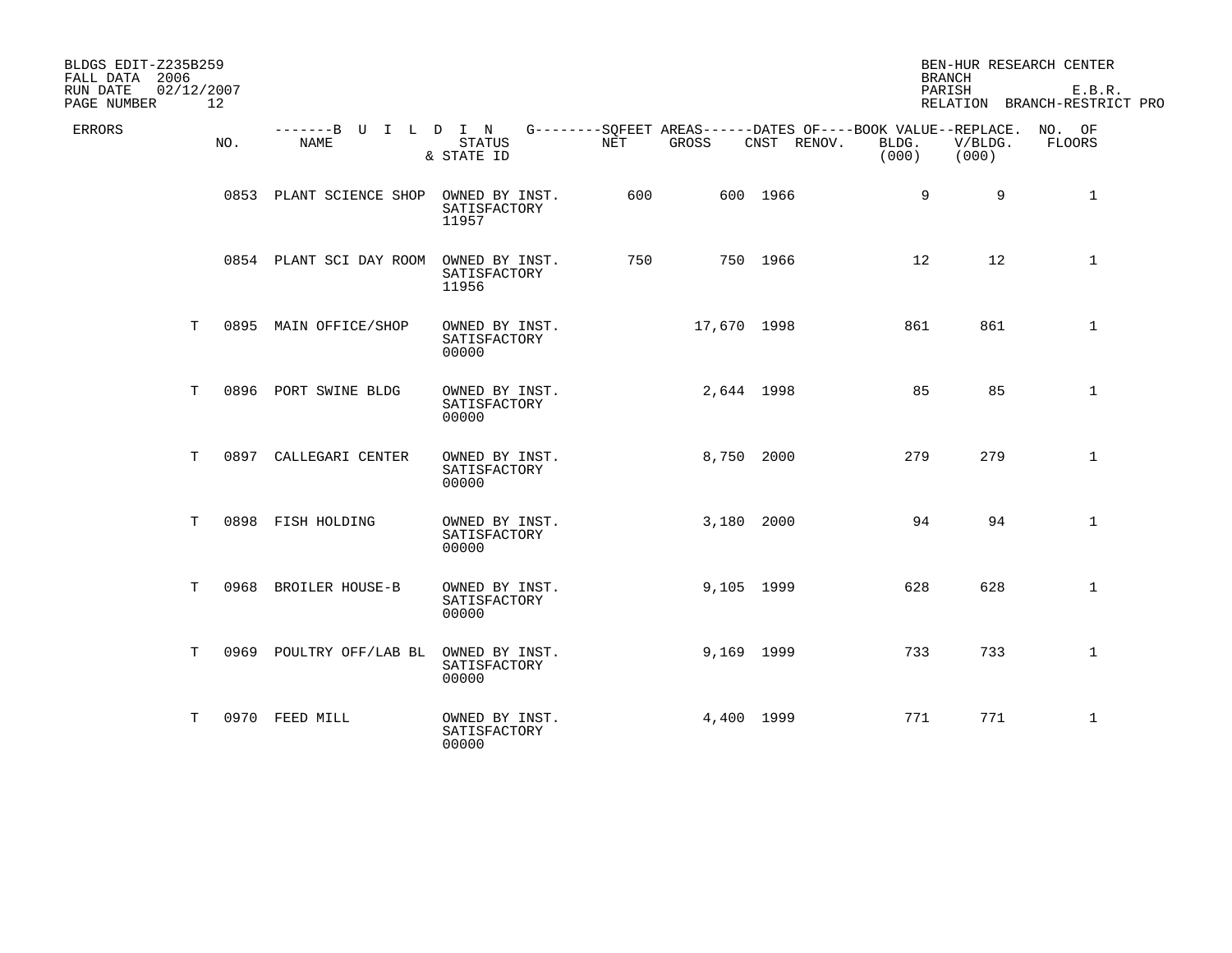| BLDGS EDIT-Z235B259<br>FALL DATA 2006 |                  |                                                                                                 |                                         |     |       |            |             |                | <b>BRANCH</b>    | BEN-HUR RESEARCH CENTER                |
|---------------------------------------|------------------|-------------------------------------------------------------------------------------------------|-----------------------------------------|-----|-------|------------|-------------|----------------|------------------|----------------------------------------|
| RUN DATE<br>PAGE NUMBER               | 02/12/2007<br>13 |                                                                                                 |                                         |     |       |            |             |                | PARISH           | E.B.R.<br>RELATION BRANCH-RESTRICT PRO |
| ERRORS                                | NO.              | -------B U I L D I N G--------SQFEET AREAS------DATES OF----BOOK VALUE--REPLACE. NO. OF<br>NAME | <b>STATUS</b><br>& STATE ID             | NET | GROSS |            | CNST RENOV. | BLDG.<br>(000) | V/BLDG.<br>(000) | FLOORS                                 |
|                                       | T.               | 0971 MAINT. BLDG                                                                                | OWNED BY INST.<br>SATISFACTORY<br>00000 |     |       | 3,601 1999 |             | 144            | 144              | 1                                      |
|                                       | T.               | 0972 CAGE LAYER HOUSE-D                                                                         | OWNED BY INST.<br>SATISFACTORY<br>00000 |     |       | 7,920 1999 |             | 386            | 386              | $\mathbf 1$                            |
|                                       | Т                | 0973 BREEDER HOUSE-C                                                                            | OWNED BY INST.<br>SATISFACTORY<br>00000 |     |       | 5,939 1999 |             | 514            | 514              | $\mathbf 1$                            |
|                                       | T.               | 0974 PORT RESTROOM BLDG                                                                         | OWNED BY INST.<br>SATISFACTORY<br>00000 |     |       | 128 2003   |             | 10             | 10               | $\mathbf{1}$                           |
|                                       | T                | 0992 INCINERATOR                                                                                | OWNED BY INST.<br>SATISFACTORY<br>10122 |     |       | 78 1973    |             | $\mathbf{1}$   | $\mathbf{1}$     | $\mathbf{1}$                           |
|                                       | T.               | 0993 TRAILER #1                                                                                 | OWNED BY INST.<br>SATISFACTORY<br>10149 |     |       | 160 1994   |             | $\mathbf{1}$   | $\mathbf{1}$     | $\mathbf{1}$                           |
|                                       | Т                | 0994 MOBILE HOME (P.S.#                                                                         | LEASED<br>SATISFACTORY<br>10150         |     |       | 1,064 1997 |             | $\mathbf{1}$   | $\mathbf{1}$     | $\mathbf 1$                            |
|                                       | T.               | 0996 SHEEP RESI & HEADQ                                                                         | OWNED BY INST.<br>SATISFACTORY<br>11949 |     |       | 288 1992   |             | 17             | 17               | $\mathbf{1}$                           |
|                                       | т                | 0997 BULL LOT SHELTER                                                                           | OWNED BY INST.<br>SATISFACTORY<br>11953 |     |       | 480 1992   |             | $\overline{2}$ | 2                | $\mathbf{1}$                           |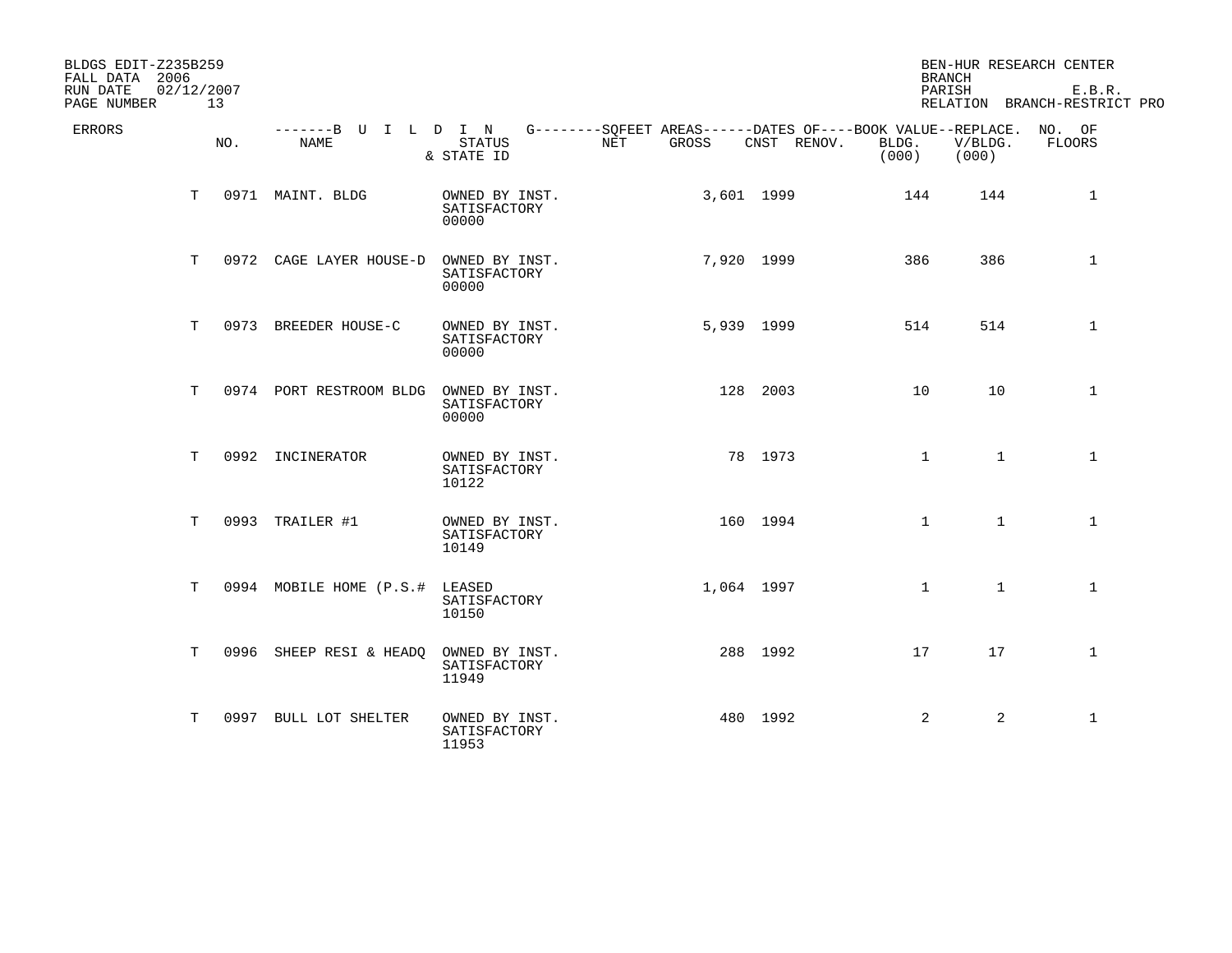| BLDGS EDIT-Z235B259<br>FALL DATA 2006 |    |                  |                                     |                                                                                                          |              |             | <b>BRANCH</b>  |                  | BEN-HUR RESEARCH CENTER                |
|---------------------------------------|----|------------------|-------------------------------------|----------------------------------------------------------------------------------------------------------|--------------|-------------|----------------|------------------|----------------------------------------|
| RUN DATE<br>PAGE NUMBER               |    | 02/12/2007<br>14 |                                     |                                                                                                          |              |             | PARISH         |                  | E.B.R.<br>RELATION BRANCH-RESTRICT PRO |
| <b>ERRORS</b>                         |    | NO.              | -------B U I L D I N<br><b>NAME</b> | G--------SOFEET AREAS------DATES OF----BOOK VALUE--REPLACE. NO. OF<br><b>STATUS</b><br>NET<br>& STATE ID | <b>GROSS</b> | CNST RENOV. | BLDG.<br>(000) | V/BLDG.<br>(000) | <b>FLOORS</b>                          |
|                                       | T. |                  | 0998 SHED                           | OWNED BY INST.<br>SATISFACTORY<br>00000                                                                  |              | 160 1995    | $\mathbf{1}$   | $\mathbf{1}$     | 1                                      |
|                                       | T. |                  | 0999 CROSSBRED UNIT SHE             | LEASED<br>SATISFACTORY<br>00000                                                                          |              | 264 2000    | 3              | 3                | $\mathbf{1}$                           |
|                                       | T  |                  | 1000 4H BLDG                        | LEASED<br>SATISFACTORY<br>00000                                                                          | 8,660 1972   |             | 30             | 30               | $\mathbf{1}$                           |
|                                       | Т  |                  | 1001 CARPORT                        | OWNED BY INST.<br>SATISFACTORY<br>00000                                                                  |              | 726 2002    | 14             | 14               | $\mathbf 1$                            |
|                                       | T  |                  | 1002 PEN COVER                      | OWNED BY INST.<br>SATISFACTORY<br>00000                                                                  |              | 650 2004    | 4              | $4^{\circ}$      | $\mathbf{1}$                           |
|                                       | T. |                  | 1003 MOBILE HOME                    | LEASED<br>SATISFACTORY<br>00000                                                                          |              | 660 1997    | $\mathbf{1}$   | $\mathbf{1}$     | $\mathbf{1}$                           |
|                                       | T. |                  | 1005 MOBILE HOME                    | LEASED<br>SATISFACTORY<br>00000                                                                          |              | 660 1997    | $\mathbf{1}$   | $\mathbf{1}$     | $\mathbf{1}$                           |
|                                       | т  |                  | 1006 MOBILE HOME                    | LEASED<br>SATISFACTORY<br>00000                                                                          |              | 638 1997    | $\mathbf{1}$   | $\mathbf{1}$     | $\mathbf{1}$                           |
|                                       | т  |                  | 1009 PLANT SCI STOR BLD             | OWNED BY INST.<br>SATISFACTORY<br>12425                                                                  |              | 810 1997    | 85             | 85               | $\mathbf{1}$                           |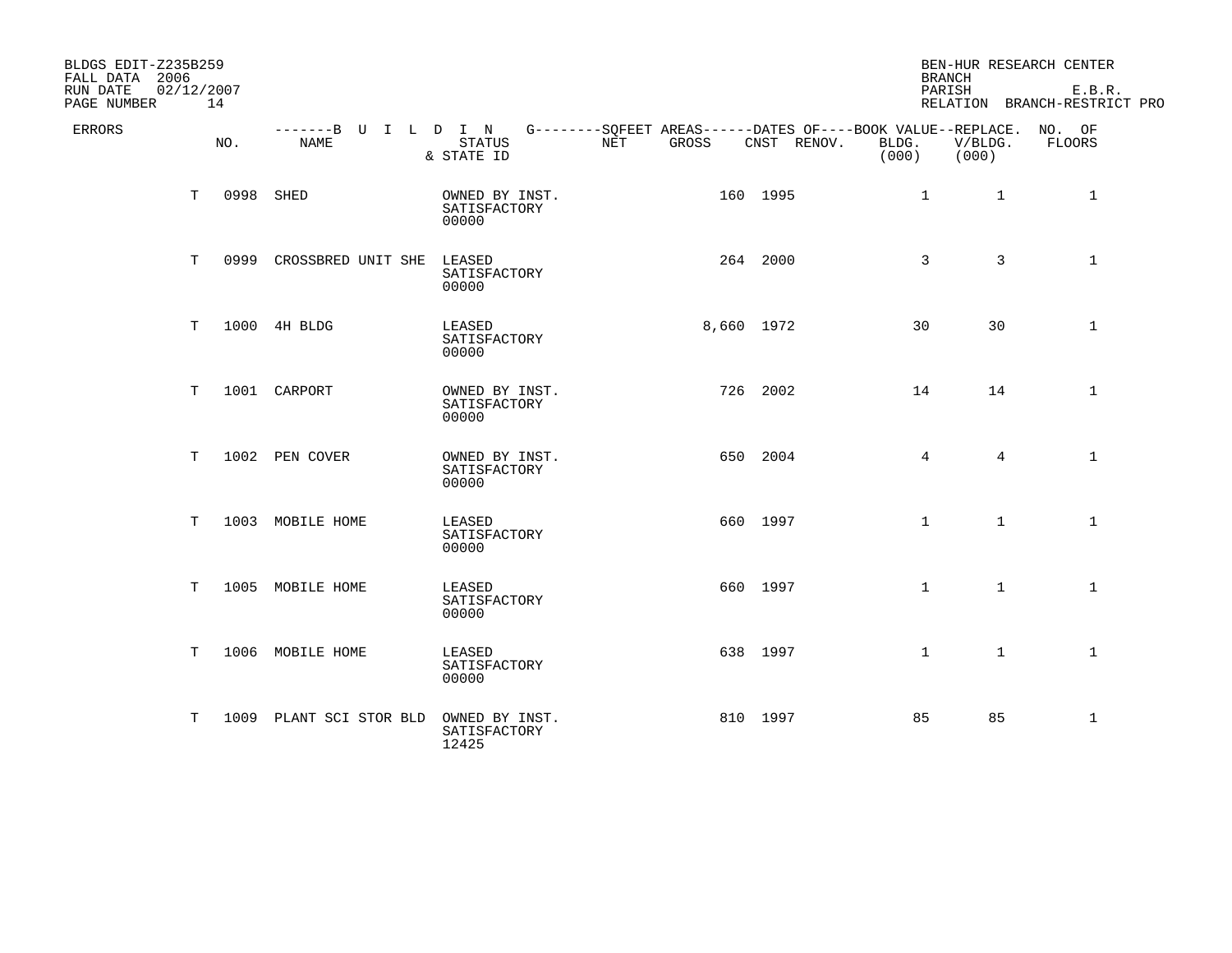| BLDGS EDIT-Z235B259<br>2006<br>FALL DATA<br>RUN DATE<br>PAGE NUMBER | 02/12/2007 | 15   |                         |                                          |                                                                           |       |             | <b>BRANCH</b><br>PARISH |                  | BEN-HUR RESEARCH CENTER<br>E.B.R.<br>RELATION BRANCH-RESTRICT PRO |
|---------------------------------------------------------------------|------------|------|-------------------------|------------------------------------------|---------------------------------------------------------------------------|-------|-------------|-------------------------|------------------|-------------------------------------------------------------------|
| <b>ERRORS</b>                                                       |            | NO.  | $---B$ U<br><b>NAME</b> | I L D I N<br><b>STATUS</b><br>& STATE ID | G--------SQFEET AREAS------DATES OF----BOOK VALUE--REPLACE.<br><b>NET</b> | GROSS | CNST RENOV. | BLDG.<br>(000)          | V/BLDG.<br>(000) | NO. OF<br>FLOORS                                                  |
|                                                                     | T.         |      | 1010 BARN #2            | OWNED BY INST.<br>SATISFACTORY<br>10214  |                                                                           |       | 5,600 1992  | $7\phantom{.0}$         | 7                | 1                                                                 |
|                                                                     | T.         |      | 1012 RESIDENCE          | OWNED BY INST.<br>SATISFACTORY<br>11107  |                                                                           |       | 1,400 1974  | $\mathbf{1}$            | 69               | $\mathbf 1$                                                       |
|                                                                     | T.         | 1013 | RESIDENCE               | OWNED BY INST.<br>SATISFACTORY<br>11145  |                                                                           |       | 1,940 1939  | 3                       | 28               | $\mathbf{1}$                                                      |
|                                                                     | T.         | 1014 | CANOPY SHED             | OWNED BY INST.<br>SATISFACTORY<br>11959  |                                                                           |       | 276 1966    | $\mathbf{1}$            | $\mathbf{1}$     | $\mathbf{1}$                                                      |
|                                                                     | т          | 1015 | <b>BARN</b>             | OWNED BY INST.<br>SATISFACTORY<br>00000  |                                                                           |       | 2,400 1997  | 30                      | 30               | $\mathbf{1}$                                                      |
|                                                                     | T.         |      | 1016 LAB/SHOP           | OWNED BY INST.<br>SATISFACTORY<br>11471  |                                                                           |       | 1,845 1978  | 10                      | 10               | $\mathbf{1}$                                                      |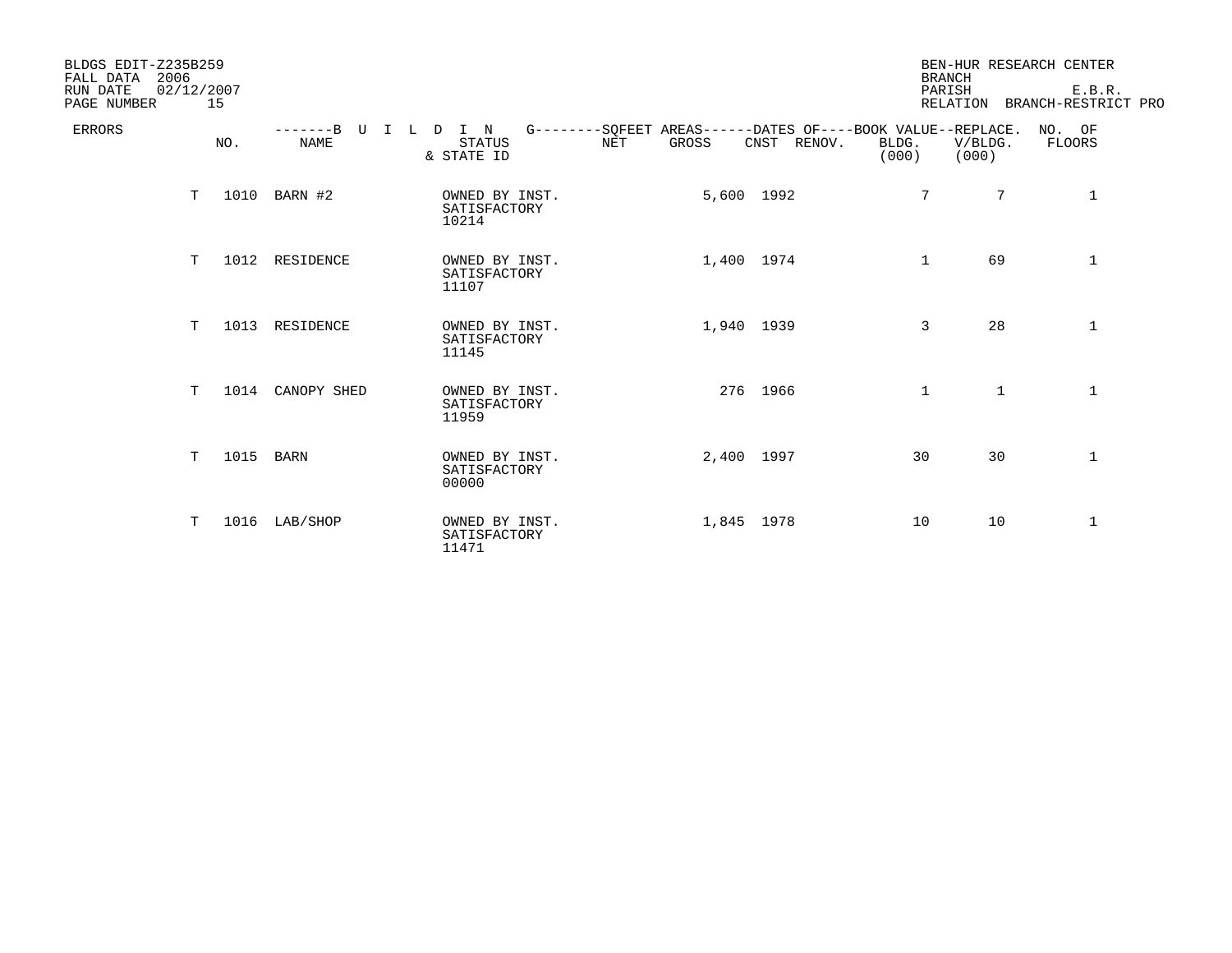# BLDGS EDIT-Z235B259 BEN-HUR RESEARCH CENTER RUN DATE 02/12/2007 PARISH E.B.R. PAGE NUMBER 16 RELATION BRANCH-RESTRICT PRO

#### D E S C R I P T I O N A N D S U M M A R Y O F E R R O R S

ERROR A DUPLICATE BLDG

- ERROR B DUPLICATE SUPPLEMENT
- ERROR C UNMATCHED BLDG ERROR D UNMATCHED SUPPLEMENT
- 
- ERROR E INVALID OWNERSHIP STATUS CODE
- ERROR F INVALID FOUNDATION TYPE
- ERROR G INVALID CONDITION STATUS CODE
- ERROR H INVALID CONSTRUCTION STATUS CODE (TYPE STRUC)
- ERROR I INVALID AIR CONDITIONED STATUS CODE
- ERROR J INVALID HEATING STATUS CODE
- ERROR K INVALID FLOOR STRUCTURE STATUS CODE
- ERROR L INVALID ROOF STRUCTURE STATUS CODE
- ERROR M INVALID EXTERIOR WALL FINISH CODE
- ERROR N INVALID ROOF MATERIAL STATUS CODE
- ERROR O STATE IDENTIFICATION NUMBER IS BLANK 1
- ERROR P GROSS AREA = ZEROS OR BLANK
- ERROR Q CONSTRUCTION DATE PRIOR TO 1800 OR BLANK
- ERROR R BLDG IS OWNED BUT NO BOOK OR ESTIMATED VALUE IS PROVIDED
- ERROR S NET ASSIGNABLE SQ FT + CUSTODIAL, CIRCULATION MECHANICAL > GROSS SQUARE FEET THE SUM OF THE NET SQ FT OF THE ROOMS IN THIS BUILDING IS GREATER THAN THE REPORTED GROSS SQ FT
- ERROR T NET ASSIGNABLE SQUARE FEET = ZEROS OR BLANK (NO ROOMS ASSIGNED TO THIS BUILDING OR BUILDING CONTAINS 32 ONLY ROOMS WITH ROOM TYPES OF 010, 020, OR 030)

# T O T A L S

| TOTAL NUMBER OF BLDGS (MATCHED)          | 132    |
|------------------------------------------|--------|
| TOTAL ERRORS                             | 33     |
| TOTAL BOOK VALUE OF BLDGS (IN THOUSANDS) | 9116   |
| TOTAL EST VALUE OF BLDGS (IN THOUSANDS)  | 10261  |
| TOTAL GROSS AREA OWNED BY INST.          | 298807 |
| TOTAL GROSS AREA LEASED BY INST.         | 11946  |
| TOTAL GROSS AREA                         | 310753 |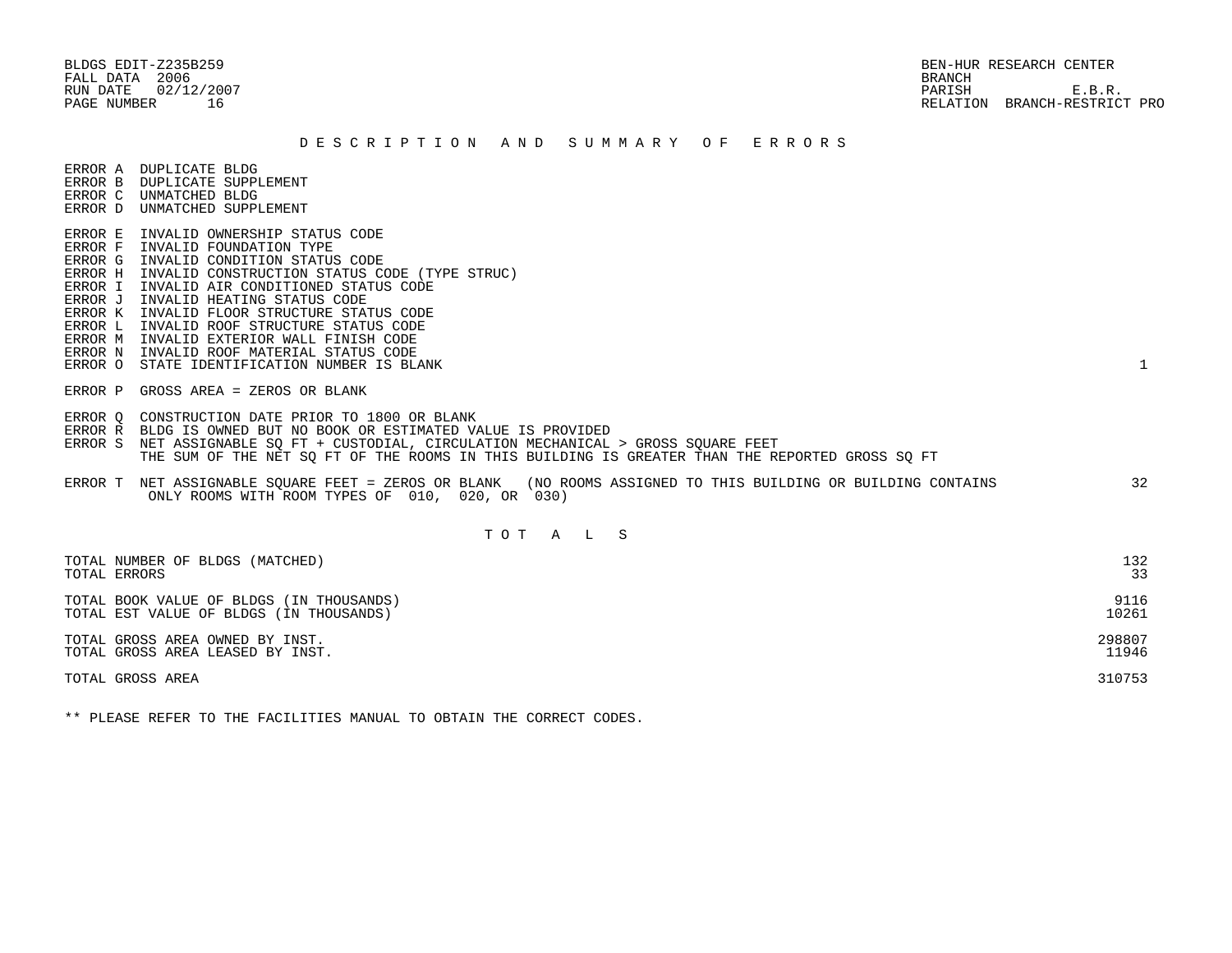| BLDGS EDIT-Z235B259<br>FALL DATA 2006                 |                              |                                         |            |            |                                                                                   | <b>BRANCH</b>  |                  | LEE AG. CENTER - ALEXANDRIA             |
|-------------------------------------------------------|------------------------------|-----------------------------------------|------------|------------|-----------------------------------------------------------------------------------|----------------|------------------|-----------------------------------------|
| 02/12/2007<br>RUN DATE<br>PAGE NUMBER<br>$\mathbf{1}$ |                              |                                         |            |            |                                                                                   | PARISH         |                  | RAPIDES<br>RELATION BRANCH-RESTRICT PRO |
| ERRORS<br>NO.                                         | -------B U I L D I N<br>NAME | <b>STATUS</b><br>& STATE ID             | <b>NET</b> | GROSS      | G--------SOFEET AREAS------DATES OF----BOOK VALUE--REPLACE. NO. OF<br>CNST RENOV. | BLDG.<br>(000) | V/BLDG.<br>(000) | FLOORS                                  |
|                                                       | 0001 BULL TEST CENTER        | OWNED BY INST.<br>SATISFACTORY<br>10485 | 2,420      | 2,420 1959 |                                                                                   | 35             | $\mathbf{1}$     | 1                                       |
|                                                       | 0002 FARM SHOP               | OWNED BY INST.<br>SATISFACTORY<br>10470 | 2,688      | 2,688 1967 |                                                                                   | 27             | $\mathbf{1}$     | $\mathbf{1}$                            |
|                                                       | 0003 AGRONOMY RESD           | OWNED BY INST.<br>SATISFACTORY<br>10475 | 2,420      | 2,420 1948 |                                                                                   | 18             | 57               | $\mathbf{1}$                            |
|                                                       | 0004 FARM SUPER RESD         | OWNED BY INST.<br>SATISFACTORY<br>10476 | 1,752      | 1,872 1948 |                                                                                   | 14             | 48               | $\mathbf{1}$                            |
|                                                       | 0005 SUPT RESIDENCE          | OWNED BY INST.<br>SATISFACTORY<br>10477 | 2,032      | 2,032 1948 |                                                                                   | 14             | 50               | $\mathbf{1}$                            |
|                                                       | 0006 ANIM SCI RESD 1         | OWNED BY INST.<br>SATISFACTORY<br>10478 | 1,865      | 1,865 1948 |                                                                                   | 11             | 41               | $\mathbf{1}$                            |
|                                                       | 0007 ANIM SCI RESD 2         | OWNED BY INST.<br>SATISFACTORY<br>10479 | 1,865      | 1,865 1948 |                                                                                   | 11             | 41               | $\mathbf{1}$                            |
|                                                       | 0008 HAY BARN #1             | OWNED BY INST.<br>SATISFACTORY<br>10501 | 7,000      | 7,000 1948 |                                                                                   | 26             | 38               | $\mathbf{1}$                            |
|                                                       | 0019 AGRONOMY STOR           | OWNED BY INST.<br>SATISFACTORY<br>10469 | 2,279      | 2,279 1956 |                                                                                   | 25             | 33               | $\mathbf{1}$                            |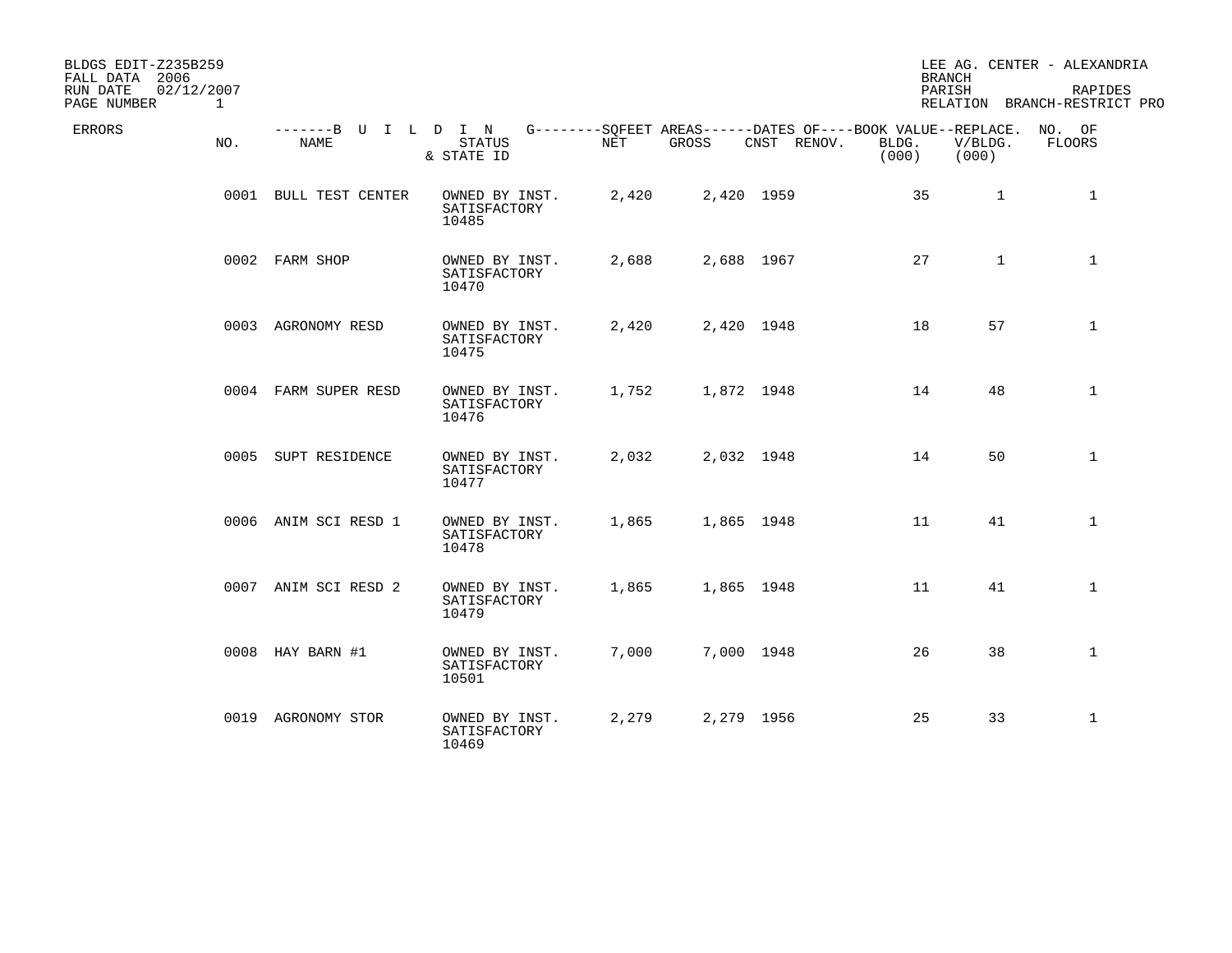| BLDGS EDIT-Z235B259<br>FALL DATA 2006 |     |                              |                                         |              |            |                                                                            |                | <b>BRANCH</b>    | LEE AG. CENTER - ALEXANDRIA             |
|---------------------------------------|-----|------------------------------|-----------------------------------------|--------------|------------|----------------------------------------------------------------------------|----------------|------------------|-----------------------------------------|
| RUN DATE<br>02/12/2007<br>PAGE NUMBER | 2   |                              |                                         |              |            |                                                                            |                | PARISH           | RAPIDES<br>RELATION BRANCH-RESTRICT PRO |
| ERRORS                                | NO. | -------B U I L D I N<br>NAME | <b>STATUS</b><br>& STATE ID             | NET          | GROSS      | G--------SOFEET AREAS------DATES OF----BOOK VALUE--REPLACE.<br>CNST RENOV. | BLDG.<br>(000) | V/BLDG.<br>(000) | NO. OF<br>FLOORS                        |
|                                       |     | 0020 DIAGNOSTIC LAB          | OWNED BY INST.<br>SATISFACTORY<br>10474 | 1,759        | 2,505 1959 |                                                                            | 52             | 133              | 1                                       |
|                                       |     | 0021 SWINE TEST UNIT         | OWNED BY INST.<br>SATISFACTORY<br>10494 | 832          |            | 832 1959                                                                   | 9              | 28               | $\mathbf 1$                             |
|                                       |     | 0022 FEED MILL FACIL         | OWNED BY INST.<br>SATISFACTORY<br>10465 | 3,480        | 3,480 1964 |                                                                            | 36             | 154              | $\mathbf{1}$                            |
|                                       |     | 0023 FEED STOR TANKS         | OWNED BY INST.<br>SATISFACTORY<br>10466 | $\mathbf{1}$ |            | 1 1964                                                                     | 27             | 31               | $\mathbf{1}$                            |
|                                       |     | 0024 SEED & FERTILIZ         | OWNED BY INST.<br>SATISFACTORY<br>10464 | 2,573        | 2,788 1967 |                                                                            | 15             | 38               | $\mathbf{1}$                            |
|                                       |     | 0025 HORSE BARN              | OWNED BY INST.<br>SATISFACTORY<br>10467 | 1,247        | 2,040 1967 |                                                                            | 13             | 12               | $\mathbf{1}$                            |
|                                       |     | 0026 FARM PUMP               | OWNED BY INST.<br>SATISFACTORY<br>10468 | 80           |            | 80 1967                                                                    | 2              | 5                | $\mathbf{1}$                            |
|                                       |     | 0027 STEER LAGOON BN         | OWNED BY INST.<br>SATISFACTORY<br>10472 | 7,000        | 7,000 1967 |                                                                            | 10             | 25               | $\mathbf{1}$                            |
|                                       |     | 0030 LABORER RESI            | OWNED BY INST.<br>SATISFACTORY<br>10497 | 1,378        | 1,378 1968 |                                                                            | 13             | 26               | $\mathbf{1}$                            |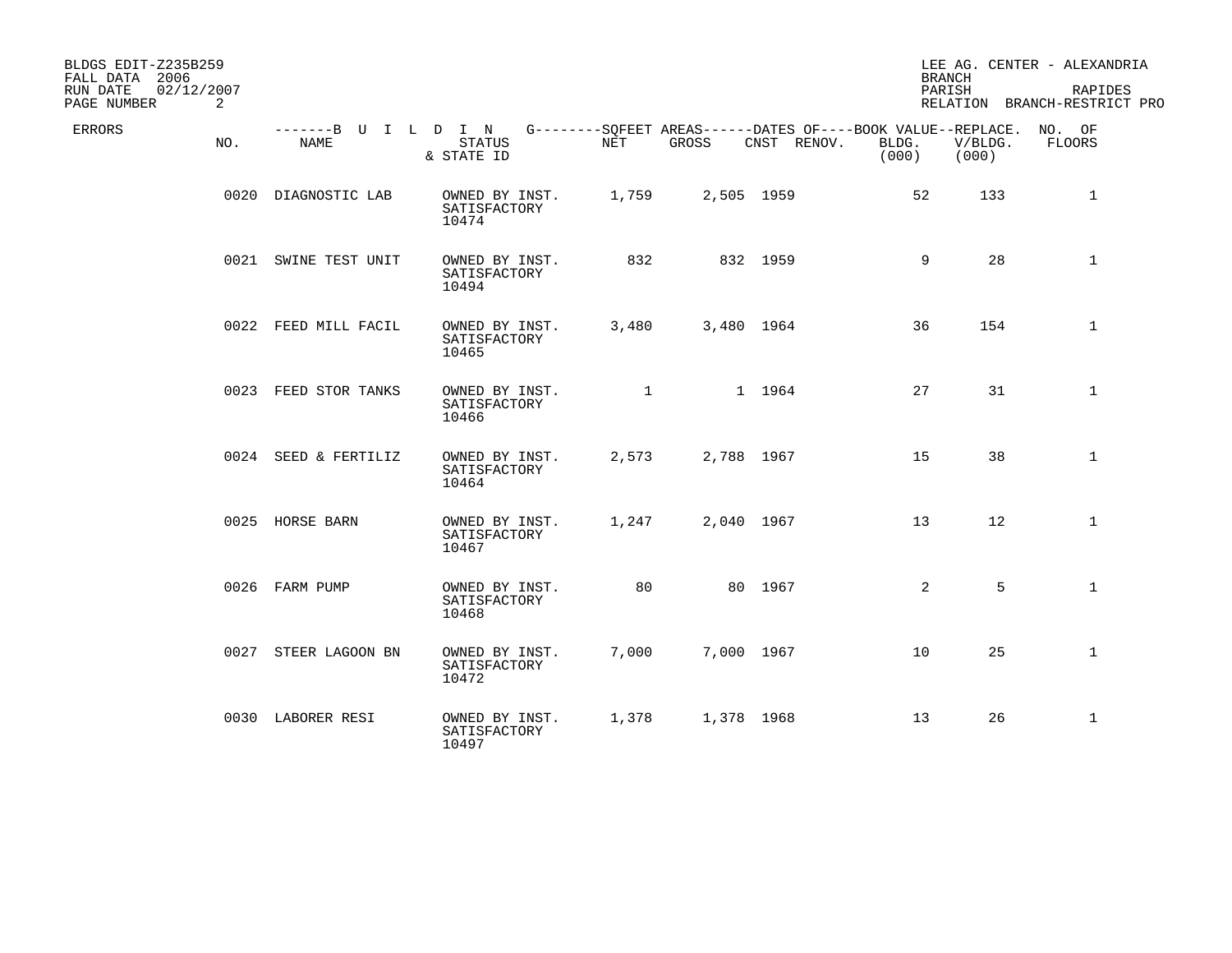| BLDGS EDIT-Z235B259<br>FALL DATA 2006      |      |                              |                                         |        |             |                                                                            |                | <b>BRANCH</b>    | LEE AG. CENTER - ALEXANDRIA             |
|--------------------------------------------|------|------------------------------|-----------------------------------------|--------|-------------|----------------------------------------------------------------------------|----------------|------------------|-----------------------------------------|
| 02/12/2007<br>RUN DATE<br>PAGE NUMBER<br>3 |      |                              |                                         |        |             |                                                                            |                | PARISH           | RAPIDES<br>RELATION BRANCH-RESTRICT PRO |
| <b>ERRORS</b><br>NO.                       |      | -------B U I L D I N<br>NAME | <b>STATUS</b><br>& STATE ID             | NET    | GROSS       | G--------SQFEET AREAS------DATES OF----BOOK VALUE--REPLACE.<br>CNST RENOV. | BLDG.<br>(000) | V/BLDG.<br>(000) | NO. OF<br>FLOORS                        |
|                                            |      | 0031 LABORER RESI            | OWNED BY INST.<br>SATISFACTORY<br>10498 | 1,378  | 1,378 1968  |                                                                            | 13             | 26               | $\mathbf 1$                             |
|                                            |      | 0032 LABORER RESI            | OWNED BY INST.<br>SATISFACTORY<br>10499 | 1,378  | 1,378 1968  |                                                                            | 13             | 26               | $\mathbf{1}$                            |
|                                            |      | 0033 LABORER RESI            | OWNED BY INST.<br>SATISFACTORY<br>10500 | 1,378  | 1,378 1968  |                                                                            | 13             | 26               | $\mathbf{1}$                            |
|                                            |      | 0034 SHOW BARN               | OWNED BY INST.<br>SATISFACTORY<br>10462 | 23,820 | 31,200 1973 |                                                                            | 104            | 268              | $\mathbf 1$                             |
|                                            |      | 0035 TRACTOR SHED            | OWNED BY INST.<br>SATISFACTORY<br>10471 | 5,900  | 5,900 1973  |                                                                            | 24             | 46               | $\mathbf{1}$                            |
|                                            |      | 0036 SWINE BARN              | OWNED BY INST.<br>SATISFACTORY<br>10496 | 2,414  |             | 2,736 1973                                                                 | 23             | 68               | $\mathbf{1}$                            |
| S                                          | 0037 | DEAN LEE ADMIN               | OWNED BY INST.<br>SATISFACTORY<br>10461 | 2,495  | 2,796 1974  |                                                                            | 153            | 182              | $\mathbf{1}$                            |
|                                            |      | 0038 STEEL BEEF BARN         | OWNED BY INST.<br>SATISFACTORY<br>10460 | 2,846  | 2,880 1978  |                                                                            | 42             | 72               | $\mathbf{1}$                            |
|                                            |      | 0039 EQUIP SHED              | OWNED BY INST.<br>SATISFACTORY<br>10482 | 4,480  | 4,480 1978  |                                                                            | 67             | 29               | $\mathbf{1}$                            |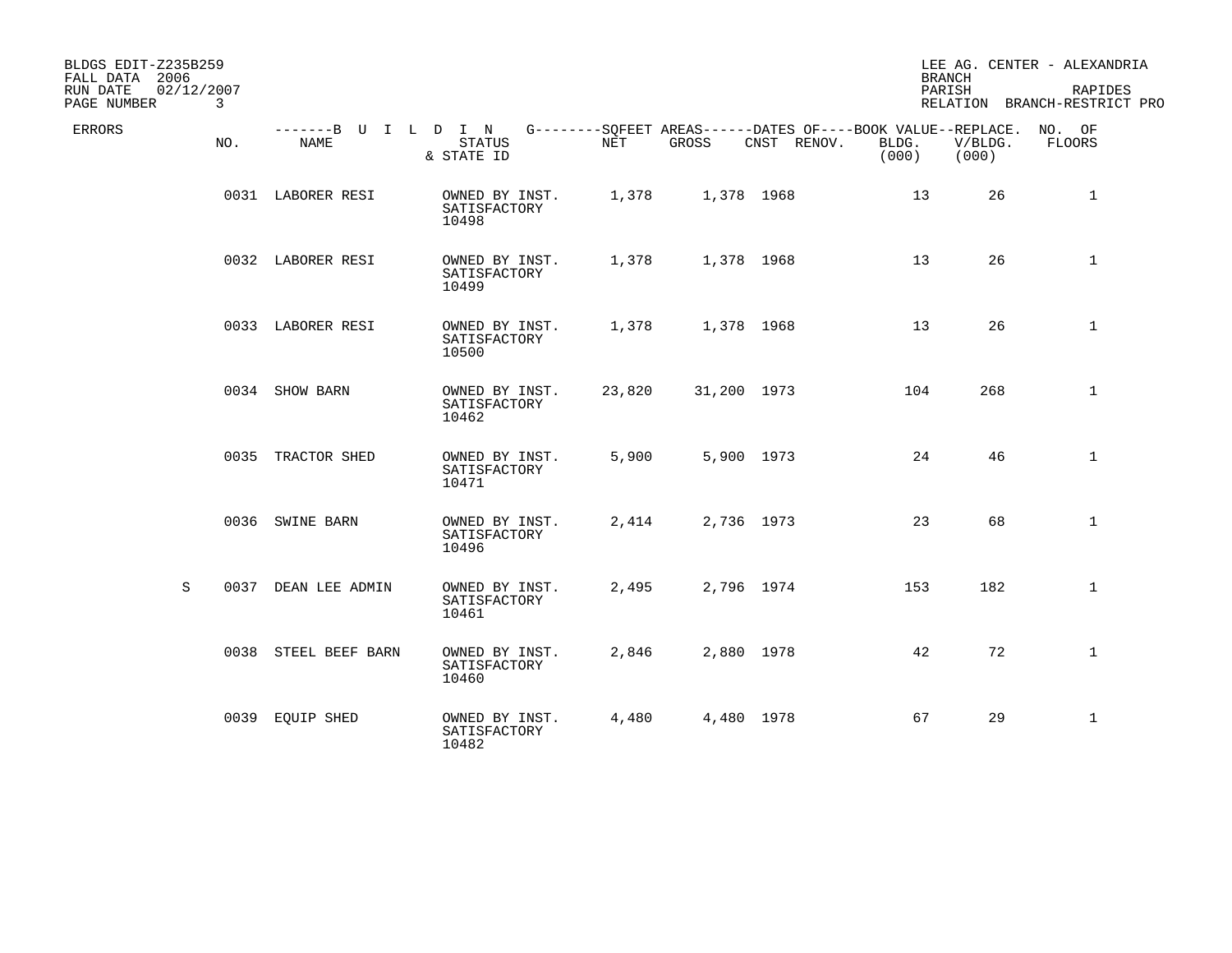| BLDGS EDIT-Z235B259<br>FALL DATA 2006 |      |                              |                                         |       |            |                                                                            |                | <b>BRANCH</b>    | LEE AG. CENTER - ALEXANDRIA             |
|---------------------------------------|------|------------------------------|-----------------------------------------|-------|------------|----------------------------------------------------------------------------|----------------|------------------|-----------------------------------------|
| RUN DATE<br>02/12/2007<br>PAGE NUMBER | 4    |                              |                                         |       |            |                                                                            |                | PARISH           | RAPIDES<br>RELATION BRANCH-RESTRICT PRO |
| ERRORS                                | NO.  | -------B U I L D I N<br>NAME | <b>STATUS</b><br>& STATE ID             | NET   | GROSS      | G--------SOFEET AREAS------DATES OF----BOOK VALUE--REPLACE.<br>CNST RENOV. | BLDG.<br>(000) | V/BLDG.<br>(000) | NO. OF<br>FLOORS                        |
|                                       |      | 0040 POLE EQUIP SHED         | OWNED BY INST.<br>SATISFACTORY<br>10483 | 4,160 | 4,480 1979 |                                                                            | 67             | 29               | $\mathbf 1$                             |
|                                       |      | 0041 PESTICIDE BLDG          | OWNED BY INST.<br>SATISFACTORY<br>10503 | 1,200 | 1,256 1979 |                                                                            | 38             | 35               | $\mathbf{1}$                            |
|                                       |      | 0043 SILAGE FACILITY         | OWNED BY INST.<br>SATISFACTORY<br>10473 | 2,498 | 3,260 1982 |                                                                            | 304            | 234              | $\mathbf{1}$                            |
|                                       |      | 0044 SEED PROCESSING         | OWNED BY INST.<br>SATISFACTORY<br>10459 | 8,778 | 9,904 1983 |                                                                            | 770            | 737              | $\mathbf{1}$                            |
|                                       |      | 0045 EQUIP SHED #3           | OWNED BY INST.<br>SATISFACTORY<br>10484 | 4,160 | 4,160 1901 |                                                                            | 28             | 29               | $\mathbf{1}$                            |
| S                                     | 0049 | BULL SHED #4                 | OWNED BY INST.<br>SATISFACTORY<br>10489 | 432   |            | 384 1901                                                                   | $\mathbf{1}$   | 1                | $\mathbf{1}$                            |
|                                       |      | 0050 BULL SHED #5            | OWNED BY INST.<br>SATISFACTORY<br>10490 | 56    |            | 384 1901                                                                   | $\mathbf{1}$   | $\mathbf{1}$     | $\mathbf{1}$                            |
|                                       |      | 0053 BULL SHED #8            | OWNED BY INST.<br>SATISFACTORY<br>10493 | 360   |            | 384 1901                                                                   | $\mathbf{1}$   | $\mathbf{1}$     | $\mathbf{1}$                            |
|                                       |      | 0054 SCALE COVER             | OWNED BY INST.<br>SATISFACTORY<br>13908 | 305   |            | 305 1901                                                                   | $\mathbf{1}$   | $\mathbf{1}$     | $\mathbf{1}$                            |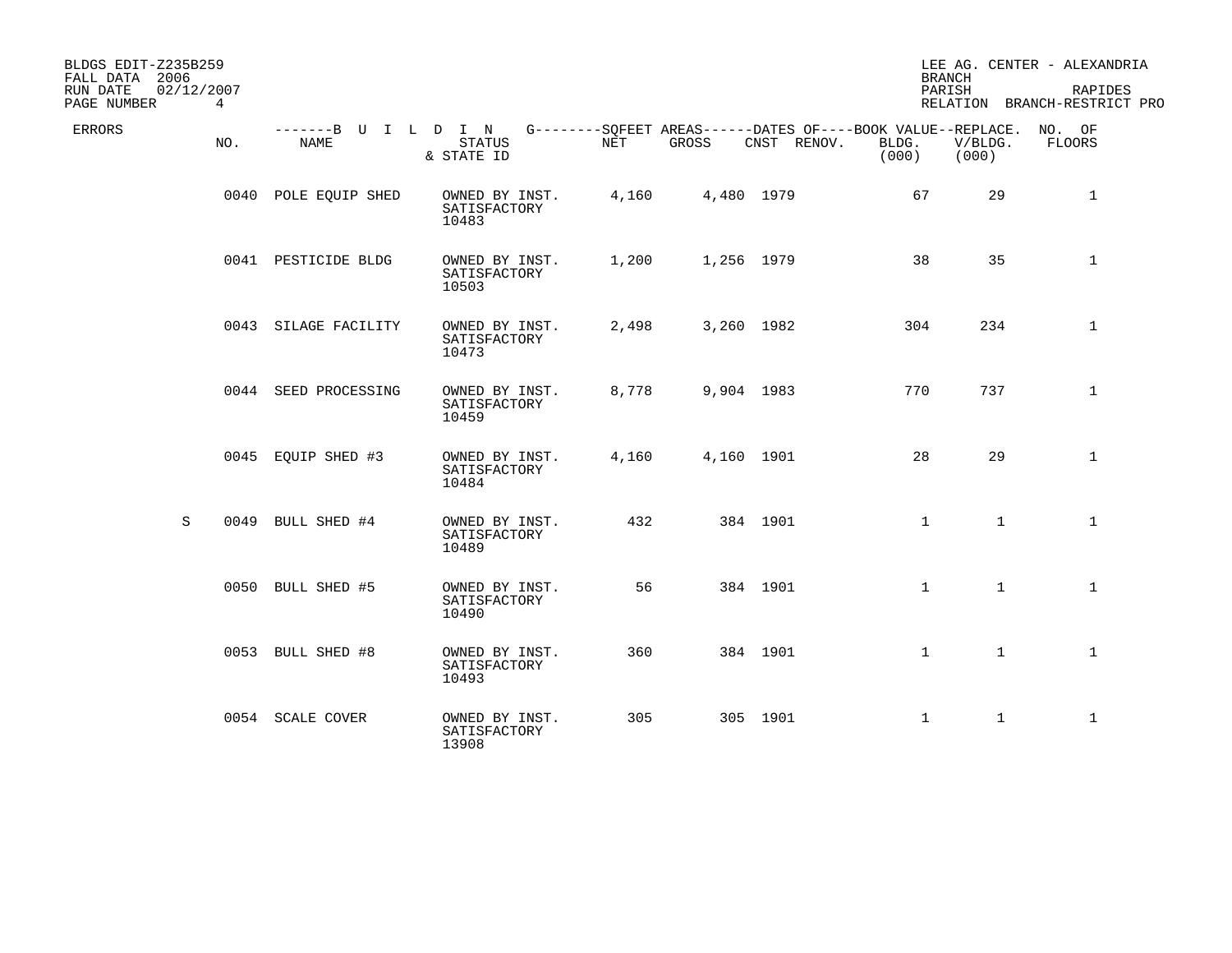| BLDGS EDIT-Z235B259<br>FALL DATA 2006<br>02/12/2007<br>RUN DATE<br>PAGE NUMBER<br>5 |                   |                                                                                                                        |       |            |             | <b>BRANCH</b><br>PARISH |                  | LEE AG. CENTER - ALEXANDRIA<br>RAPIDES<br>RELATION BRANCH-RESTRICT PRO |
|-------------------------------------------------------------------------------------|-------------------|------------------------------------------------------------------------------------------------------------------------|-------|------------|-------------|-------------------------|------------------|------------------------------------------------------------------------|
| ERRORS<br>NO.                                                                       | <b>NAME</b>       | -------B U I L D I N G--------SQFEET AREAS------DATES OF----BOOK VALUE--REPLACE. NO. OF<br><b>STATUS</b><br>& STATE ID | NET   | GROSS      | CNST RENOV. | BLDG.<br>(000)          | V/BLDG.<br>(000) | FLOORS                                                                 |
|                                                                                     | 0055 PUMP SHED    | OWNED BY INST.<br>SATISFACTORY<br>10495                                                                                | 72    |            | 72 1901     | $\mathbf{1}$            | $\mathbf{1}$     | $\mathbf 1$                                                            |
|                                                                                     | 0094 CORRAL BARN  | OWNED BY INST.<br>SATISFACTORY<br>12083                                                                                | 6,000 | 6,000 1995 |             | 116                     | 116              | $\mathbf{1}$                                                           |
|                                                                                     | 0095 HAY BARN     | OWNED BY INST.<br>SATISFACTORY<br>12364                                                                                | 4,000 | 4,000 1996 |             | 41                      | 41               | $\mathbf{1}$                                                           |
|                                                                                     | 0096 BULL SHED #6 | OWNED BY INST.<br>SATISFACTORY<br>10491                                                                                | 288   |            | 384 1901    | $\mathbf{1}$            | $\mathbf{1}$     | $\mathbf{1}$                                                           |
|                                                                                     | 0097 BULL SHED #7 | OWNED BY INST.<br>SATISFACTORY<br>10492                                                                                | 256   |            | 384 1901    | $\mathbf{1}$            | $\mathbf{1}$     | $\mathbf{1}$                                                           |
| Т                                                                                   | 0101 MET BLDG     | OWNED BY INST.<br>SATISFACTORY<br>13909                                                                                |       | 2,700 2002 |             | 9                       | 9                | $\mathbf{1}$                                                           |
| T                                                                                   | 0103 EXT OFFICE   | OWNED BY INST.<br>SATISFACTORY<br>13910                                                                                |       | 7,000 2003 |             | 650                     | 650              | $\mathbf{1}$                                                           |
| T.                                                                                  | 0104 SCALE COVER  | OWNED BY INST.<br>SATISFACTORY<br>13911                                                                                |       |            | 901 1900    | $\mathbf{1}$            | $\mathbf{1}$     | $\mathbf{1}$                                                           |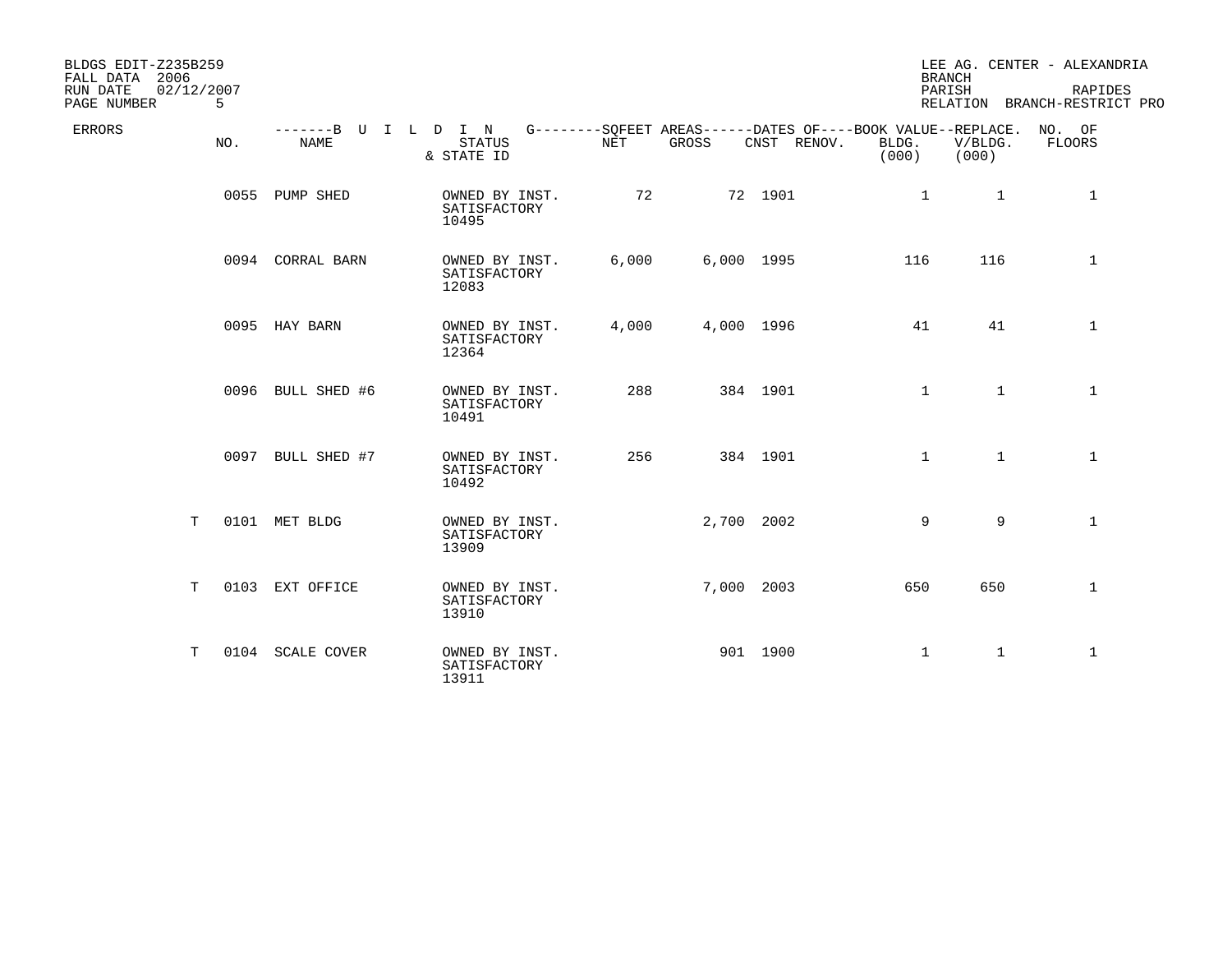BLDGS EDIT-Z235B259 LEE AG. CENTER - ALEXANDRIA RUN DATE 02/12/2007 PARISH RAPIDES PAGE NUMBER 6 RELATION BRANCH-RESTRICT PRO

#### D E S C R I P T I O N A N D S U M M A R Y O F E R R O R S

ERROR A DUPLICATE BLDG

- ERROR B DUPLICATE SUPPLEMENT
- ERROR C UNMATCHED BLDG ERROR D UNMATCHED SUPPLEMENT
- 
- ERROR E INVALID OWNERSHIP STATUS CODE
- ERROR F INVALID FOUNDATION TYPE
- ERROR G INVALID CONDITION STATUS CODE
- ERROR H INVALID CONSTRUCTION STATUS CODE (TYPE STRUC)
- ERROR I INVALID AIR CONDITIONED STATUS CODE
- ERROR J INVALID HEATING STATUS CODE
- ERROR K INVALID FLOOR STRUCTURE STATUS CODE
- ERROR L INVALID ROOF STRUCTURE STATUS CODE
- ERROR M INVALID EXTERIOR WALL FINISH CODE
- ERROR N INVALID ROOF MATERIAL STATUS CODE
- ERROR O STATE IDENTIFICATION NUMBER IS BLANK
- ERROR P GROSS AREA = ZEROS OR BLANK
- ERROR Q CONSTRUCTION DATE PRIOR TO 1800 OR BLANK
- ERROR R BLDG IS OWNED BUT NO BOOK OR ESTIMATED VALUE IS PROVIDED
- ERROR S NET ASSIGNABLE SO FT + CUSTODIAL, CIRCULATION MECHANICAL > GROSS SOUARE FEET 2 THE SUM OF THE NET SQ FT OF THE ROOMS IN THIS BUILDING IS GREATER THAN THE REPORTED GROSS SQ FT
- ERROR T NET ASSIGNABLE SQUARE FEET = ZEROS OR BLANK (NO ROOMS ASSIGNED TO THIS BUILDING OR BUILDING CONTAINS 3 ONLY ROOMS WITH ROOM TYPES OF 010, 020, OR 030)

# T O T A L S

| TOTAL NUMBER OF BLDGS (MATCHED)<br>TOTAL ERRORS                                     | 44           |
|-------------------------------------------------------------------------------------|--------------|
| TOTAL BOOK VALUE OF BLDGS (IN THOUSANDS)<br>TOTAL EST VALUE OF BLDGS (IN THOUSANDS) | 2841<br>3393 |
| TOTAL GROSS AREA OWNED BY INST.<br>TOTAL GROSS AREA LEASED BY INST.                 | 144629       |
| TOTAL GROSS AREA                                                                    | 144629       |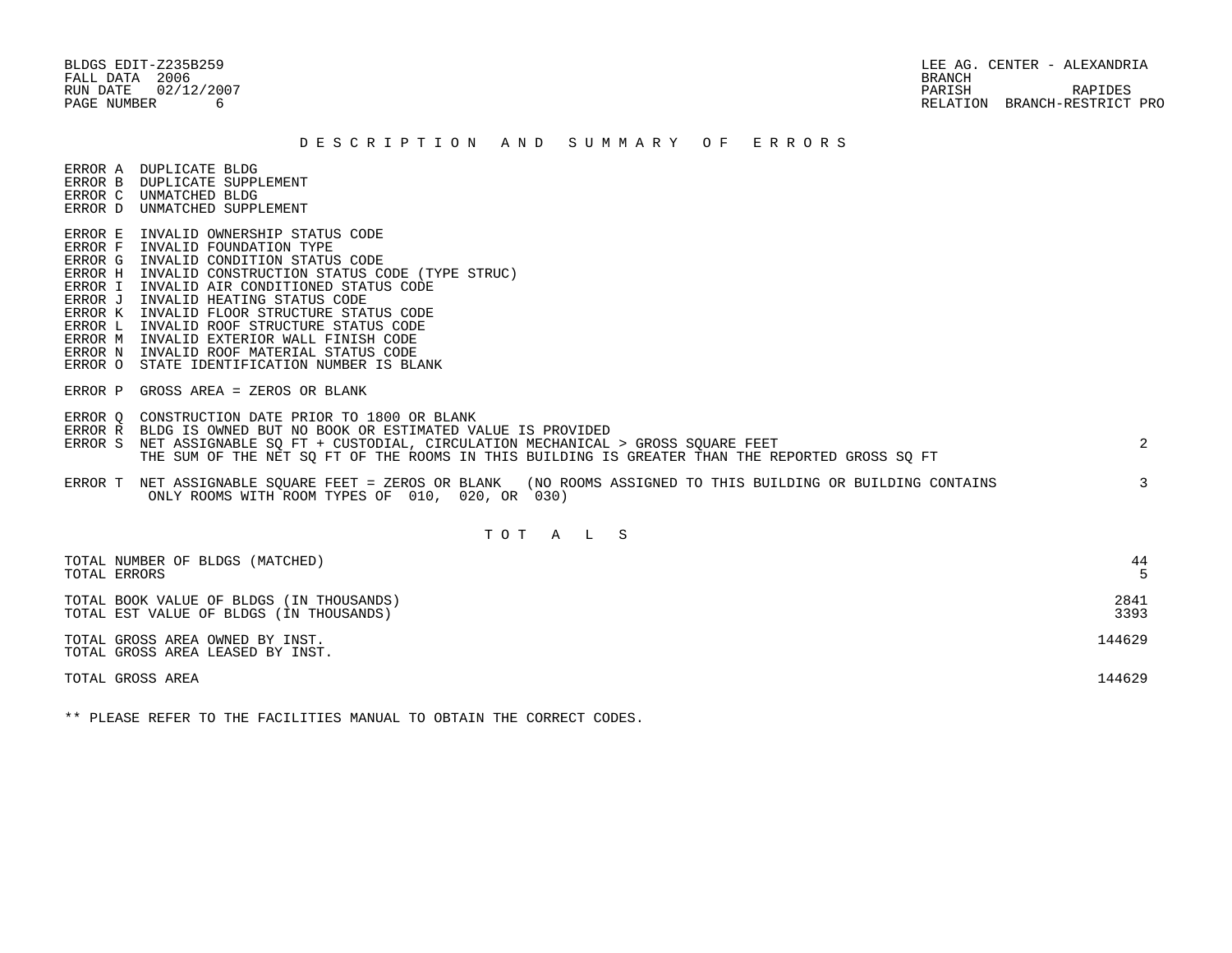| BLDGS EDIT-Z235B259<br>FALL DATA 2006<br>02/12/2007<br>RUN DATE |                              |                                         |            |       |                                                                                   |                | <b>BRANCH</b><br>PARISH | FRUIT AND TRUCK - HAMMOND<br>TANGIPAHOA |
|-----------------------------------------------------------------|------------------------------|-----------------------------------------|------------|-------|-----------------------------------------------------------------------------------|----------------|-------------------------|-----------------------------------------|
| $\mathbf{1}$<br>PAGE NUMBER                                     |                              |                                         |            |       |                                                                                   |                |                         | RELATION BRANCH-RESTRICT PRO            |
| <b>ERRORS</b><br>NO.                                            | -------B U I L D I N<br>NAME | <b>STATUS</b><br>& STATE ID             | <b>NET</b> | GROSS | G--------SQFEET AREAS------DATES OF----BOOK VALUE--REPLACE. NO. OF<br>CNST RENOV. | BLDG.<br>(000) | V/BLDG.<br>(000)        | FLOORS                                  |
|                                                                 | 0001 SE REGIONAL OFFICE      | OWNED BY INST.<br>SATISFACTORY<br>10785 | 5,491      |       | 5,491 1904                                                                        | 10             | 138                     | $\mathbf{1}$                            |
|                                                                 | 0002 LABORER HOUSE           | OWNED BY INST.<br>SATISFACTORY<br>10805 | 1,152      |       | 1,152 1922                                                                        | $\mathbf{1}$   | 20                      | $\mathbf{1}$                            |
|                                                                 | 0003 BARN                    | OWNED BY INST.<br>SATISFACTORY<br>10791 | 2,956      |       | 3,024 1932                                                                        | 3              | 29                      | $\mathbf{1}$                            |
|                                                                 | 0004 CONN GREENHOUSE         | OWNED BY INST.<br>SATISFACTORY<br>10788 | 1,680      |       | 1,680 1951                                                                        | 28             | 19                      | $\mathbf{1}$                            |
|                                                                 | 0005 STATION OFFICE          | OWNED BY INST.<br>SATISFACTORY<br>10789 | 1,938      |       | 2,702 1951                                                                        | 26             | 62                      | $\mathbf{1}$                            |
|                                                                 | 0007<br>STAFF RES&GAR (NORT  | OWNED BY INST.<br>SATISFACTORY<br>10779 | 1,659      |       | 1,659 1952                                                                        | 9              | 44                      | $\mathbf{1}$                            |
|                                                                 | 0008<br>STAFF RES&GAR CENT   | OWNED BY INST.<br>SATISFACTORY<br>10783 | 1,691      |       | 1,691 1952                                                                        | 9              | 44                      | $\mathbf 1$                             |
|                                                                 | 0009 LABORER HOUSE           | OWNED BY INST.<br>SATISFACTORY<br>10802 | 1,092      |       | 1,092 1952                                                                        | 5              | 19                      | $\mathbf{1}$                            |
|                                                                 | 0010 STAFF RES&GAR SOUT      | OWNED BY INST.<br>SATISFACTORY<br>10781 | 2,270      |       | 2,270 1953                                                                        | 9              | 54                      | $\mathbf{1}$                            |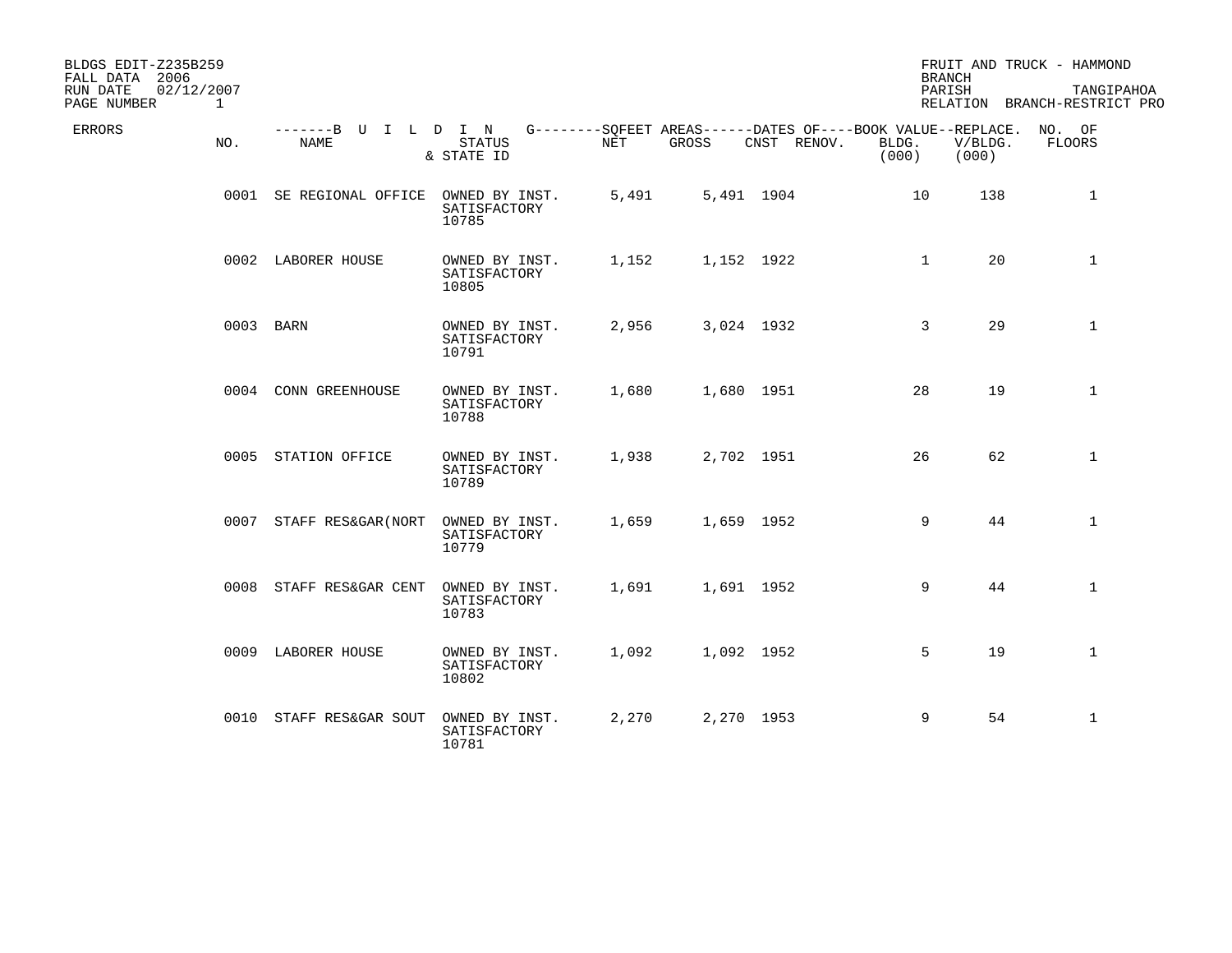| BLDGS EDIT-Z235B259<br>FALL DATA 2006<br>RUN DATE<br>02/12/2007 |                                        |                                         |            |              |                                                                                   |                | <b>BRANCH</b><br>PARISH | FRUIT AND TRUCK - HAMMOND<br>TANGIPAHOA       |
|-----------------------------------------------------------------|----------------------------------------|-----------------------------------------|------------|--------------|-----------------------------------------------------------------------------------|----------------|-------------------------|-----------------------------------------------|
| PAGE NUMBER<br>2<br><b>ERRORS</b><br>NO.                        | -------B U I L D I N<br><b>NAME</b>    | <b>STATUS</b><br>& STATE ID             | <b>NET</b> | <b>GROSS</b> | G--------SOFEET AREAS------DATES OF----BOOK VALUE--REPLACE. NO. OF<br>CNST RENOV. | BLDG.<br>(000) | V/BLDG.<br>(000)        | RELATION BRANCH-RESTRICT PRO<br><b>FLOORS</b> |
|                                                                 | 0011 SHADE HOUSE                       | OWNED BY INST.<br>SATISFACTORY<br>10787 | 4,554      |              | 6,048 1953                                                                        |                | $\overline{2}$          | $7\overline{ }$<br>$\mathbf{1}$               |
|                                                                 | 0012 LAWN EQUIP STOR                   | OWNED BY INST.<br>SATISFACTORY<br>10794 | 293        |              | 336 1953                                                                          |                | $\mathbf{1}$            | $\overline{a}$<br>$\mathbf{1}$                |
|                                                                 | 0013 LABORER HOUSE                     | OWNED BY INST.<br>SATISFACTORY<br>10795 | 1,092      |              | 1,092 1953                                                                        |                | 5<br>18                 | $\mathbf{1}$                                  |
|                                                                 | 0014 SPREADER STORAGE                  | OWNED BY INST.<br>SATISFACTORY<br>10796 | 1,092      |              | 1,092 1953                                                                        |                | 5<br>19                 | $\mathbf{1}$                                  |
|                                                                 | 0015 OUONSET STORAGE                   | OWNED BY INST.<br>SATISFACTORY<br>10793 | 693        |              | 712 1954                                                                          |                | 2                       | 6<br>$\mathbf{1}$                             |
|                                                                 | 0016 LABORER HOUSE                     | OWNED BY INST.<br>SATISFACTORY<br>10800 | 1,292      | 1,292 1956   |                                                                                   |                | 5<br>19                 | $\mathbf{1}$                                  |
|                                                                 | 0017 LABORER HOUSE                     | OWNED BY INST.<br>SATISFACTORY<br>10804 | 1,092      |              | 1,092 1957                                                                        |                | 5<br>18                 | $\mathbf{1}$                                  |
| 0018 LAB                                                        |                                        | OWNED BY INST.<br>SATISFACTORY<br>10790 | 366        |              | 480 1958                                                                          |                | 2                       | 9<br>$\mathbf{1}$                             |
|                                                                 | 0019 BREAK ROOM & STORA OWNED BY INST. | SATISFACTORY<br>10792                   | 2,294      |              | 2,294 1958                                                                        |                | 16<br>3                 | $\mathbf{1}$                                  |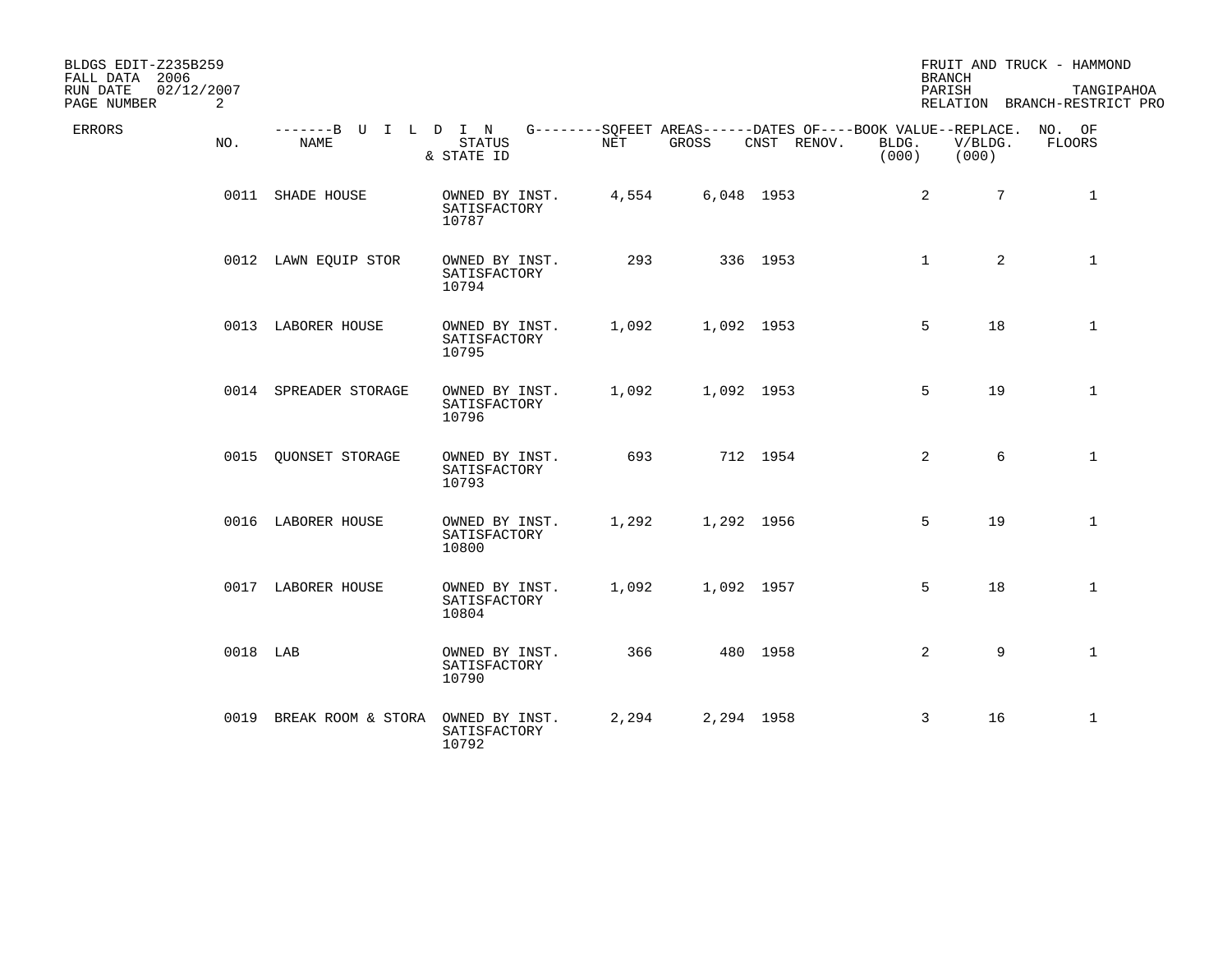| BLDGS EDIT-Z235B259<br>FALL DATA 2006<br>RUN DATE<br>02/12/2007 |     |                              |                                         |            |            |                                                                                   |                | <b>BRANCH</b><br>PARISH | FRUIT AND TRUCK - HAMMOND<br>TANGIPAHOA |
|-----------------------------------------------------------------|-----|------------------------------|-----------------------------------------|------------|------------|-----------------------------------------------------------------------------------|----------------|-------------------------|-----------------------------------------|
| PAGE NUMBER                                                     | 3   |                              |                                         |            |            |                                                                                   |                |                         | RELATION BRANCH-RESTRICT PRO            |
| <b>ERRORS</b>                                                   | NO. | -------B U I L D I N<br>NAME | <b>STATUS</b><br>& STATE ID             | <b>NET</b> | GROSS      | G--------SOFEET AREAS------DATES OF----BOOK VALUE--REPLACE. NO. OF<br>CNST RENOV. | BLDG.<br>(000) | V/BLDG.<br>(000)        | FLOORS                                  |
| $\circ$                                                         |     | 0021 WELL & PUMP             | OWNED BY INST.<br>SATISFACTORY          | 140        |            | 140 1968                                                                          | $\mathbf{1}$   | $4^{\circ}$             | $\mathbf{1}$                            |
|                                                                 |     | 0022 PLASTIC GREENHS         | OWNED BY INST.<br>SATISFACTORY<br>10809 | 1,976      | 1,976 1978 |                                                                                   | 8              | 8                       | $\mathbf{1}$                            |
|                                                                 |     | 0023 POTTING SHED            | OWNED BY INST.<br>SATISFACTORY<br>10814 | 1,200      |            | 1,200 1979                                                                        | $\mathbf{1}$   | 9                       | $\mathbf{1}$                            |
|                                                                 |     | 0024 MAINT SHOP/STORAGE      | OWNED BY INST.<br>SATISFACTORY<br>10797 | 3,070      |            | 3,204 1980                                                                        | 27             | 52                      | $\mathbf{1}$                            |
|                                                                 |     | 0025 PROP HOUSE              | OWNED BY INST.<br>SATISFACTORY<br>10815 | 960        |            | 960 1982                                                                          | 13             | 13                      | $\mathbf{1}$                            |
|                                                                 |     | 0026 FIELD GREENHS NORT      | OWNED BY INST.<br>SATISFACTORY<br>10816 | 960        |            | 960 1982                                                                          | 13             | 13                      | $\mathbf{1}$                            |
|                                                                 |     | 0027 PEST STOR BLDG          | OWNED BY INST.<br>SATISFACTORY<br>10798 | 1,182      |            | 1,182 1983                                                                        | 36             | 37                      | $\mathbf{1}$                            |
|                                                                 |     | 0028 EQUIP STOR BLDG         | OWNED BY INST.<br>SATISFACTORY<br>10799 | 1,850      |            | 1,850 1983                                                                        | 18             | 22                      | $\mathbf{1}$                            |
|                                                                 |     | 0031 HALF QUONSET STORA      | OWNED BY INST.<br>SATISFACTORY<br>10782 | 256        |            | 256 1901                                                                          | 2              | $\mathbf{1}$            | $\mathbf{1}$                            |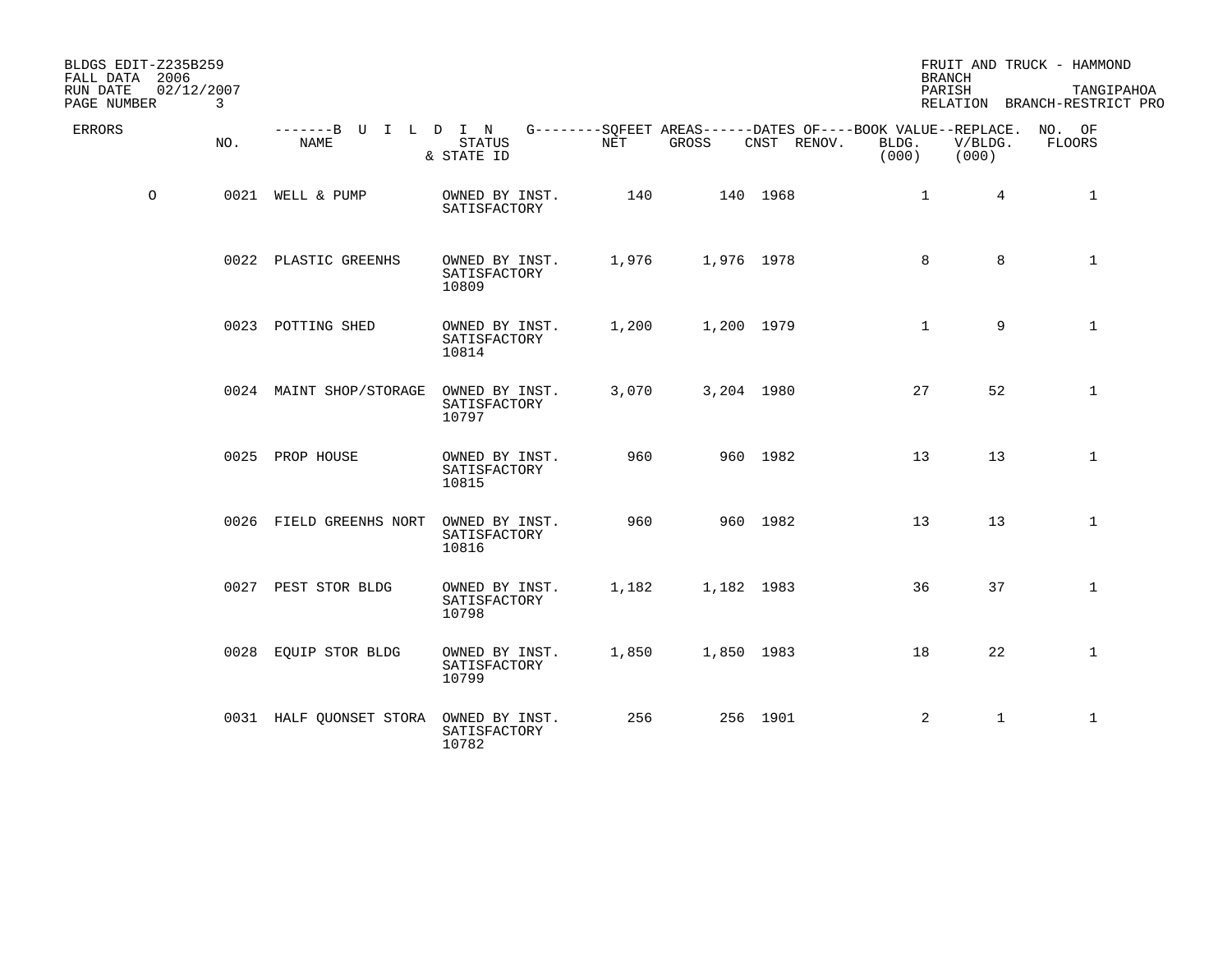| BLDGS EDIT-Z235B259<br>FALL DATA 2006                    |                              |                                         |       |       |             |                                                                                      | <b>BRANCH</b>    |                | FRUIT AND TRUCK - HAMMOND                  |
|----------------------------------------------------------|------------------------------|-----------------------------------------|-------|-------|-------------|--------------------------------------------------------------------------------------|------------------|----------------|--------------------------------------------|
| RUN DATE<br>02/12/2007<br>$4\overline{ }$<br>PAGE NUMBER |                              |                                         |       |       |             |                                                                                      | PARISH           |                | TANGIPAHOA<br>RELATION BRANCH-RESTRICT PRO |
| <b>ERRORS</b><br>NO.                                     | -------B U I L D I N<br>NAME | <b>STATUS</b><br>& STATE ID             | NET   | GROSS | CNST RENOV. | G--------SQFEET AREAS------DATES OF----BOOK VALUE--REPLACE. NO. OF<br>BLDG.<br>(000) | V/BLDG.<br>(000) |                | FLOORS                                     |
|                                                          | 0034 HEAD HOUSE              | OWNED BY INST.<br>SATISFACTORY<br>00000 | 824   |       | 854 1901    |                                                                                      | 17               | 17             | 1                                          |
|                                                          | 0035 REGION OFF PUMP SH      | OWNED BY INST.<br>SATISFACTORY<br>10801 | 300   |       | 300 1901    |                                                                                      | $\overline{2}$   | $\mathbf{1}$   | $\mathbf{1}$                               |
|                                                          | 0036 APARTMENT STORAGE       | OWNED BY INST.<br>SATISFACTORY<br>10803 | 182   |       | 182 1901    |                                                                                      | 2                | $\overline{2}$ | $\mathbf{1}$                               |
|                                                          | 0037 STORAGE                 | OWNED BY INST.<br>SATISFACTORY<br>10807 | 614   |       | 1,024 1901  |                                                                                      | $\mathbf 1$      | 5              | $\mathbf{1}$                               |
|                                                          | 0038 FIBERGLASS PAVILIO      | OWNED BY INST.<br>SATISFACTORY<br>10810 | 1,000 |       | 1,000 1901  |                                                                                      | $4\overline{ }$  | $4^{\circ}$    | $\mathbf{1}$                               |
|                                                          | 0039 FERT STORAGE NORTH      | OWNED BY INST.<br>SATISFACTORY<br>10811 | 200   |       | 200 1901    |                                                                                      | 3                | $\overline{3}$ | $\mathbf{1}$                               |
|                                                          | 0040 COOLER&STORAGE          | OWNED BY INST.<br>SATISFACTORY<br>10812 | 400   |       | 608 1901    |                                                                                      | 9                | 9              | $\mathbf 1$                                |
|                                                          | 0042 SLAB & LEAN-TO          | OWNED BY INST.<br>SATISFACTORY<br>10817 | 320   |       | 320 1901    |                                                                                      | $\overline{2}$   | $\overline{2}$ | $\mathbf{1}$                               |
|                                                          | 0045 URBAN FOREST STOR       | OWNED BY INST.<br>SATISFACTORY<br>10820 | 162   |       | 162 1951    |                                                                                      | $\mathbf 1$      | $\mathbf{1}$   | $\mathbf{1}$                               |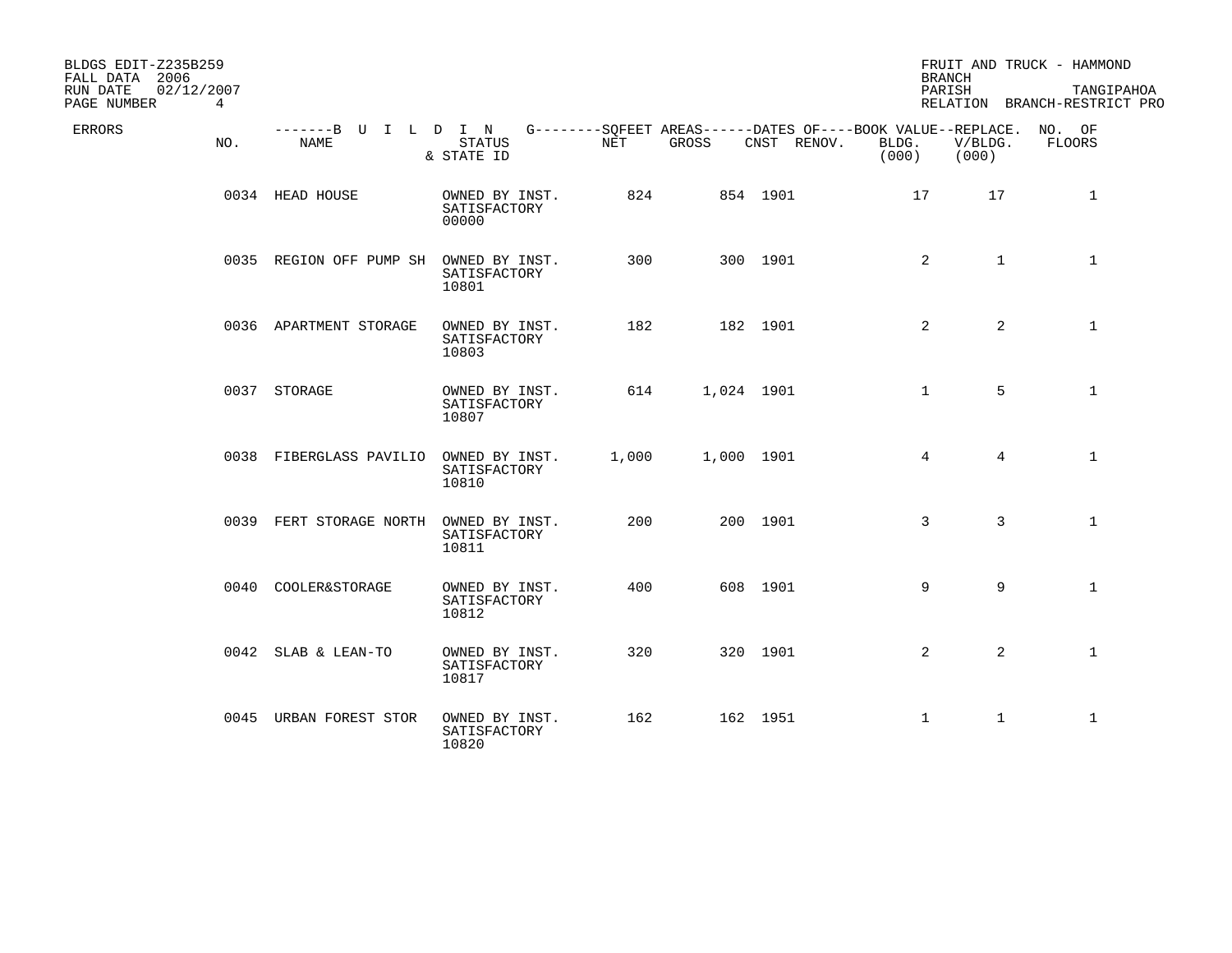| BLDGS EDIT-Z235B259<br>2006<br>FALL DATA<br>RUN DATE<br>02/12/2007<br>PAGE NUMBER | 5        |                           |                                          |            |            |                                                                            | <b>BRANCH</b><br>PARISH |                  | FRUIT AND TRUCK - HAMMOND<br>TANGIPAHOA<br>RELATION BRANCH-RESTRICT PRO |
|-----------------------------------------------------------------------------------|----------|---------------------------|------------------------------------------|------------|------------|----------------------------------------------------------------------------|-------------------------|------------------|-------------------------------------------------------------------------|
| <b>ERRORS</b>                                                                     | NO.      | $-----B$ U<br><b>NAME</b> | I L D I N<br><b>STATUS</b><br>& STATE ID | <b>NET</b> | GROSS      | G--------SQFEET AREAS------DATES OF----BOOK VALUE--REPLACE.<br>CNST RENOV. | BLDG.<br>(000)          | V/BLDG.<br>(000) | NO. OF<br>FLOORS                                                        |
|                                                                                   | 0046     | FIELD STOR SOUTHWE        | OWNED BY INST.<br>SATISFACTORY<br>10821  | 151        |            | 151 1951                                                                   | 1                       | 1                | $\mathbf{1}$                                                            |
|                                                                                   |          | 0047 STOR BLDG            | OWNED BY INST.<br>SATISFACTORY<br>10822  | 150        |            | 150 1951                                                                   | $\mathbf{1}$            | $\mathbf{1}$     | $\mathbf{1}$                                                            |
|                                                                                   |          | 0049 PUMP STATION         | OWNED BY INST.<br>SATISFACTORY<br>10824  | 132        |            | 132 1975                                                                   | 5                       | 5                | $\mathbf 1$                                                             |
| T.                                                                                |          | 0056 MOBILE HOME          | OWNED BY INST.<br>SATISFACTORY<br>00000  |            |            | 768 1997                                                                   | 12                      | 12               | $\mathbf{1}$                                                            |
| T.                                                                                | 0057 HUT |                           | OWNED BY INST.<br>SATISFACTORY<br>13887  |            |            | 960 1982                                                                   | 13                      | 13               | 1                                                                       |
| T.                                                                                |          | 0058 COTTAGE              | OWNED BY INST.<br>SATISFACTORY<br>10806  |            | 1,177 1951 |                                                                            | 6                       | 6                | $\mathbf{1}$                                                            |
| т                                                                                 | 0059     | SHED                      | OWNED BY INST.<br>SATISFACTORY<br>00000  |            |            | 374 2004                                                                   | 5                       | 5                | $\mathbf 1$                                                             |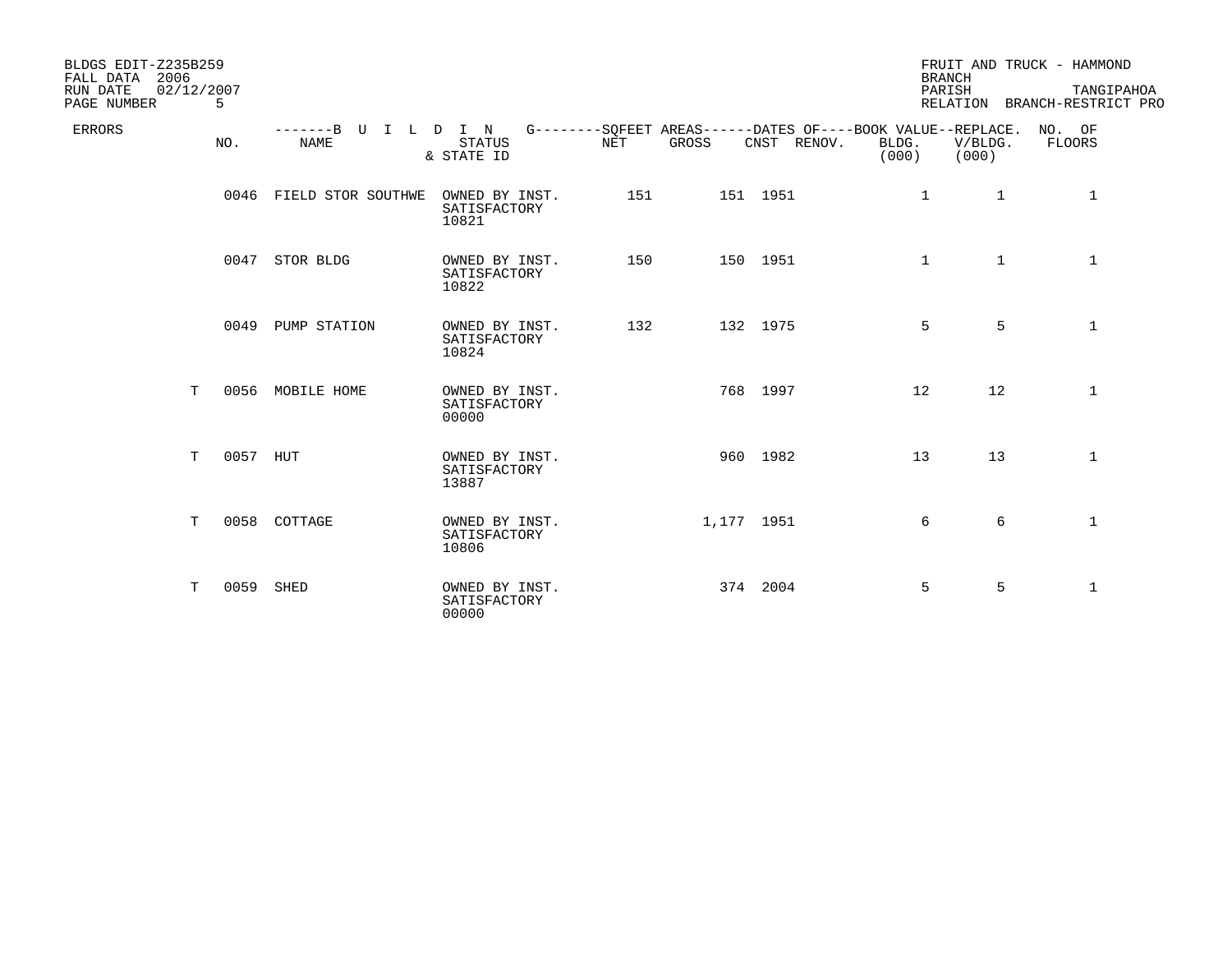#### D E S C R I P T I O N A N D S U M M A R Y O F E R R O R S

ERROR A DUPLICATE BLDG

- ERROR B DUPLICATE SUPPLEMENT
- ERROR C UNMATCHED BLDG ERROR D UNMATCHED SUPPLEMENT
- 
- ERROR E INVALID OWNERSHIP STATUS CODE
- ERROR F INVALID FOUNDATION TYPE
- ERROR G INVALID CONDITION STATUS CODE
- ERROR H INVALID CONSTRUCTION STATUS CODE (TYPE STRUC)
- ERROR I INVALID AIR CONDITIONED STATUS CODE
- ERROR J INVALID HEATING STATUS CODE
- ERROR K INVALID FLOOR STRUCTURE STATUS CODE
- ERROR L INVALID ROOF STRUCTURE STATUS CODE
- ERROR M INVALID EXTERIOR WALL FINISH CODE
- ERROR N INVALID ROOF MATERIAL STATUS CODE
- ERROR O STATE IDENTIFICATION NUMBER IS BLANK 1
- ERROR P GROSS AREA = ZEROS OR BLANK
- ERROR Q CONSTRUCTION DATE PRIOR TO 1800 OR BLANK
- ERROR R BLDG IS OWNED BUT NO BOOK OR ESTIMATED VALUE IS PROVIDED
- ERROR S NET ASSIGNABLE SQ FT + CUSTODIAL, CIRCULATION MECHANICAL > GROSS SQUARE FEET THE SUM OF THE NET SQ FT OF THE ROOMS IN THIS BUILDING IS GREATER THAN THE REPORTED GROSS SQ FT
- ERROR T NET ASSIGNABLE SQUARE FEET = ZEROS OR BLANK (NO ROOMS ASSIGNED TO THIS BUILDING OR BUILDING CONTAINS 4 ONLY ROOMS WITH ROOM TYPES OF 010, 020, OR 030)

# T O T A L S

| TOTAL NUMBER OF BLDGS (MATCHED)<br>TOTAL ERRORS                                     | 43         |
|-------------------------------------------------------------------------------------|------------|
| TOTAL BOOK VALUE OF BLDGS (IN THOUSANDS)<br>TOTAL EST VALUE OF BLDGS (IN THOUSANDS) | 333<br>789 |
| TOTAL GROSS AREA OWNED BY INST.<br>TOTAL GROSS AREA LEASED BY INST.                 | 55289      |
| TOTAL GROSS AREA                                                                    | 55289      |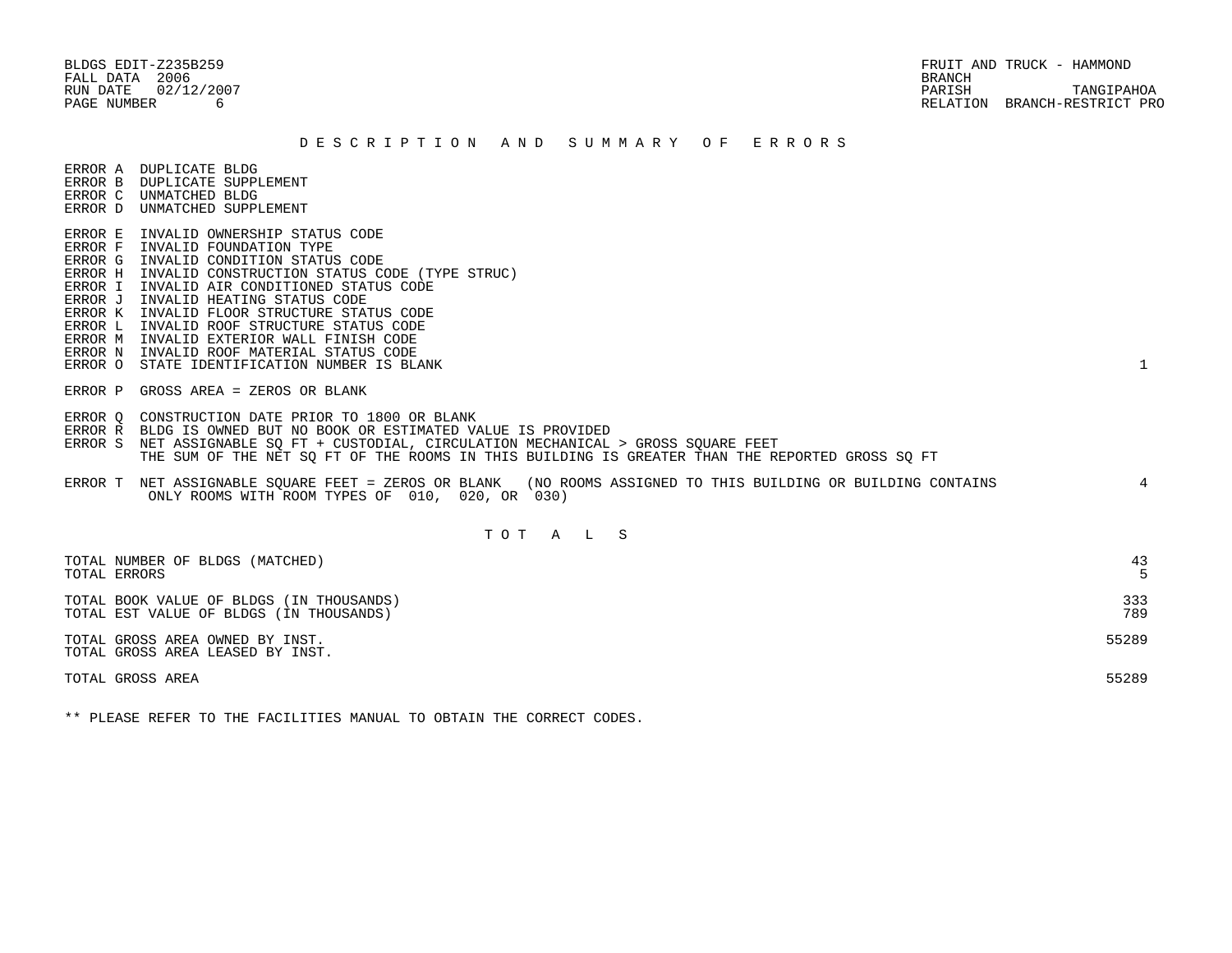| BLDGS EDIT-Z235B259<br>FALL DATA 2006<br>RUN DATE<br>PAGE NUMBER | 02/12/2007<br>1 |                              |                                         |        |             |                                                                                   | <b>BRANCH</b><br>PARISH |                  | IBERIA LIVESTOCK - JEANERETTE<br>IBERIA<br>RELATION BRANCH-RESTRICT PRO |
|------------------------------------------------------------------|-----------------|------------------------------|-----------------------------------------|--------|-------------|-----------------------------------------------------------------------------------|-------------------------|------------------|-------------------------------------------------------------------------|
| ERRORS                                                           | NO.             | -------B U I L D I N<br>NAME | <b>STATUS</b><br>& STATE ID             | NET    | GROSS       | G--------SOFEET AREAS------DATES OF----BOOK VALUE--REPLACE. NO. OF<br>CNST RENOV. | BLDG.<br>(000)          | V/BLDG.<br>(000) | FLOORS                                                                  |
|                                                                  |                 | 0002 CATTLE BARN #2          | OWNED BY INST.<br>SATISFACTORY<br>10855 | 7,313  | 8,800 1915  |                                                                                   | $\mathbf{1}$            | $\mathbf{1}$     | $\mathbf{1}$                                                            |
| $\circ$                                                          |                 | 0003 PUMP HOUSE STORAGE      | OWNED BY INST.<br>SATISFACTORY          | 1,200  | 1,200 1915  |                                                                                   | $\mathbf{1}$            | $\mathbf{1}$     | $\mathbf{1}$                                                            |
|                                                                  |                 | 0004 CATTLE BARN #1          | OWNED BY INST.<br>SATISFACTORY<br>10854 | 8,455  | 8,455 1918  |                                                                                   | $\mathbf{1}$            | $\mathbf{1}$     | $\mathbf{1}$                                                            |
|                                                                  |                 | 0005 DAIRY BARN              | OWNED BY INST.<br>SATISFACTORY<br>10859 | 2,368  | 2,368 1918  |                                                                                   | $\mathbf{1}$            | $\mathbf{1}$     | $\mathbf{1}$                                                            |
|                                                                  |                 | 0009 GREY METAL BLDG         | OWNED BY INST.<br>SATISFACTORY<br>10834 | 1,409  | 1,409 1967  |                                                                                   | 5                       | 5                | $\mathbf{1}$                                                            |
|                                                                  |                 | 0010 NORTH BARN              | OWNED BY INST.<br>SATISFACTORY<br>10835 | 6,825  | 6,825 1973  |                                                                                   | 2                       | 10               | $\mathbf{1}$                                                            |
|                                                                  |                 | 0012 WEST BARN               | OWNED BY INST.<br>SATISFACTORY<br>10833 | 2,824  | 2,824 1974  |                                                                                   | 10                      | 17               | $\mathbf{1}$                                                            |
|                                                                  |                 | 0015 CON.STAVE SILO          | OWNED BY INST.<br>SATISFACTORY<br>10838 | 200    |             | 200 1974                                                                          | 6                       | 15               | $\mathbf{1}$                                                            |
|                                                                  |                 | 0017 FEED & CALF BRN         | OWNED BY INST.<br>SATISFACTORY<br>10858 | 13,032 | 13,032 1974 |                                                                                   | $\mathbf{1}$            | $\mathbf{1}$     | $\mathbf{1}$                                                            |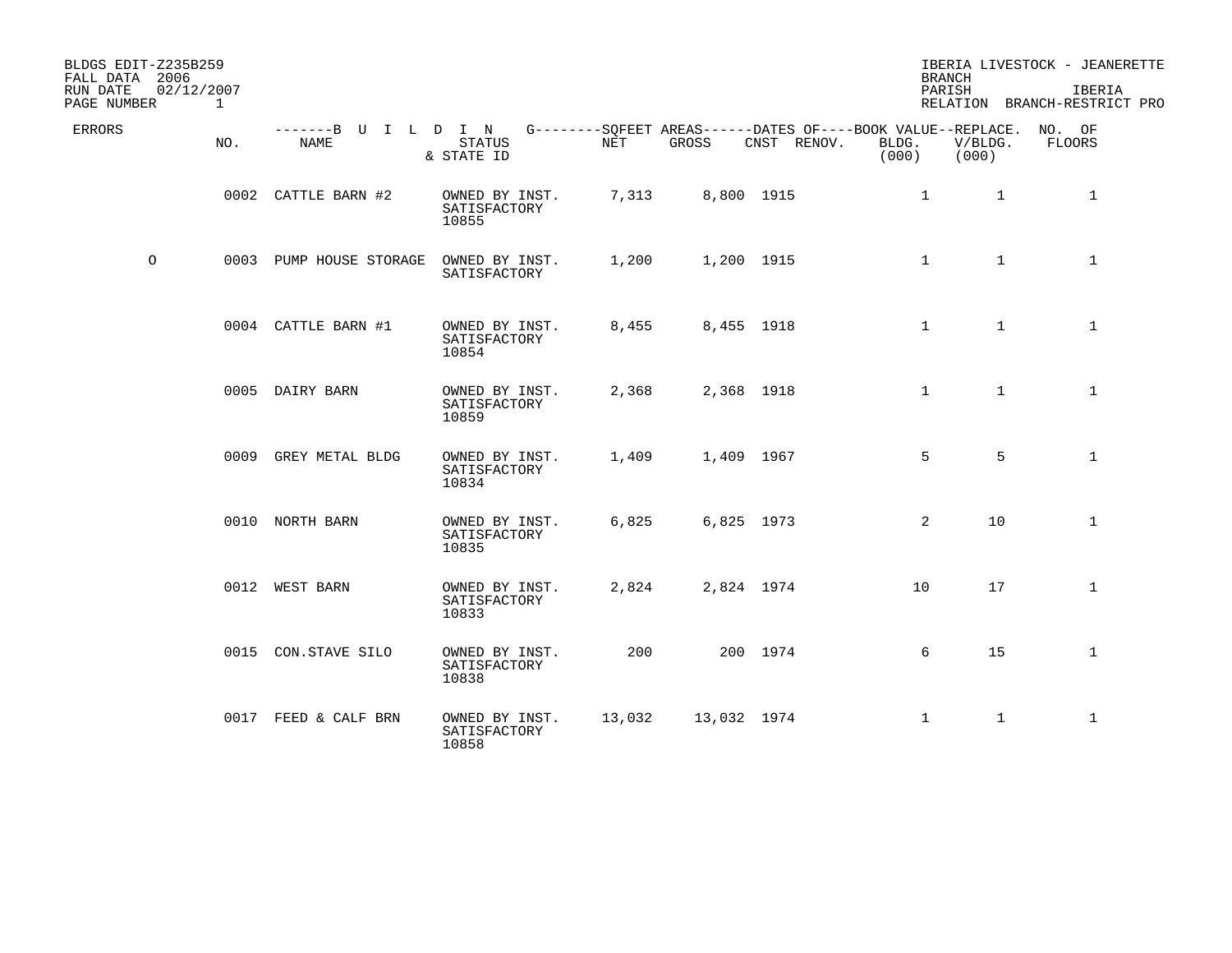| BLDGS EDIT-Z235B259<br>FALL DATA 2006<br>RUN DATE<br>02/12/2007<br>PAGE NUMBER<br>2 |                              |                                         |       |            |                                                                            | <b>BRANCH</b><br>PARISH |                  | IBERIA LIVESTOCK - JEANERETTE<br>IBERIA<br>RELATION BRANCH-RESTRICT PRO |
|-------------------------------------------------------------------------------------|------------------------------|-----------------------------------------|-------|------------|----------------------------------------------------------------------------|-------------------------|------------------|-------------------------------------------------------------------------|
| ERRORS<br>NO.                                                                       | -------B U I L D I N<br>NAME | <b>STATUS</b><br>& STATE ID             | NET   | GROSS      | G--------SQFEET AREAS------DATES OF----BOOK VALUE--REPLACE.<br>CNST RENOV. | BLDG.<br>(000)          | V/BLDG.<br>(000) | NO. OF<br>FLOORS                                                        |
|                                                                                     | 0018 BEEF LAB                | OWNED BY INST.<br>SATISFACTORY<br>10840 | 1,978 | 2,002 1975 |                                                                            | 88                      | 130              | $\mathbf 1$                                                             |
|                                                                                     | 0019 EQUIPMENT BARN          | OWNED BY INST.<br>SATISFACTORY<br>10849 | 3,773 | 4,000 1982 |                                                                            | 50                      | 63               | $\mathbf 1$                                                             |
|                                                                                     | 0020 LABORA BLDG             | OWNED BY INST.<br>SATISFACTORY<br>10856 | 3,841 | 3,898 1982 |                                                                            | 110                     | 117              | $\mathbf{1}$                                                            |
|                                                                                     | 0021 HAY BARN ANNEX          | OWNED BY INST.<br>SATISFACTORY<br>10861 | 3,773 | 4,000 1982 |                                                                            | 50                      | 63               | $\mathbf{1}$                                                            |
|                                                                                     | 0022 FEED MILL               | OWNED BY INST.<br>SATISFACTORY<br>10857 | 1,209 | 1,280 1983 |                                                                            | 160                     | 173              | $\mathbf{1}$                                                            |
|                                                                                     | 0023 PEST.STOR.BLDG.         | OWNED BY INST.<br>SATISFACTORY<br>10853 | 599   |            | 768 1986                                                                   | 44                      | 45               | $\mathbf{1}$                                                            |
|                                                                                     | 0024 RICHARD HOUSE           | OWNED BY INST.<br>SATISFACTORY<br>10841 | 1,878 | 1,878 1901 |                                                                            | $\mathbf{1}$            | $\mathbf{1}$     | $\mathbf{1}$                                                            |
|                                                                                     | 0025 LEBLANC HOUSE           | OWNED BY INST.<br>SATISFACTORY<br>10842 | 2,048 | 2,048 1901 |                                                                            | $\mathbf{1}$            | $\mathbf{1}$     | $\mathbf{1}$                                                            |
|                                                                                     | 0026 HALLMARK HOUSE          | OWNED BY INST.<br>SATISFACTORY<br>10843 | 1,980 | 1,980 1901 |                                                                            | $\mathbf{1}$            | $\mathbf{1}$     | $\mathbf{1}$                                                            |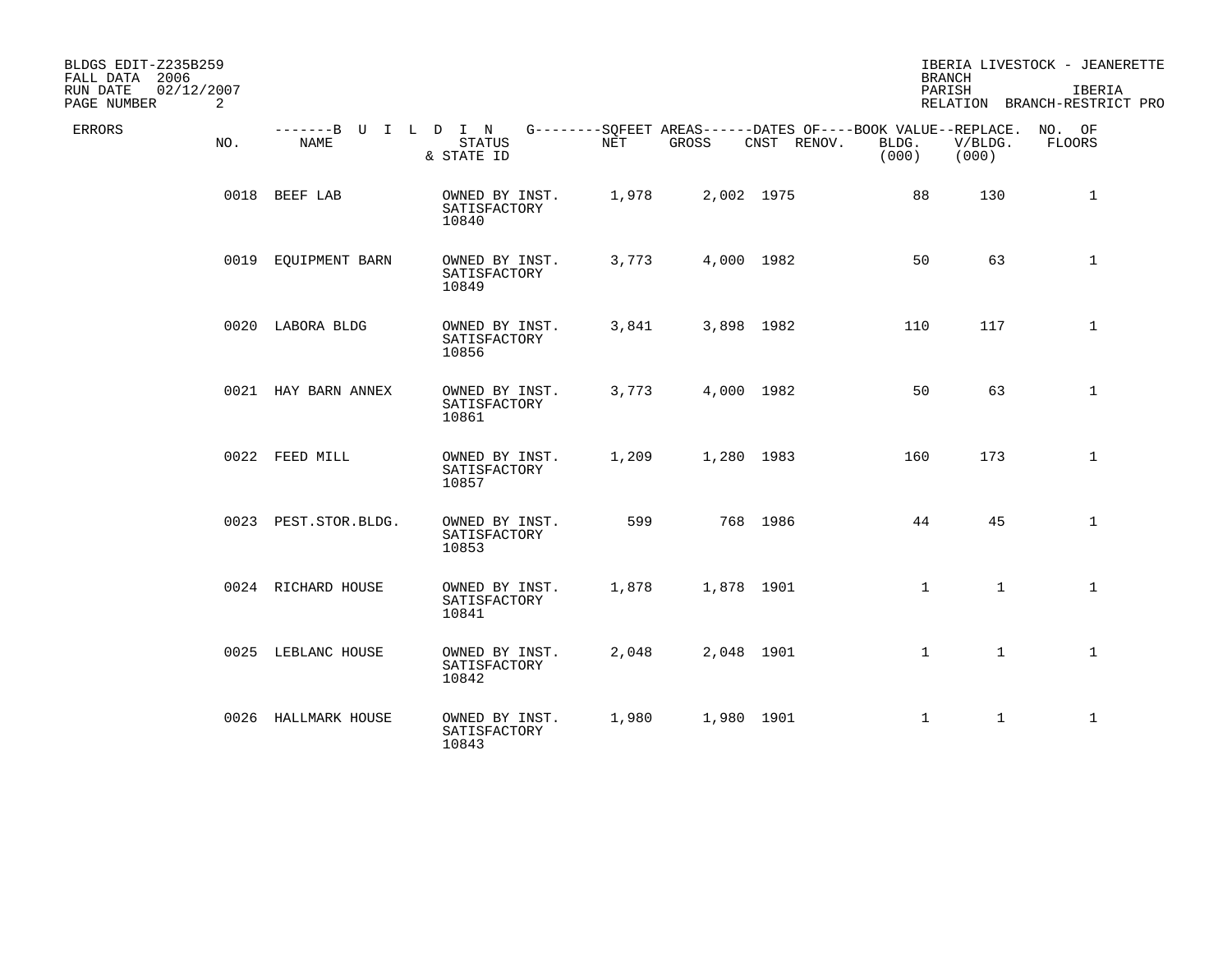| BLDGS EDIT-Z235B259<br>FALL DATA 2006<br>RUN DATE<br>02/12/2007<br>PAGE NUMBER<br>3 |                        |                                                                                                                 |       |            |             |                | <b>BRANCH</b><br>PARISH | IBERIA LIVESTOCK - JEANERETTE<br>IBERIA<br>RELATION BRANCH-RESTRICT PRO |
|-------------------------------------------------------------------------------------|------------------------|-----------------------------------------------------------------------------------------------------------------|-------|------------|-------------|----------------|-------------------------|-------------------------------------------------------------------------|
| ERRORS<br>NO.                                                                       | NAME                   | -------B U I L D I N G--------SQFEET AREAS------DATES OF----BOOK VALUE--REPLACE. NO. OF<br>STATUS<br>& STATE ID | NET   | GROSS      | CNST RENOV. | BLDG.<br>(000) | V/BLDG.<br>(000)        | FLOORS                                                                  |
|                                                                                     | 0027 WILLIAMS HOUSE    | OWNED BY INST.<br>SATISFACTORY<br>10844                                                                         | 1,650 | 1,650 1901 |             | 1              | 1                       | 1                                                                       |
|                                                                                     | 0028 WYATT HOUSE       | OWNED BY INST.<br>SATISFACTORY<br>10845                                                                         | 1,565 | 1,565 1901 |             | $\mathbf{1}$   | $\mathbf{1}$            | $\mathbf{1}$                                                            |
|                                                                                     | 0029 VIATOR HOUSE      | OWNED BY INST.<br>SATISFACTORY<br>10846                                                                         | 2,814 | 2,814 1901 |             | $\mathbf{1}$   | $\mathbf{1}$            | $\mathbf{1}$                                                            |
|                                                                                     | 0030 OFFICE BLDG       | OWNED BY INST.<br>SATISFACTORY<br>10847                                                                         | 1,883 | 2,912 1901 |             | 149            | 164                     | $\mathbf{1}$                                                            |
|                                                                                     | 0032 CONC STAVE SILO   | OWNED BY INST.<br>SATISFACTORY<br>10862                                                                         | 254   |            | 254 1960    | 13             | 13                      | $\mathbf{1}$                                                            |
|                                                                                     | 0033 SOLID CONC SILO 6 | OWNED BY INST.<br>SATISFACTORY<br>10863                                                                         | 113   |            | 113 1955    | 11             | 11                      | $\mathbf{1}$                                                            |
|                                                                                     | 0036 SUGAR SHED        | OWNED BY INST.<br>SATISFACTORY<br>10866                                                                         | 1,920 | 1,920 1970 |             | 21             | 21                      | $\mathbf{1}$                                                            |
|                                                                                     | 0038 WELL HSE/TANK     | OWNED BY INST.<br>SATISFACTORY<br>10868                                                                         | 30    |            | 30 1950     | $\mathbf{1}$   | $\mathbf{1}$            | $\mathbf{1}$                                                            |
|                                                                                     | 0044 BARN              | OWNED BY INST.<br>SATISFACTORY<br>10874                                                                         | 4,745 | 4,745 1970 |             | 52             | 52                      | $\mathbf{1}$                                                            |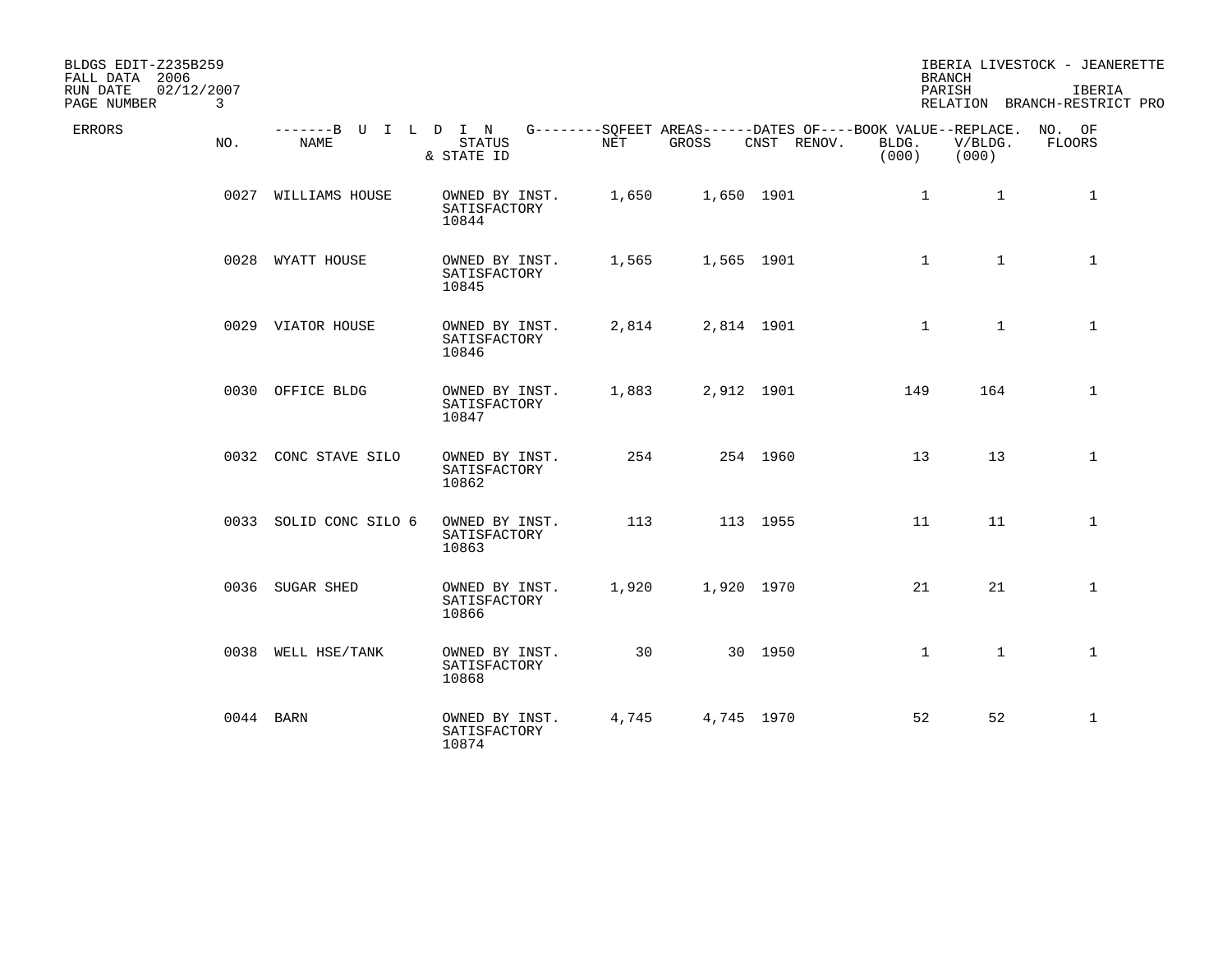| BLDGS EDIT-Z235B259<br>2006<br>FALL DATA<br>02/12/2007<br>RUN DATE<br>PAGE NUMBER | 4    |                             |                                         |                           |                                    | <b>BRANCH</b><br>PARISH<br>RELATION                                     | IBERIA LIVESTOCK - JEANERETTE<br>IBERIA<br>BRANCH-RESTRICT PRO |
|-----------------------------------------------------------------------------------|------|-----------------------------|-----------------------------------------|---------------------------|------------------------------------|-------------------------------------------------------------------------|----------------------------------------------------------------|
| ERRORS                                                                            | NO.  | -------B<br>U<br>L.<br>NAME | N<br>STATUS<br>& STATE ID               | -SQFEET<br>G------<br>NET | AREAS--<br>GROSS<br>RENOV.<br>CNST | -DATES OF----BOOK VALUE--REPLACE.<br>V/BLDG.<br>BLDG.<br>(000)<br>(000) | NO. OF<br>FLOORS                                               |
|                                                                                   |      | 0045 D-1 SHED               | OWNED BY INST.<br>SATISFACTORY<br>10875 | 714                       | 714 1975                           | 4                                                                       | 4                                                              |
|                                                                                   | 0046 | SHOP/STORAGE BLDG           | OWNED BY INST.<br>SATISFACTORY<br>12450 | 4,375                     | 4,375 1995                         | 146                                                                     | 146                                                            |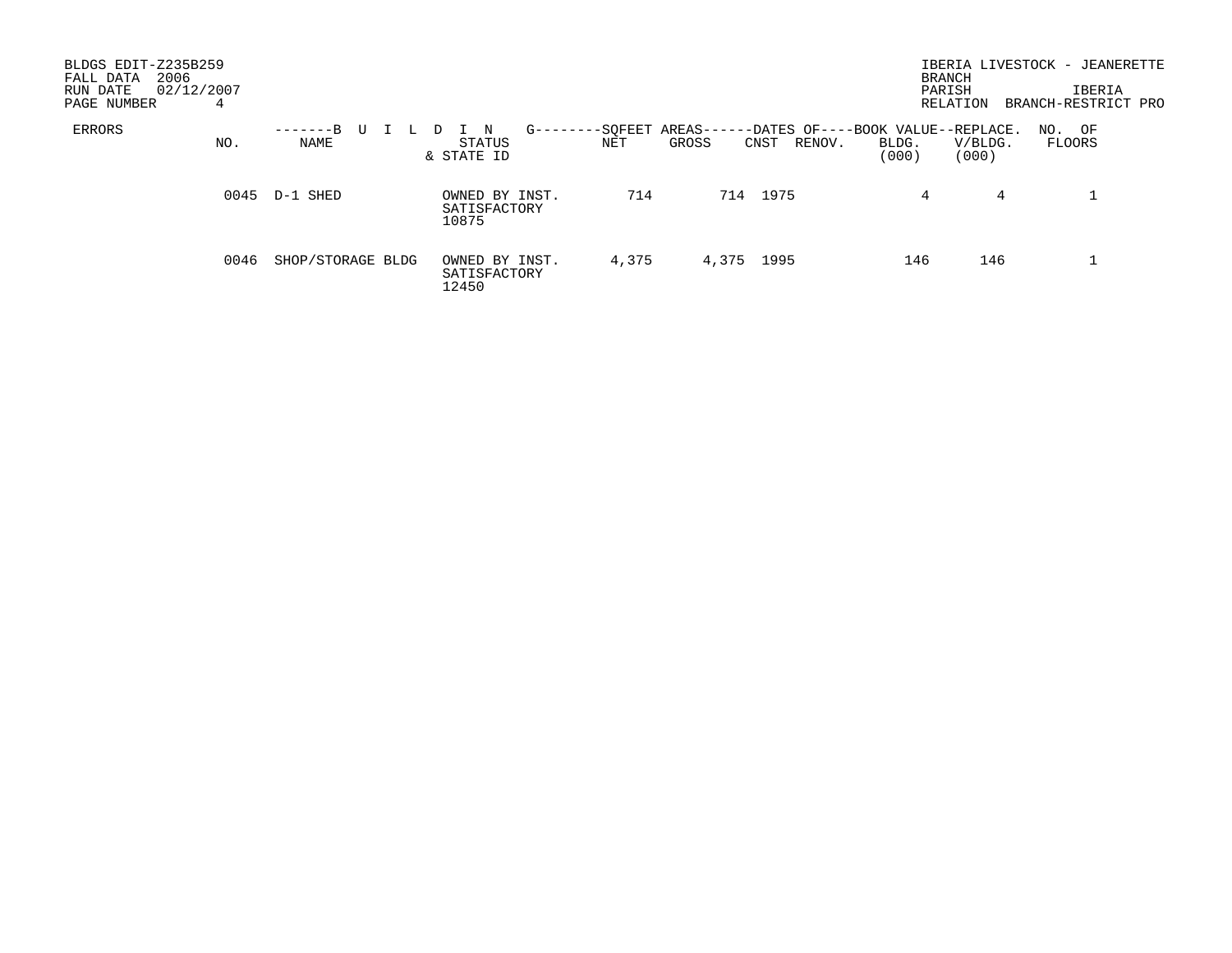BLDGS EDIT-Z235B259 IBERIA LIVESTOCK - JEANERETTE RUN DATE 02/12/2007 PARISH IBERIA PAGE NUMBER 5 RELATION BRANCH-RESTRICT PRO

#### D E S C R I P T I O N A N D S U M M A R Y O F E R R O R S

ERROR A DUPLICATE BLDG

- ERROR B DUPLICATE SUPPLEMENT
- ERROR C UNMATCHED BLDG ERROR D UNMATCHED SUPPLEMENT
- ERROR E INVALID OWNERSHIP STATUS CODE
- ERROR F INVALID FOUNDATION TYPE
- ERROR G INVALID CONDITION STATUS CODE
- ERROR H INVALID CONSTRUCTION STATUS CODE (TYPE STRUC)
- ERROR I INVALID AIR CONDITIONED STATUS CODE
- ERROR J INVALID HEATING STATUS CODE
- ERROR K INVALID FLOOR STRUCTURE STATUS CODE
- ERROR L INVALID ROOF STRUCTURE STATUS CODE
- ERROR M INVALID EXTERIOR WALL FINISH CODE
- ERROR N INVALID ROOF MATERIAL STATUS CODE
- ERROR O STATE IDENTIFICATION NUMBER IS BLANK 1
- ERROR P GROSS AREA = ZEROS OR BLANK
- ERROR Q CONSTRUCTION DATE PRIOR TO 1800 OR BLANK
- ERROR R BLDG IS OWNED BUT NO BOOK OR ESTIMATED VALUE IS PROVIDED
- ERROR S NET ASSIGNABLE SO FT + CUSTODIAL, CIRCULATION MECHANICAL > GROSS SOUARE FEET THE SUM OF THE NET SQ FT OF THE ROOMS IN THIS BUILDING IS GREATER THAN THE REPORTED GROSS SQ FT
- ERROR T NET ASSIGNABLE SQUARE FEET = ZEROS OR BLANK (NO ROOMS ASSIGNED TO THIS BUILDING OR BUILDING CONTAINS ONLY ROOMS WITH ROOM TYPES OF 010, 020, OR 030)

# T O T A L S

| TOTAL NUMBER OF BLDGS (MATCHED)<br>TOTAL ERRORS                                     | 29          |
|-------------------------------------------------------------------------------------|-------------|
| TOTAL BOOK VALUE OF BLDGS (IN THOUSANDS)<br>TOTAL EST VALUE OF BLDGS (IN THOUSANDS) | 933<br>1061 |
| TOTAL GROSS AREA OWNED BY INST.<br>TOTAL GROSS AREA LEASED BY INST.                 | 88059       |
| TOTAL GROSS AREA                                                                    | 88059       |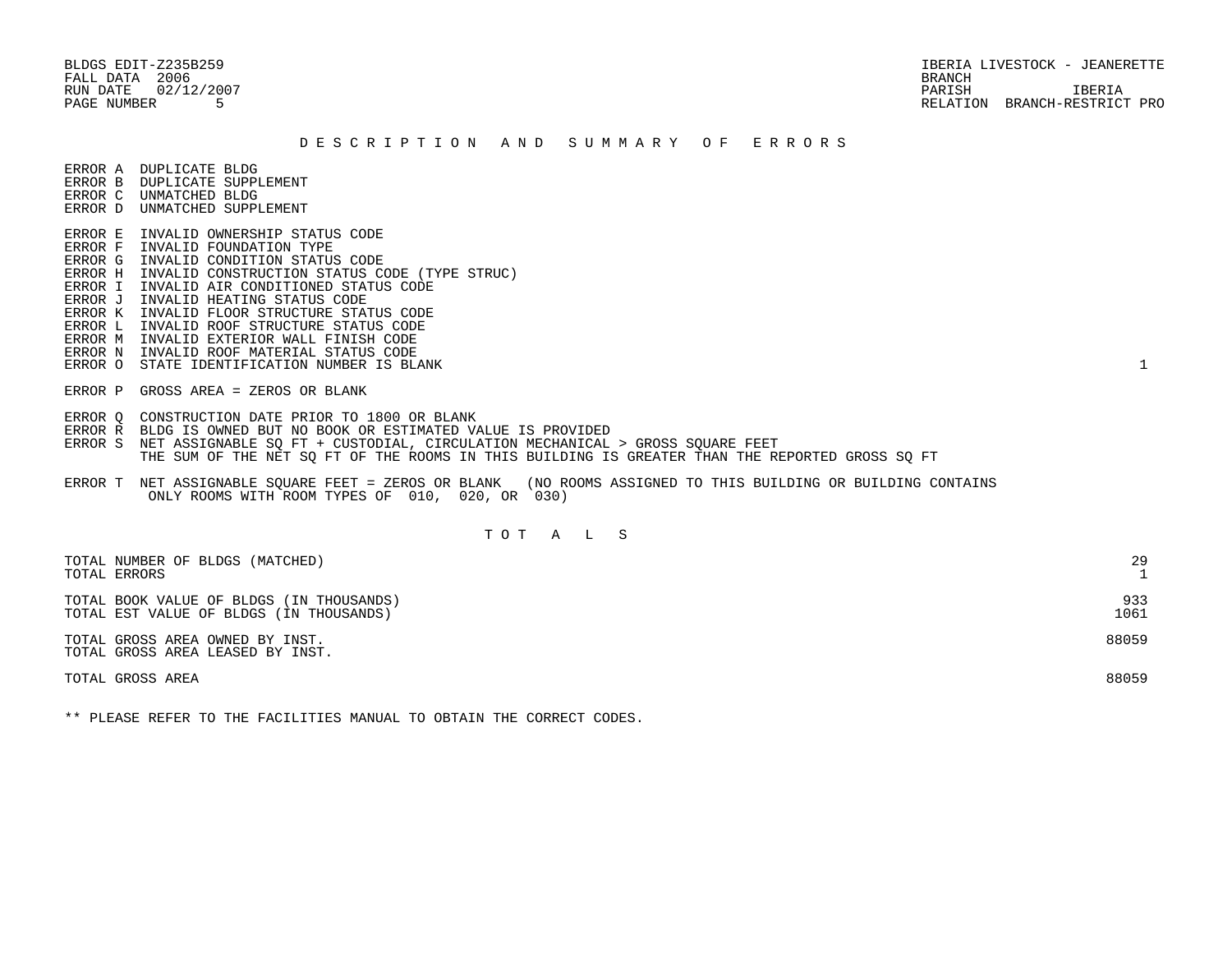| BLDGS EDIT-Z235B259<br>FALL DATA 2006<br>RUN DATE<br>02/12/2007<br>PAGE NUMBER | $\mathbf{1}$ |                              |                                         |       |            |                                                                                   | <b>BRANCH</b><br>PARISH | IDLEWILD - CLINTON | E. FELIC.<br>RELATION BRANCH-RESTRICT PRO |
|--------------------------------------------------------------------------------|--------------|------------------------------|-----------------------------------------|-------|------------|-----------------------------------------------------------------------------------|-------------------------|--------------------|-------------------------------------------|
| <b>ERRORS</b>                                                                  | NO.          | -------B U I L D I N<br>NAME | <b>STATUS</b><br>& STATE ID             | NET   | GROSS      | G--------SOFEET AREAS------DATES OF----BOOK VALUE--REPLACE. NO. OF<br>CNST RENOV. | BLDG.<br>(000)          | V/BLDG.<br>(000)   | FLOORS                                    |
|                                                                                |              | 0001 FARM RESID              | OWNED BY INST.<br>SATISFACTORY<br>10876 | 876   |            | 876 1957                                                                          | 6                       | 34                 | 1                                         |
|                                                                                |              | 0002 FEED STOR               | OWNED BY INST.<br>SATISFACTORY<br>10878 | 2,000 | 2,000 1957 |                                                                                   | 3                       | 34                 | $\mathbf 1$                               |
|                                                                                |              | 0003 MACH.SHED/SHOP          | OWNED BY INST.<br>SATISFACTORY<br>10879 | 2,209 | 2,210 1958 |                                                                                   | 2                       | 17                 | $\mathbf{1}$                              |
|                                                                                |              | 0004 FARM RESI               | OWNED BY INST.<br>SATISFACTORY<br>10883 | 851   |            | 851 1958                                                                          | 20                      | 34                 | $\mathbf{1}$                              |
|                                                                                |              | 0005 LIVSTK/HAY BARN         | OWNED BY INST.<br>SATISFACTORY<br>10880 | 1,728 | 1,728 1959 |                                                                                   | $4\overline{ }$         | 17                 | $\mathbf{1}$                              |
|                                                                                |              | 0006 CHEM. STOR.             | OWNED BY INST.<br>SATISFACTORY<br>10881 | 210   | 8,993 1959 |                                                                                   | 5                       | 17                 | $\mathbf{1}$                              |
|                                                                                |              | 0007 STOREROOM               | OWNED BY INST.<br>SATISFACTORY<br>10884 | 180   | 1,310 1959 |                                                                                   | 2                       | 5                  | $\mathbf{1}$                              |
|                                                                                |              | 0008 IMPL. SHED              | OWNED BY INST.<br>SATISFACTORY<br>10882 | 768   |            | 768 1960                                                                          | $\mathbf{1}$            | 11                 | $\mathbf{1}$                              |
|                                                                                |              | 0009 STORAGE                 | OWNED BY INST.<br>SATISFACTORY<br>10889 | 250   |            | 250 1967                                                                          | 4                       | $\mathbf{3}$       | $\mathbf{1}$                              |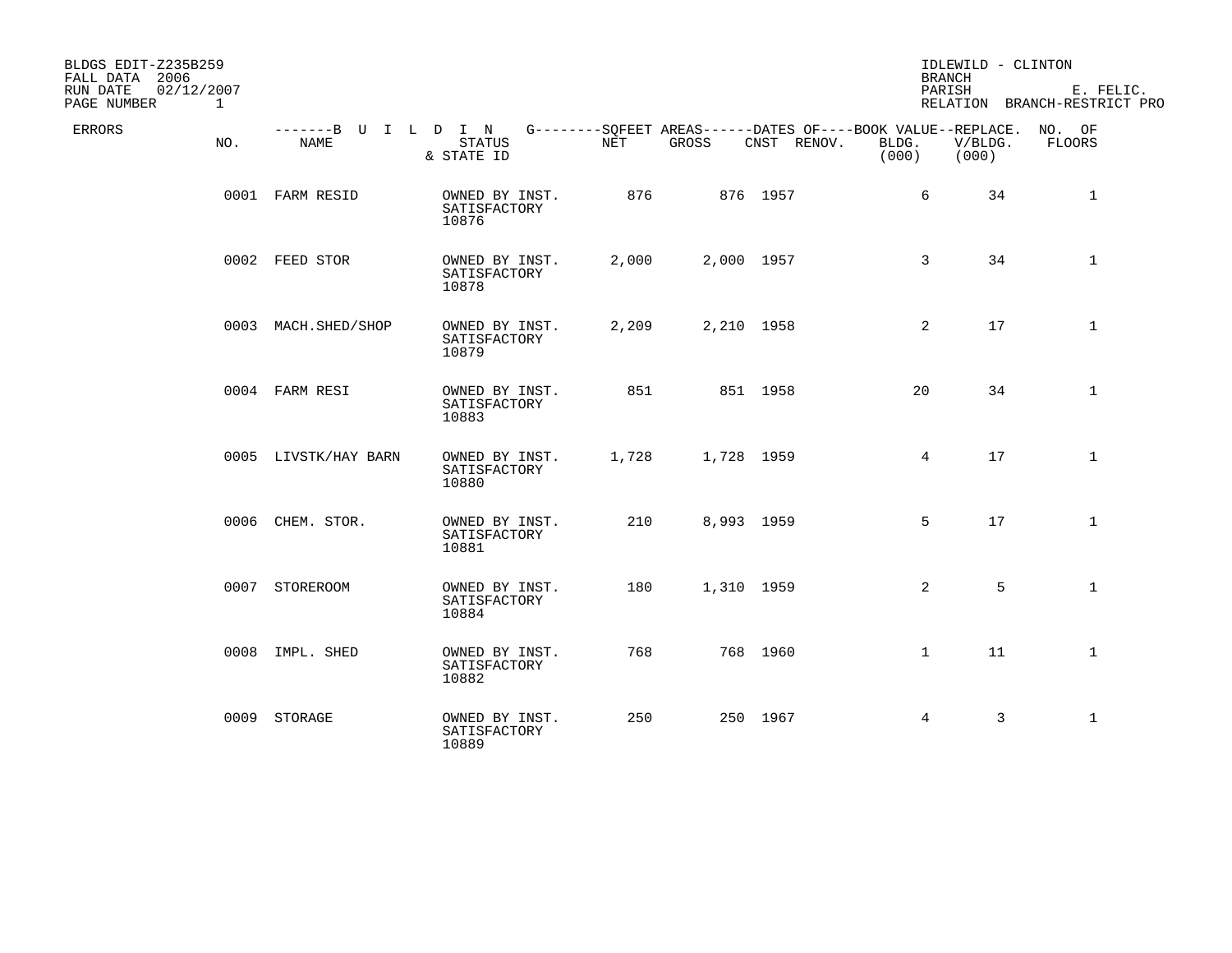| BLDGS EDIT-Z235B259<br>FALL DATA 2006      |                                     |                                         |            |       |                                                                                   | <b>BRANCH</b>  | IDLEWILD - CLINTON |                                           |
|--------------------------------------------|-------------------------------------|-----------------------------------------|------------|-------|-----------------------------------------------------------------------------------|----------------|--------------------|-------------------------------------------|
| 02/12/2007<br>RUN DATE<br>PAGE NUMBER<br>2 |                                     |                                         |            |       |                                                                                   | PARISH         |                    | E. FELIC.<br>RELATION BRANCH-RESTRICT PRO |
| <b>ERRORS</b><br>NO.                       | -------B U I L D I N<br><b>NAME</b> | <b>STATUS</b><br>& STATE ID             | <b>NET</b> | GROSS | G--------SQFEET AREAS------DATES OF----BOOK VALUE--REPLACE. NO. OF<br>CNST RENOV. | BLDG.<br>(000) | V/BLDG.<br>(000)   | <b>FLOORS</b>                             |
|                                            | 0010 SAWMILL SHED                   | OWNED BY INST.<br>SATISFACTORY<br>10892 | 3,456      |       | 3,456 1968                                                                        | 36             | 29                 | $\mathbf{1}$                              |
|                                            | 0011 OBSERVATORY                    | OWNED BY INST.<br>SATISFACTORY<br>10896 | 4,684      |       | 4,684 1970                                                                        | 507            | 579                | $\mathbf{1}$                              |
|                                            | 0012 OBSERVATORY PUMP H             | OWNED BY INST.<br>SATISFACTORY<br>10897 | 144        |       | 144 1973                                                                          | 2              | $\overline{a}$     | $\mathbf{1}$                              |
|                                            | 0013 CARPORT/STOR                   | OWNED BY INST.<br>SATISFACTORY<br>10877 | 80         |       | 277 1976                                                                          | 5              | 5                  | $\mathbf{1}$                              |
|                                            | 0014 OFFICE BLDG-NEW                | OWNED BY INST.<br>SATISFACTORY<br>10886 | 1,180      |       | 3,978 1976                                                                        | 48             | 114                | $\mathbf{1}$                              |
|                                            | 0015 LOAFING BARN                   | OWNED BY INST.<br>SATISFACTORY<br>10890 | 2,132      |       | 2,132 1976                                                                        | 24             | 27                 | $\mathbf{1}$                              |
|                                            | 0016 SHED                           | OWNED BY INST.<br>SATISFACTORY<br>10891 | 504        |       | 504 1976                                                                          | 6              | 6                  | $\mathbf{1}$                              |
|                                            | 0018 SHELTER                        | OWNED BY INST.<br>SATISFACTORY<br>10894 | 864        |       | 864 1976                                                                          | 6              | $7\overline{ }$    | $\mathbf{1}$                              |
|                                            | 0019 COMBINE SHED                   | OWNED BY INST.<br>SATISFACTORY<br>10895 | 816        |       | 816 1976                                                                          | 6              | $7\overline{ }$    | $\mathbf{1}$                              |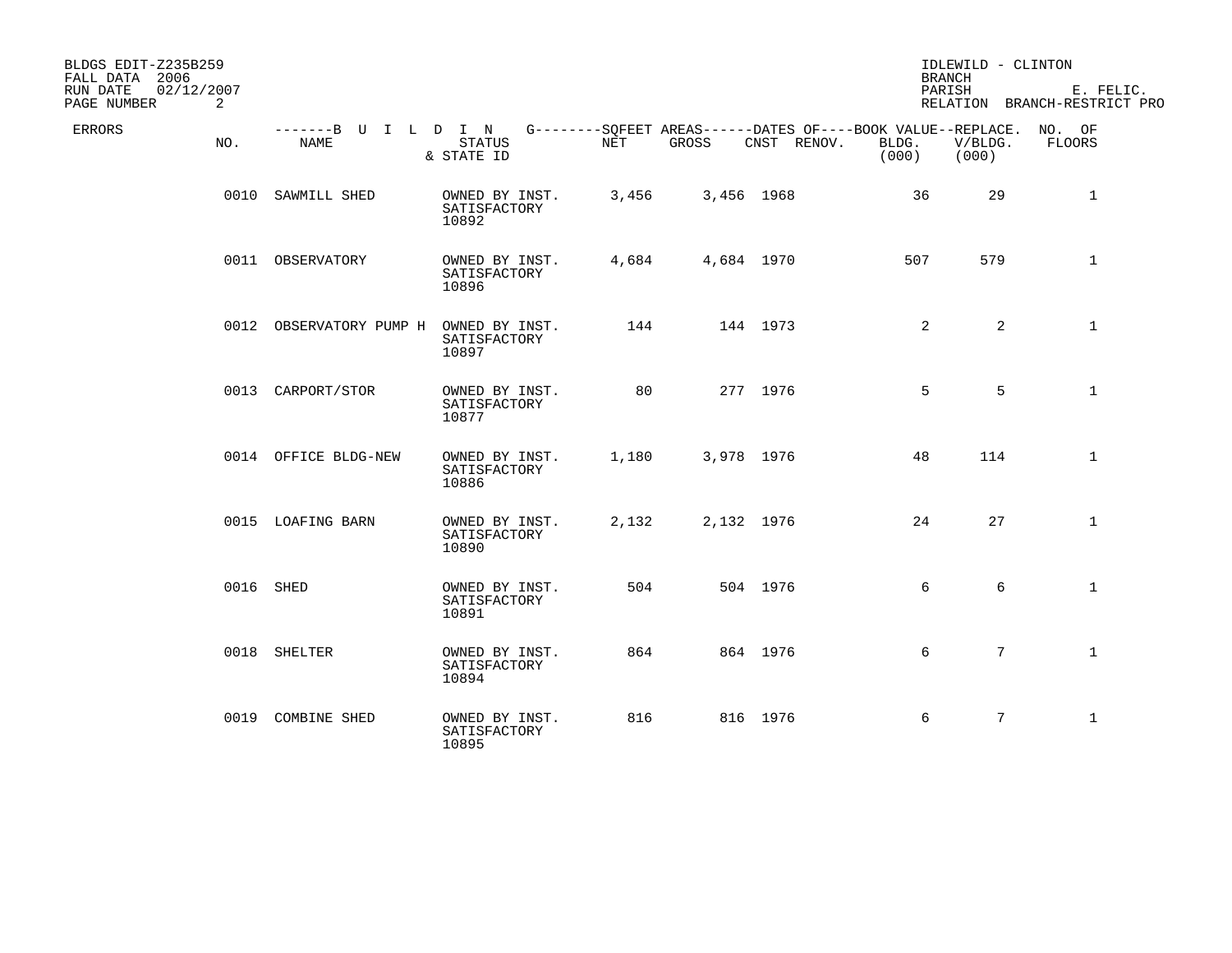| BLDGS EDIT-Z235B259<br>FALL DATA 2006 |                            |                              |                                         |       |       |                                                                                   | <b>BRANCH</b>  | IDLEWILD - CLINTON |                                           |
|---------------------------------------|----------------------------|------------------------------|-----------------------------------------|-------|-------|-----------------------------------------------------------------------------------|----------------|--------------------|-------------------------------------------|
| RUN DATE<br>PAGE NUMBER               | 02/12/2007<br>$\mathbf{3}$ |                              |                                         |       |       |                                                                                   | PARISH         |                    | E. FELIC.<br>RELATION BRANCH-RESTRICT PRO |
| ERRORS                                | NO.                        | -------B U I L D I N<br>NAME | <b>STATUS</b><br>& STATE ID             | NET   | GROSS | G--------SQFEET AREAS------DATES OF----BOOK VALUE--REPLACE. NO. OF<br>CNST RENOV. | BLDG.<br>(000) | V/BLDG.<br>(000)   | FLOORS                                    |
|                                       |                            | 0020 RESIDENCE               | OWNED BY INST.<br>SATISFACTORY<br>10887 | 2,521 |       | 2,521 1977                                                                        | 47             | 92                 | 1                                         |
|                                       |                            | 0021 RESIDENCE               | OWNED BY INST.<br>SATISFACTORY<br>10885 | 1,360 |       | 1,360 1978                                                                        | 27             | 46                 | $\mathbf 1$                               |
|                                       |                            | 0022 PEACH SHED              | OWNED BY INST.<br>SATISFACTORY<br>10888 | 4,000 |       | 4,000 1979                                                                        | 26             | 57                 | $\mathbf 1$                               |
|                                       | T.                         | 0024 WELL                    | OWNED BY INST.<br>SATISFACTORY<br>00000 |       |       | 500 1966                                                                          | 9              | 50                 | $\mathbf 1$                               |
|                                       | Т                          | 0025 WELL                    | OWNED BY INST.<br>SATISFACTORY<br>00000 |       |       | 800 1971                                                                          | 9              | 50                 | $\mathbf{1}$                              |
|                                       |                            | 0026 WASH SHED               | OWNED BY INST.<br>SATISFACTORY<br>10898 | 86    |       | 86 1960                                                                           | $\mathbf{1}$   | 1                  | $\mathbf{1}$                              |
|                                       | T<br>0027                  | <b>BREAKROOM</b>             | OWNED BY INST.<br>SATISFACTORY<br>13647 |       |       | 950 2002                                                                          | 13             | 13                 | $\mathbf{1}$                              |
|                                       | 0028 LAB<br>T              |                              | OWNED BY INST.<br>SATISFACTORY<br>13640 |       |       | 748 2002                                                                          | 25             | 25                 | $\mathbf{1}$                              |
|                                       | т                          | 0029 STOR BLDG               | OWNED BY INST.<br>SATISFACTORY<br>13905 |       |       | 759 1976                                                                          | $\mathbf 1$    | $\mathbf{1}$       | $\mathbf{1}$                              |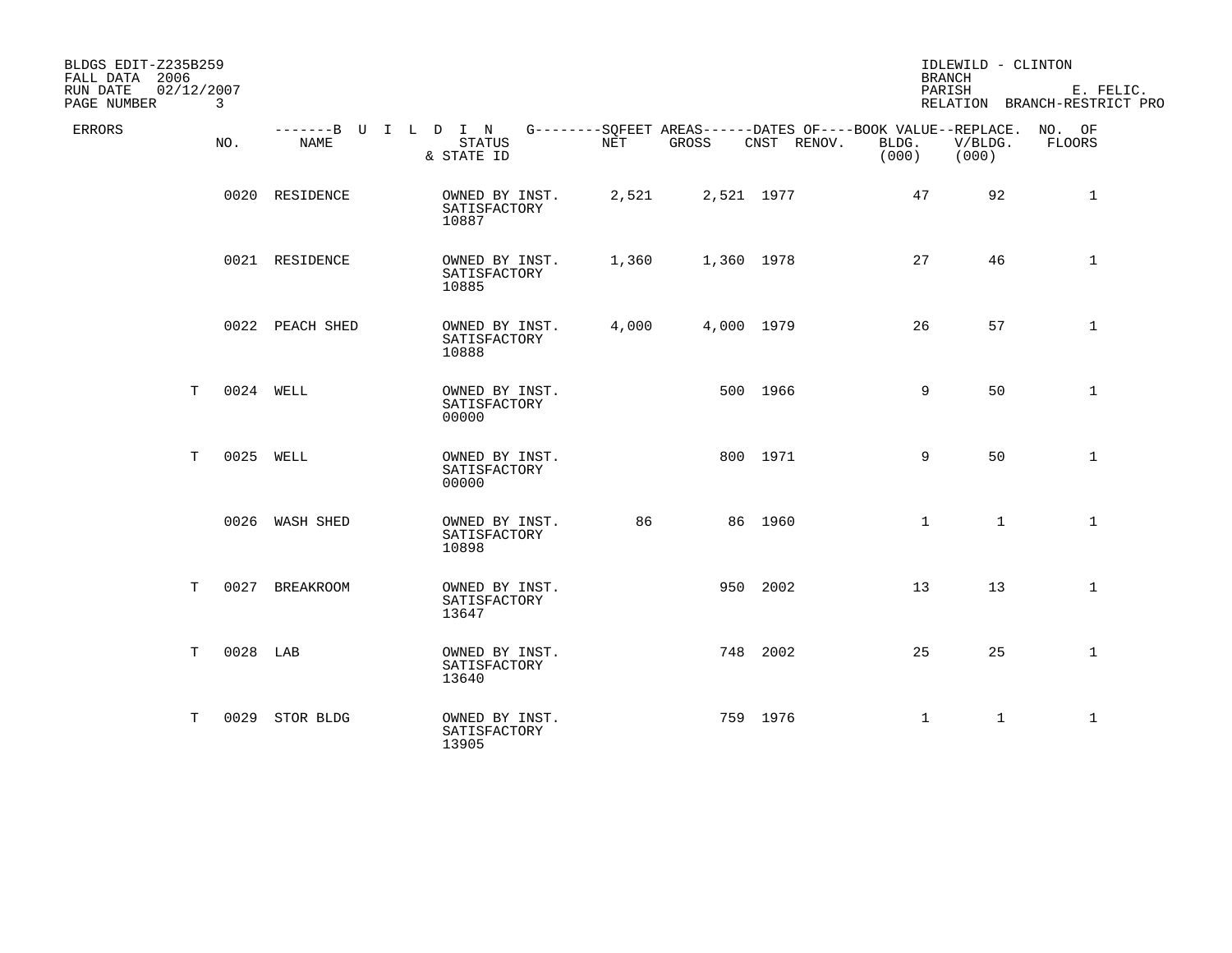| BLDGS EDIT-Z235B259<br>2006<br>FALL DATA<br>RUN DATE<br>PAGE NUMBER |    | 02/12/2007 |                    |  |  |       |                      |                |                |                 |      |        |                                                     | BRANCH<br>PARISH | RELATION         | IDLEWILD - CLINTON<br>BRANCH-RESTRICT PRO | E. FELIC. |
|---------------------------------------------------------------------|----|------------|--------------------|--|--|-------|----------------------|----------------|----------------|-----------------|------|--------|-----------------------------------------------------|------------------|------------------|-------------------------------------------|-----------|
| ERRORS                                                              |    | NO.        | $-----B$ U<br>NAME |  |  |       | STATUS<br>& STATE ID | $G - -$        | -SOFEET<br>NET | AREAS-<br>GROSS | CNST | RENOV. | -DATES OF----BOOK VALUE--REPLACE.<br>BLDG.<br>(000) |                  | V/BLDG.<br>(000) | OF<br>NO.<br>FLOORS                       |           |
|                                                                     | T. | 0030       | DEER FAC           |  |  | 13639 | SATISFACTORY         | OWNED BY INST. |                | 1,920           | 2004 |        |                                                     | 20               | 20               |                                           |           |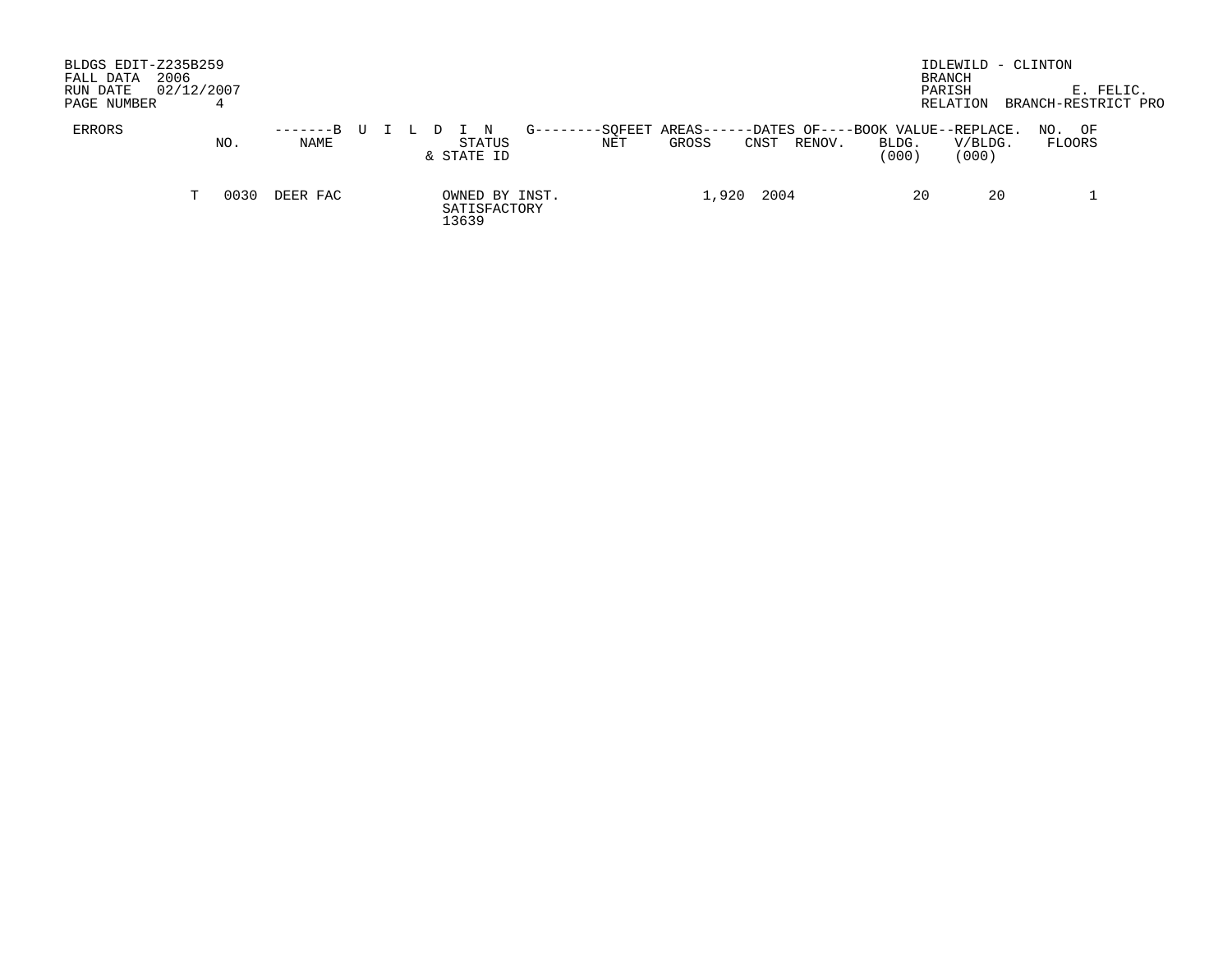BLDGS EDIT-Z235B259 IDLEWILD - CLINTON FALL DATA 2006 BRANCH

RUN DATE  $02/12/2007$  E. FELIC. PAGE NUMBER 5 RELATION BRANCH-RESTRICT PRO

#### D E S C R I P T I O N A N D S U M M A R Y O F E R R O R S

ERROR A DUPLICATE BLDG

- ERROR B DUPLICATE SUPPLEMENT
- ERROR C UNMATCHED BLDG ERROR D UNMATCHED SUPPLEMENT
- 
- ERROR E INVALID OWNERSHIP STATUS CODE
- ERROR F INVALID FOUNDATION TYPE ERROR G INVALID CONDITION STATUS CODE
- ERROR H INVALID CONSTRUCTION STATUS CODE (TYPE STRUC)
- ERROR I INVALID AIR CONDITIONED STATUS CODE
- ERROR J INVALID HEATING STATUS CODE
- ERROR K INVALID FLOOR STRUCTURE STATUS CODE
- ERROR L INVALID ROOF STRUCTURE STATUS CODE
- ERROR M INVALID EXTERIOR WALL FINISH CODE
- ERROR N INVALID ROOF MATERIAL STATUS CODE
- ERROR O STATE IDENTIFICATION NUMBER IS BLANK
- ERROR P GROSS AREA = ZEROS OR BLANK
- ERROR Q CONSTRUCTION DATE PRIOR TO 1800 OR BLANK
- ERROR R BLDG IS OWNED BUT NO BOOK OR ESTIMATED VALUE IS PROVIDED
- ERROR S NET ASSIGNABLE SO FT + CUSTODIAL, CIRCULATION MECHANICAL > GROSS SOUARE FEET THE SUM OF THE NET SQ FT OF THE ROOMS IN THIS BUILDING IS GREATER THAN THE REPORTED GROSS SQ FT
- ERROR T NET ASSIGNABLE SQUARE FEET = ZEROS OR BLANK (NO ROOMS ASSIGNED TO THIS BUILDING OR BUILDING CONTAINS 6 ONLY ROOMS WITH ROOM TYPES OF 010, 020, OR 030)

# T O T A L S

| TOTAL NUMBER OF BLDGS (MATCHED)                                     | 28    |
|---------------------------------------------------------------------|-------|
| TOTAL ERRORS                                                        | 6     |
| TOTAL BOOK VALUE OF BLDGS (IN THOUSANDS)                            | 865   |
| TOTAL EST VALUE OF BLDGS (IN THOUSANDS)                             | 1303  |
| TOTAL GROSS AREA OWNED BY INST.<br>TOTAL GROSS AREA LEASED BY INST. | 49485 |
| TOTAL GROSS AREA                                                    | 49485 |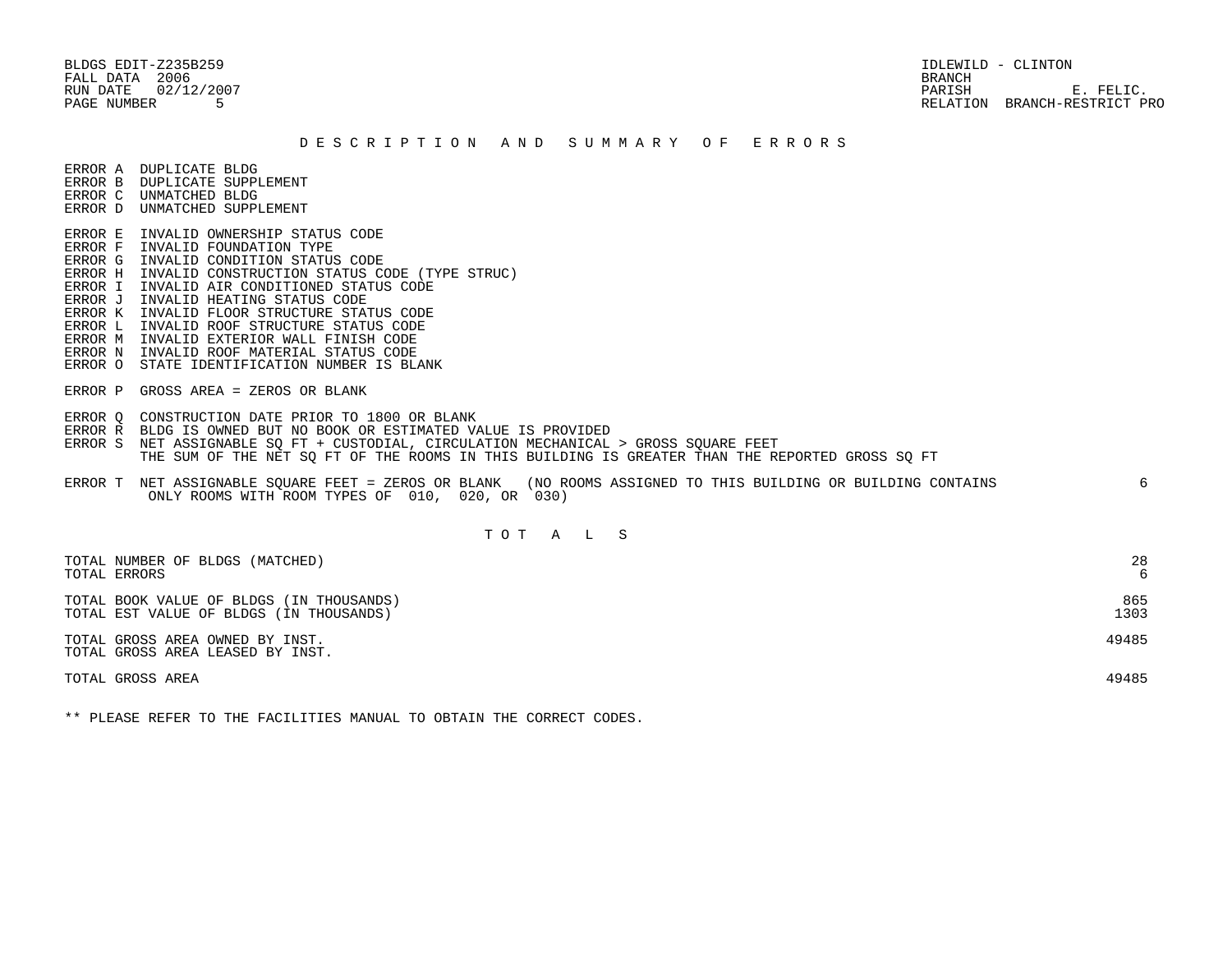| BLDGS EDIT-Z235B259<br>FALL DATA 2006 |   |                            |                                     |                                         |       |            |                                                                            |                | <b>BRANCH</b>    | NORTH LOUISIANA - CALHOUN                |
|---------------------------------------|---|----------------------------|-------------------------------------|-----------------------------------------|-------|------------|----------------------------------------------------------------------------|----------------|------------------|------------------------------------------|
| RUN DATE<br>PAGE NUMBER               |   | 02/12/2007<br>$\mathbf{1}$ |                                     |                                         |       |            |                                                                            |                | PARISH           | OUACHITA<br>RELATION BRANCH-RESTRICT PRO |
| <b>ERRORS</b>                         |   | NO.                        | -------B U I L D I N<br><b>NAME</b> | <b>STATUS</b><br>& STATE ID             | NET   | GROSS      | G--------SOFEET AREAS------DATES OF----BOOK VALUE--REPLACE.<br>CNST RENOV. | BLDG.<br>(000) | V/BLDG.<br>(000) | NO. OF<br>FLOORS                         |
|                                       | S |                            | 0001 FOREMAN'S RESI                 | OWNED BY INST.<br>SATISFACTORY<br>10372 | 2,976 | 1,488 1901 |                                                                            | 2              | 25               | 1                                        |
|                                       |   |                            | 0003 TRACTOR SHED                   | OWNED BY INST.<br>SATISFACTORY<br>10365 | 2,566 | 3,000 1949 |                                                                            | 3              | 10               | $\mathbf 1$                              |
|                                       | S |                            | 0005 OFFICE BLDG                    | OWNED BY INST.<br>SATISFACTORY<br>10376 | 2,013 |            | 2,272 1950                                                                 | 228            | 285              | $\mathbf{1}$                             |
|                                       |   |                            | 0006 HAY & LOAF SHED                | OWNED BY INST.<br>SATISFACTORY<br>10363 | 5,400 | 6,750 1951 |                                                                            | $\overline{3}$ | 20               | $\mathbf{1}$                             |
|                                       |   |                            | 0009 AUDITORIUM/ BARN               | OWNED BY INST.<br>SATISFACTORY<br>10364 | 5,607 |            | 6,000 1955                                                                 | 17             | 71               | $\mathbf{1}$                             |
|                                       |   |                            | 0010 FEED HOUSE                     | OWNED BY INST.<br>REMODELING-A<br>10366 | 3,564 | 3,564 1957 |                                                                            | 15             | 36               | $\mathbf{1}$                             |
|                                       |   |                            | 0012 GRN.HSE&HD.HSE.                | OWNED BY INST.<br>SATISFACTORY<br>10367 | 1,853 | 1,900 1958 |                                                                            | 9              | 25               | $\mathbf{1}$                             |
|                                       |   |                            | 0013 PRODUCE SHED                   | OWNED BY INST.<br>SATISFACTORY<br>10368 | 3,200 | 3,200 1958 |                                                                            | 12             | 37               | $\mathbf{1}$                             |
|                                       |   |                            | 0014 SUPT RESIDENCE                 | OWNED BY INST.<br>SATISFACTORY<br>10378 | 1,690 | 1,690 1958 |                                                                            | 20             | 98               | $\mathbf{1}$                             |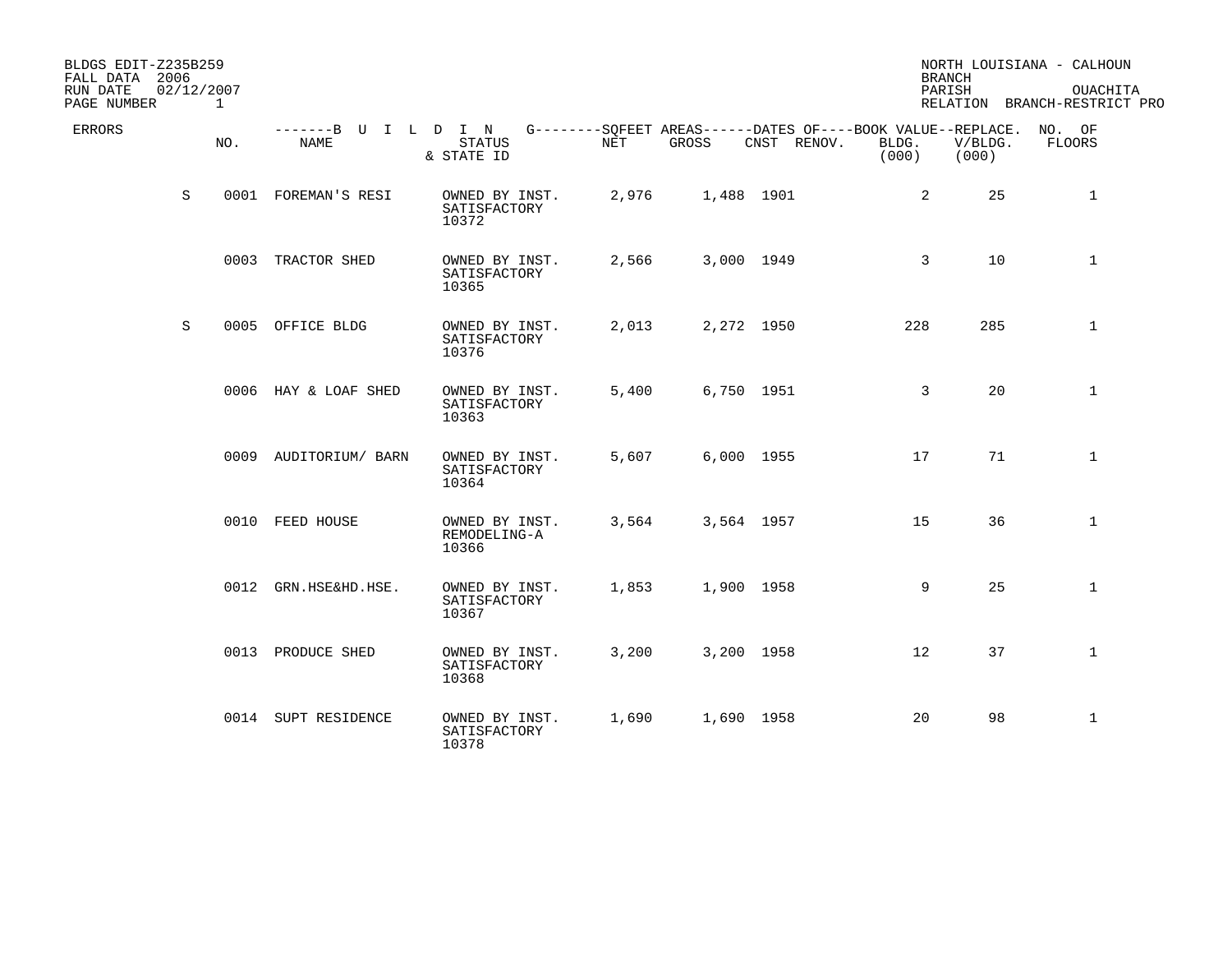| BLDGS EDIT-Z235B259<br>FALL DATA 2006<br>02/12/2007<br>RUN DATE<br>PAGE NUMBER<br>2 |                              |                                         |       |            |                                                                            | <b>BRANCH</b><br>PARISH |                  | NORTH LOUISIANA - CALHOUN<br>OUACHITA<br>RELATION BRANCH-RESTRICT PRO |
|-------------------------------------------------------------------------------------|------------------------------|-----------------------------------------|-------|------------|----------------------------------------------------------------------------|-------------------------|------------------|-----------------------------------------------------------------------|
| <b>ERRORS</b><br>NO.                                                                | -------B U I L D I N<br>NAME | <b>STATUS</b><br>& STATE ID             | NET   | GROSS      | G--------SQFEET AREAS------DATES OF----BOOK VALUE--REPLACE.<br>CNST RENOV. | BLDG.<br>(000)          | V/BLDG.<br>(000) | NO. OF<br>FLOORS                                                      |
|                                                                                     | 0017 STAFF RESIDENCE         | OWNED BY INST.<br>SATISFACTORY<br>10380 | 1,450 | 1,450 1959 |                                                                            | 17                      | 41               | $\mathbf{1}$                                                          |
|                                                                                     | 0018 FRAME RESI              | OWNED BY INST.<br>SATISFACTORY<br>10381 | 960   |            | 960 1959                                                                   | 4                       | 15               | $\mathbf{1}$                                                          |
|                                                                                     | 0021 ALUM. HOTHOUSE          | OWNED BY INST.<br>SATISFACTORY<br>10388 | 966   |            | 966 1959                                                                   | 3                       | $\overline{a}$   | $\mathbf 1$                                                           |
|                                                                                     | 0024 BROILER HOUSE           | OWNED BY INST.<br>SATISFACTORY<br>10386 | 3,600 | 3,600 1960 |                                                                            | $7\overline{ }$         | $7\overline{ }$  | $\mathbf{1}$                                                          |
|                                                                                     | 0025 LAB/CARP SHED           | OWNED BY INST.<br>SATISFACTORY<br>10387 | 3,226 | 3,600 1961 |                                                                            | 15                      | 46               | $\mathbf{1}$                                                          |
|                                                                                     | 0026 STEEL HOTHOUSE          | OWNED BY INST.<br>SATISFACTORY<br>10389 | 966   |            | 966 1962                                                                   | 3                       | $\overline{2}$   | $\mathbf{1}$                                                          |
|                                                                                     | 0027 IMPLEMENT SHED          | OWNED BY INST.<br>SATISFACTORY<br>10390 | 2,244 | 2,460 1966 |                                                                            | $\mathbf{1}$            | 10               | $\mathbf{1}$                                                          |
|                                                                                     | 0030 FARMER RESI             | OWNED BY INST.<br>SATISFACTORY<br>10392 | 1,083 | 1,083 1967 |                                                                            | 2                       | 16               | $\mathbf{1}$                                                          |
|                                                                                     | 0031 FARMER RESI             | OWNED BY INST.<br>SATISFACTORY<br>10393 | 1,083 | 1,083 1967 |                                                                            | $\overline{a}$          | 16               | $\mathbf{1}$                                                          |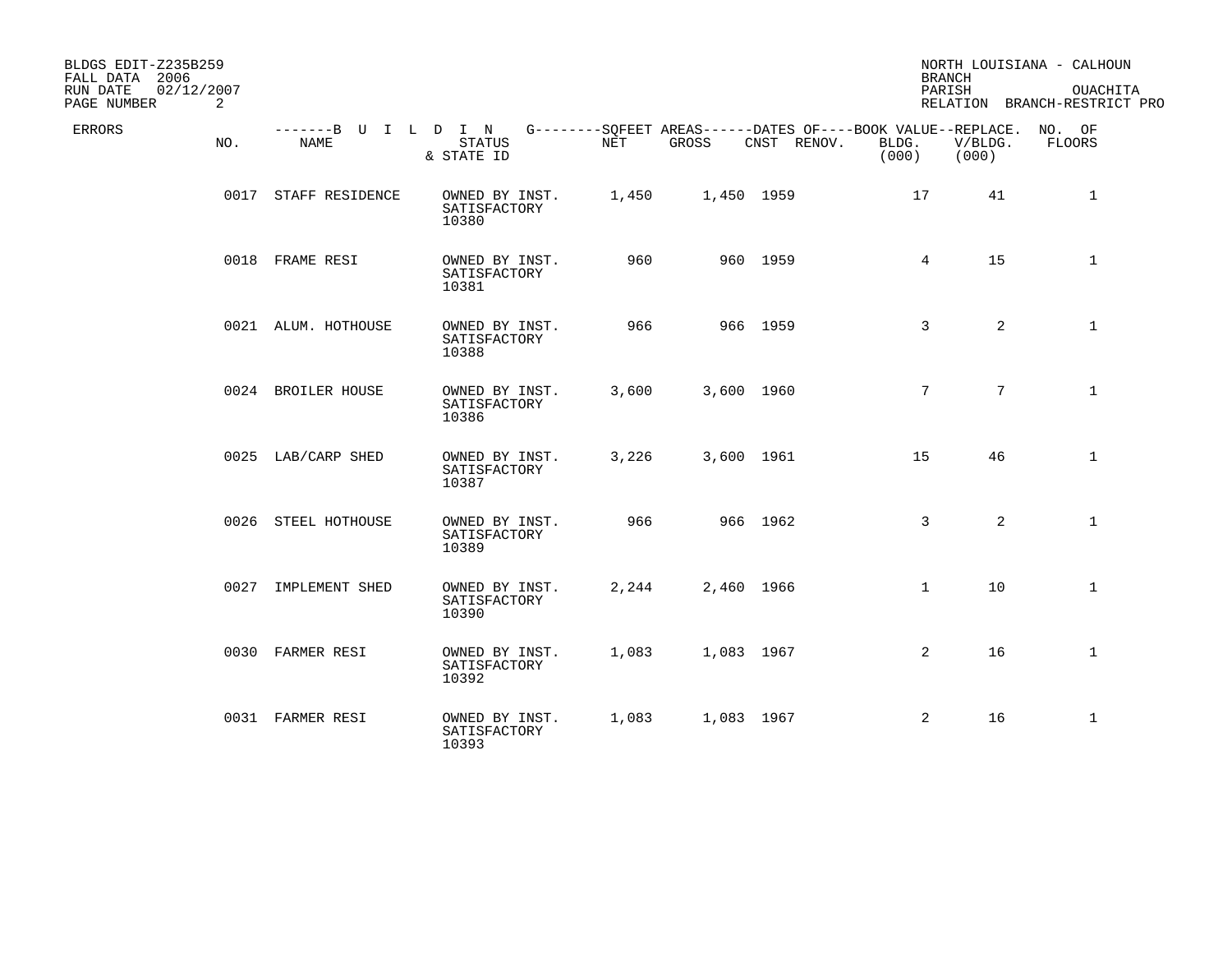| BLDGS EDIT-Z235B259<br>FALL DATA 2006<br>RUN DATE<br>02/12/2007<br>PAGE NUMBER<br>3 |                              |                                         |       |            |                                                                            | <b>BRANCH</b><br>PARISH |                  | NORTH LOUISIANA - CALHOUN<br><b>OUACHITA</b><br>RELATION BRANCH-RESTRICT PRO |
|-------------------------------------------------------------------------------------|------------------------------|-----------------------------------------|-------|------------|----------------------------------------------------------------------------|-------------------------|------------------|------------------------------------------------------------------------------|
| ERRORS<br>NO.                                                                       | -------B U I L D I N<br>NAME | STATUS<br>& STATE ID                    | NET   | GROSS      | G--------SQFEET AREAS------DATES OF----BOOK VALUE--REPLACE.<br>CNST RENOV. | BLDG.<br>(000)          | V/BLDG.<br>(000) | NO. OF<br>FLOORS                                                             |
|                                                                                     | 0032 CALF BARN               | OWNED BY INST.<br>SATISFACTORY<br>10395 | 1,007 | 1,056 1967 |                                                                            | 5                       | 5                | $\mathbf{1}$                                                                 |
|                                                                                     | 0033 GOAT SHED               | OWNED BY INST.<br>SATISFACTORY<br>10396 | 3,540 | 3,540 1968 |                                                                            | 11                      | 11               | $\mathbf{1}$                                                                 |
|                                                                                     | 0034 HAY STOR BARN           | OWNED BY INST.<br>SATISFACTORY<br>10398 | 2,137 | 2,184 1968 |                                                                            | 12                      | 12               | $\mathbf{1}$                                                                 |
|                                                                                     | 0035 LOAF SHED               | OWNED BY INST.<br>SATISFACTORY<br>10399 | 3,648 | 3,648 1970 |                                                                            | 15                      | 15               | $\mathbf{1}$                                                                 |
|                                                                                     | 0036 MILKING PARLOR          | OWNED BY INST.<br>SATISFACTORY<br>10361 | 1,311 | 2,800 1974 |                                                                            | 13                      | 53               | $\mathbf{1}$                                                                 |
|                                                                                     | 0038 POULTRY STOR BL         | OWNED BY INST.<br>SATISFACTORY<br>10401 | 2,286 | 2,400 1978 |                                                                            | 8                       | 14               | $\mathbf{1}$                                                                 |
|                                                                                     | 0039 ORNA. GREENHSE          | OWNED BY INST.<br>SATISFACTORY<br>10362 | 1,976 | 1,976 1981 |                                                                            | 8                       | 8                | $\mathbf{1}$                                                                 |
|                                                                                     | 0040 COOL SLS BLDG           | OWNED BY INST.<br>SATISFACTORY<br>10377 | 781   |            | 900 1982                                                                   | 17                      | 23               | $\mathbf{1}$                                                                 |
|                                                                                     | 0041 PEST.STOR.BLDG.         | OWNED BY INST.<br>SATISFACTORY<br>10391 | 637   | 1,080 1983 |                                                                            | 31                      | 36               | $\mathbf{1}$                                                                 |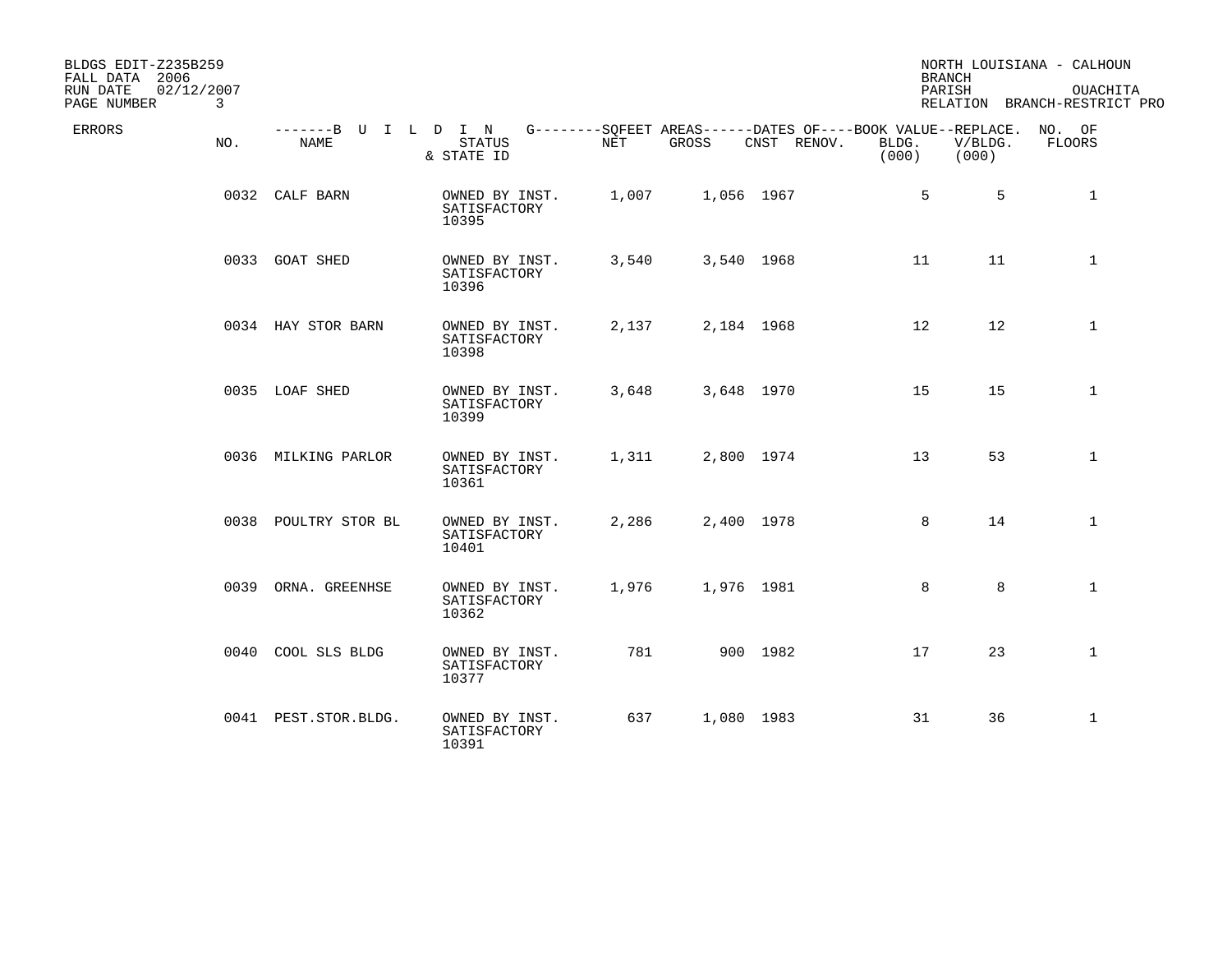| BLDGS EDIT-Z235B259<br>2006<br>FALL DATA<br>02/12/2007<br>RUN DATE<br>PAGE NUMBER | 4    |                  |                                               |       |                                                                                | <b>BRANCH</b><br>PARISH | RELATION         | NORTH LOUISIANA - CALHOUN<br>OUACHITA<br>BRANCH-RESTRICT PRO |
|-----------------------------------------------------------------------------------|------|------------------|-----------------------------------------------|-------|--------------------------------------------------------------------------------|-------------------------|------------------|--------------------------------------------------------------|
| ERRORS                                                                            | NO.  | TT<br>NAME       | N<br>$G$ -------<br>D<br>STATUS<br>& STATE ID | NET   | -SQFEET AREAS------DATES OF----BOOK VALUE--REPLACE.<br>GROSS<br>RENOV.<br>CNST | BLDG.<br>(000)          | V/BLDG.<br>(000) | NO. OF<br>FLOORS                                             |
|                                                                                   | 0042 | EXTENSION OFFICE | OWNED BY INST.<br>SATISFACTORY<br>10374       | 1,886 | 2,816 1984                                                                     | 126                     | 162              |                                                              |
|                                                                                   | 0043 | STARTER GREENHS  | OWNED BY INST.<br>SATISFACTORY<br>10402       | 476   | 480 1901                                                                       | 4                       | 4                |                                                              |
|                                                                                   | 0046 | FARMER'S RESI    | OWNED BY INST.<br>SATISFACTORY<br>10375       | 1,083 | 1,083 1967                                                                     | 3                       | 15               |                                                              |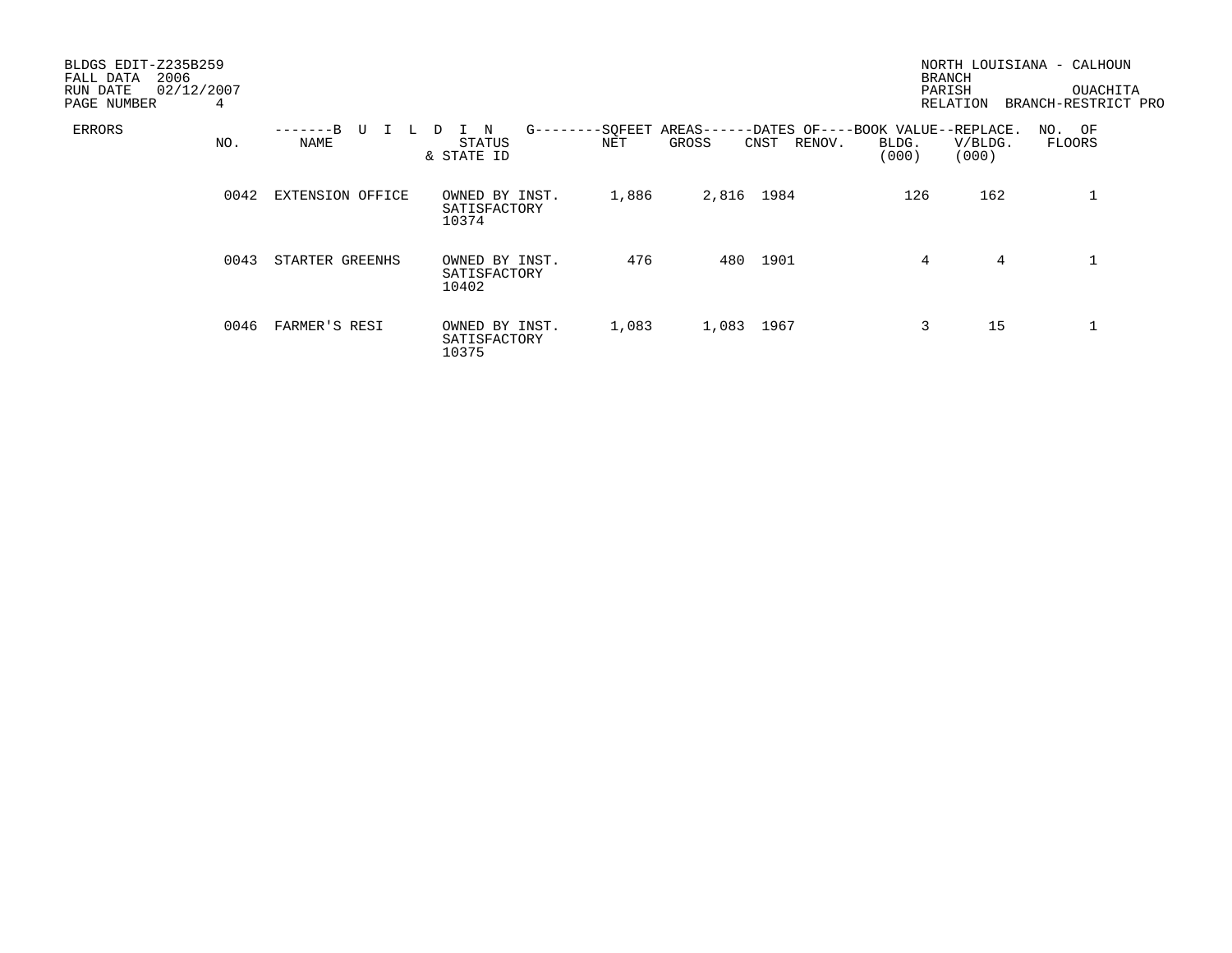BLDGS EDIT-Z235B259 NORTH LOUISIANA - CALHOUN RUN DATE 02/12/2007 PARISH OUACHITA PAGE NUMBER 5 RELATION BRANCH-RESTRICT PRO

#### D E S C R I P T I O N A N D S U M M A R Y O F E R R O R S

ERROR A DUPLICATE BLDG

- ERROR B DUPLICATE SUPPLEMENT
- ERROR C UNMATCHED BLDG ERROR D UNMATCHED SUPPLEMENT
- ERROR E INVALID OWNERSHIP STATUS CODE
- ERROR F INVALID FOUNDATION TYPE
- ERROR G INVALID CONDITION STATUS CODE
- ERROR H INVALID CONSTRUCTION STATUS CODE (TYPE STRUC)
- ERROR I INVALID AIR CONDITIONED STATUS CODE
- ERROR J INVALID HEATING STATUS CODE
- ERROR K INVALID FLOOR STRUCTURE STATUS CODE
- ERROR L INVALID ROOF STRUCTURE STATUS CODE
- ERROR M INVALID EXTERIOR WALL FINISH CODE
- ERROR N INVALID ROOF MATERIAL STATUS CODE
- ERROR O STATE IDENTIFICATION NUMBER IS BLANK
- ERROR P GROSS AREA = ZEROS OR BLANK
- ERROR Q CONSTRUCTION DATE PRIOR TO 1800 OR BLANK
- ERROR R BLDG IS OWNED BUT NO BOOK OR ESTIMATED VALUE IS PROVIDED
- ERROR S NET ASSIGNABLE SO FT + CUSTODIAL, CIRCULATION MECHANICAL > GROSS SOUARE FEET 2 THE SUM OF THE NET SQ FT OF THE ROOMS IN THIS BUILDING IS GREATER THAN THE REPORTED GROSS SQ FT
- ERROR T NET ASSIGNABLE SQUARE FEET = ZEROS OR BLANK (NO ROOMS ASSIGNED TO THIS BUILDING OR BUILDING CONTAINS ONLY ROOMS WITH ROOM TYPES OF 010, 020, OR 030)

# T O T A L S

| TOTAL NUMBER OF BLDGS (MATCHED)                                     | 30    |
|---------------------------------------------------------------------|-------|
| TOTAL ERRORS                                                        | 2     |
| TOTAL BOOK VALUE OF BLDGS (IN THOUSANDS)                            | 616   |
| TOTAL EST VALUE OF BLDGS (IN THOUSANDS)                             | 1120  |
| TOTAL GROSS AREA OWNED BY INST.<br>TOTAL GROSS AREA LEASED BY INST. | 69995 |
| TOTAL GROSS AREA                                                    | 69995 |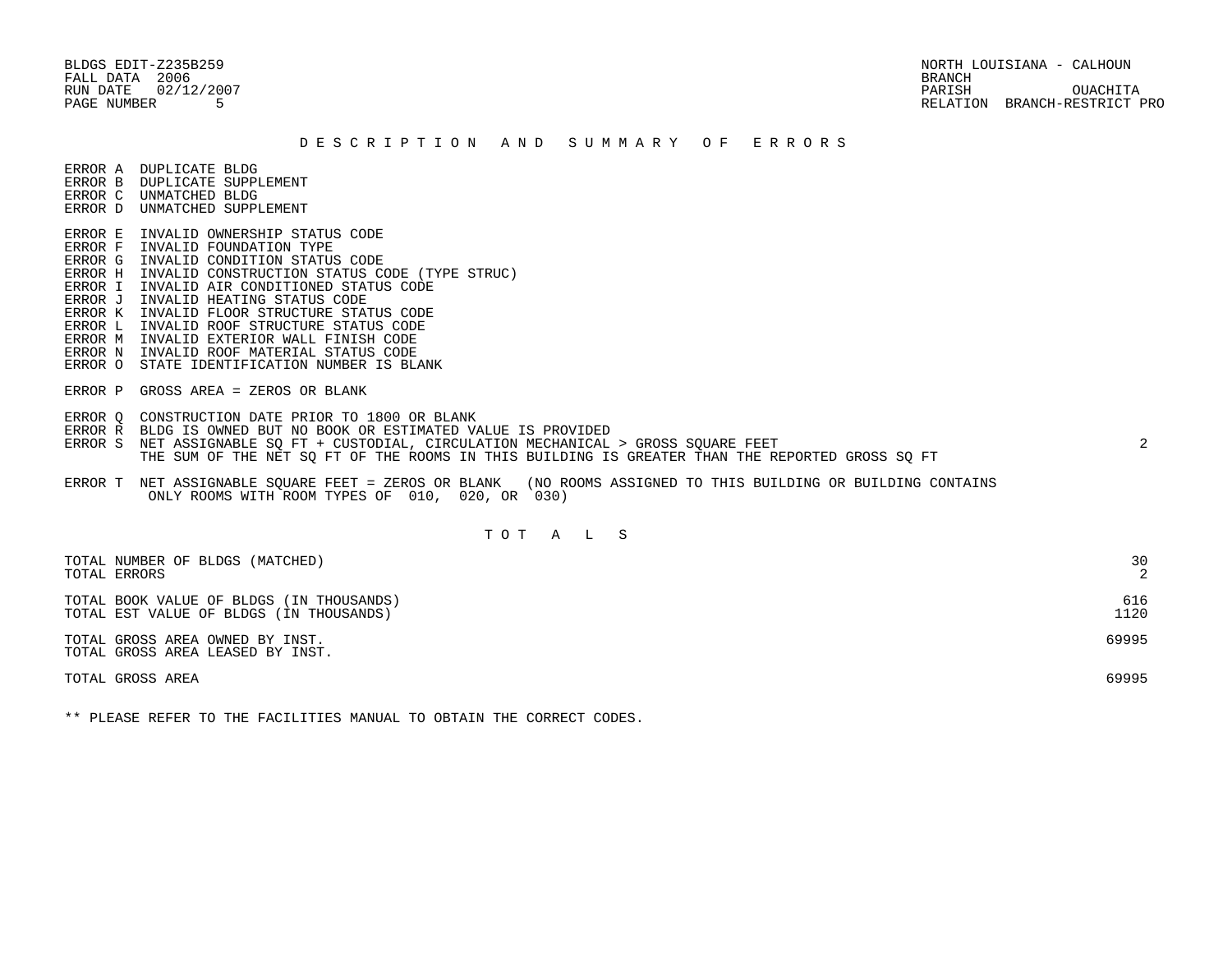| BLDGS EDIT-Z235B259<br>FALL DATA 2006<br>RUN DATE<br>02/12/2007<br>PAGE NUMBER | $\mathbf{1}$ |                              |                                         |       |            |             |                                                                               | HILL FARM - HOMER<br><b>BRANCH</b><br>PARISH | CLAIBORNE<br>RELATION BRANCH-RESTRICT PRO |
|--------------------------------------------------------------------------------|--------------|------------------------------|-----------------------------------------|-------|------------|-------------|-------------------------------------------------------------------------------|----------------------------------------------|-------------------------------------------|
| ERRORS                                                                         | NO.          | -------B U I L D I N<br>NAME | <b>STATUS</b><br>& STATE ID             | NET   | GROSS      | CNST RENOV. | G--------SQFEET AREAS------DATES OF----BOOK VALUE--REPLACE.<br>BLDG.<br>(000) | V/BLDG.<br>(000)                             | NO. OF<br>FLOORS                          |
|                                                                                |              | 0002 FARM SUPER RES          | OWNED BY INST.<br>SATISFACTORY<br>10734 | 1,860 | 1,860 1946 |             | $7\overline{ }$                                                               | 37                                           | $\mathbf{1}$                              |
|                                                                                |              | 0003 OFFICE BUILDING         | OWNED BY INST.<br>SATISFACTORY<br>10696 | 2,551 | 6,500 1948 |             | 113                                                                           | 305                                          | $\mathbf 1$                               |
|                                                                                |              | 0004 STAFF RESD NO.3         | OWNED BY INST.<br>SATISFACTORY<br>10699 | 2,800 | 2,800 1948 |             | 20                                                                            | 98                                           | $\mathbf{1}$                              |
|                                                                                |              | 0005 MACH & IMP SHED         | OWNED BY INST.<br>SATISFACTORY<br>10706 | 4,708 | 4,895 1948 |             | 15                                                                            | 91                                           | $\mathbf{1}$                              |
|                                                                                |              | 0006 STAFF RESIDENCE         | OWNED BY INST.<br>SATISFACTORY<br>10700 | 1,800 | 1,800 1949 | 1979        | 13                                                                            | 74                                           | $\mathbf{1}$                              |
|                                                                                |              | 0007 STAFF RESIDENCE         | OWNED BY INST.<br>SATISFACTORY<br>10701 | 1,800 | 1,800 1949 | 1979        | 13                                                                            | 74                                           | $\mathbf{1}$                              |
|                                                                                |              | 0008 LABORER COTTAGE         | OWNED BY INST.<br>SATISFACTORY<br>10707 | 936   |            | 936 1949    | 5                                                                             | 23                                           | $\mathbf{1}$                              |
|                                                                                |              | 0010 LABORER COTTAGE         | OWNED BY INST.<br>SATISFACTORY<br>10709 | 936   |            | 936 1949    | 5                                                                             | 23                                           | $\mathbf{1}$                              |
|                                                                                |              | 0011 LABORER COTTAGE         | OWNED BY INST.<br>SATISFACTORY<br>10710 | 936   |            | 936 1949    | 5                                                                             | 23                                           | $\mathbf{1}$                              |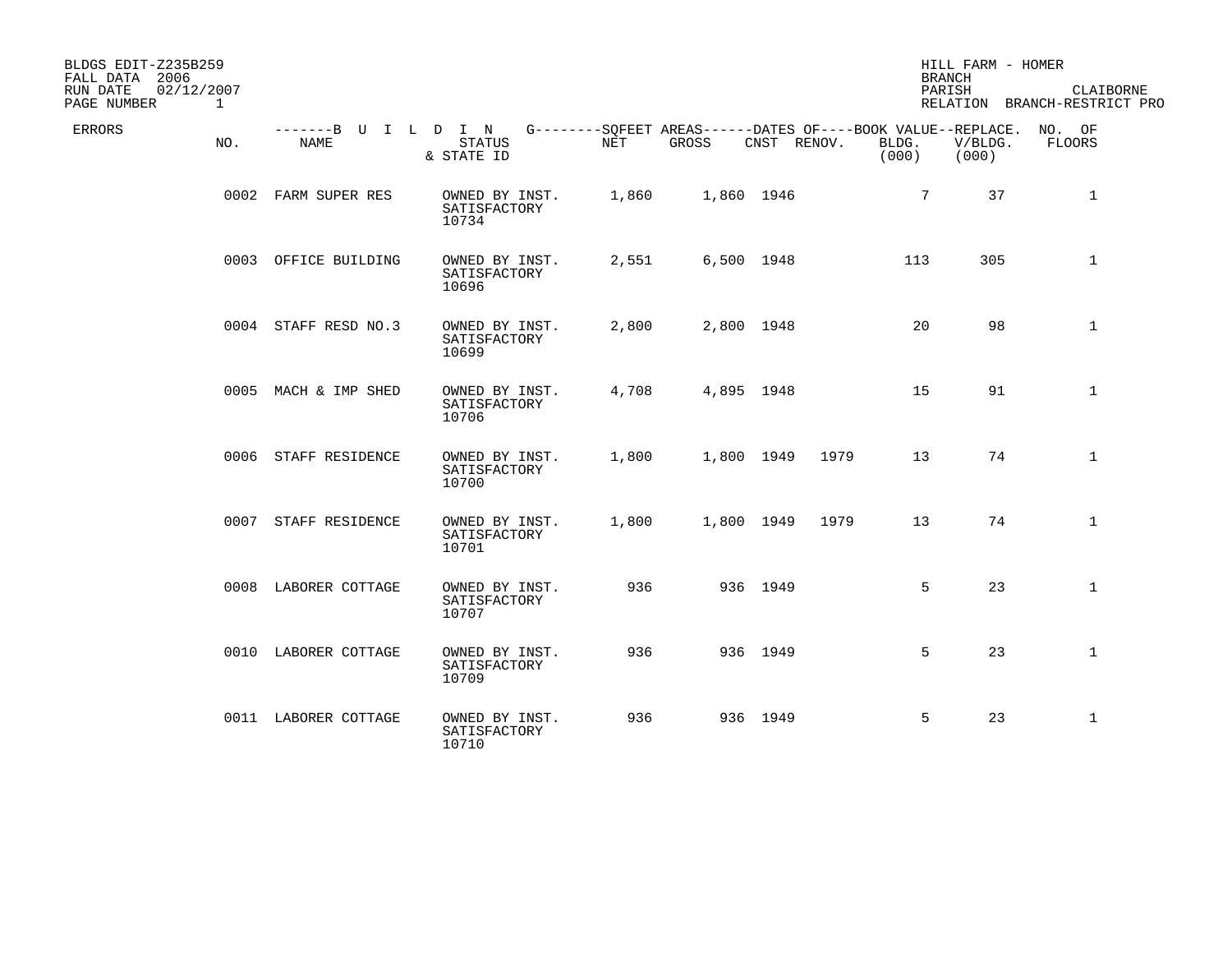| BLDGS EDIT-Z235B259<br>FALL DATA 2006 |     |                              |                                         |       |                                                                             |             |      | <b>BRANCH</b>  | HILL FARM - HOMER |                                           |
|---------------------------------------|-----|------------------------------|-----------------------------------------|-------|-----------------------------------------------------------------------------|-------------|------|----------------|-------------------|-------------------------------------------|
| RUN DATE<br>02/12/2007<br>PAGE NUMBER | 2   |                              |                                         |       |                                                                             |             |      | PARISH         |                   | CLAIBORNE<br>RELATION BRANCH-RESTRICT PRO |
| ERRORS                                | NO. | -------B U I L D I N<br>NAME | STATUS<br>& STATE ID                    | NET   | G--------SQFEET AREAS------DATES OF----BOOK VALUE--REPLACE. NO. OF<br>GROSS | CNST RENOV. |      | BLDG.<br>(000) | V/BLDG.<br>(000)  | FLOORS                                    |
|                                       |     | 0013 PUMP HOUSE              | OWNED BY INST.<br>SATISFACTORY<br>10712 | 280   |                                                                             | 280 1949    |      | $\mathbf{1}$   | 3                 | 1                                         |
|                                       |     | 0015 STAFF RESD NO.6         | OWNED BY INST.<br>SATISFACTORY<br>10723 | 2,100 |                                                                             | 2,100 1949  | 1979 | 13             | 74                | $\mathbf{1}$                              |
|                                       |     | 0017 STAFF RES NO 7          | OWNED BY INST.<br>SATISFACTORY<br>10726 | 2,500 |                                                                             | 2,830 1949  |      | 13             | 87                | $\mathbf{1}$                              |
|                                       |     | 0018 STAFF RES NO 8          | OWNED BY INST.<br>SATISFACTORY<br>10727 | 2,000 |                                                                             | 2,000 1949  |      | 13             | 51                | $\mathbf{1}$                              |
|                                       |     | 0019 DRYING & STOR           | OWNED BY INST.<br>SATISFACTORY<br>10703 | 2,240 | 2,240 1950                                                                  |             |      | 6              | 21                | $\mathbf{1}$                              |
|                                       |     | 0020 FERTILIZER HSE          | OWNED BY INST.<br>SATISFACTORY<br>10705 | 612   |                                                                             | 666 1950    |      | 4              | 15                | $\mathbf{1}$                              |
|                                       |     | 0021 OLD DAIRY PARLOR        | OWNED BY INST.<br>SATISFACTORY<br>10713 | 1,011 |                                                                             | 7,500 1950  |      | 30             | 117               | $\mathbf{1}$                              |
|                                       |     | 0022 BULL BARN #2            | LEASED<br>SATISFACTORY<br>10715         | 300   |                                                                             | 360 1950    |      | $\mathbf{1}$   | $\overline{2}$    | $\mathbf{1}$                              |
|                                       |     | 0023 TACK/CATTLE SHED        | OWNED BY INST.<br>SATISFACTORY<br>10721 | 1,584 |                                                                             | 1,584 1950  |      | 2              | 9                 | $\mathbf{1}$                              |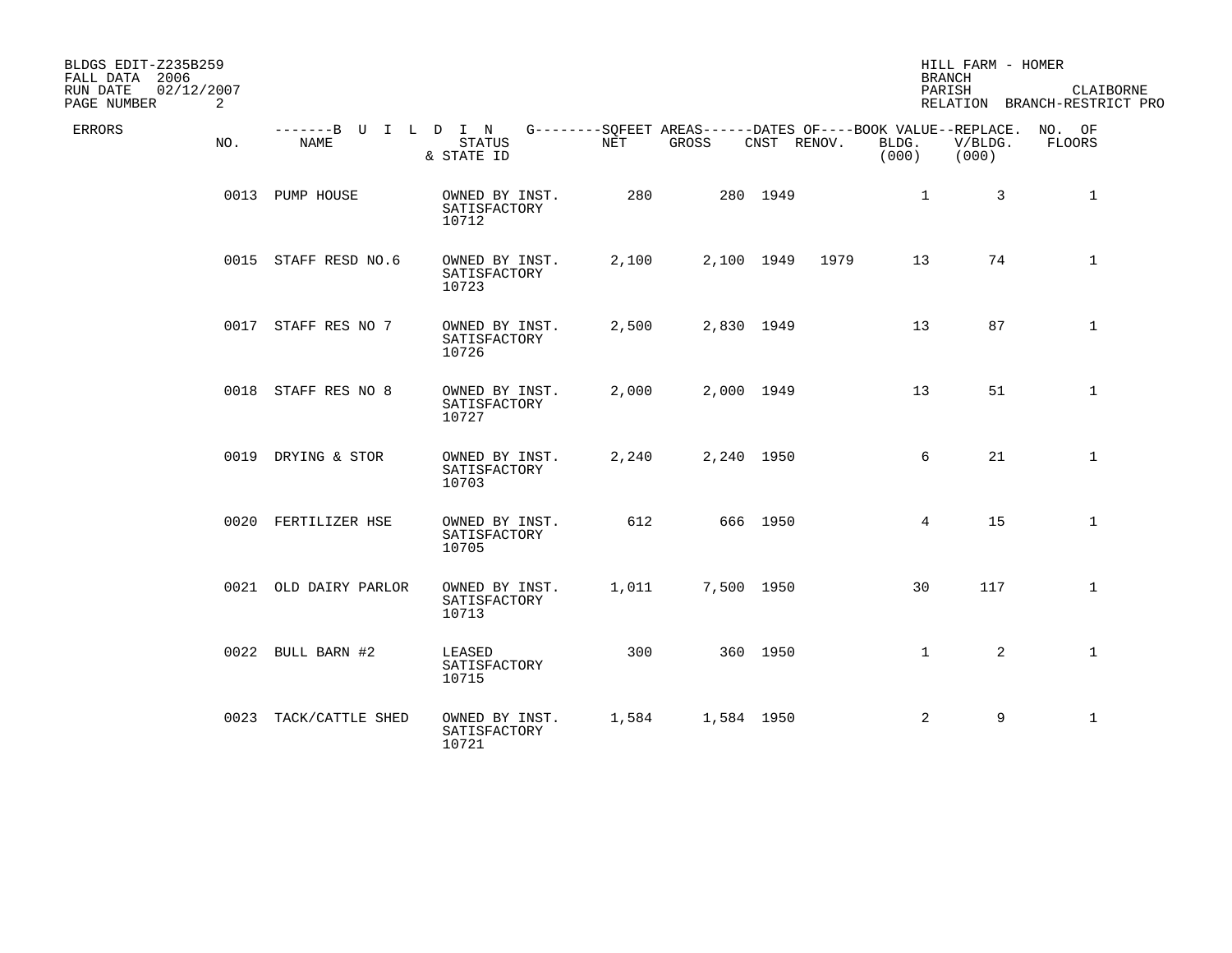| BLDGS EDIT-Z235B259<br>FALL DATA 2006      |     |                                     |                                         |       |       |             |                | HILL FARM - HOMER<br><b>BRANCH</b> |                                                                              |  |
|--------------------------------------------|-----|-------------------------------------|-----------------------------------------|-------|-------|-------------|----------------|------------------------------------|------------------------------------------------------------------------------|--|
| RUN DATE<br>02/12/2007<br>PAGE NUMBER<br>3 |     |                                     |                                         |       |       |             |                | PARISH                             | CLAIBORNE<br>RELATION BRANCH-RESTRICT PRO                                    |  |
| ERRORS                                     | NO. | -------B U I L D I N<br><b>NAME</b> | <b>STATUS</b><br>& STATE ID             | NET   | GROSS | CNST RENOV. | BLDG.<br>(000) | V/BLDG.<br>(000)                   | G--------SQFEET AREAS------DATES OF----BOOK VALUE--REPLACE. NO. OF<br>FLOORS |  |
|                                            |     | 0024 HEAVY SPRING SHED              | OWNED BY INST.<br>SATISFACTORY<br>10737 | 140   |       | 208 1950    |                | $\mathbf{1}$                       | $\mathbf{1}$<br>$\mathbf{1}$                                                 |  |
|                                            |     | 0025 HEAVY SPRING SHED              | OWNED BY INST.<br>SATISFACTORY<br>10738 | 140   |       | 208 1950    |                | $\mathbf{1}$                       | $\mathbf{1}$<br>$\mathbf{1}$                                                 |  |
|                                            |     | 0026 SEED HOUSE                     | OWNED BY INST.<br>SATISFACTORY<br>10704 | 2,280 |       | 3,160 1951  |                | 58<br>10 <sup>°</sup>              | $\mathbf{1}$                                                                 |  |
|                                            |     | 0027 BULL SHED                      | OWNED BY INST.<br>SATISFACTORY<br>10720 | 360   |       | 396 1952    |                | $\mathbf{1}$                       | 2<br>$\mathbf{1}$                                                            |  |
|                                            |     | 0028 CATTLE FEED SHD                | OWNED BY INST.<br>SATISFACTORY<br>10739 | 1,026 |       | 1,026 1952  |                | $\mathbf{1}$                       | $\overline{2}$<br>$\mathbf{1}$                                               |  |
|                                            |     | 0029 POND PUMP HOUSE                | OWNED BY INST.<br>SATISFACTORY<br>10722 | 40    |       | 40 1953     |                | $\mathbf{1}$                       | $\mathbf{1}$<br>$\mathbf{1}$                                                 |  |
|                                            |     | 0030 HAY STOR&BROIL.                | OWNED BY INST.<br>SATISFACTORY<br>10725 | 1,870 |       | 2,440 1953  |                | $\mathbf{3}$                       | $\overline{2}$<br>$\mathbf{1}$                                               |  |
|                                            |     | 0033 GEN.STOR.BLDG.                 | OWNED BY INST.<br>SATISFACTORY<br>10730 | 960   |       | 1,029 1955  |                | $\mathbf{1}$                       | $\mathbf{1}$<br>$\overline{4}$                                               |  |
|                                            |     | 0034 TRACTOR STOR SD                | OWNED BY INST.<br>REMODELING-A<br>10733 | 5,760 |       | 5,760 1955  |                | 6<br>36                            | $\mathbf{1}$                                                                 |  |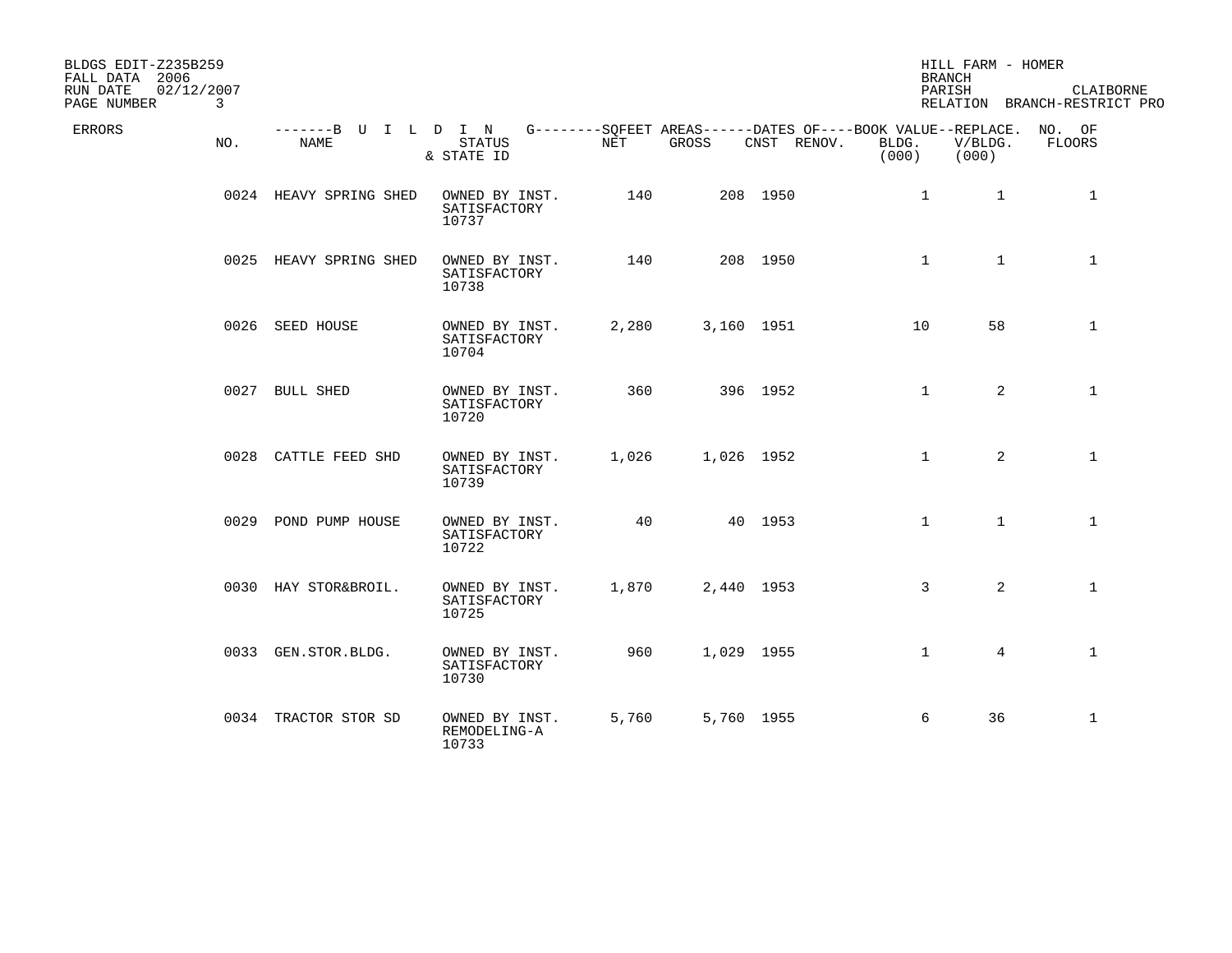| BLDGS EDIT-Z235B259<br>FALL DATA 2006                |                              |                                         |       |                                                                      |             |      | HILL FARM - HOMER<br><b>BRANCH</b> |                  |                                           |
|------------------------------------------------------|------------------------------|-----------------------------------------|-------|----------------------------------------------------------------------|-------------|------|------------------------------------|------------------|-------------------------------------------|
| 02/12/2007<br>RUN DATE<br>PAGE NUMBER<br>$4^{\circ}$ |                              |                                         |       |                                                                      |             |      | PARISH                             |                  | CLAIBORNE<br>RELATION BRANCH-RESTRICT PRO |
| ERRORS<br>NO.                                        | -------B U I L D I N<br>NAME | <b>STATUS</b><br>& STATE ID             | NET   | G--------SQFEET AREAS------DATES OF----BOOK VALUE--REPLACE.<br>GROSS | CNST RENOV. |      | BLDG.<br>(000)                     | V/BLDG.<br>(000) | NO. OF<br>FLOORS                          |
|                                                      | 0035 STAFF RESD NO.1         | OWNED BY INST.<br>SATISFACTORY<br>10697 | 1,500 |                                                                      | 1,500 1956  |      | 12                                 | 57               | $\mathbf{1}$                              |
|                                                      | 0036 STAFF RESD NO.2         | OWNED BY INST.<br>SATISFACTORY<br>10698 | 1,800 |                                                                      | 1,800 1956  | 1979 | 12                                 | 74               | $\mathbf{1}$                              |
|                                                      | 0037 FARM SUP RES 2          | OWNED BY INST.<br>SATISFACTORY<br>10702 | 1,228 | 1,228 1956                                                           |             |      | $7\overline{ }$                    | 40               | $\mathbf{1}$                              |
|                                                      | 0038 FORESTRY SUPPLY         | OWNED BY INST.<br>SATISFACTORY<br>10729 | 238   |                                                                      | 320 1956    |      | 2                                  | $\overline{2}$   | $\mathbf 1$                               |
|                                                      | 0040 LAB ANIMALS             | OWNED BY INST.<br>SATISFACTORY<br>10746 | 200   |                                                                      | 200 1957    |      | 4                                  | 4                | $\mathbf{1}$                              |
|                                                      | 0041 4 CONC SILOS            | OWNED BY INST.<br>SATISFACTORY<br>10740 | 152   |                                                                      | 600 1962    |      | 13                                 | 23               | $\mathbf{1}$                              |
|                                                      | 0042 FEED SHED & SUP         | OWNED BY INST.<br>SATISFACTORY<br>10728 | 240   |                                                                      | 700 1967    |      | 2                                  | $\overline{4}$   | $\mathbf{1}$                              |
|                                                      | 0043 EQUIPMENT STOR.         | OWNED BY INST.<br>SATISFACTORY<br>10735 | 616   |                                                                      | 1,560 1967  |      | 12                                 | 13               | $\mathbf{1}$                              |
|                                                      | 0044 MASTITIS RES LB         | OWNED BY INST.<br>SATISFACTORY<br>10714 | 2,016 |                                                                      | 2,173 1968  |      | 87                                 | 210              | $\mathbf{1}$                              |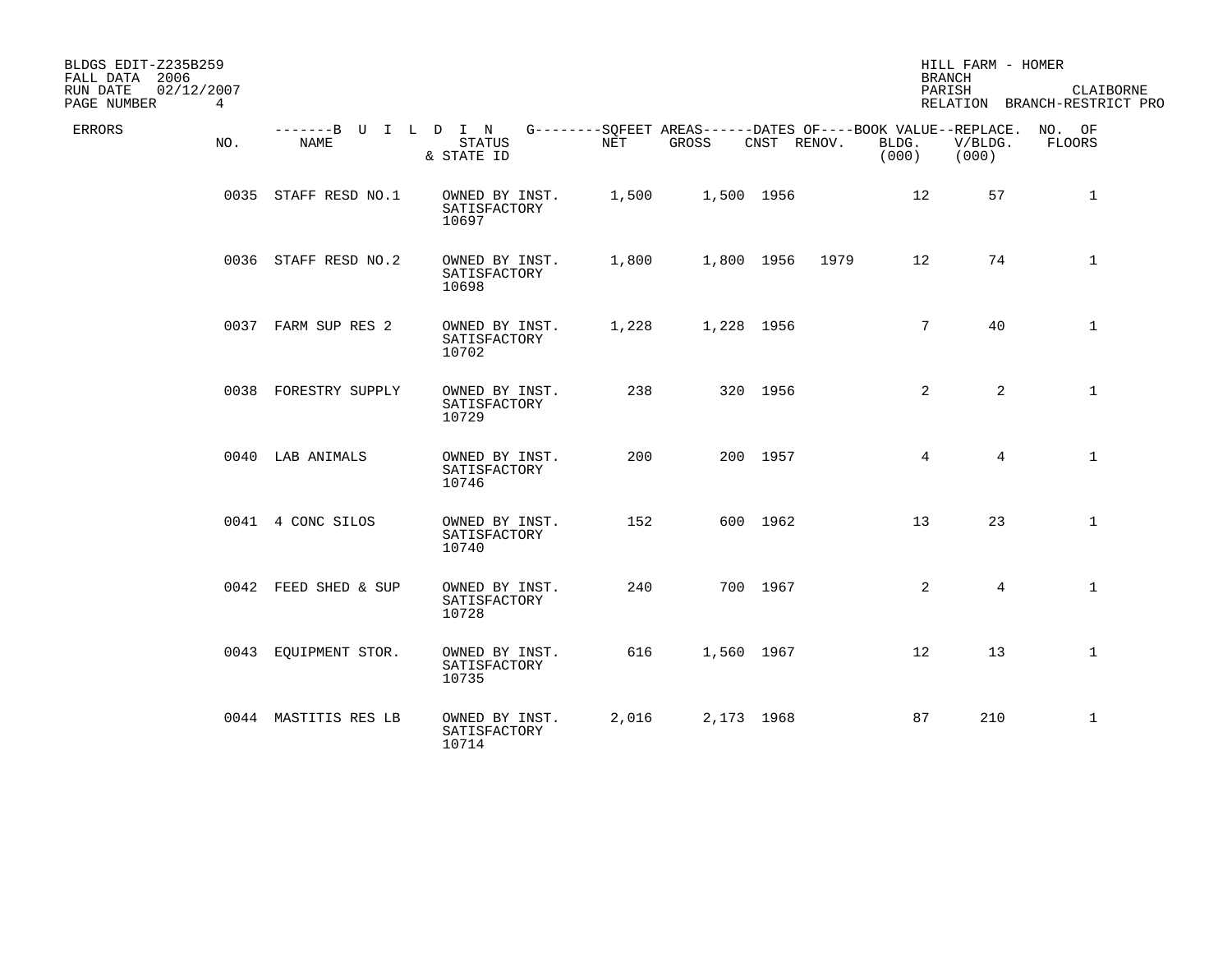| BLDGS EDIT-Z235B259<br>FALL DATA 2006<br>RUN DATE<br>02/12/2007<br>PAGE NUMBER | 5 <sup>5</sup> |                                     |                                         |       |             |                                                                            |                | HILL FARM - HOMER<br><b>BRANCH</b><br>PARISH | CLAIBORNE<br>RELATION BRANCH-RESTRICT PRO |
|--------------------------------------------------------------------------------|----------------|-------------------------------------|-----------------------------------------|-------|-------------|----------------------------------------------------------------------------|----------------|----------------------------------------------|-------------------------------------------|
| ERRORS                                                                         | NO.            | -------B U I L D I N<br><b>NAME</b> | <b>STATUS</b><br>& STATE ID             | NET   | GROSS       | G--------SQFEET AREAS------DATES OF----BOOK VALUE--REPLACE.<br>CNST RENOV. | BLDG.<br>(000) | V/BLDG.<br>(000)                             | NO. OF<br><b>FLOORS</b>                   |
|                                                                                |                | 0045 HAY STOR & FEED                | OWNED BY INST.<br>SATISFACTORY<br>10741 | 1,560 | 1,560 1968  |                                                                            | 3              | 10                                           | $\mathbf{1}$                              |
|                                                                                |                | 0047 HAY STOR & FEED                | OWNED BY INST.<br>SATISFACTORY<br>10743 | 1,560 | 1,560 1968  |                                                                            | 2              | 10                                           | $\mathbf{1}$                              |
|                                                                                |                | 0049 HAY STOR & FEED                | OWNED BY INST.<br>SATISFACTORY<br>10745 | 1,560 | 1,560 1969  |                                                                            | 10             | 10                                           | $\mathbf{1}$                              |
|                                                                                |                | 0050 COMMODITY BARN                 | OWNED BY INST.<br>SATISFACTORY<br>10716 | 8,000 | 8,000 1979  |                                                                            | 71             | 102                                          | $\mathbf 1$                               |
|                                                                                |                | 0051 FREESTALL BARN                 | OWNED BY INST.<br>SATISFACTORY<br>10717 | 8,640 | 10,500 1979 |                                                                            | 245            | 366                                          | $\mathbf{1}$                              |
|                                                                                |                | 0052 DAIRY CORRAL                   | OWNED BY INST.<br>SATISFACTORY<br>10718 | 1,152 | 1,500 1979  |                                                                            | 45             | 43                                           | $\mathbf{1}$                              |
|                                                                                |                | 0054 MILKING PARLOR                 | OWNED BY INST.<br>SATISFACTORY<br>10719 | 3,200 | 3,200 1987  |                                                                            | 148            | 148                                          | $\mathbf{1}$                              |
|                                                                                |                | 0057 SHED                           | OWNED BY INST.<br>SATISFACTORY<br>10748 | 160   |             | 160 1950                                                                   | $\mathbf{1}$   | $\mathbf{1}$                                 | $\mathbf{1}$                              |
|                                                                                |                | 0059 SHED                           | OWNED BY INST.<br>SATISFACTORY<br>10750 | 160   |             | 160 1950                                                                   | $\mathbf 1$    | $\mathbf{1}$                                 | $\mathbf{1}$                              |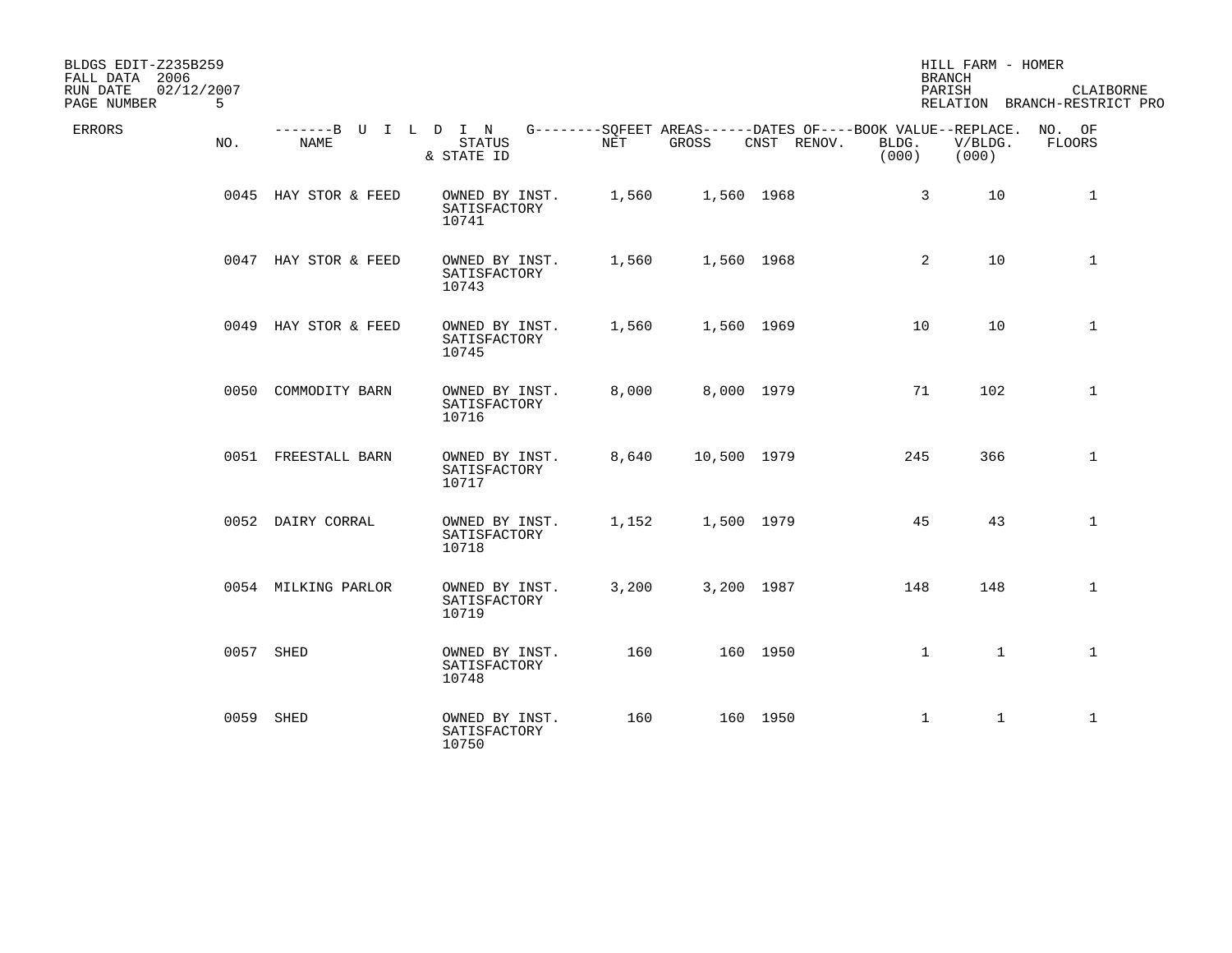| BLDGS EDIT-Z235B259<br>FALL DATA 2006<br>02/12/2007<br>RUN DATE<br>PAGE NUMBER<br>6 |           |                                         |              |                                                                                                        | <b>BRANCH</b><br>PARISH | HILL FARM - HOMER | CLAIBORNE<br>RELATION BRANCH-RESTRICT PRO |
|-------------------------------------------------------------------------------------|-----------|-----------------------------------------|--------------|--------------------------------------------------------------------------------------------------------|-------------------------|-------------------|-------------------------------------------|
| ERRORS<br>NO.                                                                       | NAME      | STATUS<br>& STATE ID                    | NET<br>GROSS | -------B U I L D I N G--------SQFEET AREAS------DATES OF----BOOK VALUE--REPLACE. NO. OF<br>CNST RENOV. | BLDG.<br>(000)          | V/BLDG.<br>(000)  | FLOORS                                    |
|                                                                                     | 0060 SHED | OWNED BY INST.<br>SATISFACTORY<br>10751 | 160          | 160 1950                                                                                               | $\mathbf{1}$            | $\mathbf{1}$      | $\mathbf{1}$                              |
|                                                                                     | 0061 SHED | OWNED BY INST.<br>SATISFACTORY<br>10752 | 120          | 120 1950                                                                                               | $\mathbf{1}$            | $\mathbf{1}$      | $\mathbf{1}$                              |
|                                                                                     | 0062 SHED | OWNED BY INST.<br>SATISFACTORY<br>10753 | 120          | 120 1950                                                                                               | $\mathbf{1}$            | $\mathbf{1}$      | $\mathbf{1}$                              |
|                                                                                     | 0064 SHED | OWNED BY INST.<br>SATISFACTORY<br>10755 | 120          | 120 1950                                                                                               | $\mathbf{1}$            | $\mathbf{1}$      | $\mathbf{1}$                              |
|                                                                                     | 0066 SHED | OWNED BY INST.<br>SATISFACTORY<br>10757 | 120          | 120 1950                                                                                               | $\mathbf{1}$            | $\mathbf{1}$      | $\mathbf{1}$                              |
|                                                                                     | 0067 SHED | OWNED BY INST.<br>SATISFACTORY<br>10758 | 120          | 120 1950                                                                                               | $\mathbf{1}$            | $\mathbf{1}$      | $\mathbf{1}$                              |
|                                                                                     | 0068 SHED | OWNED BY INST.<br>SATISFACTORY<br>10759 | 120          | 120 1950                                                                                               | $\mathbf{1}$            | $\mathbf{1}$      | $\mathbf{1}$                              |
|                                                                                     | 0069 SHED | OWNED BY INST.<br>SATISFACTORY<br>10760 | 120          | 120 1950                                                                                               | $\mathbf{1}$            | $\mathbf{1}$      | $\mathbf{1}$                              |
|                                                                                     | 0070 SHED | OWNED BY INST.<br>SATISFACTORY<br>10761 | 120          | 200 1950                                                                                               | $\mathbf{1}$            | $\mathbf{1}$      | $\mathbf{1}$                              |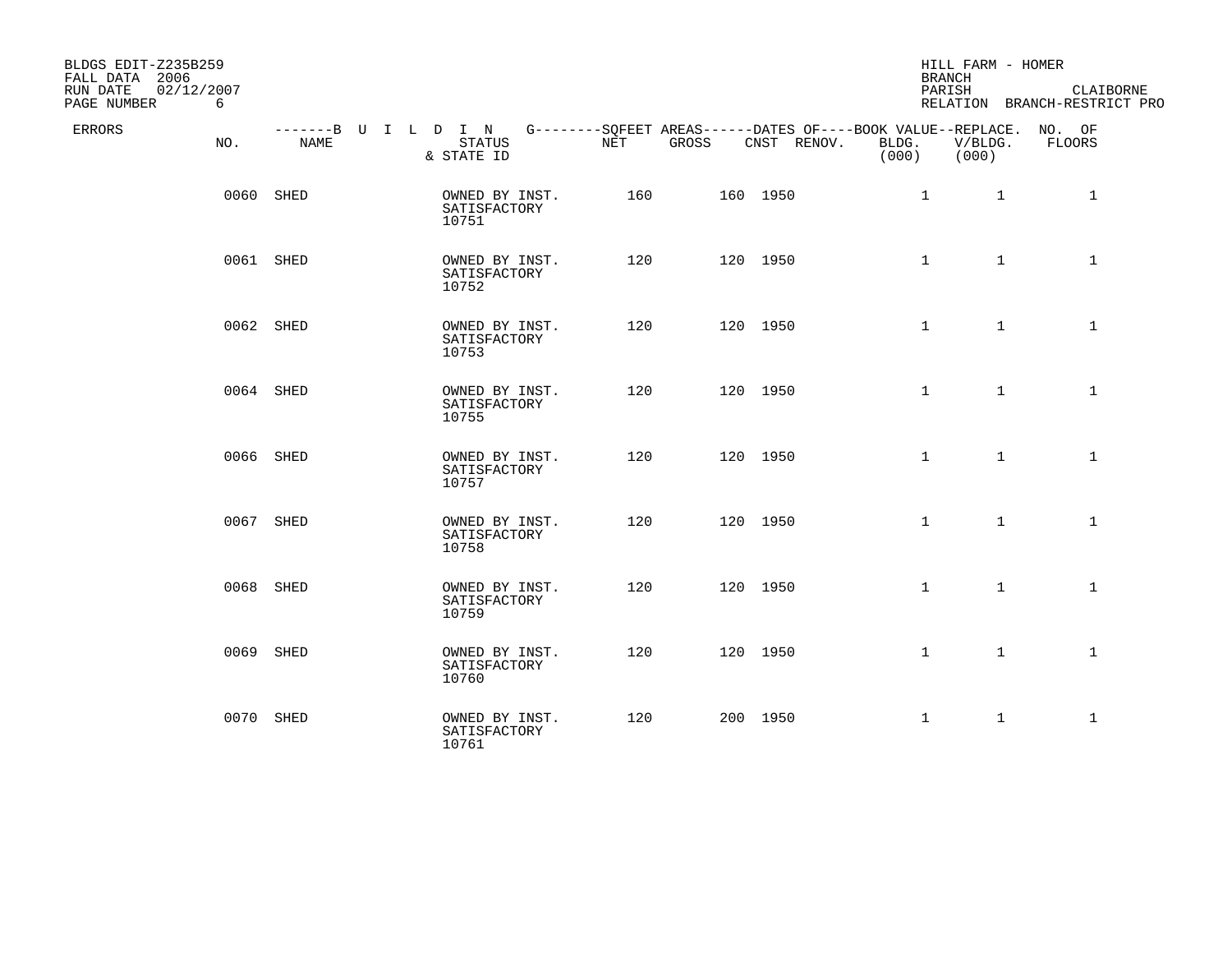| BLDGS EDIT-Z235B259<br>2006<br>FALL DATA<br>RUN DATE<br>02/12/2007<br>PAGE NUMBER | 7    |                                  |                                         |            |            |                                                                            | <b>BRANCH</b><br>PARISH | HILL FARM - HOMER<br>RELATION | CLAIBORNE<br>BRANCH-RESTRICT PRO |
|-----------------------------------------------------------------------------------|------|----------------------------------|-----------------------------------------|------------|------------|----------------------------------------------------------------------------|-------------------------|-------------------------------|----------------------------------|
| <b>ERRORS</b>                                                                     | NO.  | $---B$ U<br>$I-L$<br><b>NAME</b> | I N<br>D<br><b>STATUS</b><br>& STATE ID | <b>NET</b> | GROSS      | G--------SOFEET AREAS------DATES OF----BOOK VALUE--REPLACE.<br>CNST RENOV. | BLDG.<br>(000)          | V/BLDG.<br>(000)              | NO. OF<br>FLOORS                 |
|                                                                                   |      | 0071 SHED                        | OWNED BY INST.<br>SATISFACTORY<br>10762 | 120        |            | 200 1950                                                                   | 1                       | $\mathbf{1}$                  | 1                                |
|                                                                                   | 0072 | FEED BUNKER                      | OWNED BY INST.<br>SATISFACTORY<br>10763 | 1,350      | 1,350 1962 |                                                                            | 14                      | 14                            | $\mathbf 1$                      |
|                                                                                   | 0073 | STORAGE SHED                     | OWNED BY INST.<br>SATISFACTORY<br>10764 | 300        |            | 300 1965                                                                   | $\overline{2}$          | $\overline{a}$                | $\mathbf{1}$                     |
|                                                                                   |      | 0075 PESTICIDE BLDG              | OWNED BY INST.<br>SATISFACTORY<br>14131 | 720        |            | 720 1996                                                                   | 49                      | 49                            | $\mathbf{1}$                     |
| T                                                                                 | 0077 | NEW EQUIP STOR BLD               | OWNED BY INST.<br>SATISFACTORY<br>00000 |            | 3,136 2004 |                                                                            | 12                      | 12                            | $\mathbf{1}$                     |
| T.                                                                                | 0078 | CORRAL COVER                     | OWNED BY INST.<br>SATISFACTORY<br>11991 |            | 2,970 1994 |                                                                            | 30                      | 30                            | $\mathbf{1}$                     |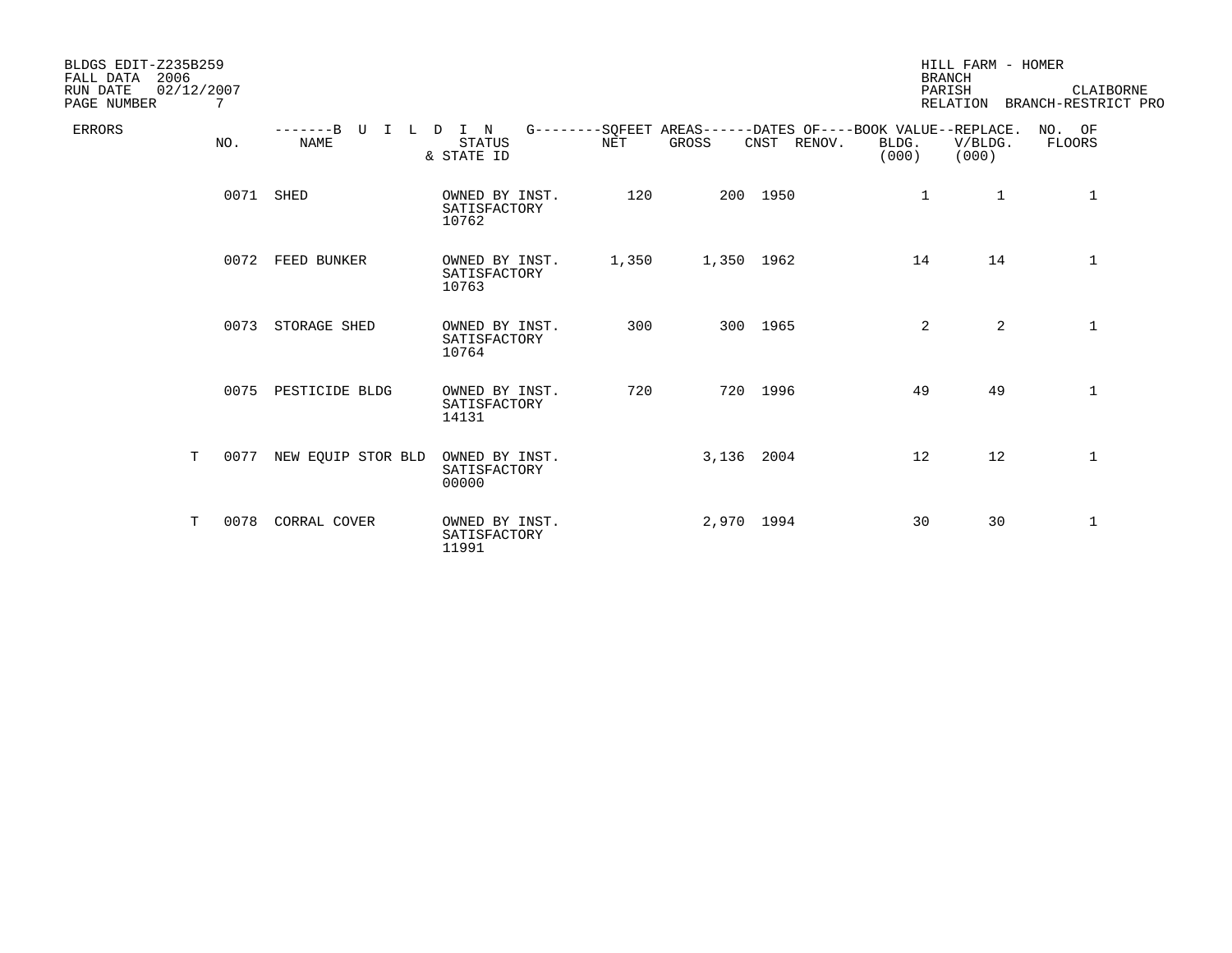BLDGS EDIT-Z235B259 HILL FARM - HOMER FALL DATA 2006 BRANCH

 RUN DATE 02/12/2007 PARISH CLAIBORNE PAGE NUMBER 8 RELATION BRANCH-RESTRICT PRO

#### D E S C R I P T I O N A N D S U M M A R Y O F E R R O R S

ERROR A DUPLICATE BLDG

- ERROR B DUPLICATE SUPPLEMENT
- ERROR C UNMATCHED BLDG ERROR D UNMATCHED SUPPLEMENT
- 
- ERROR E INVALID OWNERSHIP STATUS CODE
- ERROR F INVALID FOUNDATION TYPE ERROR G INVALID CONDITION STATUS CODE
- ERROR H INVALID CONSTRUCTION STATUS CODE (TYPE STRUC)
- ERROR I INVALID AIR CONDITIONED STATUS CODE
- ERROR J INVALID HEATING STATUS CODE
- ERROR K INVALID FLOOR STRUCTURE STATUS CODE
- ERROR L INVALID ROOF STRUCTURE STATUS CODE
- ERROR M INVALID EXTERIOR WALL FINISH CODE
- ERROR N INVALID ROOF MATERIAL STATUS CODE
- ERROR O STATE IDENTIFICATION NUMBER IS BLANK
- ERROR P GROSS AREA = ZEROS OR BLANK
- ERROR Q CONSTRUCTION DATE PRIOR TO 1800 OR BLANK
- ERROR R BLDG IS OWNED BUT NO BOOK OR ESTIMATED VALUE IS PROVIDED
- ERROR S NET ASSIGNABLE SO FT + CUSTODIAL, CIRCULATION MECHANICAL > GROSS SOUARE FEET THE SUM OF THE NET SQ FT OF THE ROOMS IN THIS BUILDING IS GREATER THAN THE REPORTED GROSS SQ FT
- ERROR T NET ASSIGNABLE SQUARE FEET = ZEROS OR BLANK (NO ROOMS ASSIGNED TO THIS BUILDING OR BUILDING CONTAINS 2 ONLY ROOMS WITH ROOM TYPES OF 010, 020, OR 030)

# T O T A L S

| TOTAL NUMBER OF BLDGS (MATCHED)          | 60     |
|------------------------------------------|--------|
| TOTAL ERRORS                             | 2      |
| TOTAL BOOK VALUE OF BLDGS (IN THOUSANDS) | 1097   |
| TOTAL EST VALUE OF BLDGS (IN THOUSANDS)  | 2467   |
| TOTAL GROSS AREA OWNED BY INST.          | 104087 |
| TOTAL GROSS AREA LEASED BY INST.         | 360    |
| TOTAL GROSS AREA                         | 104447 |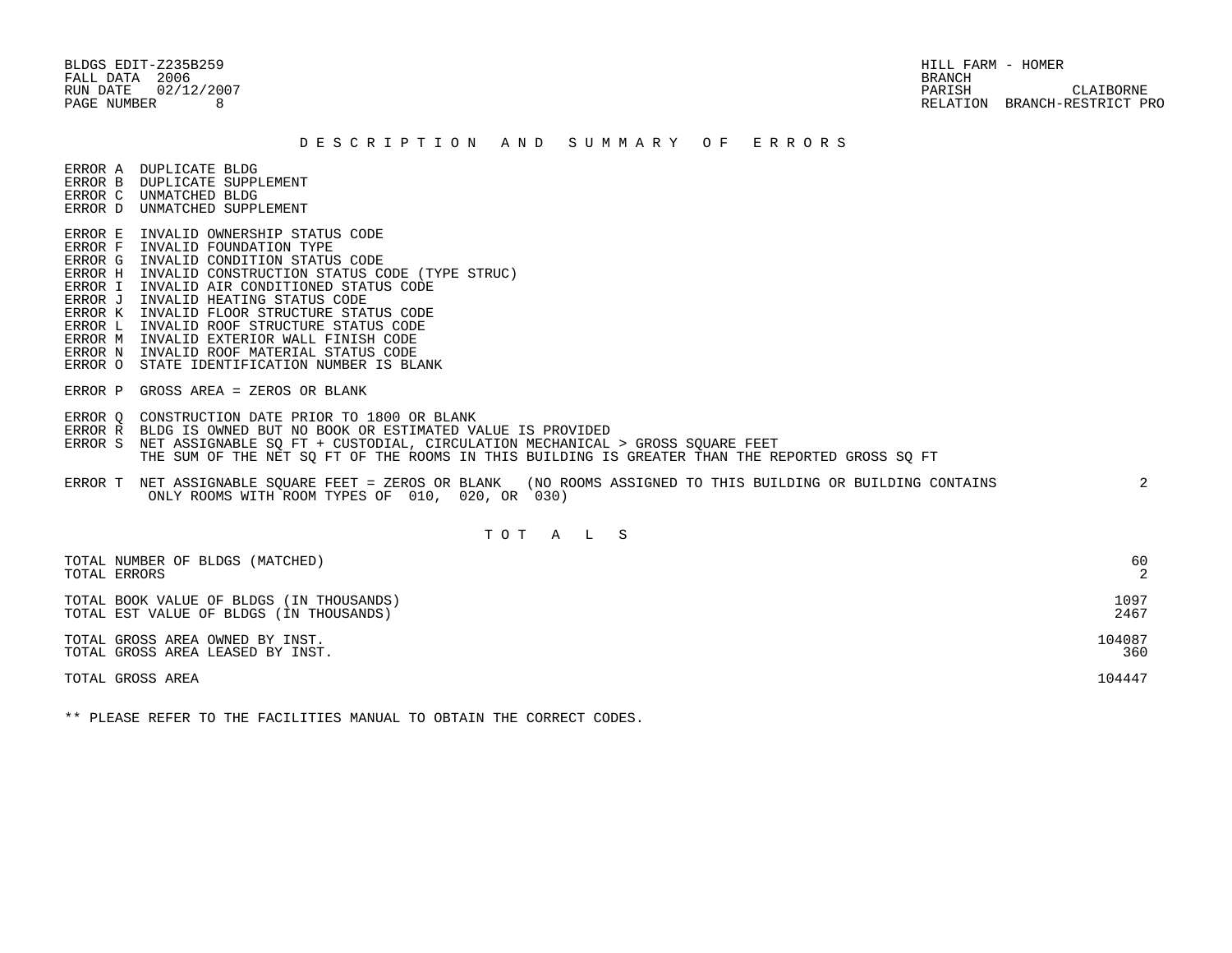| BLDGS EDIT-Z235B259<br>FALL DATA 2006<br>02/12/2007<br>RUN DATE<br>PAGE NUMBER<br>$\mathbf{1}$ |                                                                                                 |                                         |       |            |                    |                | <b>BRANCH</b><br>PARISH      | NORTHEAST LOUISIANA - ST. JOS<br>TENSAS<br>RELATION BRANCH-RESTRICT PRO |
|------------------------------------------------------------------------------------------------|-------------------------------------------------------------------------------------------------|-----------------------------------------|-------|------------|--------------------|----------------|------------------------------|-------------------------------------------------------------------------|
| ERRORS<br>NO.                                                                                  | -------B U I L D I N G--------SQFEET AREAS------DATES OF----BOOK VALUE--REPLACE. NO. OF<br>NAME | STATUS<br>& STATE ID                    | NET   | GROSS      | CNST RENOV.        | BLDG.<br>(000) | V/BLDG.<br>(000)             | FLOORS                                                                  |
|                                                                                                | 0001 FOREMAN HOUSE                                                                              | OWNED BY INST.<br>SATISFACTORY<br>11015 | 1,202 | 1,202 1930 |                    |                | 2<br>34                      | $\mathbf{1}$                                                            |
|                                                                                                | 0002 STORAGE BLDG                                                                               | OWNED BY INST.<br>SATISFACTORY<br>11024 | 160   |            | 160 1947           |                | $\mathbf{1}$<br>$\mathbf{1}$ | $\mathbf{1}$                                                            |
|                                                                                                | 0003 STORAGE BLDG                                                                               | OWNED BY INST.<br>SATISFACTORY<br>11025 | 160   |            | 160 1947           |                | $\mathbf{1}$<br>$\mathbf{1}$ | $\mathbf{1}$                                                            |
|                                                                                                | 0004 AG ENG RESID-GARAG                                                                         | OWNED BY INST.<br>SATISFACTORY<br>11016 | 1,732 | 1,732 1949 |                    |                | 52<br>13                     | $\mathbf{1}$                                                            |
|                                                                                                | 0005 AGRO RESID-GARAGE                                                                          | OWNED BY INST.<br>SATISFACTORY<br>11017 | 1,553 | 1,553 1949 |                    |                | 50<br>11                     | $\mathbf{1}$                                                            |
|                                                                                                | 0006 ANIMAL HUSB RESID                                                                          | OWNED BY INST.<br>SATISFACTORY<br>11019 | 1,536 | 1,536 1949 |                    |                | 11<br>44                     | $\mathbf 1$                                                             |
|                                                                                                | 0007 SHOP & EXTENSION                                                                           | OWNED BY INST.<br>SATISFACTORY<br>11021 | 6,592 | 6,592 1950 |                    |                | 14<br>43                     | $\mathbf{1}$                                                            |
|                                                                                                | 0008 OFFICE BLDG                                                                                | OWNED BY INST.<br>SATISFACTORY<br>11013 | 4,891 |            | 5,373 1956<br>1986 |                | 300<br>14                    | $\mathbf{1}$                                                            |
|                                                                                                | 0009 ASST AGRO RESID                                                                            | OWNED BY INST.<br>SATISFACTORY<br>11018 | 1,678 | 1,678 1957 |                    |                | 12<br>48                     | $\mathbf{1}$                                                            |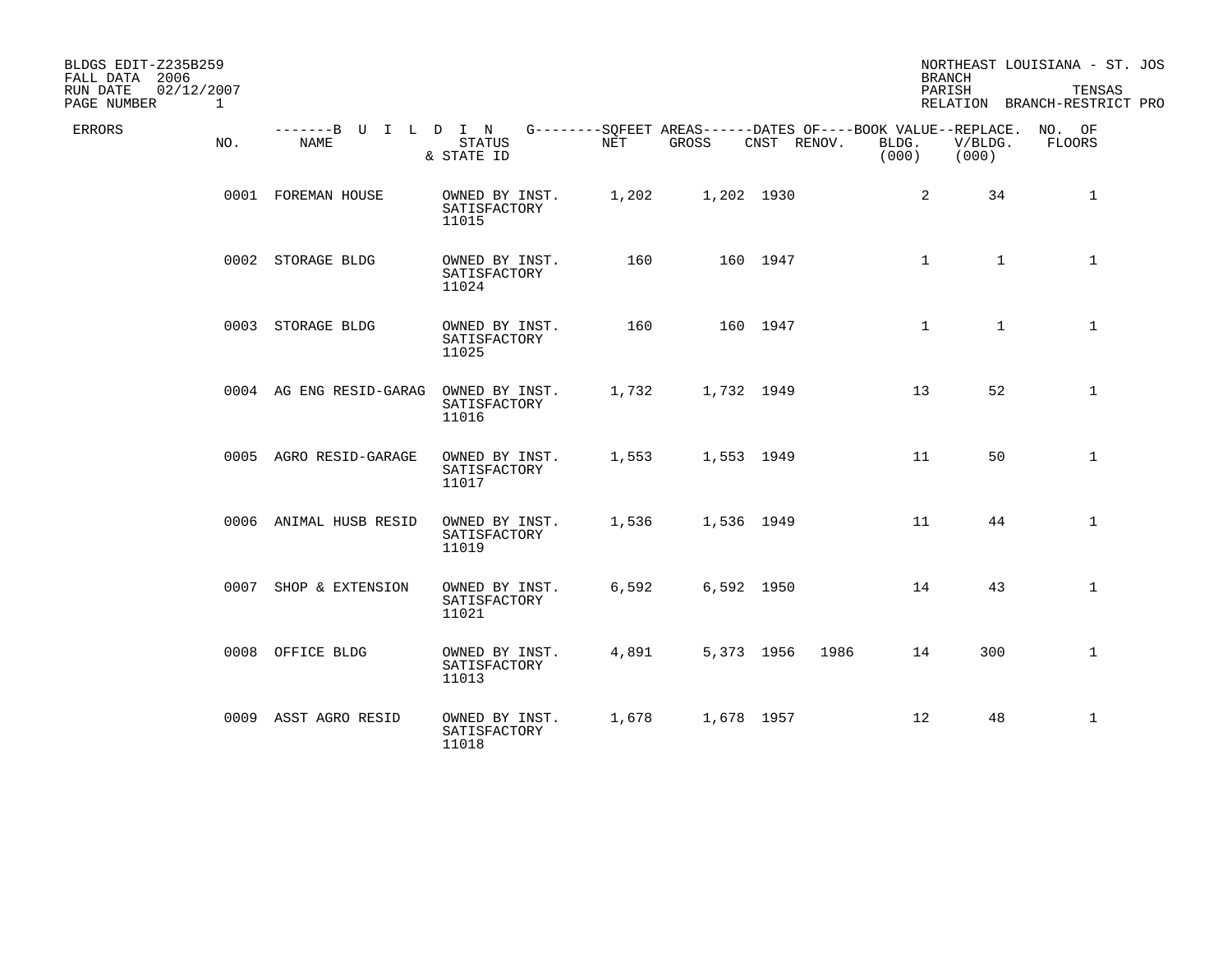| BLDGS EDIT-Z235B259<br>FALL DATA 2006<br>02/12/2007<br>RUN DATE<br>PAGE NUMBER<br>2 |                        |                                                                                                                 |       |            |             |                | <b>BRANCH</b><br>PARISH | NORTHEAST LOUISIANA - ST. JOS<br>TENSAS<br>RELATION BRANCH-RESTRICT PRO |
|-------------------------------------------------------------------------------------|------------------------|-----------------------------------------------------------------------------------------------------------------|-------|------------|-------------|----------------|-------------------------|-------------------------------------------------------------------------|
| ERRORS<br>NO.                                                                       | NAME                   | -------B U I L D I N G--------SQFEET AREAS------DATES OF----BOOK VALUE--REPLACE. NO. OF<br>STATUS<br>& STATE ID | NET   | GROSS      | CNST RENOV. | BLDG.<br>(000) | V/BLDG.<br>(000)        | FLOORS                                                                  |
|                                                                                     | 0010 SHEEP BARN        | OWNED BY INST.<br>SATISFACTORY<br>11020                                                                         | 2,950 | 2,950 1957 |             |                | 6<br>17                 | $\mathbf{1}$                                                            |
|                                                                                     | 0011 HEADHOUSE         | OWNED BY INST.<br>SATISFACTORY<br>11027                                                                         | 240   |            | 240 1959    |                | 2<br>$\mathbf{1}$       | $\mathbf{1}$                                                            |
|                                                                                     | 0012 CATTLE BARN       | OWNED BY INST.<br>SATISFACTORY<br>11026                                                                         | 2,500 | 6,460 1962 |             |                | 8<br>20                 | $\mathbf{1}$                                                            |
|                                                                                     | 0013 SUPT RESID-GARAGE | OWNED BY INST.<br>SATISFACTORY<br>11014                                                                         | 2,581 | 2,586 1964 |             | 22             | 64                      | $\mathbf{1}$                                                            |
|                                                                                     | 0014 FERT-CHEM STOR    | OWNED BY INST.<br>SATISFACTORY<br>11023                                                                         | 7,568 | 7,680 1968 |             | 54             | 74                      | $\mathbf{1}$                                                            |
|                                                                                     | 0015 LAB/STOR          | OWNED BY INST.<br>SATISFACTORY<br>11022                                                                         | 2,899 | 3,200 1981 |             | 13             | 97                      | $\mathbf{1}$                                                            |
|                                                                                     | 0017 HAY SHED          | OWNED BY INST.<br>SATISFACTORY<br>11028                                                                         | 3,866 | 3,866 1990 |             | 29             | 29                      | $\mathbf{1}$                                                            |
|                                                                                     | 0018 TRACTOR SHED      | OWNED BY INST.<br>SATISFACTORY<br>09774                                                                         | 2,100 | 2,100 1960 |             |                | 5<br>5                  | $\mathbf{1}$                                                            |
| Т                                                                                   | 0020 STOR BLDG         | OWNED BY INST.<br>SATISFACTORY<br>00000                                                                         |       | 2,210 1999 |             | 71             | 71                      | $\mathbf{1}$                                                            |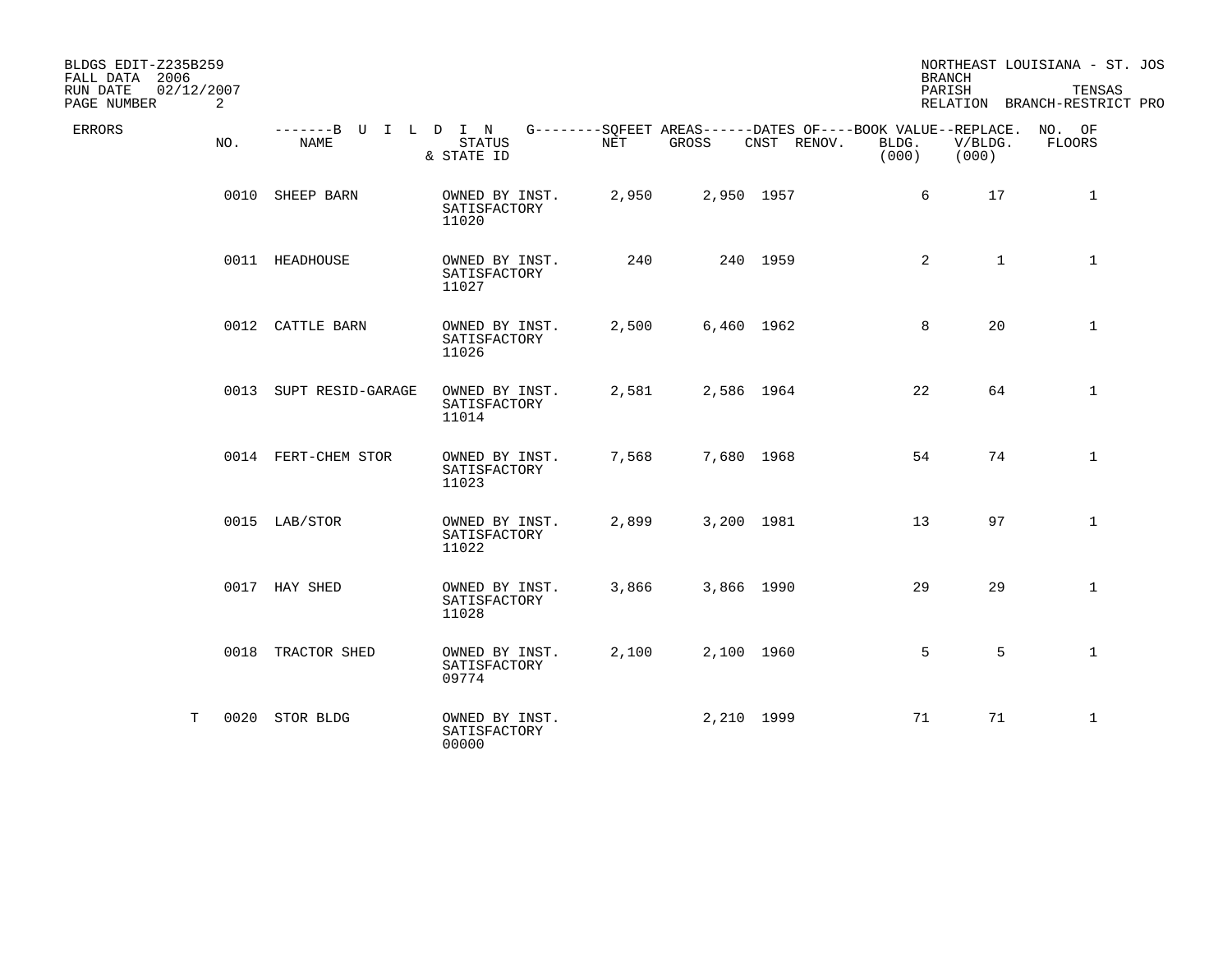BLDGS EDIT-Z235B259 NORTHEAST LOUISIANA - ST. JOS RUN DATE  $02/12/2007$  TENSAS PAGE NUMBER 3 RELATION BRANCH-RESTRICT PRO

#### D E S C R I P T I O N A N D S U M M A R Y O F E R R O R S

ERROR A DUPLICATE BLDG

- ERROR B DUPLICATE SUPPLEMENT
- ERROR C UNMATCHED BLDG ERROR D UNMATCHED SUPPLEMENT
- 
- ERROR E INVALID OWNERSHIP STATUS CODE ERROR F INVALID FOUNDATION TYPE
- ERROR G INVALID CONDITION STATUS CODE
- ERROR H INVALID CONSTRUCTION STATUS CODE (TYPE STRUC)
- ERROR I INVALID AIR CONDITIONED STATUS CODE
- ERROR J INVALID HEATING STATUS CODE
- ERROR K INVALID FLOOR STRUCTURE STATUS CODE
- ERROR L INVALID ROOF STRUCTURE STATUS CODE
- ERROR M INVALID EXTERIOR WALL FINISH CODE
- ERROR N INVALID ROOF MATERIAL STATUS CODE
- ERROR O STATE IDENTIFICATION NUMBER IS BLANK
- ERROR P GROSS AREA = ZEROS OR BLANK
- ERROR Q CONSTRUCTION DATE PRIOR TO 1800 OR BLANK
- ERROR R BLDG IS OWNED BUT NO BOOK OR ESTIMATED VALUE IS PROVIDED
- ERROR S NET ASSIGNABLE SO FT + CUSTODIAL, CIRCULATION MECHANICAL > GROSS SOUARE FEET THE SUM OF THE NET SQ FT OF THE ROOMS IN THIS BUILDING IS GREATER THAN THE REPORTED GROSS SQ FT
- ERROR T NET ASSIGNABLE SQUARE FEET = ZEROS OR BLANK (NO ROOMS ASSIGNED TO THIS BUILDING OR BUILDING CONTAINS 1 ONLY ROOMS WITH ROOM TYPES OF 010, 020, OR 030)

# T O T A L S

| TOTAL NUMBER OF BLDGS (MATCHED)<br>TOTAL ERRORS                                     | 18         |
|-------------------------------------------------------------------------------------|------------|
| TOTAL BOOK VALUE OF BLDGS (IN THOUSANDS)<br>TOTAL EST VALUE OF BLDGS (IN THOUSANDS) | 289<br>951 |
| TOTAL GROSS AREA OWNED BY INST.<br>TOTAL GROSS AREA LEASED BY INST.                 | 51278      |
| TOTAL GROSS AREA                                                                    | 51278      |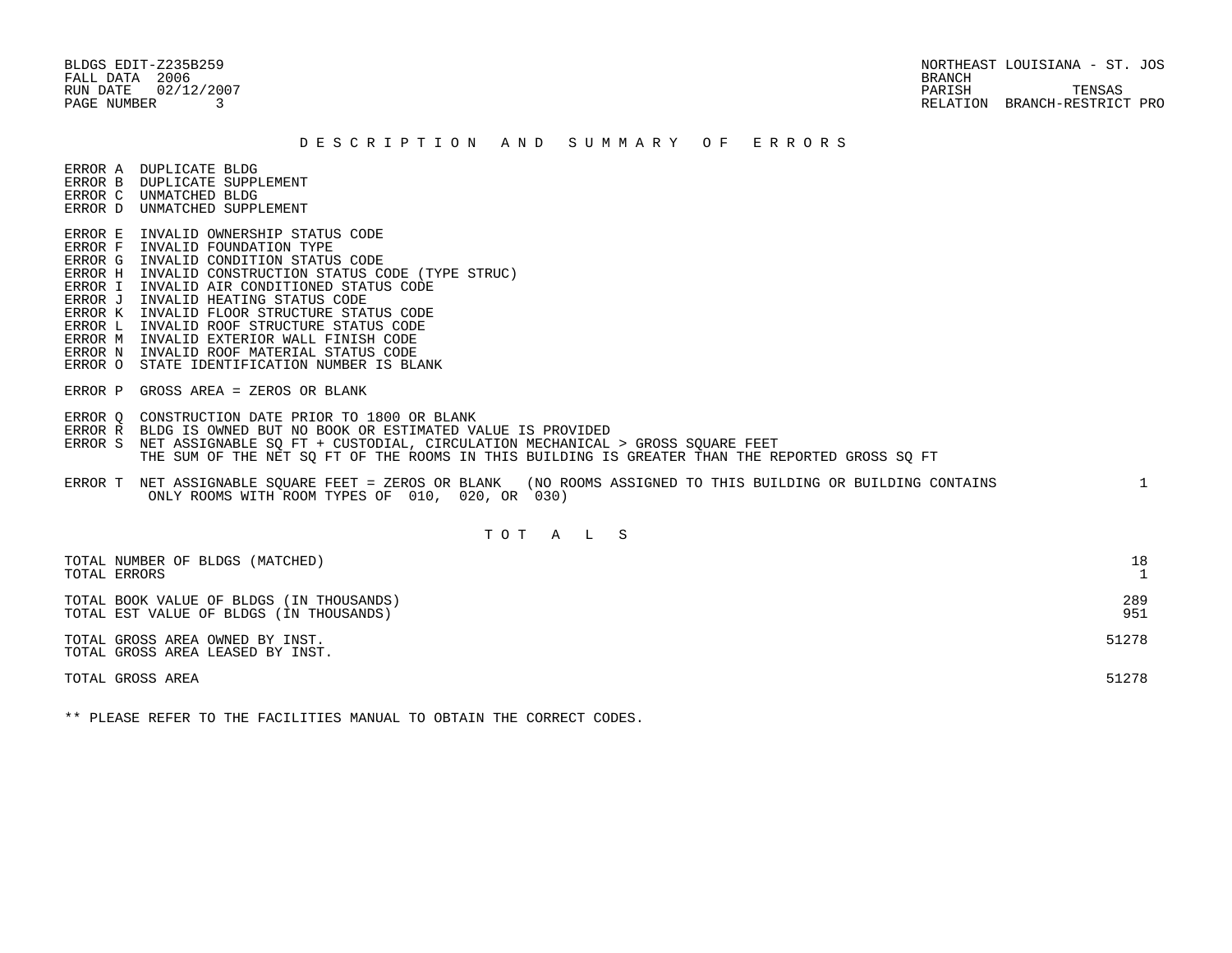| BLDGS EDIT-Z235B259<br>FALL DATA 2006<br>RUN DATE<br>02/12/2007<br>PAGE NUMBER<br>$\mathbf{1}$ |                              |                                         |       |            |                                                                                   | <b>BRANCH</b><br>PARISH |                  | PECAN RESEARCH - SHREVEPORT<br>CADDO<br>RELATION BRANCH-RESTRICT PRO |
|------------------------------------------------------------------------------------------------|------------------------------|-----------------------------------------|-------|------------|-----------------------------------------------------------------------------------|-------------------------|------------------|----------------------------------------------------------------------|
| <b>ERRORS</b><br>NO.                                                                           | -------B U I L D I N<br>NAME | <b>STATUS</b><br>& STATE ID             | NET   | GROSS      | G--------SOFEET AREAS------DATES OF----BOOK VALUE--REPLACE. NO. OF<br>CNST RENOV. | BLDG.<br>(000)          | V/BLDG.<br>(000) | FLOORS                                                               |
|                                                                                                | 0001 ADMIN/LAB BLDG          | OWNED BY INST.<br>SATISFACTORY<br>11057 | 3,488 |            | 5,100 1983                                                                        | 299                     | 299              | $\mathbf{1}$                                                         |
|                                                                                                | 0002 GARAGE/ IMPL BLDG       | OWNED BY INST.<br>SATISFACTORY<br>11058 | 3,258 | 4,030 1929 |                                                                                   | 4                       | 90               | $\mathbf 1$                                                          |
|                                                                                                | 0003 RESIDENCE               | OWNED BY INST.<br>SATISFACTORY<br>11064 | 1,683 | 1,683 1929 |                                                                                   | $\mathbf{3}$            | 58               | $\mathbf{1}$                                                         |
|                                                                                                | 0004 ENTOMOLOGY BLDG         | OWNED BY INST.<br>SATISFACTORY<br>11063 | 726   |            | 940 1966                                                                          | 3                       | 44               | $\mathbf{1}$                                                         |
|                                                                                                | 0005 NUT DRY/STOR BARN       | OWNED BY INST.<br>SATISFACTORY<br>11059 | 1,910 | 1,950 1974 |                                                                                   | 2                       | 84               | $\mathbf{1}$                                                         |
|                                                                                                | 0006 PEST/NUT PROC/EQUI      | OWNED BY INST.<br>SATISFACTORY<br>11060 | 2,703 | 2,703 1974 |                                                                                   | 16                      | 16               | $\mathbf{1}$                                                         |
|                                                                                                | 0007 MISC STORAGE BLDG       | OWNED BY INST.<br>SATISFACTORY<br>11062 | 300   |            | 336 1974                                                                          | 9                       | 9                | $\mathbf{1}$                                                         |
|                                                                                                | 0008 HEADHOUSE               | OWNED BY INST.<br>SATISFACTORY<br>11067 | 551   |            | 600 1974                                                                          | 31                      | 39               | $\mathbf{1}$                                                         |
|                                                                                                | 0010 RESEARCH COLD ROOM      | OWNED BY INST.<br>SATISFACTORY<br>11066 | 64    |            | 120 1979                                                                          | 5                       | 5                | $\mathbf{1}$                                                         |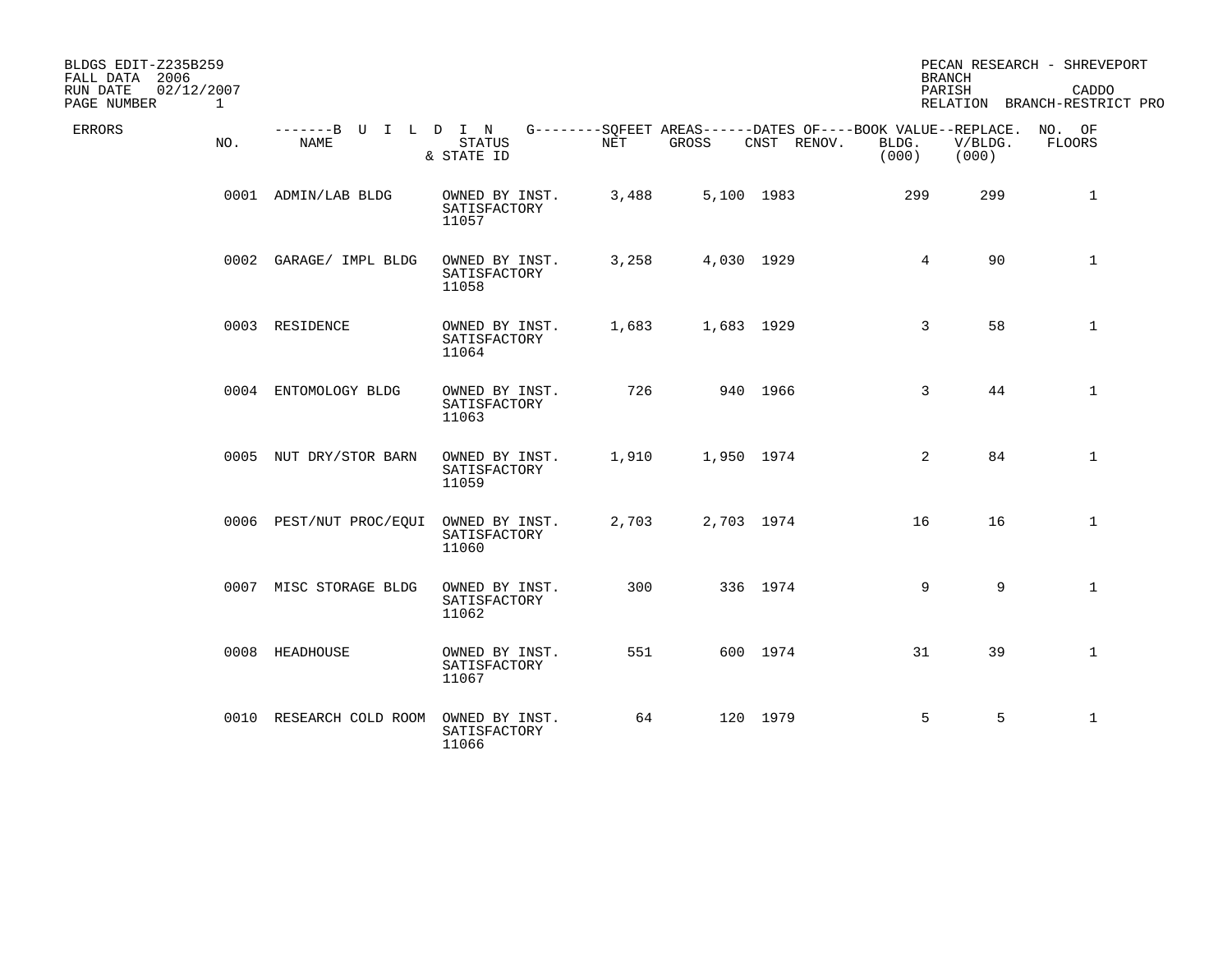| BLDGS EDIT-Z235B259<br>2006<br>FALL DATA<br>02/12/2007<br>RUN DATE<br>PAGE NUMBER | 2    |                    |                                          |       |                                    |                                               | <b>BRANCH</b><br>PARISH | RELATION         | PECAN RESEARCH - SHREVEPORT<br>CADDO<br>BRANCH-RESTRICT PRO |
|-----------------------------------------------------------------------------------|------|--------------------|------------------------------------------|-------|------------------------------------|-----------------------------------------------|-------------------------|------------------|-------------------------------------------------------------|
| <b>ERRORS</b>                                                                     | NO.  | NAME               | $G$ -------<br>N<br>STATUS<br>& STATE ID | NET   | -SQFEET AREAS----<br>GROSS<br>CNST | ---DATES OF----BOOK VALUE--REPLACE.<br>RENOV. | BLDG.<br>(000)          | V/BLDG.<br>(000) | NO. OF<br>FLOORS                                            |
|                                                                                   | 0011 | EQUIP REPAIR SHOP  | OWNED BY INST.<br>SATISFACTORY<br>11061  | 2,109 | 2,109 1982                         |                                               | 52                      | 54               |                                                             |
| T                                                                                 | 0114 | GRNHSE #1 HORT     | OWNED BY INST.<br>SATISFACTORY<br>13945  |       | 1,440                              | 2000                                          | 13                      | 13               | 1                                                           |
| T                                                                                 | 0115 | GREENHOUSE #2 ENTO | OWNED BY INST.<br>SATISFACTORY<br>13944  |       | 1,440                              | 2000                                          | 13                      | 13               |                                                             |
| т                                                                                 | 0116 | GRNHSE 3 PATH      | OWNED BY INST.<br>SATISFACTORY<br>13946  |       | 1,440                              | 2003                                          | 16                      | 16               | 1                                                           |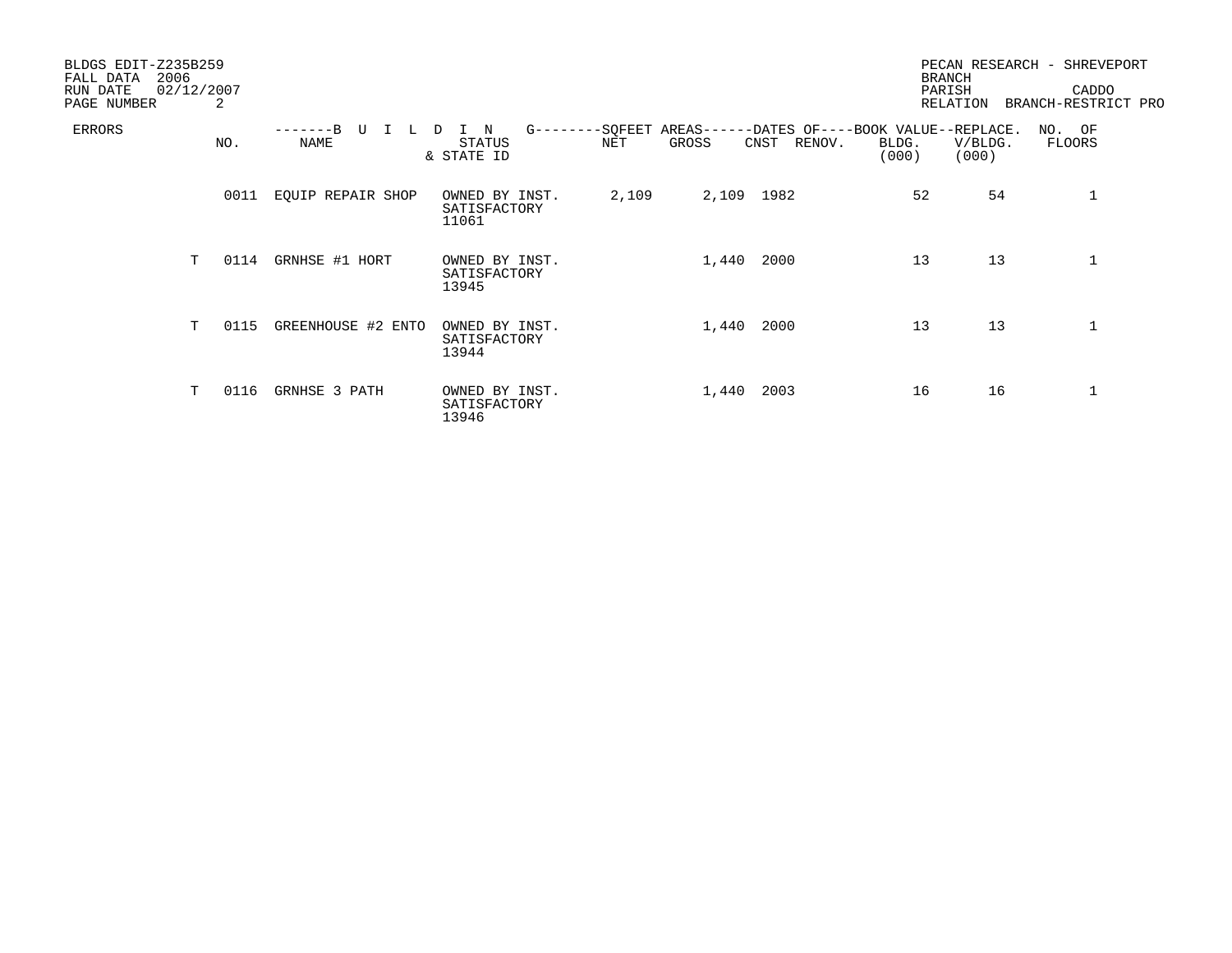BLDGS EDIT-Z235B259 PECAN RESEARCH - SHREVEPORT RUN DATE 02/12/2007 PARISH CADDO PAGE NUMBER 3 RELATION BRANCH-RESTRICT PRO

#### D E S C R I P T I O N A N D S U M M A R Y O F E R R O R S

ERROR A DUPLICATE BLDG

- ERROR B DUPLICATE SUPPLEMENT
- ERROR C UNMATCHED BLDG ERROR D UNMATCHED SUPPLEMENT
- 
- ERROR E INVALID OWNERSHIP STATUS CODE
- ERROR F INVALID FOUNDATION TYPE
- ERROR G INVALID CONDITION STATUS CODE
- ERROR H INVALID CONSTRUCTION STATUS CODE (TYPE STRUC)
- ERROR I INVALID AIR CONDITIONED STATUS CODE
- ERROR J INVALID HEATING STATUS CODE
- ERROR K INVALID FLOOR STRUCTURE STATUS CODE
- ERROR L INVALID ROOF STRUCTURE STATUS CODE
- ERROR M INVALID EXTERIOR WALL FINISH CODE ERROR N INVALID ROOF MATERIAL STATUS CODE
- ERROR O STATE IDENTIFICATION NUMBER IS BLANK
- ERROR P GROSS AREA = ZEROS OR BLANK
- ERROR Q CONSTRUCTION DATE PRIOR TO 1800 OR BLANK
- ERROR R BLDG IS OWNED BUT NO BOOK OR ESTIMATED VALUE IS PROVIDED
- ERROR S NET ASSIGNABLE SO FT + CUSTODIAL, CIRCULATION MECHANICAL > GROSS SOUARE FEET THE SUM OF THE NET SQ FT OF THE ROOMS IN THIS BUILDING IS GREATER THAN THE REPORTED GROSS SQ FT
- ERROR T NET ASSIGNABLE SQUARE FEET = ZEROS OR BLANK (NO ROOMS ASSIGNED TO THIS BUILDING OR BUILDING CONTAINS 3 ONLY ROOMS WITH ROOM TYPES OF 010, 020, OR 030)

# T O T A L S

| TOTAL NUMBER OF BLDGS (MATCHED)<br>TOTAL ERRORS                                     | 13         |
|-------------------------------------------------------------------------------------|------------|
| TOTAL BOOK VALUE OF BLDGS (IN THOUSANDS)<br>TOTAL EST VALUE OF BLDGS (IN THOUSANDS) | 466<br>740 |
| TOTAL GROSS AREA OWNED BY INST.<br>TOTAL GROSS AREA LEASED BY INST.                 | 23891      |
| TOTAL GROSS AREA                                                                    | 23891      |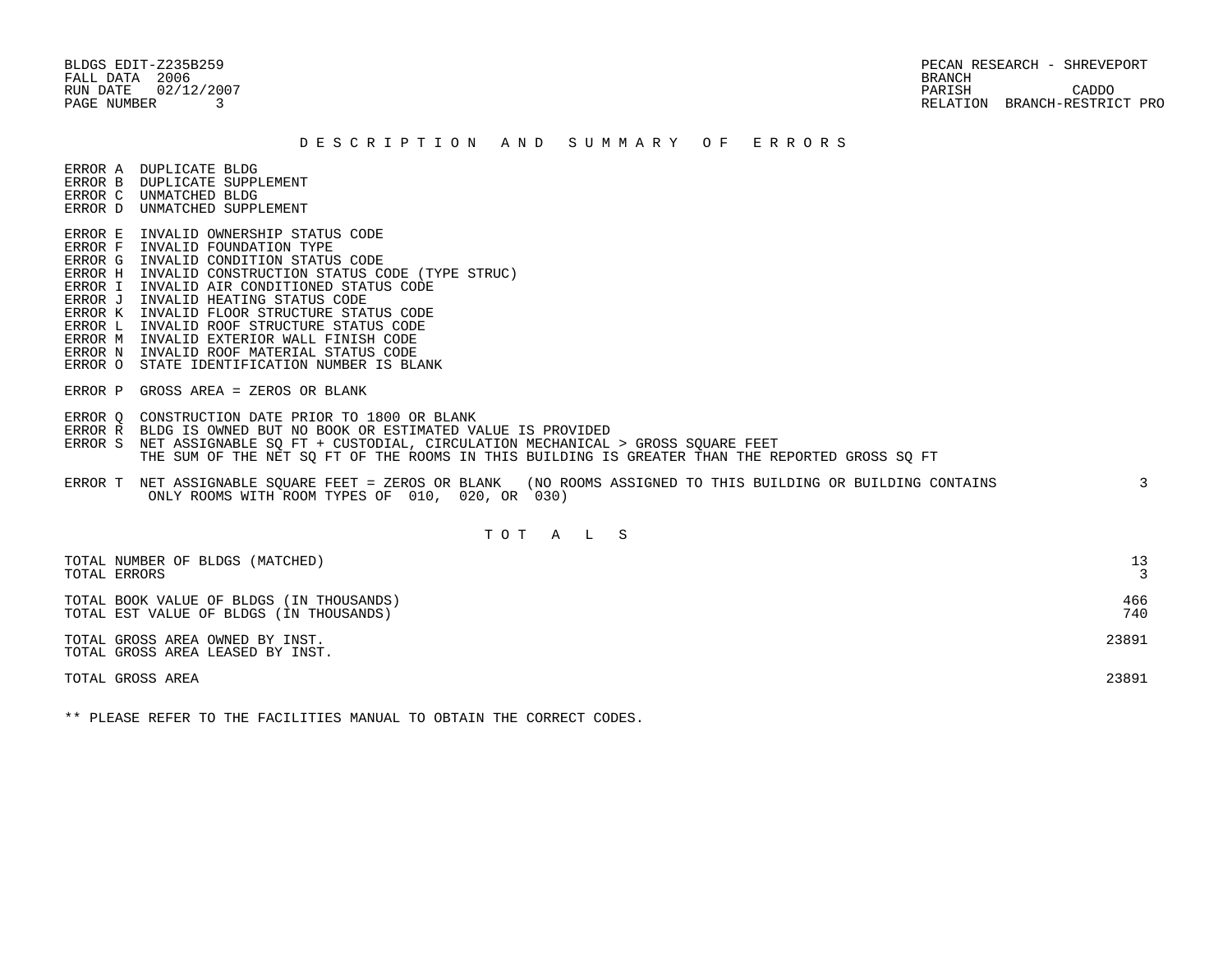| BLDGS EDIT-Z235B259<br>FALL DATA 2006<br>RUN DATE<br>02/12/2007<br>PAGE NUMBER | $\mathbf{1}$ |                              |                                         |       |            |                                                                            |                | <b>BRANCH</b><br>PARISH | PLAQUEMINES - PORT SULPHUR<br>PLAQUEMINS<br>RELATION BRANCH-RESTRICT PRO |
|--------------------------------------------------------------------------------|--------------|------------------------------|-----------------------------------------|-------|------------|----------------------------------------------------------------------------|----------------|-------------------------|--------------------------------------------------------------------------|
| ERRORS                                                                         | NO.          | -------B U I L D I N<br>NAME | <b>STATUS</b><br>& STATE ID             | NET   | GROSS      | G--------SQFEET AREAS------DATES OF----BOOK VALUE--REPLACE.<br>CNST RENOV. | BLDG.<br>(000) | V/BLDG.<br>(000)        | NO. OF<br><b>FLOORS</b>                                                  |
|                                                                                |              | 0001 RESI 2                  | OWNED BY INST.<br>SATISFACTORY<br>10416 | 1,400 | 1,400 1949 |                                                                            | 50             | 74                      | $\mathbf{1}$                                                             |
|                                                                                |              | 0006 GREENHOUSE 2            | OWNED BY INST.<br>SATISFACTORY<br>10423 | 1,156 | 1,156 1955 |                                                                            | 5              | 9                       | $\mathbf{1}$                                                             |
|                                                                                |              | 0007 IRRI PUMP HOUSE         | OWNED BY INST.<br>SATISFACTORY<br>10426 | 1,280 | 1,280 1958 |                                                                            | $\mathbf{1}$   | 10                      | $\mathbf{1}$                                                             |
|                                                                                |              | 0013 RESI 3                  | OWNED BY INST.<br>SATISFACTORY<br>10417 | 1,256 | 1,256 1979 |                                                                            | 12             | 40                      | $\mathbf{1}$                                                             |
|                                                                                |              | 0014 PUMP STATION            | OWNED BY INST.<br>SATISFACTORY<br>10431 | 240   |            | 240 1979                                                                   | 13             | 12                      | $\mathbf{1}$                                                             |
|                                                                                |              | 0016 CHEMICAL STOR           | OWNED BY INST.<br>SATISFACTORY<br>10433 | 480   |            | 480 1979                                                                   | 38             | 35                      | $\mathbf{1}$                                                             |
|                                                                                |              | 0018 SHOP/STOR               | OWNED BY INST.<br>SATISFACTORY<br>10425 | 5,714 | 6,000 1983 |                                                                            | 124            | 144                     | $\mathbf{1}$                                                             |
|                                                                                |              | 0020 PUMP HOUSE              | OWNED BY INST.<br>SATISFACTORY<br>10434 | 90    |            | 90 1901                                                                    | $\mathbf{1}$   | $\mathbf{1}$            | $\mathbf{1}$                                                             |
|                                                                                |              | 0023 GRNHSE 5                | OWNED BY INST.<br>SATISFACTORY<br>12120 | 2,800 | 2,800 1992 |                                                                            | 26             | 26                      | $\mathbf{1}$                                                             |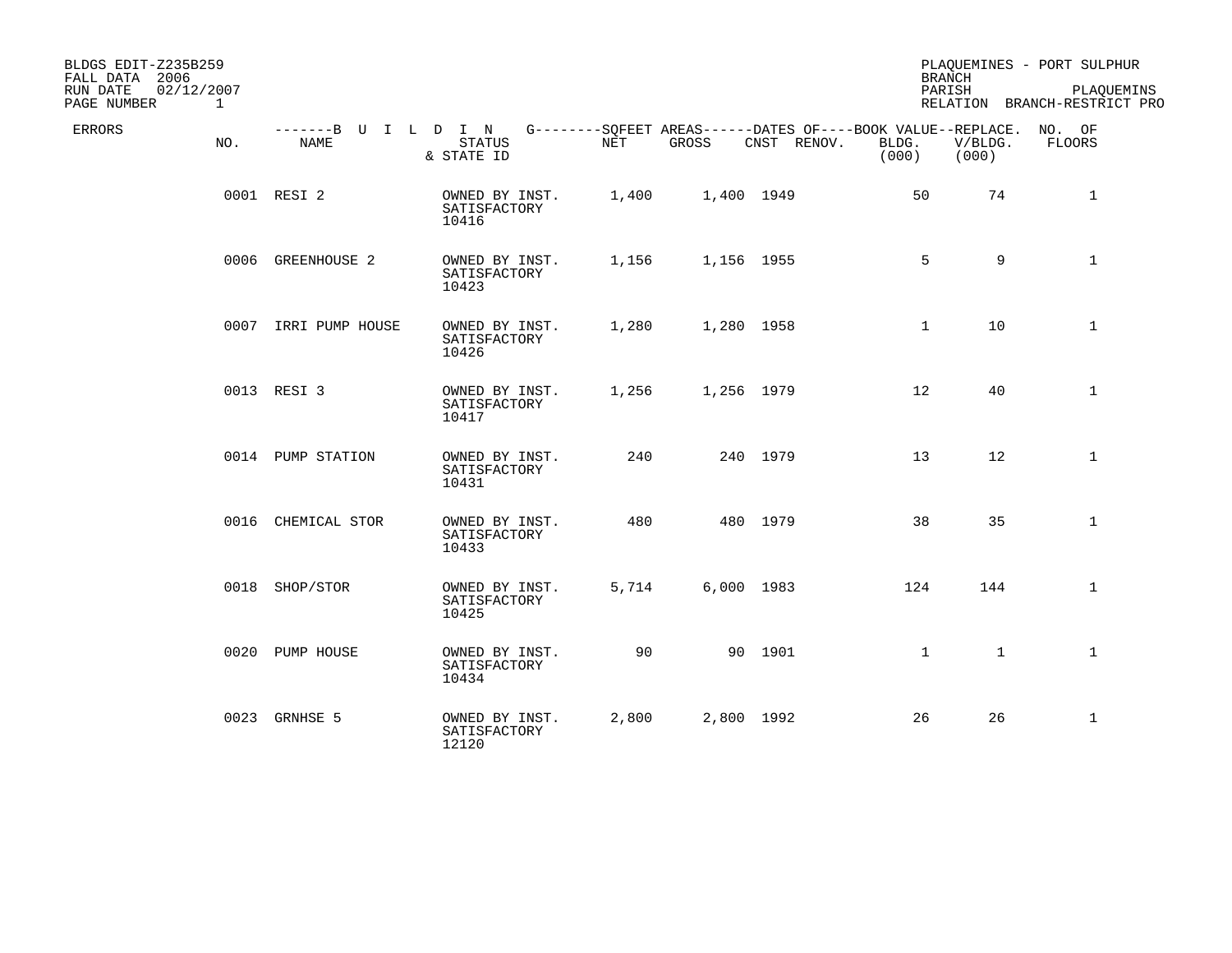| BLDGS EDIT-Z235B259<br>FALL DATA<br>RUN DATE<br>PAGE NUMBER | 2006<br>02/12/2007 | 2    |                            |                                          |            |       |                                                                            |                | <b>BRANCH</b><br>PARISH<br>RELATION | PLAQUEMINES - PORT SULPHUR<br>PLAQUEMINS<br>BRANCH-RESTRICT PRO |
|-------------------------------------------------------------|--------------------|------|----------------------------|------------------------------------------|------------|-------|----------------------------------------------------------------------------|----------------|-------------------------------------|-----------------------------------------------------------------|
| <b>ERRORS</b>                                               |                    | NO.  | $---B$<br>T<br><b>NAME</b> | I N<br>D.<br><b>STATUS</b><br>& STATE ID | <b>NET</b> | GROSS | G--------SQFEET AREAS------DATES OF----BOOK VALUE--REPLACE.<br>CNST RENOV. | BLDG.<br>(000) | V/BLDG.<br>(000)                    | NO. OF<br>FLOORS                                                |
|                                                             |                    | 0024 | PACKING SHED               | OWNED BY INST.<br>SATISFACTORY<br>12119  | 3,000      |       | 3,000 1993                                                                 | 60             | 60                                  | 1                                                               |
|                                                             | T.                 |      | 0026 OFFICE                | OWNED BY INST.<br>SATISFACTORY<br>00000  |            |       | 1,800 2005                                                                 | 90             | 90                                  | 1                                                               |
|                                                             | T.                 | 0027 | STORAGE                    | OWNED BY INST.<br>SATISFACTORY<br>00000  |            | 1,758 | 2005                                                                       | 339            | 339                                 | $\mathbf 1$                                                     |
|                                                             | T                  | 0028 | TERMITE #1                 | OWNED BY INST.<br>SATISFACTORY<br>00000  |            |       | 144 2005                                                                   | 6              | 6                                   | $\mathbf{1}$                                                    |
|                                                             | т                  | 0029 | TERMITE #2                 | OWNED BY INST.<br>SATISFACTORY<br>00000  |            |       | 144 2005                                                                   | 6              | 6                                   | 1                                                               |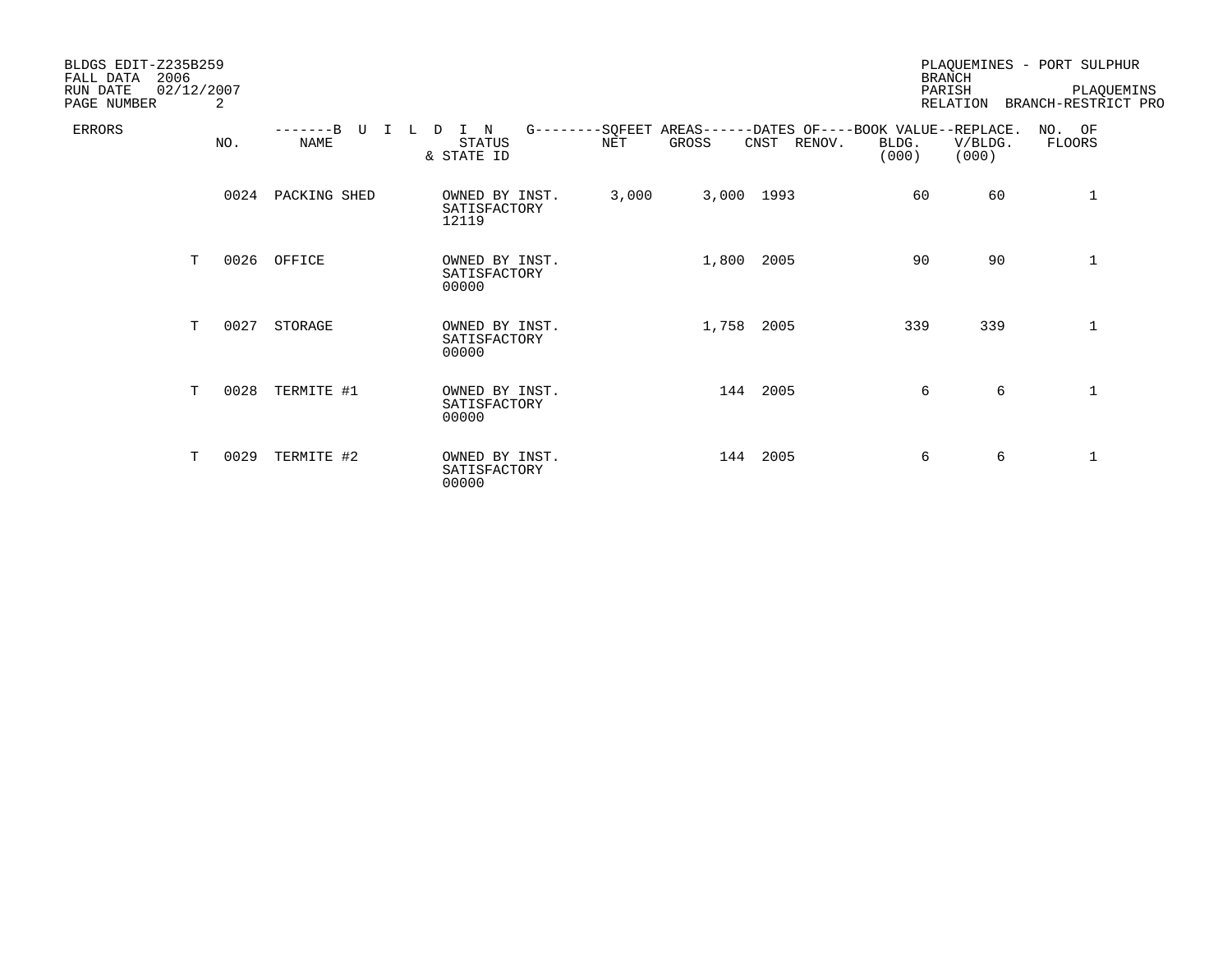FALL DATA 2006

 BLDGS EDIT-Z235B259 PLAQUEMINES - PORT SULPHUR RUN DATE 02/12/2007 PARISH PLAQUEMINS PAGE NUMBER 3 RELATION BRANCH-RESTRICT PRO

#### D E S C R I P T I O N A N D S U M M A R Y O F E R R O R S

ERROR A DUPLICATE BLDG

- ERROR B DUPLICATE SUPPLEMENT
- ERROR C UNMATCHED BLDG ERROR D UNMATCHED SUPPLEMENT
- 
- ERROR E INVALID OWNERSHIP STATUS CODE
- ERROR F INVALID FOUNDATION TYPE
- ERROR G INVALID CONDITION STATUS CODE
- ERROR H INVALID CONSTRUCTION STATUS CODE (TYPE STRUC)
- ERROR I INVALID AIR CONDITIONED STATUS CODE
- ERROR J INVALID HEATING STATUS CODE
- ERROR K INVALID FLOOR STRUCTURE STATUS CODE
- ERROR L INVALID ROOF STRUCTURE STATUS CODE
- ERROR M INVALID EXTERIOR WALL FINISH CODE
- ERROR N INVALID ROOF MATERIAL STATUS CODE
- ERROR O STATE IDENTIFICATION NUMBER IS BLANK
- ERROR P GROSS AREA = ZEROS OR BLANK
- ERROR Q CONSTRUCTION DATE PRIOR TO 1800 OR BLANK
- ERROR R BLDG IS OWNED BUT NO BOOK OR ESTIMATED VALUE IS PROVIDED
- ERROR S NET ASSIGNABLE SQ FT + CUSTODIAL, CIRCULATION MECHANICAL > GROSS SQUARE FEET THE SUM OF THE NET SQ FT OF THE ROOMS IN THIS BUILDING IS GREATER THAN THE REPORTED GROSS SQ FT
- ERROR T NET ASSIGNABLE SQUARE FEET = ZEROS OR BLANK (NO ROOMS ASSIGNED TO THIS BUILDING OR BUILDING CONTAINS 4 ONLY ROOMS WITH ROOM TYPES OF 010, 020, OR 030)

# T O T A L S

| TOTAL NUMBER OF BLDGS (MATCHED)<br>TOTAL ERRORS                                     | 14         |
|-------------------------------------------------------------------------------------|------------|
| TOTAL BOOK VALUE OF BLDGS (IN THOUSANDS)<br>TOTAL EST VALUE OF BLDGS (IN THOUSANDS) | 771<br>852 |
| TOTAL GROSS AREA OWNED BY INST.<br>TOTAL GROSS AREA LEASED BY INST.                 | 21548      |
| TOTAL GROSS AREA                                                                    | 21548      |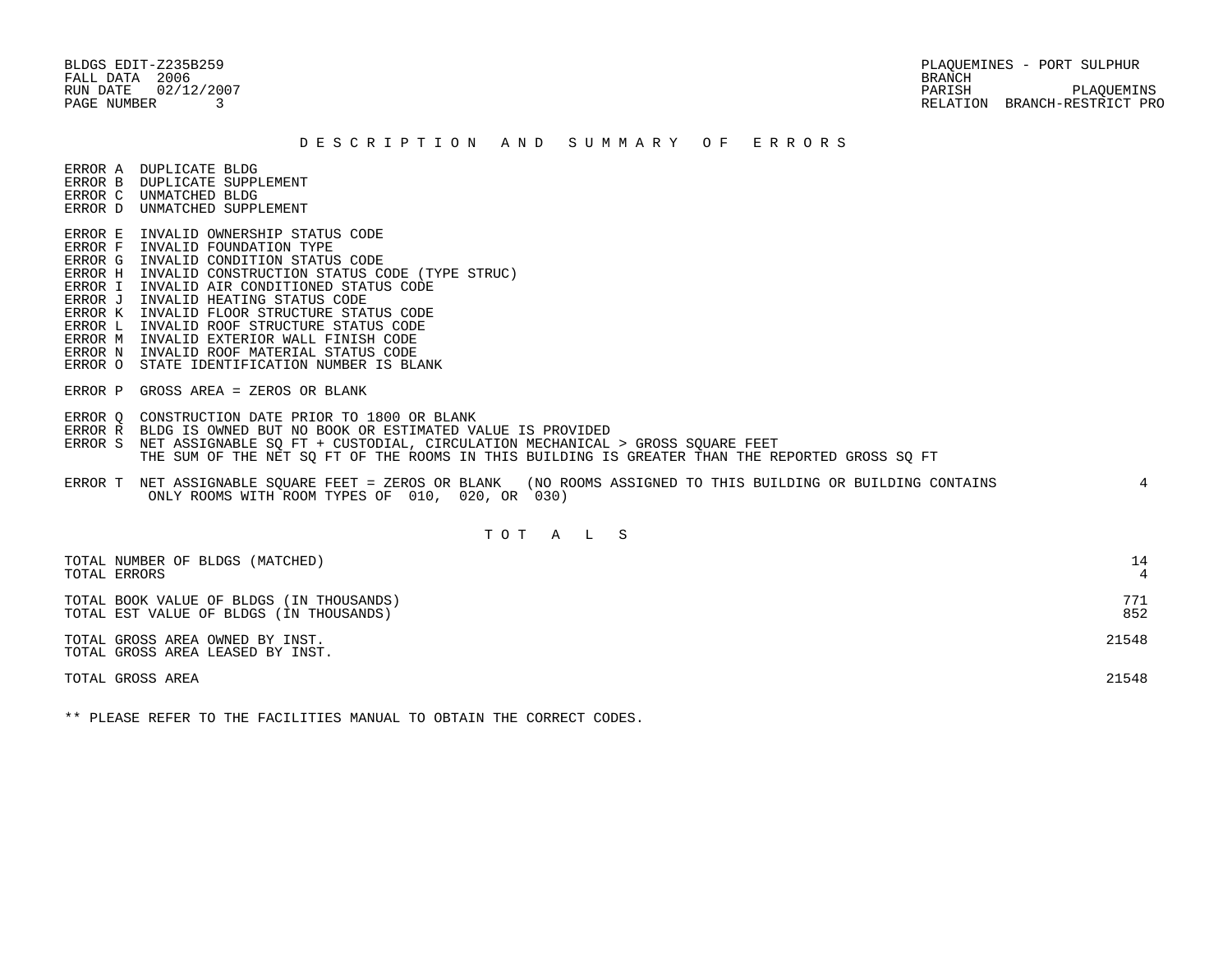| BLDGS EDIT-Z235B259<br>FALL DATA 2006<br>RUN DATE<br>02/12/2007 |              |                              |                                         |       |            |                                                                                   | <b>BRANCH</b><br>PARISH |                  | RED RIVER VALLEY - BOSSIER CI<br><b>BOSSIER</b> |
|-----------------------------------------------------------------|--------------|------------------------------|-----------------------------------------|-------|------------|-----------------------------------------------------------------------------------|-------------------------|------------------|-------------------------------------------------|
| PAGE NUMBER                                                     | $\mathbf{1}$ |                              |                                         |       |            |                                                                                   |                         |                  | RELATION BRANCH-RESTRICT PRO                    |
| ERRORS                                                          | NO.          | -------B U I L D I N<br>NAME | STATUS<br>& STATE ID                    | NET   | GROSS      | G--------SQFEET AREAS------DATES OF----BOOK VALUE--REPLACE. NO. OF<br>CNST RENOV. | BLDG.<br>(000)          | V/BLDG.<br>(000) | FLOORS                                          |
|                                                                 |              | 0001 QUONSET BLDG            | OWNED BY INST.<br>SATISFACTORY<br>11274 | 3,000 | 3,000 1947 |                                                                                   | $\mathbf{3}$            | 24               | $\mathbf{1}$                                    |
|                                                                 |              | 0002 LAB & AUDITOIUM BL      | OWNED BY INST.<br>SATISFACTORY<br>11262 | 5,394 |            | 6,312 1948                                                                        | 319                     | 445              | $\mathbf{1}$                                    |
|                                                                 |              | 0003 ADMIN RESIDENCE         | OWNED BY INST.<br>SATISFACTORY<br>11263 | 2,500 | 2,500 1948 |                                                                                   | 26                      | 96               | $\mathbf{1}$                                    |
|                                                                 |              | 0004 COTTON HOUSE            | OWNED BY INST.<br>REMODELING-A<br>11264 | 1,200 | 1,200 1948 |                                                                                   | 12 <sup>°</sup>         | 33               | $\mathbf{1}$                                    |
|                                                                 |              | 0005 SOYBEAN BUILDING        | OWNED BY INST.<br>SATISFACTORY<br>11279 | 3,164 | 3,164 1950 |                                                                                   | $7\overline{ }$         | 38               | $\mathbf{1}$                                    |
|                                                                 |              | 0006 EMPLOYEE BREAK ROO      | OWNED BY INST.<br>SATISFACTORY<br>11285 | 315   |            | 403 1950                                                                          | $\mathbf{1}$            | $\overline{2}$   | $\mathbf{1}$                                    |
|                                                                 |              | 0007 MINI RED BARN           | OWNED BY INST.<br>SATISFACTORY<br>11286 | 190   |            | 190 1950                                                                          | $\mathbf{1}$            | $\mathbf{1}$     | $\mathbf{1}$                                    |
|                                                                 |              | 0008 SUPERVISOR RESIDEN      | OWNED BY INST.<br>SATISFACTORY<br>11265 | 1,375 | 1,375 1951 |                                                                                   | 12                      | 39               | $\mathbf{1}$                                    |
|                                                                 |              | 0009 FERTILIZER STOR BL      | OWNED BY INST.<br>SATISFACTORY<br>11281 | 868   |            | 868 1951                                                                          | 4                       | 15               | $\mathbf{1}$                                    |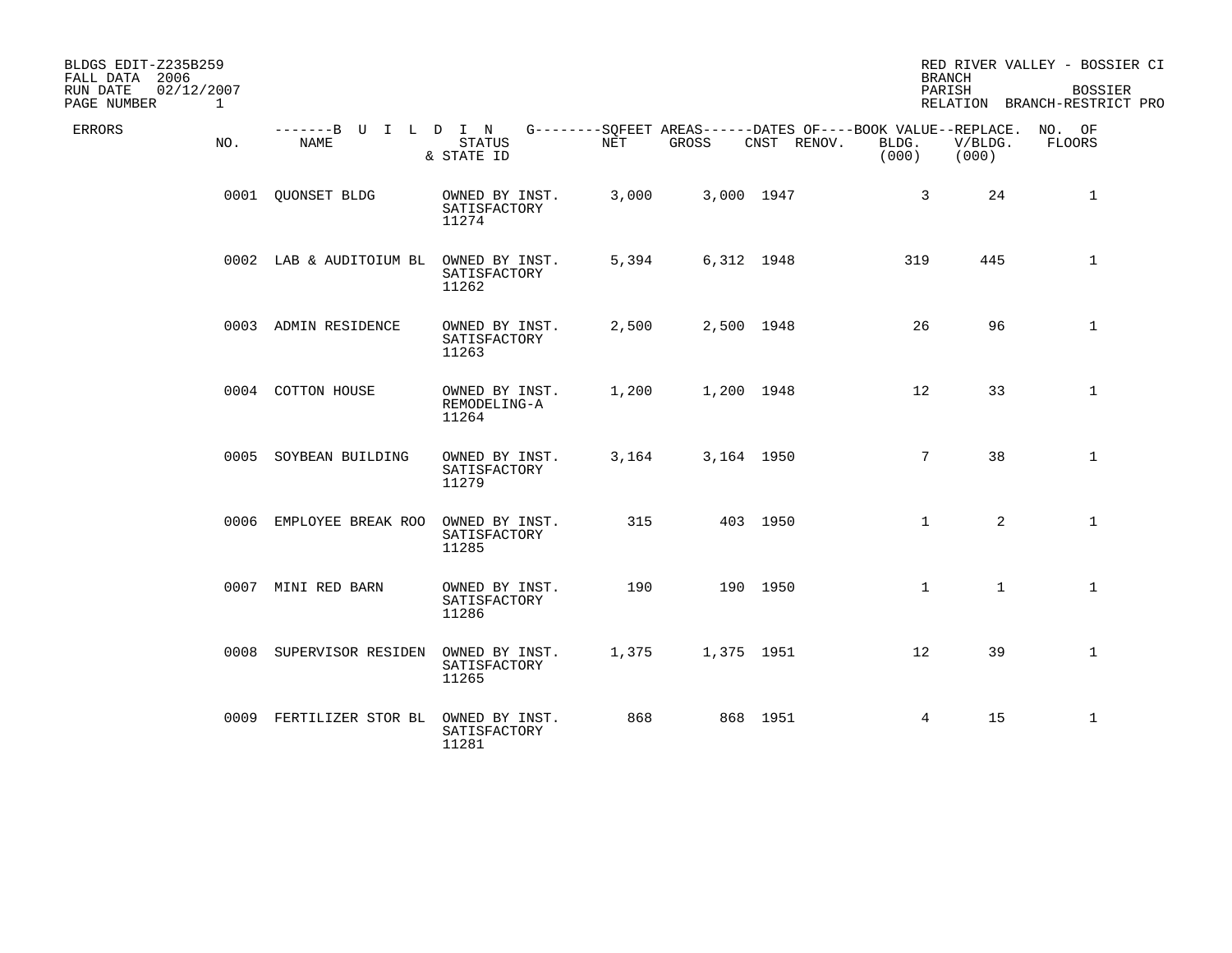| BLDGS EDIT-Z235B259<br>FALL DATA 2006      |                                     |                                         |            |       |             | <b>BRANCH</b>                                                                        |                  | RED RIVER VALLEY - BOSSIER CI                  |
|--------------------------------------------|-------------------------------------|-----------------------------------------|------------|-------|-------------|--------------------------------------------------------------------------------------|------------------|------------------------------------------------|
| 02/12/2007<br>RUN DATE<br>PAGE NUMBER<br>2 |                                     |                                         |            |       |             | PARISH                                                                               |                  | <b>BOSSIER</b><br>RELATION BRANCH-RESTRICT PRO |
| ERRORS<br>NO.                              | -------B U I L D I N<br><b>NAME</b> | <b>STATUS</b><br>& STATE ID             | <b>NET</b> | GROSS | CNST RENOV. | G--------SQFEET AREAS------DATES OF----BOOK VALUE--REPLACE. NO. OF<br>BLDG.<br>(000) | V/BLDG.<br>(000) | <b>FLOORS</b>                                  |
|                                            | 0010 RED BARN                       | OWNED BY INST.<br>SATISFACTORY<br>11282 | 7,880      |       | 7,880 1951  | 10                                                                                   | 57               | $\mathbf{1}$                                   |
|                                            | 0011 ANT LAB & OFFICE B             | OWNED BY INST.<br>SATISFACTORY<br>11267 | 1,200      |       | 1,200 1952  | 8                                                                                    | 30               | $\mathbf{1}$                                   |
|                                            | 0013 IRRIG SUP STOR BLD             | OWNED BY INST.<br>SATISFACTORY<br>11272 | 672        |       | 672 1952    | 2                                                                                    | 11               | $\mathbf{1}$                                   |
|                                            | 0014 EQUIPMENT SHOP                 | OWNED BY INST.<br>SATISFACTORY<br>11275 | 2,327      |       | 2,336 1952  | $4\overline{ }$                                                                      | 21               | $\mathbf{1}$                                   |
|                                            | 0015 EQUIP STOR SHED-MA             | OWNED BY INST.<br>SATISFACTORY<br>11276 | 5,000      |       | 5,000 1952  | 10                                                                                   | 23               | $\mathbf{1}$                                   |
|                                            | 0016 LUMBER STORAGE SHE             | OWNED BY INST.<br>SATISFACTORY<br>11278 | 1,440      |       | 1,440 1952  | $\mathbf{1}$                                                                         | $\overline{2}$   | $\mathbf{1}$                                   |
|                                            | 0019 HAY SHED - POLED               | OWNED BY INST.<br>SATISFACTORY<br>11284 | 3,976      |       | 3,976 1952  | $\mathbf{1}$                                                                         | 5                | $\mathbf{1}$                                   |
|                                            | 0020 FAC CARPENTER SHOP             | OWNED BY INST.<br>SATISFACTORY<br>11280 | 1,569      |       | 2,304 1953  | 6                                                                                    | 23               | $\mathbf{1}$                                   |
|                                            | 0021 RESIDENCE-OFFICE B             | OWNED BY INST.<br>SATISFACTORY<br>11266 | 1,350      |       | 1,350 1955  | 12                                                                                   | 41               | $\mathbf{1}$                                   |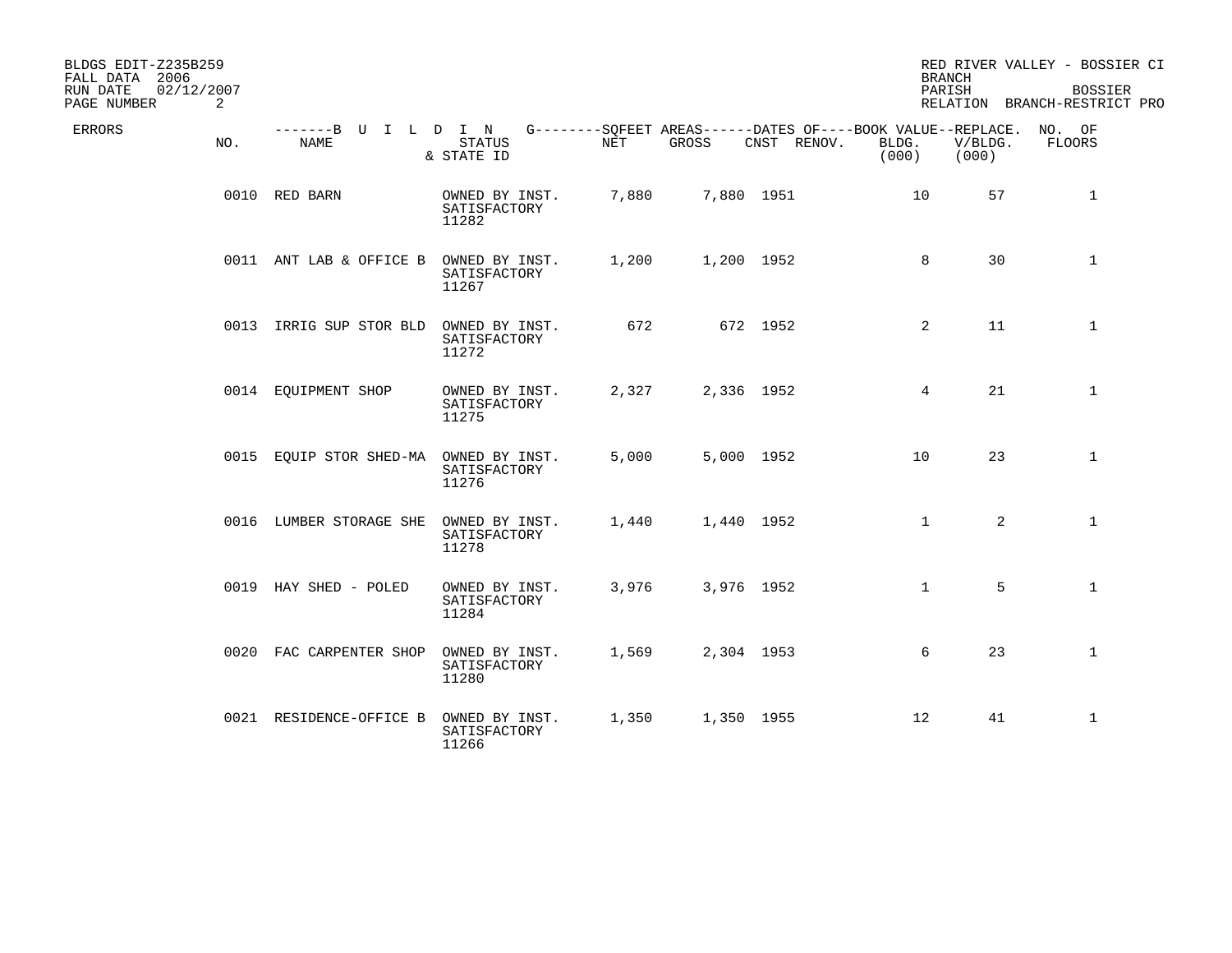| BLDGS EDIT-Z235B259<br>FALL DATA 2006<br>02/12/2007<br>RUN DATE<br>PAGE NUMBER | 3   |                              |                                         |                                                                    |       |             | <b>BRANCH</b><br>PARISH |                  | RED RIVER VALLEY - BOSSIER CI<br><b>BOSSIER</b><br>RELATION BRANCH-RESTRICT PRO |
|--------------------------------------------------------------------------------|-----|------------------------------|-----------------------------------------|--------------------------------------------------------------------|-------|-------------|-------------------------|------------------|---------------------------------------------------------------------------------|
| ERRORS                                                                         | NO. | -------B U I L D I N<br>NAME | STATUS<br>& STATE ID                    | G--------SQFEET AREAS------DATES OF----BOOK VALUE--REPLACE.<br>NET | GROSS | CNST RENOV. | BLDG.<br>(000)          | V/BLDG.<br>(000) | NO. OF<br>FLOORS                                                                |
|                                                                                |     | 0022 WATER TOWER             | OWNED BY INST.<br>SATISFACTORY<br>11290 | 1                                                                  |       | 1 1956      | $\mathbf{1}$            | 23               | $\mathbf{1}$                                                                    |
|                                                                                |     | 0024 ARMCO SEED BLDG         | OWNED BY INST.<br>SATISFACTORY<br>11291 | 2,234                                                              |       | 2,234 1958  | 13                      | 30               | $\mathbf{1}$                                                                    |
|                                                                                |     | 0025 COTTON SEED&STOR B      | OWNED BY INST.<br>SATISFACTORY<br>11287 | 1,488                                                              |       | 2,760 1959  | 20                      | 68               | $\mathbf{1}$                                                                    |
|                                                                                |     | 0026 EQUIPMENT SHED-SMA      | OWNED BY INST.<br>SATISFACTORY<br>11292 | 1,920                                                              |       | 1,920 1960  | 6                       | 17               | $\mathbf 1$                                                                     |
|                                                                                |     | 0027 COTTON GIN              | OWNED BY INST.<br>SATISFACTORY<br>11294 | 3,120                                                              |       | 3,120 1961  | 103                     | 291              | $\mathbf{1}$                                                                    |
|                                                                                |     | 0028 COOLER BUILDING         | OWNED BY INST.<br>SATISFACTORY<br>11295 | 2,304                                                              |       | 2,304 1964  | 6                       | 22               | $\mathbf{1}$                                                                    |
|                                                                                |     | 0032 TENANT HOUSE CINDE      | OWNED BY INST.<br>SATISFACTORY<br>11271 | 816                                                                |       | 816 1973    | $\overline{2}$          | 12               | $\mathbf{1}$                                                                    |
|                                                                                |     | 0033 EXTENSION OFFICE B      | OWNED BY INST.<br>SATISFACTORY<br>11293 | 1,300                                                              |       | 1,300 1973  | 16                      | 51               | $\mathbf{1}$                                                                    |
|                                                                                |     | 0034 RESID - FAC MAINT       | OWNED BY INST.<br>SATISFACTORY<br>11277 | 1,460                                                              |       | 1,650 1976  | 25                      | 76               | $\mathbf{1}$                                                                    |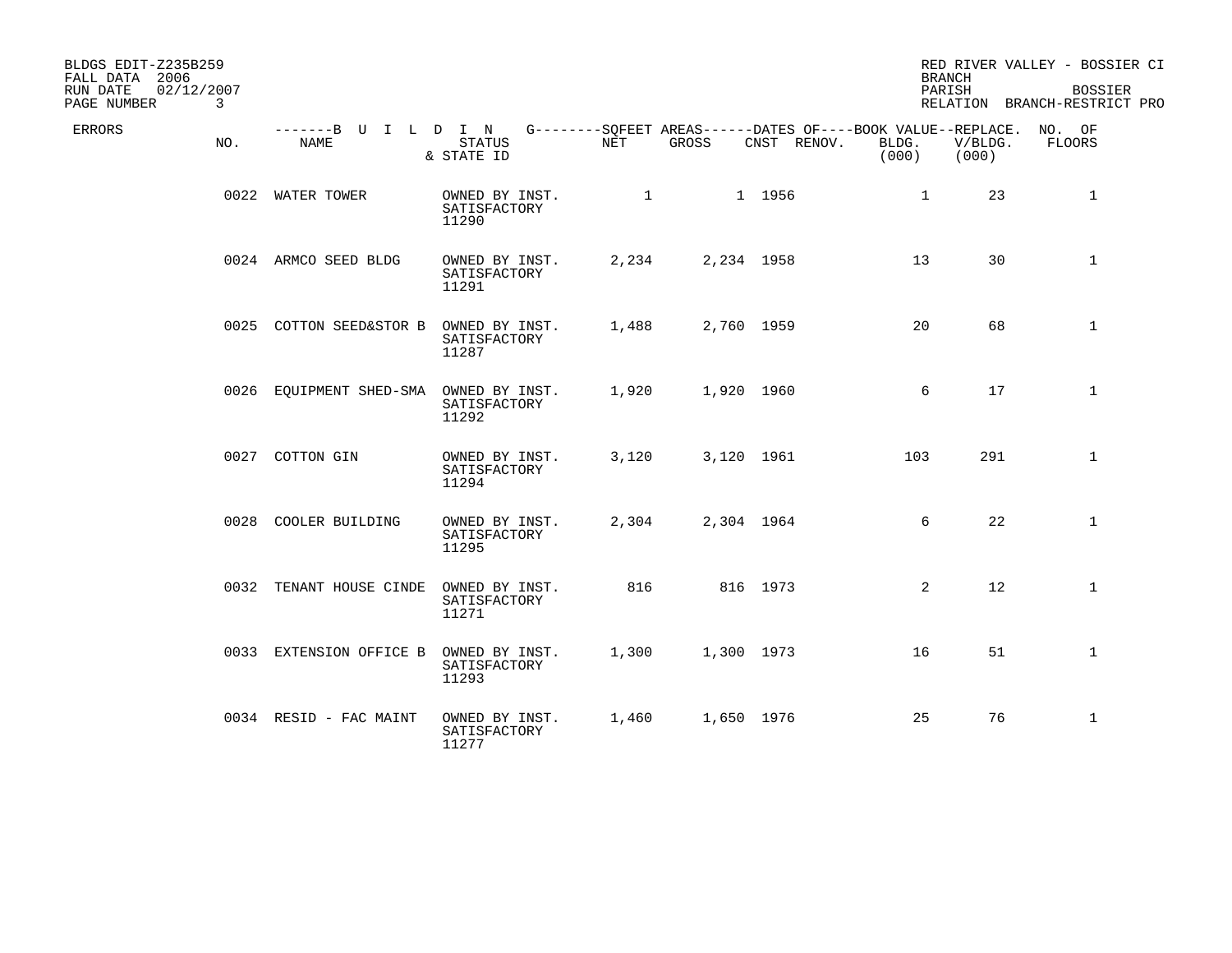| BLDGS EDIT-Z235B259<br>FALL DATA 2006<br>RUN DATE<br>02/12/2007<br>PAGE NUMBER<br>$\overline{4}$ |                              |                                         |       |            |                                                                            | <b>BRANCH</b><br>PARISH |                  | RED RIVER VALLEY - BOSSIER CI<br><b>BOSSIER</b><br>RELATION BRANCH-RESTRICT PRO |
|--------------------------------------------------------------------------------------------------|------------------------------|-----------------------------------------|-------|------------|----------------------------------------------------------------------------|-------------------------|------------------|---------------------------------------------------------------------------------|
| ERRORS<br>NO.                                                                                    | -------B U I L D I N<br>NAME | <b>STATUS</b><br>& STATE ID             | NET   | GROSS      | G--------SQFEET AREAS------DATES OF----BOOK VALUE--REPLACE.<br>CNST RENOV. | BLDG.<br>(000)          | V/BLDG.<br>(000) | NO. OF<br><b>FLOORS</b>                                                         |
|                                                                                                  | 0035 HAY SHED-METAL          | OWNED BY INST.<br>SATISFACTORY<br>11283 | 1,800 | 1,800 1976 |                                                                            | 13                      | 10               | 1                                                                               |
|                                                                                                  | 0036 FORAGE BLDG.            | OWNED BY INST.<br>SATISFACTORY<br>11289 | 750   |            | 750 1977                                                                   | 9                       | 15               | $\mathbf{1}$                                                                    |
|                                                                                                  | 0037 VEHICLE GARAGE          | OWNED BY INST.<br>SATISFACTORY<br>11297 | 2,625 | 2,625 1977 |                                                                            | 26                      | 33               | $\mathbf{1}$                                                                    |
|                                                                                                  | 0038 EQUIPMENT SHED          | OWNED BY INST.<br>SATISFACTORY<br>11298 | 1,800 | 1,800 1977 |                                                                            | 13                      | 13               | $\mathbf{1}$                                                                    |
|                                                                                                  | 0039 PEST STOR BLDG          | OWNED BY INST.<br>SATISFACTORY<br>11299 | 1,740 | 1,740 1978 |                                                                            | 19                      | 103              | $\mathbf{1}$                                                                    |
|                                                                                                  | 0040 OLD PESTICIDE BLDG      | OWNED BY INST.<br>SATISFACTORY<br>11273 | 480   |            | 480 1901                                                                   | 6                       | 6                | $\mathbf{1}$                                                                    |
|                                                                                                  | 0044 COMBINE SHED            | OWNED BY INST.<br>SATISFACTORY<br>11300 | 540   |            | 540 1965                                                                   | 2                       | $\overline{2}$   | $\mathbf{1}$                                                                    |
|                                                                                                  | 0045 POWER WASHER SHED       | OWNED BY INST.<br>REMODELING-A<br>12207 | 816   |            | 816 1950                                                                   | $\overline{4}$          | $\overline{4}$   | $\mathbf{1}$                                                                    |
|                                                                                                  | 0051 ADMIN BLDG              | OWNED BY INST.<br>SATISFACTORY<br>11306 | 2,181 | 3,630 1983 |                                                                            | 167                     | 167              | $\mathbf{1}$                                                                    |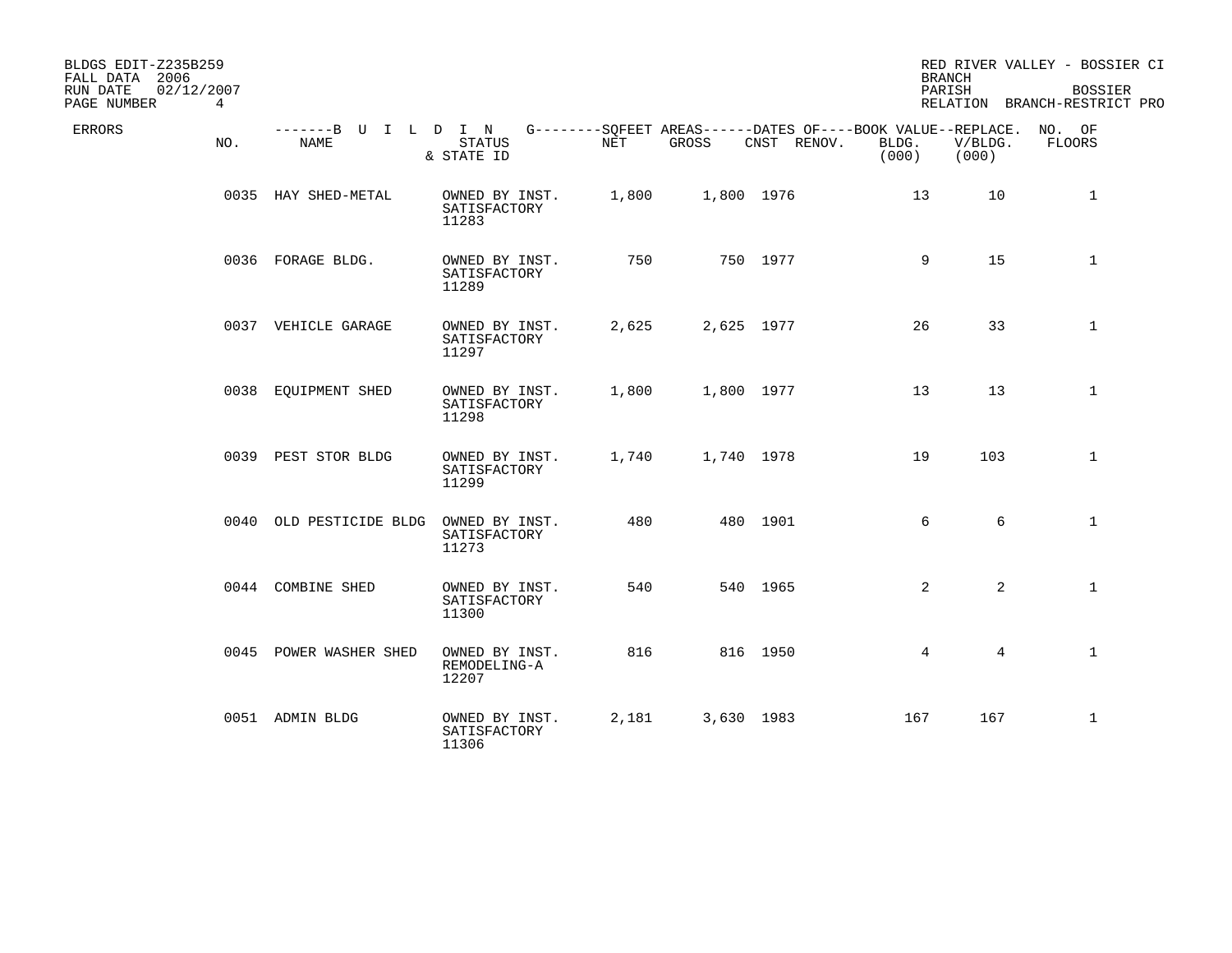| BLDGS EDIT-Z235B259<br>FALL DATA 2006<br>RUN DATE<br>PAGE NUMBER | 02/12/2007<br>5 |                              |                                         |       |            |                                                                                   | <b>BRANCH</b><br>PARISH |                  | RED RIVER VALLEY - BOSSIER CI<br><b>BOSSIER</b><br>RELATION BRANCH-RESTRICT PRO |
|------------------------------------------------------------------|-----------------|------------------------------|-----------------------------------------|-------|------------|-----------------------------------------------------------------------------------|-------------------------|------------------|---------------------------------------------------------------------------------|
| ERRORS                                                           | NO.             | -------B U I L D I N<br>NAME | <b>STATUS</b><br>& STATE ID             | NET   | GROSS      | G--------SQFEET AREAS------DATES OF----BOOK VALUE--REPLACE. NO. OF<br>CNST RENOV. | BLDG.<br>(000)          | V/BLDG.<br>(000) | FLOORS                                                                          |
|                                                                  |                 | 0053 BREEDING GREENHOUS      | OWNED BY INST.<br>SATISFACTORY<br>11762 | 286   |            | 286 1992                                                                          | 5                       | 5                | $\mathbf{1}$                                                                    |
|                                                                  |                 | 0054 GRNHSE #2               | OWNED BY INST.<br>SATISFACTORY<br>12200 | 2,880 | 2,880 1993 |                                                                                   | 10                      | 10               | $\mathbf 1$                                                                     |
|                                                                  |                 | 0055 GRNHSE #3-TOMATO        | OWNED BY INST.<br>SATISFACTORY<br>11763 | 2,880 | 2,880 1993 |                                                                                   | 10                      | 10               | $\mathbf{1}$                                                                    |
|                                                                  |                 | 0056 GRNHSE #4-TOMATO        | OWNED BY INST.<br>SATISFACTORY<br>11899 | 2,880 | 2,880 1994 |                                                                                   | 16                      | 16               | $\mathbf 1$                                                                     |
|                                                                  |                 | 0057 GRNHSE #5-TOMATO        | OWNED BY INST.<br>SATISFACTORY<br>12201 | 2,880 | 2,880 1994 |                                                                                   | 16                      | 16               | $\mathbf 1$                                                                     |
|                                                                  |                 | 0058 GRNHSE #6-TOMATO        | OWNED BY INST.<br>SATISFACTORY<br>12202 | 2,880 | 2,880 1994 |                                                                                   | 16                      | 16               | $\mathbf 1$                                                                     |
|                                                                  |                 | 0059 TOMATO SUP STOR #1      | OWNED BY INST.<br>SATISFACTORY<br>12203 | 240   |            | 240 1993                                                                          | $\mathbf{1}$            | $\mathbf{1}$     | $\mathbf{1}$                                                                    |
|                                                                  |                 | 0060 TOMATO SUP STOR #2      | OWNED BY INST.<br>SATISFACTORY<br>12204 | 240   |            | 240 1993                                                                          | $\mathbf{1}$            | $\mathbf{1}$     | $\mathbf{1}$                                                                    |
|                                                                  |                 | 0061 GRNHSE SUP STOR         | OWNED BY INST.<br>SATISFACTORY<br>12205 | 240   |            | 240 1992                                                                          | $\mathbf 1$             | $\mathbf{1}$     | $\mathbf{1}$                                                                    |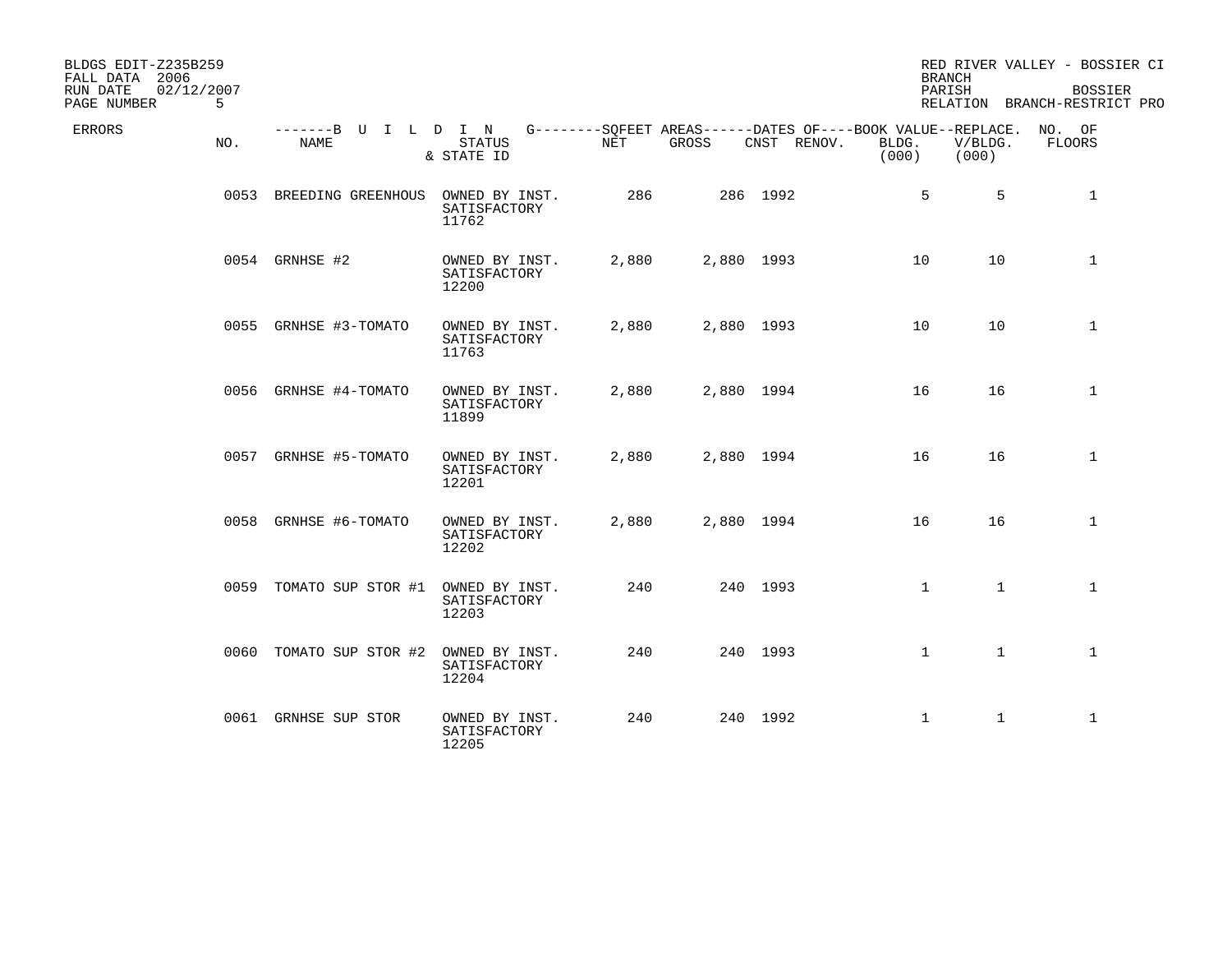| BLDGS EDIT-Z235B259<br>2006<br>FALL DATA<br>RUN DATE<br>PAGE NUMBER | 02/12/2007<br>6 |                    |                                          |       |                                    |                                                                 | <b>BRANCH</b><br>PARISH<br><b>RELATION</b> | RED RIVER VALLEY - BOSSIER CI<br><b>BOSSIER</b><br>BRANCH-RESTRICT PRO |
|---------------------------------------------------------------------|-----------------|--------------------|------------------------------------------|-------|------------------------------------|-----------------------------------------------------------------|--------------------------------------------|------------------------------------------------------------------------|
| <b>ERRORS</b>                                                       | NO.             | NAME               | N<br>$G$ -------<br>STATUS<br>& STATE ID | NET   | -SQFEET AREAS----<br>GROSS<br>CNST | ---DATES OF----BOOK VALUE--REPLACE.<br>RENOV.<br>BLDG.<br>(000) | V/BLDG.<br>(000)                           | NO. OF<br>FLOORS                                                       |
|                                                                     | 0062            | PATH SUP BLDG      | OWNED BY INST.<br>SATISFACTORY<br>12206  | 240   | 240 1991                           | 1                                                               | $\mathbf{1}$                               |                                                                        |
|                                                                     | 0063            | PATH GREENHOUSE    | OWNED BY INST.<br>SATISFACTORY<br>13947  | 1,440 | 1,440 1996                         | 13                                                              | 13                                         | 1                                                                      |
|                                                                     | 0064            | ENTO GREENHOUSE    | OWNED BY INST.<br>SATISFACTORY<br>13948  | 1,440 | 1,440 1996                         | 13                                                              | 13                                         | 1                                                                      |
|                                                                     | 0065            | TOMATO GH SUP STOR | OWNED BY INST.<br>SATISFACTORY<br>00000  | 336   | 336 1996                           | 12                                                              | 12                                         |                                                                        |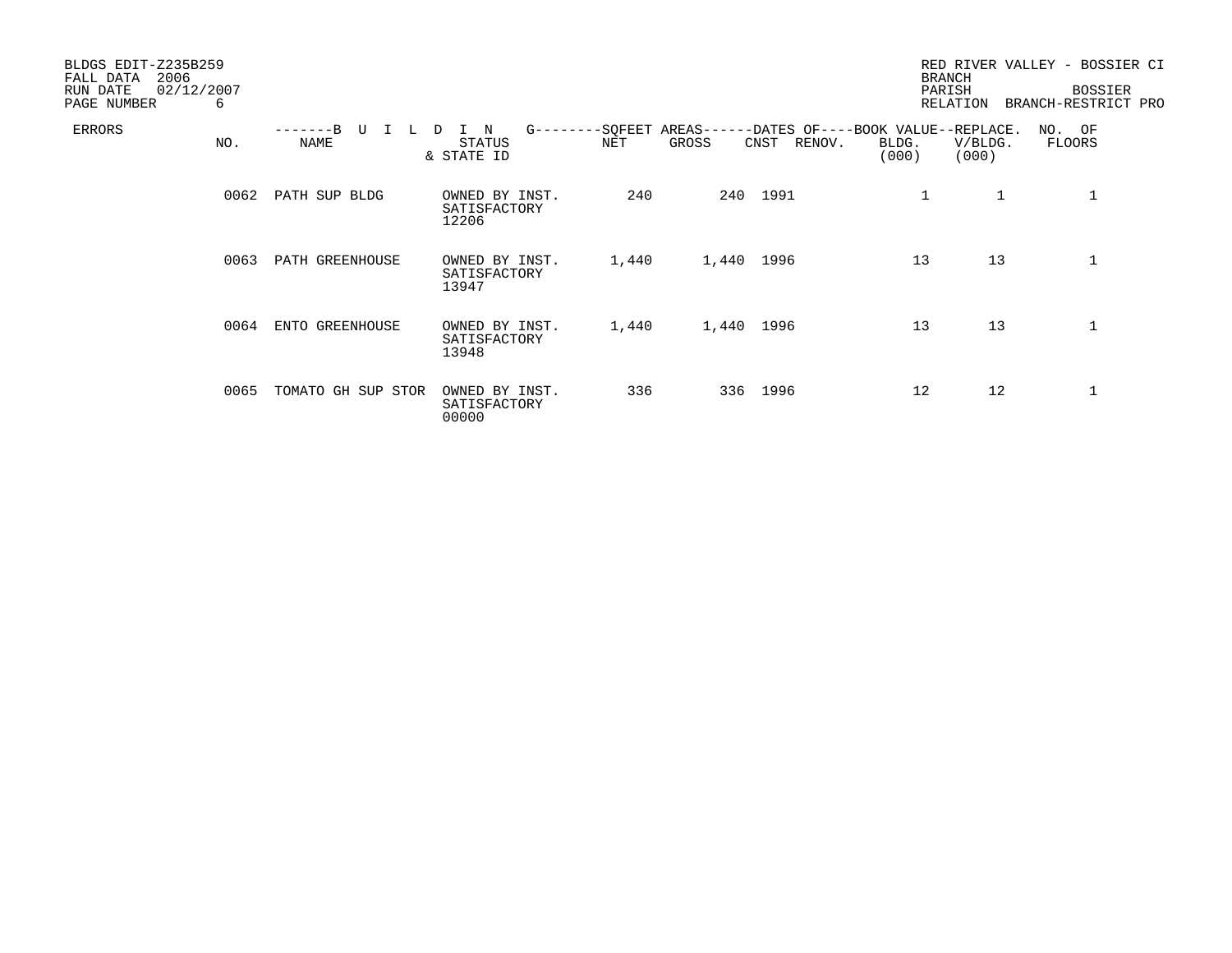BLDGS EDIT-Z235B259 RED RIVER VALLEY - BOSSIER CI RUN DATE  $02/12/2007$  BOSSIER BOSSIER PAGE NUMBER 7 RELATION BRANCH-RESTRICT PRO

### D E S C R I P T I O N A N D S U M M A R Y O F E R R O R S

ERROR A DUPLICATE BLDG

- ERROR B DUPLICATE SUPPLEMENT
- ERROR C UNMATCHED BLDG ERROR D UNMATCHED SUPPLEMENT
- 
- ERROR E INVALID OWNERSHIP STATUS CODE ERROR F INVALID FOUNDATION TYPE
- ERROR G INVALID CONDITION STATUS CODE
- ERROR H INVALID CONSTRUCTION STATUS CODE (TYPE STRUC)
- ERROR I INVALID AIR CONDITIONED STATUS CODE
- ERROR J INVALID HEATING STATUS CODE
- ERROR K INVALID FLOOR STRUCTURE STATUS CODE
- ERROR L INVALID ROOF STRUCTURE STATUS CODE
- ERROR M INVALID EXTERIOR WALL FINISH CODE
- ERROR N INVALID ROOF MATERIAL STATUS CODE
- ERROR O STATE IDENTIFICATION NUMBER IS BLANK
- ERROR P GROSS AREA = ZEROS OR BLANK
- ERROR Q CONSTRUCTION DATE PRIOR TO 1800 OR BLANK
- ERROR R BLDG IS OWNED BUT NO BOOK OR ESTIMATED VALUE IS PROVIDED
- ERROR S NET ASSIGNABLE SO FT + CUSTODIAL, CIRCULATION MECHANICAL > GROSS SOUARE FEET THE SUM OF THE NET SQ FT OF THE ROOMS IN THIS BUILDING IS GREATER THAN THE REPORTED GROSS SQ FT
- ERROR T NET ASSIGNABLE SQUARE FEET = ZEROS OR BLANK (NO ROOMS ASSIGNED TO THIS BUILDING OR BUILDING CONTAINS ONLY ROOMS WITH ROOM TYPES OF 010, 020, OR 030)

# T O T A L S

| TOTAL NUMBER OF BLDGS (MATCHED)<br>TOTAL ERRORS                                     | 49           |
|-------------------------------------------------------------------------------------|--------------|
| TOTAL BOOK VALUE OF BLDGS (IN THOUSANDS)<br>TOTAL EST VALUE OF BLDGS (IN THOUSANDS) | 1005<br>1964 |
| TOTAL GROSS AREA OWNED BY INST.<br>TOTAL GROSS AREA LEASED BY INST.                 | 94318        |
| TOTAL GROSS AREA                                                                    | 94318        |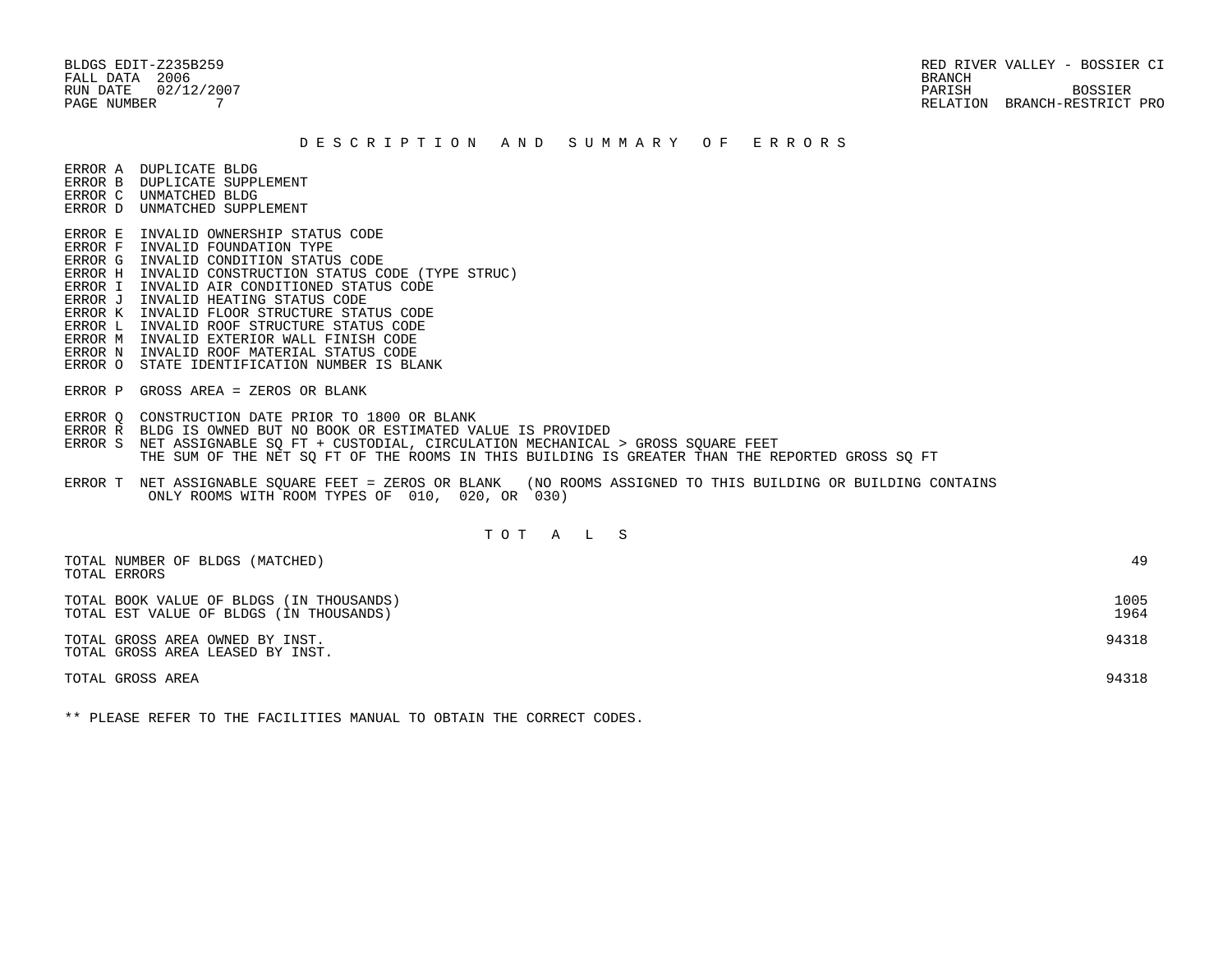| BLDGS EDIT-Z235B259<br>FALL DATA 2006<br>RUN DATE<br>02/12/2007<br>PAGE NUMBER | $\mathbf{1}$ |                      |                                                                                                          |       |            |             | <b>BRANCH</b><br>PARISH | RICE - CROWLEY   | <b>ACADIA</b><br>RELATION BRANCH-RESTRICT PRO |
|--------------------------------------------------------------------------------|--------------|----------------------|----------------------------------------------------------------------------------------------------------|-------|------------|-------------|-------------------------|------------------|-----------------------------------------------|
| ERRORS                                                                         | NO.          | NAME                 | -------B U I L D I N G--------SQFEET AREAS------DATES OF----BOOK VALUE--REPLACE.<br>STATUS<br>& STATE ID | NET   | GROSS      | CNST RENOV. | BLDG.<br>(000)          | V/BLDG.<br>(000) | NO. OF<br>FLOORS                              |
|                                                                                |              | 0001 OLD RESIDENCE   | OWNED BY INST.<br>SATISFACTORY<br>11200                                                                  | 2,598 | 2,598 1920 |             | 5                       | 48               | 1                                             |
|                                                                                |              | 0002 SHOP&MACH.MAINT | OWNED BY INST.<br>SATISFACTORY<br>11160                                                                  | 2,400 | 2,400 1949 |             | $4\overline{ }$         | 19               | $\mathbf{1}$                                  |
|                                                                                |              | 0003 RICE DRIER BLDG | OWNED BY INST.<br>SATISFACTORY<br>11161                                                                  | 6,665 | 7,464 1949 |             | 18                      | 183              | $\mathbf{1}$                                  |
|                                                                                |              | 0004 RESIDENCE & GAR | OWNED BY INST.<br>SATISFACTORY<br>11169                                                                  | 1,624 | 1,624 1949 |             | 3                       | 29               | $\mathbf{1}$                                  |
|                                                                                |              | 0005 UTILITY BLDG    | OWNED BY INST.<br>SATISFACTORY<br>11170                                                                  | 400   |            | 400 1949    | $\mathbf{1}$            | $\overline{2}$   | $\mathbf{1}$                                  |
|                                                                                |              | 0007 GRAIN BINS      | OWNED BY INST.<br>SATISFACTORY<br>11180                                                                  | 600   |            | 600 1949    | 3                       | 10               | $\mathbf{1}$                                  |
|                                                                                |              | 0008 RES GAR-UTILITY | OWNED BY INST.<br>SATISFACTORY<br>11158                                                                  | 2,544 | 2,544 1950 |             | 16                      | 58               | $\mathbf{1}$                                  |
|                                                                                |              | 0009 MACH STOR BLDG  | OWNED BY INST.<br>SATISFACTORY<br>11162                                                                  | 4,790 | 4,800 1950 |             | 25                      | 55               | $\mathbf{1}$                                  |
|                                                                                |              | 0010 RES GAR-UTILITY | OWNED BY INST.<br>SATISFACTORY<br>11157                                                                  | 2,578 | 2,578 1952 |             | 16                      | 58               | $\mathbf{1}$                                  |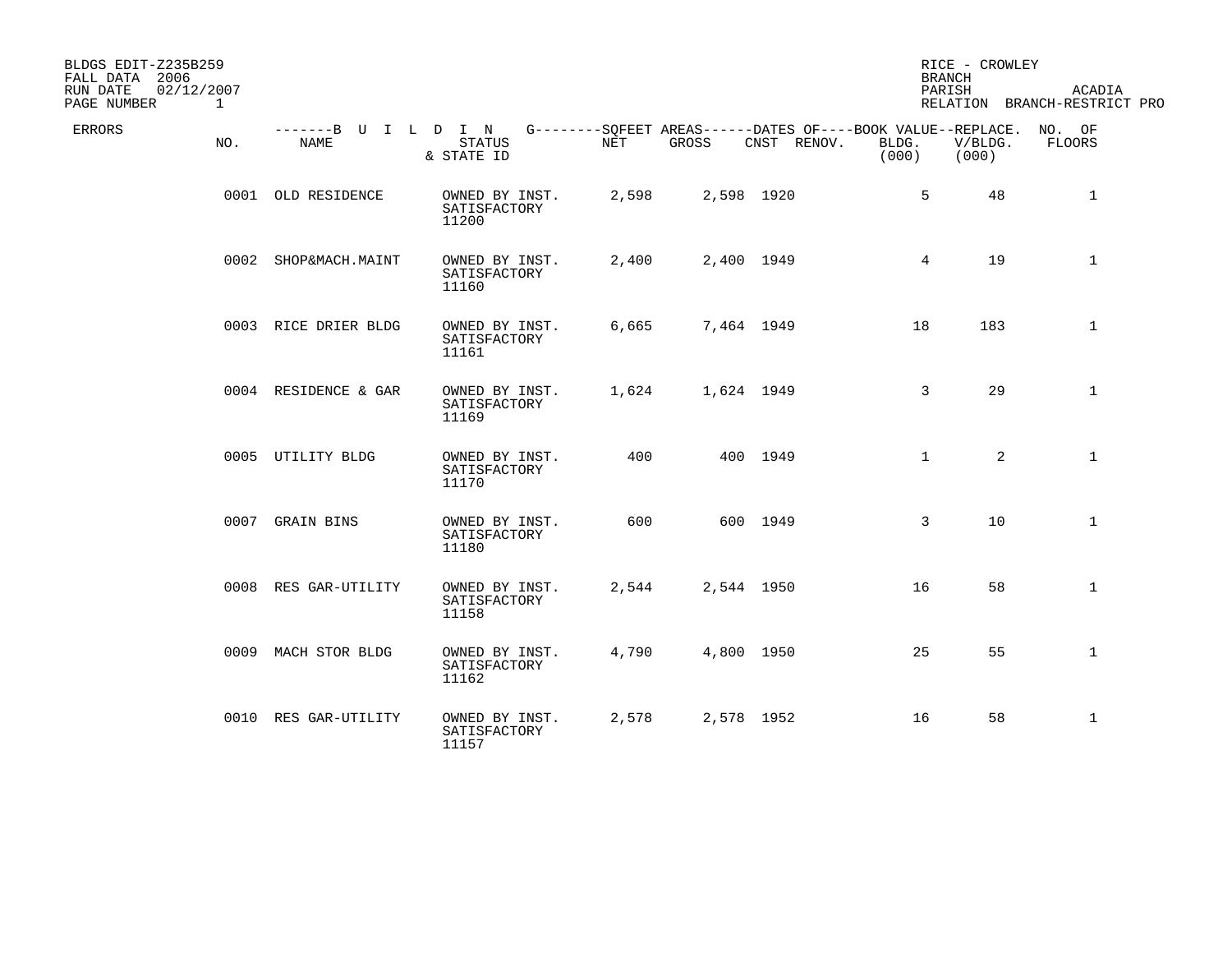| BLDGS EDIT-Z235B259<br>FALL DATA 2006 |     |                              |                                         |                      |            |                                                                                   | <b>BRANCH</b>  | RICE - CROWLEY   |                                               |
|---------------------------------------|-----|------------------------------|-----------------------------------------|----------------------|------------|-----------------------------------------------------------------------------------|----------------|------------------|-----------------------------------------------|
| 02/12/2007<br>RUN DATE<br>PAGE NUMBER | 2   |                              |                                         |                      |            |                                                                                   | PARISH         |                  | <b>ACADIA</b><br>RELATION BRANCH-RESTRICT PRO |
| ERRORS                                | NO. | -------B U I L D I N<br>NAME | STATUS<br>& STATE ID                    | $\operatorname{NET}$ | GROSS      | G--------SQFEET AREAS------DATES OF----BOOK VALUE--REPLACE. NO. OF<br>CNST RENOV. | BLDG.<br>(000) | V/BLDG.<br>(000) | FLOORS                                        |
|                                       |     | 0011 WATER SYSTEM            | OWNED BY INST.<br>SATISFACTORY<br>11183 | 48                   |            | 48 1952                                                                           | 9              | 9                | 1                                             |
|                                       |     | 0012 WATER TOWER             | OWNED BY INST.<br>SATISFACTORY<br>11187 | 64                   |            | 64 1952                                                                           | 27             | 28               | $\mathbf{1}$                                  |
|                                       |     | 0013 SEED-FERT STOR          | OWNED BY INST.<br>SATISFACTORY<br>11163 | 3,025                | 3,200 1953 |                                                                                   | 10             | 38               | $\mathbf{1}$                                  |
| T.                                    |     | 0014 LABORER LATRINE         | OWNED BY INST.<br>SATISFACTORY<br>11165 |                      |            | 116 1953                                                                          | $\mathbf{1}$   | 3                | $\mathbf{1}$                                  |
|                                       |     | 0015 RES GAR-UTILITY         | OWNED BY INST.<br>SATISFACTORY<br>11166 | 2,302                | 2,302 1954 |                                                                                   | 16             | 54               | 1                                             |
|                                       |     | 0016 RES GAR-UTILITY         | OWNED BY INST.<br>SATISFACTORY<br>11168 | 2,544                | 2,544 1955 |                                                                                   | 16             | 58               | $\mathbf{1}$                                  |
|                                       |     | 0017 COMBINE STOR.           | OWNED BY INST.<br>SATISFACTORY<br>11174 | 5,600                | 5,600 1956 |                                                                                   | 18             | 34               | $\mathbf{1}$                                  |
|                                       |     | 0018 RES-UTILITY BLD         | OWNED BY INST.<br>SATISFACTORY<br>11167 | 1,625                | 1,625 1957 |                                                                                   | 10             | 38               | $\mathbf{1}$                                  |
|                                       |     | 0019 MACH.STOR.BLDG.         | OWNED BY INST.<br>SATISFACTORY<br>11175 | 6,000                | 6,000 1957 |                                                                                   | 7              | 23               | $\mathbf{1}$                                  |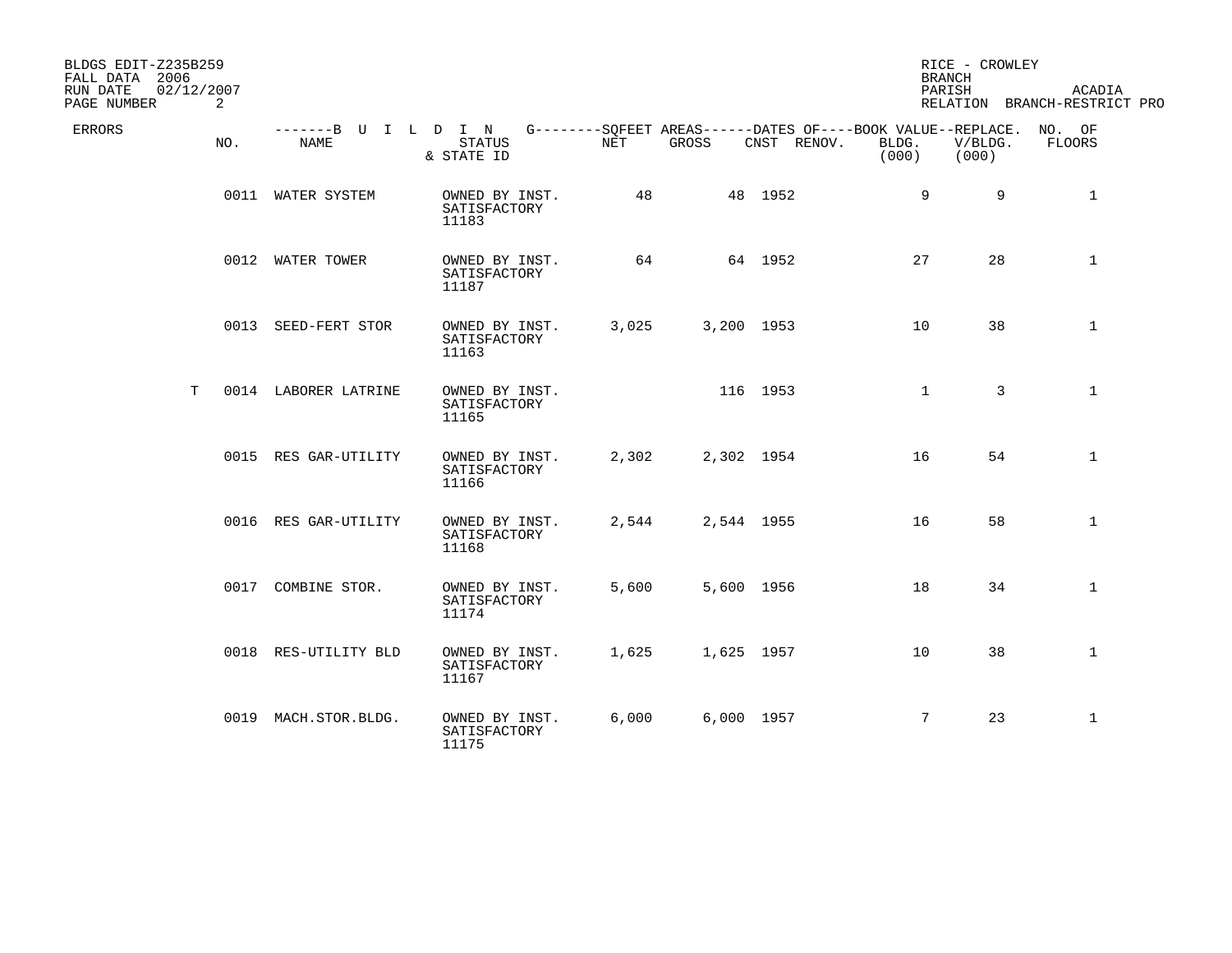| BLDGS EDIT-Z235B259<br>FALL DATA 2006      |                              |                                         |       |            |                                                                                   | <b>BRANCH</b>  | RICE - CROWLEY   |                                        |
|--------------------------------------------|------------------------------|-----------------------------------------|-------|------------|-----------------------------------------------------------------------------------|----------------|------------------|----------------------------------------|
| 02/12/2007<br>RUN DATE<br>PAGE NUMBER<br>3 |                              |                                         |       |            |                                                                                   | PARISH         |                  | ACADIA<br>RELATION BRANCH-RESTRICT PRO |
| ERRORS<br>NO.                              | -------B U I L D I N<br>NAME | STATUS<br>& STATE ID                    | NET   | GROSS      | G--------SOFEET AREAS------DATES OF----BOOK VALUE--REPLACE. NO. OF<br>CNST RENOV. | BLDG.<br>(000) | V/BLDG.<br>(000) | FLOORS                                 |
|                                            | 0021 PUMP SHED               | OWNED BY INST.<br>SATISFACTORY<br>11164 | 560   |            | 560 1958                                                                          | $\mathbf{1}$   | $7\overline{ }$  | $\mathbf{1}$                           |
|                                            | 0023 RESIDENCE               | OWNED BY INST.<br>SATISFACTORY<br>11177 | 1,753 | 1,753 1960 |                                                                                   | 8              | 38               | $\mathbf{1}$                           |
|                                            | 0024 WHSE SACH DRIER         | OWNED BY INST.<br>SATISFACTORY<br>11178 | 6,000 | 6,000 1960 |                                                                                   | 32             | 104              | $\mathbf{1}$                           |
|                                            | 0025 RICE TIRE STORAGE       | OWNED BY INST.<br>SATISFACTORY<br>11181 | 130   |            | 130 1962                                                                          | $\mathbf{1}$   | 4                | $\mathbf{1}$                           |
|                                            | 0026 DEEP WELL/PUMP          | OWNED BY INST.<br>SATISFACTORY<br>11182 | 330   |            | 330 1962                                                                          | 2              | $\overline{a}$   | $\mathbf{1}$                           |
|                                            | 0027 FERT STOR BLDG          | OWNED BY INST.<br>SATISFACTORY<br>11184 | 2,400 | 2,400 1964 |                                                                                   | 9              | 48               | $\mathbf{1}$                           |
|                                            | 0028 STAFF EQUIP STORAG      | OWNED BY INST.<br>SATISFACTORY<br>11185 | 1,200 | 1,200 1964 |                                                                                   | 2              | 15               | $\mathbf{1}$                           |
|                                            | 0029 STAFF RES               | OWNED BY INST.<br>SATISFACTORY<br>11201 | 2,030 | 2,030 1964 |                                                                                   | 15             | 48               | $\mathbf{1}$                           |
|                                            | 0031 STORAGE/BREAKROOM       | OWNED BY INST.<br>SATISFACTORY<br>11204 | 9,415 | 9,440 1964 |                                                                                   | 8              | 161              | $\mathbf 1$                            |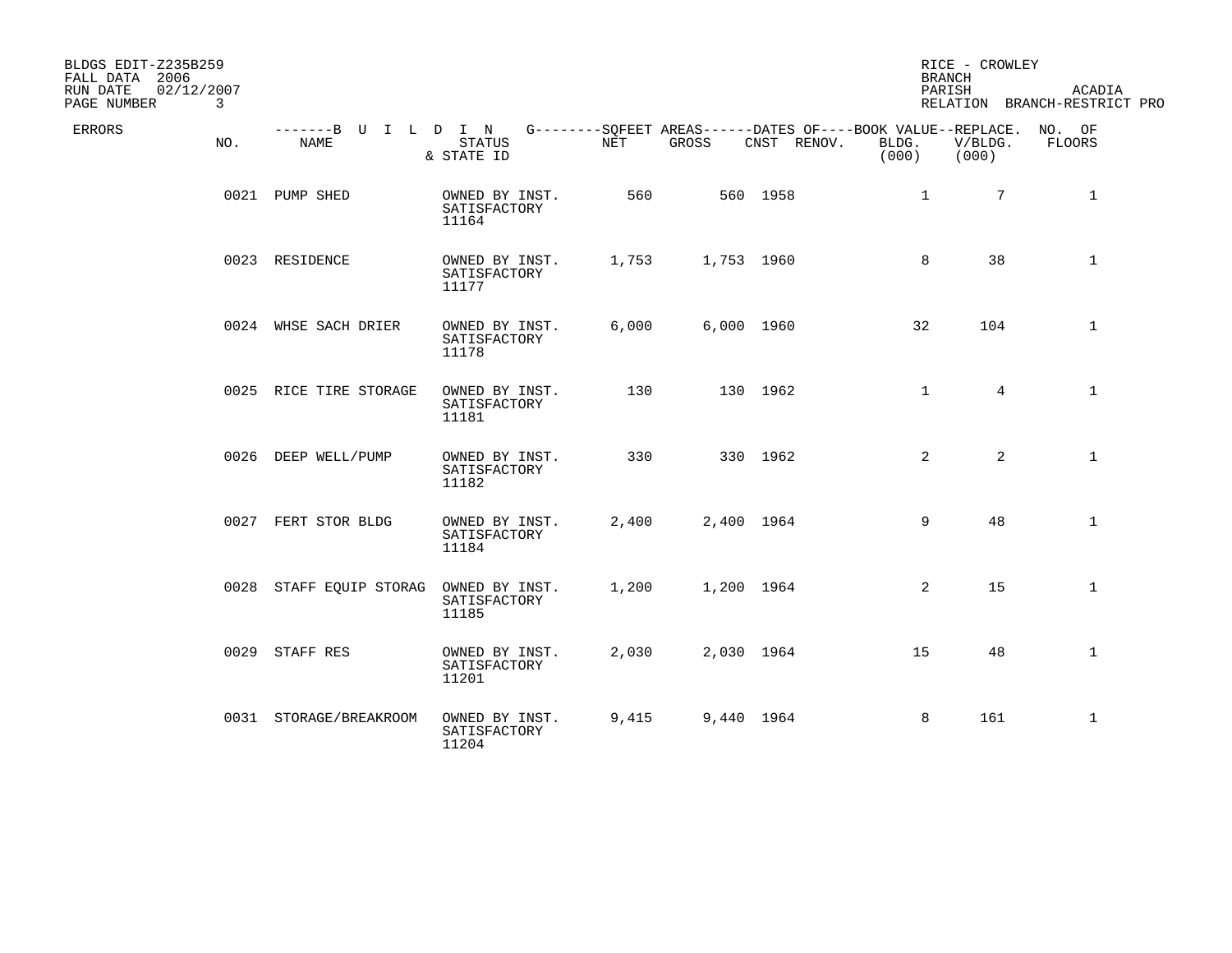| BLDGS EDIT-Z235B259<br>FALL DATA 2006 |             |                              |                                         |       |            |                                                                                   | <b>BRANCH</b>     | RICE - CROWLEY   |                                        |
|---------------------------------------|-------------|------------------------------|-----------------------------------------|-------|------------|-----------------------------------------------------------------------------------|-------------------|------------------|----------------------------------------|
| 02/12/2007<br>RUN DATE<br>PAGE NUMBER | $4^{\circ}$ |                              |                                         |       |            |                                                                                   | PARISH            |                  | ACADIA<br>RELATION BRANCH-RESTRICT PRO |
| <b>ERRORS</b>                         | NO.         | -------B U I L D I N<br>NAME | <b>STATUS</b><br>& STATE ID             | NET   | GROSS      | G--------SOFEET AREAS------DATES OF----BOOK VALUE--REPLACE. NO. OF<br>CNST RENOV. | BLDG.<br>(000)    | V/BLDG.<br>(000) | FLOORS                                 |
|                                       |             | 0032 AQUA RES LAB            | OWNED BY INST.<br>SATISFACTORY<br>11205 | 1,355 |            | 2,107 1964                                                                        | 25                | 95               | $\mathbf{1}$                           |
|                                       |             | 0034 IRRIGATION WELL SH      | OWNED BY INST.<br>SATISFACTORY<br>11202 | 330   |            | 330 1965                                                                          | 5                 | 5                | $\mathbf{1}$                           |
|                                       |             | 0035 HAY STOR BARN           | OWNED BY INST.<br>SATISFACTORY<br>11207 | 4,000 |            | 4,000 1966                                                                        | 27                | 35               | $\mathbf{1}$                           |
|                                       |             | 0036 EOUIPMENT STORAGE       | OWNED BY INST.<br>SATISFACTORY<br>11208 | 225   |            | 1,800 1967                                                                        | $12 \overline{ }$ | 12               | $\mathbf{1}$                           |
|                                       |             | 0037 RICE PYSIOLOGY LAB      | OWNED BY INST.<br>SATISFACTORY<br>11188 | 3,631 |            | 4,000 1968                                                                        | 48                | 106              | $\mathbf{1}$                           |
|                                       |             | 0038 EQUIPMENT STORAGE       | OWNED BY INST.<br>SATISFACTORY<br>11189 | 960   |            | 960 1969                                                                          | 11                | 11               | $\mathbf{1}$                           |
|                                       |             | 0039 RICE DRYING SHD         | OWNED BY INST.<br>SATISFACTORY<br>11190 | 1,800 |            | 1,800 1969                                                                        | 25                | 26               | $\mathbf{1}$                           |
|                                       |             | 0040 WEED SCIENCE BLDG       | OWNED BY INST.<br>SATISFACTORY<br>11209 | 444   | 1,296 1969 |                                                                                   | 9                 | 9                | $\mathbf 1$                            |
|                                       |             | 0042 SUPT RESIDENCE          | OWNED BY INST.<br>SATISFACTORY<br>11193 | 2,454 |            | 2,454 1970                                                                        | 15                | 67               | $\mathbf{1}$                           |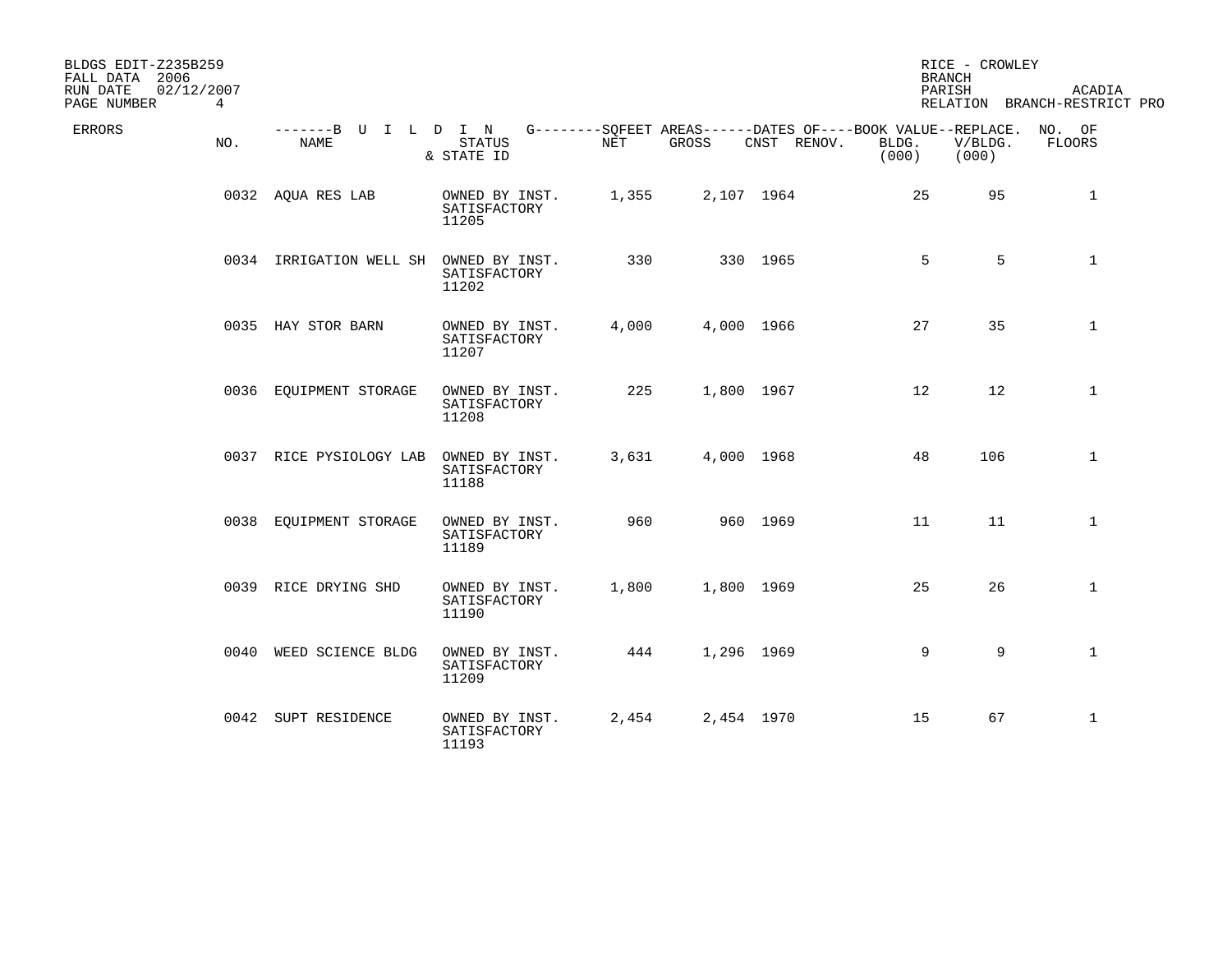| BLDGS EDIT-Z235B259<br>FALL DATA 2006      |     |                              |                                         |       |            |                                                                                   | <b>BRANCH</b>   | RICE - CROWLEY   |                                        |
|--------------------------------------------|-----|------------------------------|-----------------------------------------|-------|------------|-----------------------------------------------------------------------------------|-----------------|------------------|----------------------------------------|
| RUN DATE<br>02/12/2007<br>PAGE NUMBER<br>5 |     |                              |                                         |       |            |                                                                                   | PARISH          |                  | ACADIA<br>RELATION BRANCH-RESTRICT PRO |
| ERRORS                                     | NO. | -------B U I L D I N<br>NAME | STATUS<br>& STATE ID                    | NET   | GROSS      | G--------SQFEET AREAS------DATES OF----BOOK VALUE--REPLACE. NO. OF<br>CNST RENOV. | BLDG.<br>(000)  | V/BLDG.<br>(000) | FLOORS                                 |
|                                            |     | 0043 RES GAR-UTILITY         | OWNED BY INST.<br>SATISFACTORY<br>11159 | 2,544 | 2,544 1973 |                                                                                   | 16              | 58               | $\mathbf{1}$                           |
|                                            |     | 0044 USDA ENTO BLDG          | OWNED BY INST.<br>SATISFACTORY<br>09994 | 1,752 | 1,800 1973 |                                                                                   | $4\overline{ }$ | $\mathbf{1}$     | $\mathbf{1}$                           |
|                                            |     | 0045 RICE AGROMONY LAB       | OWNED BY INST.<br>SATISFACTORY<br>11191 | 3,625 |            | 4,000 1975                                                                        | 93              | 167              | $\mathbf{1}$                           |
|                                            |     | 0046 BREED-GENE LAB          | OWNED BY INST.<br>SATISFACTORY<br>11199 | 3,701 |            | 5,000 1975                                                                        | 79              | 153              | $\mathbf{1}$                           |
|                                            |     | 0047 OFFICE BLDG             | OWNED BY INST.<br>SATISFACTORY<br>11173 | 4,706 | 4,956 1978 |                                                                                   | 164             | 419              | $\mathbf{1}$                           |
|                                            |     | 0048 PESTICIDE STOR          | OWNED BY INST.<br>SATISFACTORY<br>11186 | 720   |            | 720 1979                                                                          | 55              | 35               | $\mathbf{1}$                           |
|                                            |     | 0049 TISSUE CULTURE LAB      | OWNED BY INST.<br>SATISFACTORY<br>11194 | 2,088 |            | 2,180 1980                                                                        | 116             | 190              | $\mathbf{1}$                           |
|                                            |     | 0050 ALUM-GLAS GRNHS         | OWNED BY INST.<br>SATISFACTORY<br>11195 | 1,050 |            | 1,050 1980                                                                        | 9               | 68               | $\mathbf{1}$                           |
|                                            |     | 0051 ALUM-GLAS GRNHS         | OWNED BY INST.<br>SATISFACTORY<br>11196 | 1,050 | 1,050 1980 |                                                                                   | 13              | 68               | $\mathbf{1}$                           |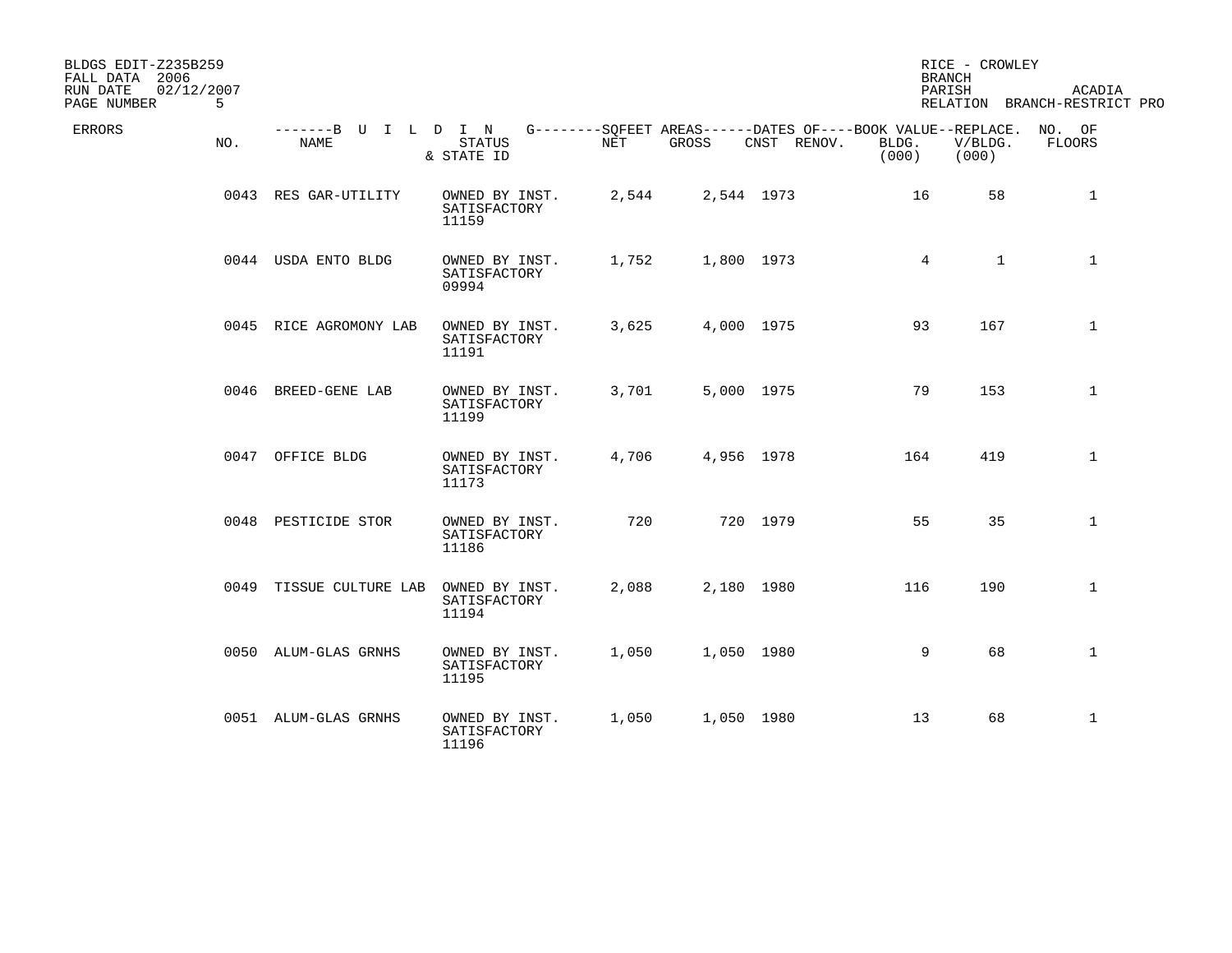| BLDGS EDIT-Z235B259<br>FALL DATA 2006<br>RUN DATE<br>02/12/2007 |     |                       |                                                                                                                        |       |            |             | <b>BRANCH</b><br>PARISH | RICE - CROWLEY   | ACADIA                       |
|-----------------------------------------------------------------|-----|-----------------------|------------------------------------------------------------------------------------------------------------------------|-------|------------|-------------|-------------------------|------------------|------------------------------|
| PAGE NUMBER                                                     | 6   |                       |                                                                                                                        |       |            |             |                         |                  | RELATION BRANCH-RESTRICT PRO |
| ERRORS                                                          | NO. | NAME                  | -------B U I L D I N G--------SOFEET AREAS------DATES OF----BOOK VALUE--REPLACE. NO. OF<br><b>STATUS</b><br>& STATE ID | NET   | GROSS      | CNST RENOV. | BLDG.<br>(000)          | V/BLDG.<br>(000) | FLOORS                       |
|                                                                 |     | 0052 ALM-GLA GREENHS  | OWNED BY INST.<br>SATISFACTORY<br>11197                                                                                | 1,050 | 1,050 1982 |             | 55                      | 63               | $\mathbf{1}$                 |
|                                                                 |     | 0053 HEADHOUSE        | OWNED BY INST.<br>SATISFACTORY<br>11198                                                                                | 720   |            | 732 1983    | 28                      | 33               | $\mathbf 1$                  |
|                                                                 |     | 0054 NORTH OFFICE     | OWNED BY INST.<br>SATISFACTORY<br>09993                                                                                | 1,854 | 2,816 1984 |             | 150                     | 172              | $\mathbf{1}$                 |
|                                                                 |     | 0057 PATHOLOGY LAB    | OWNED BY INST.<br>SATISFACTORY<br>11192                                                                                | 1,240 | 1,600 1901 |             | 70                      | 81               | $\mathbf{1}$                 |
|                                                                 |     | 0075 GREENHOUSE       | OWNED BY INST.<br>SATISFACTORY<br>11214                                                                                | 2,424 | 2,424 1988 |             | 48                      | 48               | $\mathbf{1}$                 |
|                                                                 |     | 0076 STORAGE BLDG     | OWNED BY INST.<br>SATISFACTORY<br>11220                                                                                | 110   |            | 110 1955    | 1                       | 1                | $\mathbf{1}$                 |
|                                                                 |     | 0077 STORAGE BUILDING | OWNED BY INST.<br>SATISFACTORY<br>11221                                                                                | 2,043 | 2,043 1970 |             | 16                      | 16               | $\mathbf{1}$                 |
| T.                                                              |     | 0081 WELL HOUSE       | OWNED BY INST.<br>SATISFACTORY<br>11225                                                                                |       |            | 69 1955     | 2                       | $\overline{a}$   | $\mathbf 1$                  |
|                                                                 |     | 0082 ENTO WASH SHED   | OWNED BY INST.<br>SATISFACTORY<br>11226                                                                                | 168   |            | 168 1955    | $\mathbf 1$             | $\mathbf{1}$     | $\mathbf{1}$                 |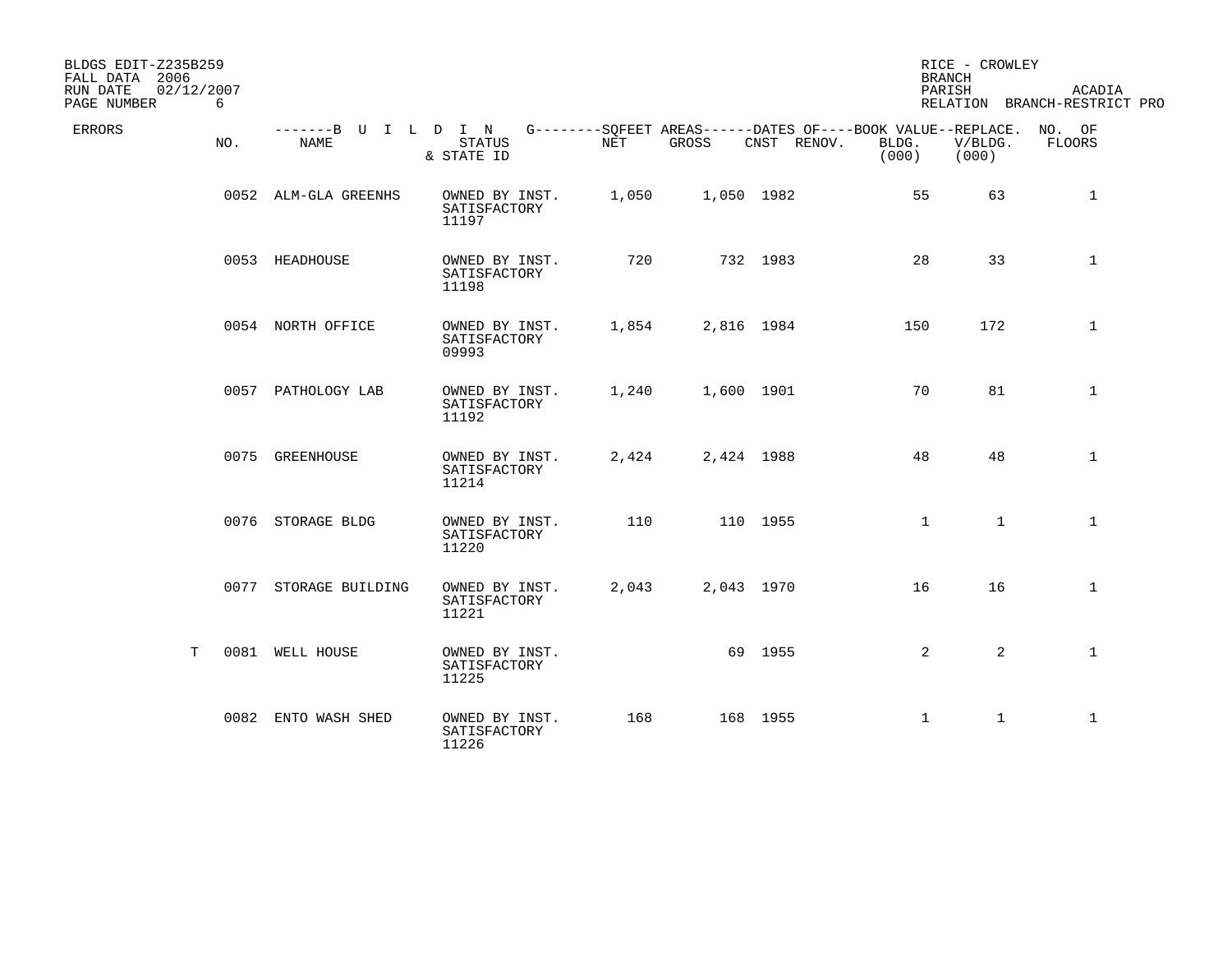| BLDGS EDIT-Z235B259<br>FALL DATA 2006 |    |                |                                                                                                 |                                         |        |             |             |                | RICE - CROWLEY<br><b>BRANCH</b> |                                        |
|---------------------------------------|----|----------------|-------------------------------------------------------------------------------------------------|-----------------------------------------|--------|-------------|-------------|----------------|---------------------------------|----------------------------------------|
| RUN DATE<br>02/12/2007<br>PAGE NUMBER |    | 7 <sup>7</sup> |                                                                                                 |                                         |        |             |             |                | PARISH                          | ACADIA<br>RELATION BRANCH-RESTRICT PRO |
| <b>ERRORS</b>                         |    | NO.            | -------B U I L D I N G--------SOFEET AREAS------DATES OF----BOOK VALUE--REPLACE. NO. OF<br>NAME | STATUS<br>& STATE ID                    | NET    | GROSS       | CNST RENOV. | BLDG.<br>(000) | V/BLDG.<br>(000)                | FLOORS                                 |
|                                       | T  |                | 0083 WELL HOUSE                                                                                 | OWNED BY INST.<br>SATISFACTORY<br>11215 |        |             | 40 1965     | $\mathbf{1}$   | $\overline{1}$                  | 1                                      |
|                                       |    |                | 0085 STORAGE BLDG                                                                               | OWNED BY INST.<br>SATISFACTORY<br>11217 | 329    |             | 329 1975    | $\mathbf{1}$   | $\mathbf{1}$                    | $\mathbf{1}$                           |
|                                       |    |                | 0088 BIO LAB                                                                                    | OWNED BY INST.<br>SATISFACTORY<br>10243 | 1,584  | 1,800 1991  |             | 106            | 106                             | $\mathbf{1}$                           |
|                                       |    |                | 0093 GREENHOUSE                                                                                 | OWNED BY INST.<br>SATISFACTORY<br>12461 | 1,200  | 1,200 1996  |             | 68             | 68                              | $\mathbf{1}$                           |
|                                       |    |                | 0095 SEED FAC                                                                                   | OWNED BY INST.<br>SATISFACTORY<br>12495 | 12,282 | 21,000 1996 |             | 2,084          | 2,084                           | $\mathbf{1}$                           |
|                                       | T. |                | 0098 ANTHER CULTURE LAB                                                                         | OWNED BY INST.<br>SATISFACTORY<br>12843 |        |             | 2,400 1999  | 276            | 276                             | $\mathbf 1$                            |
|                                       | T. |                | 0102 STORAGE                                                                                    | OWNED BY INST.<br>SATISFACTORY<br>11203 |        | 1,776 1965  |             | 5              | 5                               | $\mathbf{1}$                           |
|                                       | T. | 0103 WELL      |                                                                                                 | OWNED BY INST.<br>SATISFACTORY<br>00000 |        |             | 1 1999      | 58             | 58                              | $\mathbf 1$                            |
|                                       | Т  | 0104 BARN      |                                                                                                 | OWNED BY INST.<br>SATISFACTORY<br>13938 |        |             | 481 1995    | 10             | 10                              | $\mathbf{1}$                           |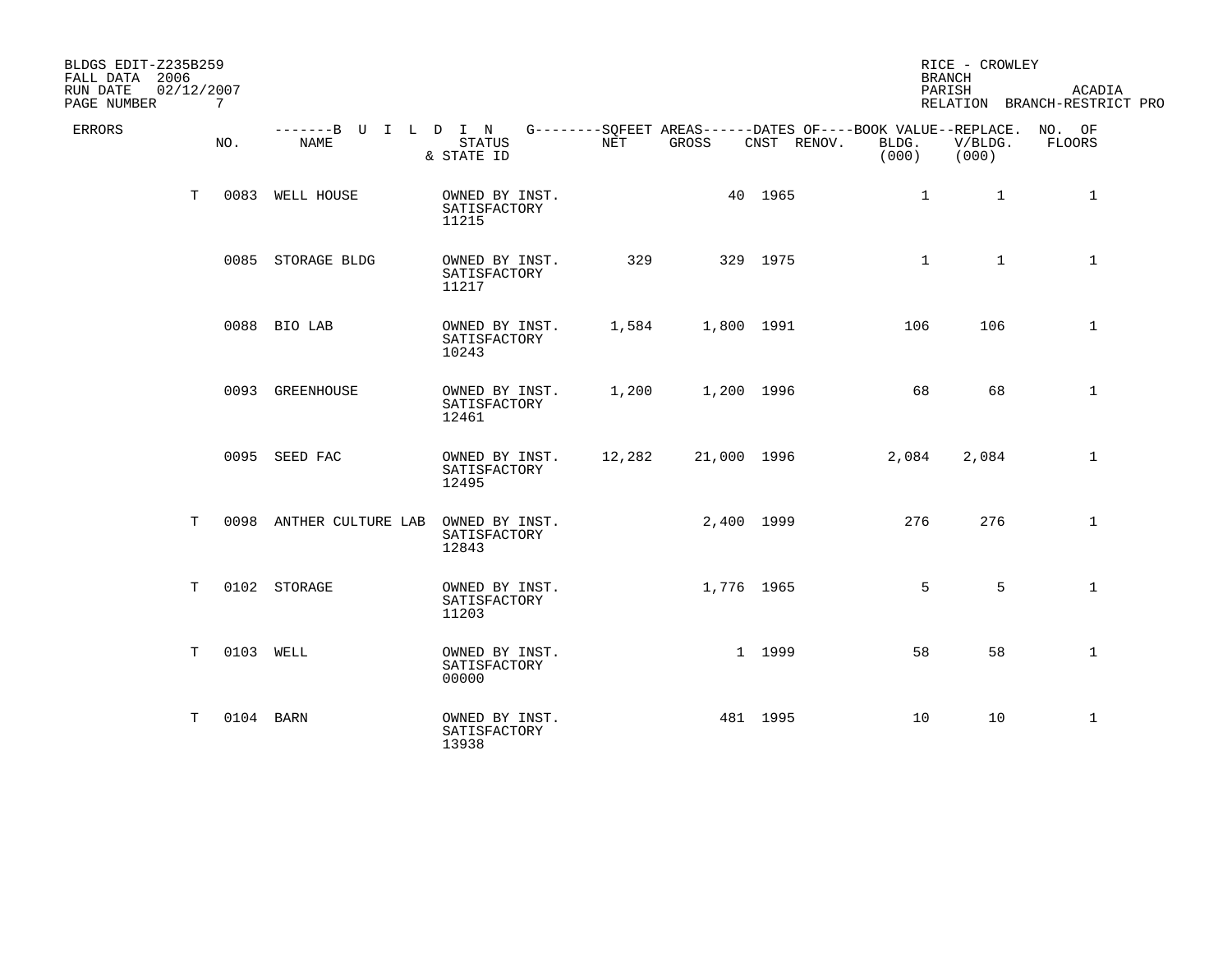BLDGS EDIT-Z235B259 RICE - CROWLEY FALL DATA 2006 BRANCH

 RUN DATE 02/12/2007 PARISH ACADIA PAGE NUMBER 8 RELATION BRANCH-RESTRICT PRO

#### D E S C R I P T I O N A N D S U M M A R Y O F E R R O R S

ERROR A DUPLICATE BLDG

- ERROR B DUPLICATE SUPPLEMENT ERROR C UNMATCHED BLDG
- ERROR D UNMATCHED SUPPLEMENT
- 
- ERROR E INVALID OWNERSHIP STATUS CODE
- ERROR F INVALID FOUNDATION TYPE ERROR G INVALID CONDITION STATUS CODE
- ERROR H INVALID CONSTRUCTION STATUS CODE (TYPE STRUC)
- ERROR I INVALID AIR CONDITIONED STATUS CODE
- ERROR J INVALID HEATING STATUS CODE
- ERROR K INVALID FLOOR STRUCTURE STATUS CODE
- ERROR L INVALID ROOF STRUCTURE STATUS CODE
- ERROR M INVALID EXTERIOR WALL FINISH CODE
- ERROR N INVALID ROOF MATERIAL STATUS CODE
- ERROR O STATE IDENTIFICATION NUMBER IS BLANK
- ERROR P GROSS AREA = ZEROS OR BLANK
- ERROR Q CONSTRUCTION DATE PRIOR TO 1800 OR BLANK
- ERROR R BLDG IS OWNED BUT NO BOOK OR ESTIMATED VALUE IS PROVIDED
- ERROR S NET ASSIGNABLE SO FT + CUSTODIAL, CIRCULATION MECHANICAL > GROSS SOUARE FEET THE SUM OF THE NET SQ FT OF THE ROOMS IN THIS BUILDING IS GREATER THAN THE REPORTED GROSS SQ FT
- ERROR T NET ASSIGNABLE SQUARE FEET = ZEROS OR BLANK (NO ROOMS ASSIGNED TO THIS BUILDING OR BUILDING CONTAINS 7 ONLY ROOMS WITH ROOM TYPES OF 010, 020, OR 030)

# T O T A L S

| TOTAL NUMBER OF BLDGS (MATCHED)                                     | 63             |
|---------------------------------------------------------------------|----------------|
| TOTAL ERRORS                                                        | $\overline{ }$ |
| TOTAL BOOK VALUE OF BLDGS (IN THOUSANDS)                            | 3989           |
| TOTAL EST VALUE OF BLDGS (IN THOUSANDS)                             | 5725           |
| TOTAL GROSS AREA OWNED BY INST.<br>TOTAL GROSS AREA LEASED BY INST. | 152436         |
| TOTAL GROSS AREA                                                    | 152436         |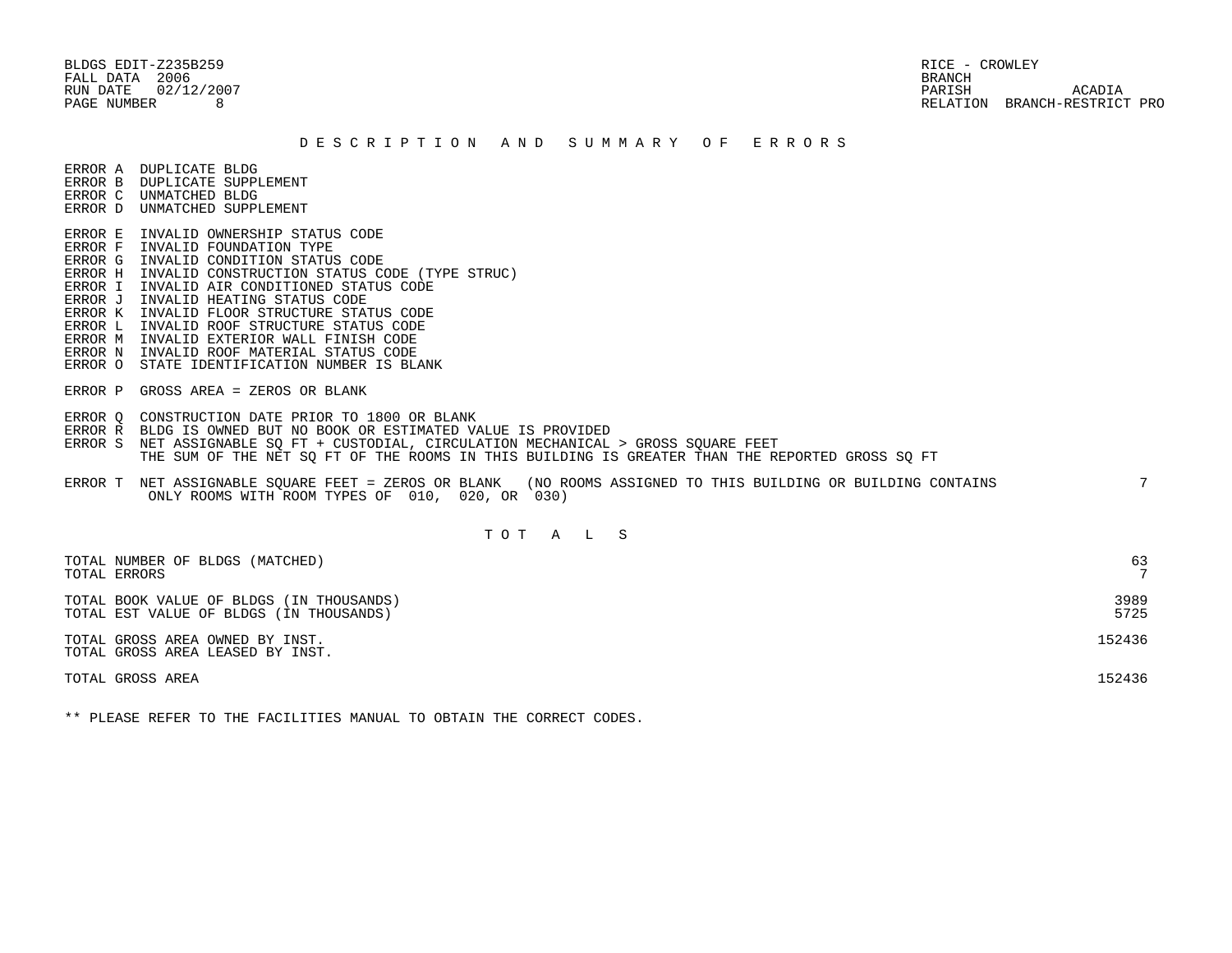| BLDGS EDIT-Z235B259<br>FALL DATA 2006<br>RUN DATE<br>02/12/2007<br>PAGE NUMBER | $\mathbf{1}$ |                              |                                         |       |            |                                                                            | <b>BRANCH</b><br>PARISH |                  | ST. GABRIEL - ST. GABRIEL<br>IBERVILLE<br>RELATION BRANCH-RESTRICT PRO |
|--------------------------------------------------------------------------------|--------------|------------------------------|-----------------------------------------|-------|------------|----------------------------------------------------------------------------|-------------------------|------------------|------------------------------------------------------------------------|
| ERRORS                                                                         | NO.          | -------B U I L D I N<br>NAME | STATUS<br>& STATE ID                    | NET   | GROSS      | G--------SQFEET AREAS------DATES OF----BOOK VALUE--REPLACE.<br>CNST RENOV. | BLDG.<br>(000)          | V/BLDG.<br>(000) | NO. OF<br>FLOORS                                                       |
|                                                                                |              | 0001 RESCH SUPT RESD         | OWNED BY INST.<br>SATISFACTORY<br>11381 | 1,650 | 1,650 1970 |                                                                            | 25                      | 44               | $\mathbf{1}$                                                           |
|                                                                                |              | 0002 RESCH SUPT RESD         | OWNED BY INST.<br>SATISFACTORY<br>11382 | 1,650 | 1,650 1970 |                                                                            | 25                      | 44               | $\mathbf 1$                                                            |
|                                                                                |              | 0003 RESCH SUPT RESD         | OWNED BY INST.<br>SATISFACTORY<br>11383 | 1,650 | 1,650 1970 |                                                                            | 25                      | 44               | $\mathbf{1}$                                                           |
|                                                                                |              | 0004 RESIDENCE               | OWNED BY INST.<br>SATISFACTORY<br>11384 | 1,650 | 1,650 1970 |                                                                            | 5                       | 28               | $\mathbf 1$                                                            |
|                                                                                |              | 0005 RESIDENCE               | OWNED BY INST.<br>SATISFACTORY<br>11386 | 1,350 | 1,350 1970 |                                                                            | 27                      | 34               | $\mathbf{1}$                                                           |
|                                                                                |              | 0006 RESIDENCE               | OWNED BY INST.<br>SATISFACTORY<br>11387 | 1,350 | 1,350 1970 |                                                                            | 27                      | 34               | $\mathbf{1}$                                                           |
|                                                                                |              | 0007 RESIDENCE               | OWNED BY INST.<br>SATISFACTORY<br>11388 | 1,350 | 1,350 1970 |                                                                            | 27                      | 34               | $\mathbf{1}$                                                           |
|                                                                                |              | 0008 RESIDENCE               | OWNED BY INST.<br>SATISFACTORY<br>11389 | 1,350 | 1,350 1970 |                                                                            | 27                      | 34               | $\mathbf{1}$                                                           |
|                                                                                |              | 0009 RESIDENCE               | OWNED BY INST.<br>SATISFACTORY<br>11390 | 1,350 | 1,350 1970 |                                                                            | 27                      | 34               | $\mathbf{1}$                                                           |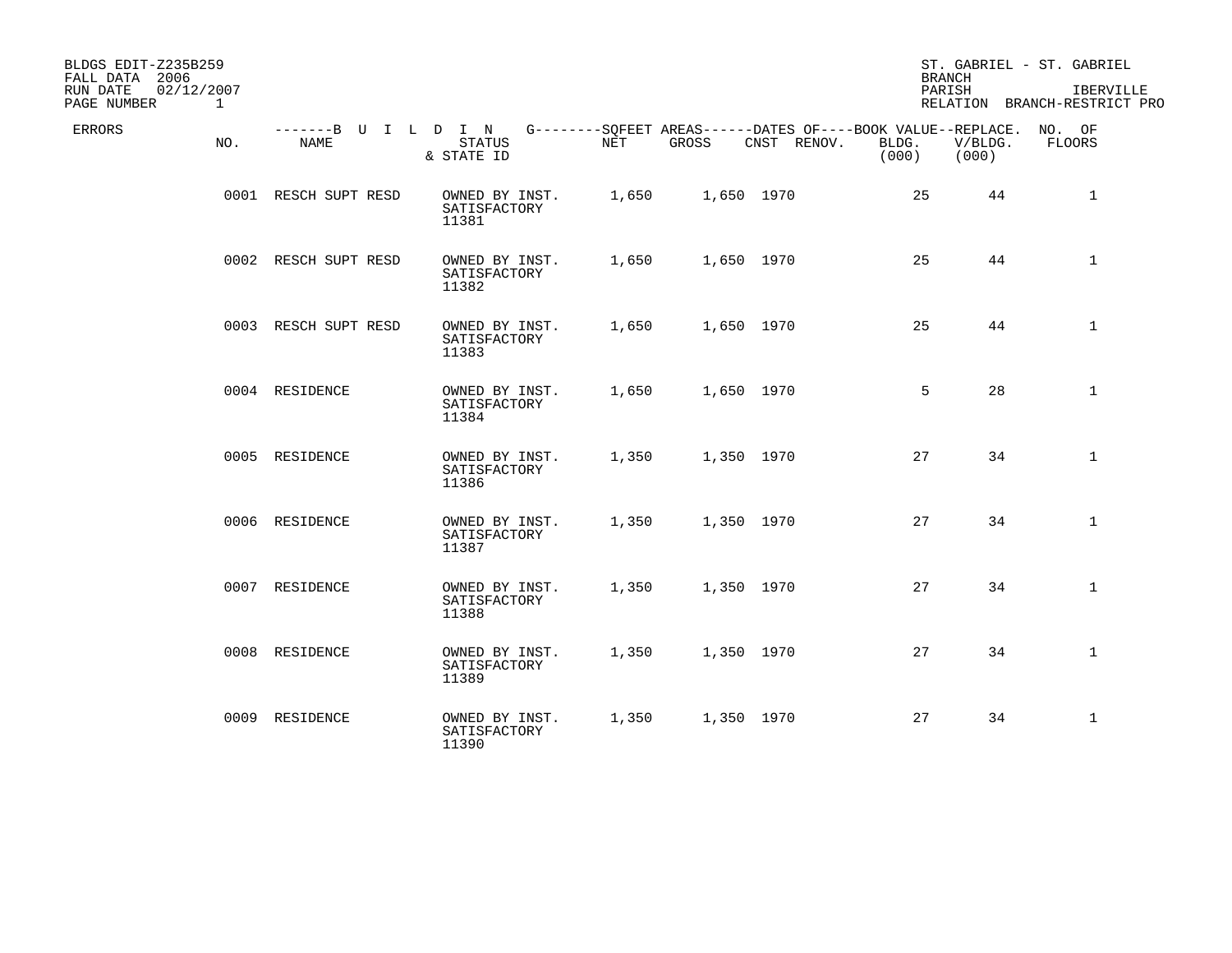| BLDGS EDIT-Z235B259<br>FALL DATA 2006 |          |                              |                                         |        |             |                                                                            |                | <b>BRANCH</b>    | ST. GABRIEL - ST. GABRIEL                 |
|---------------------------------------|----------|------------------------------|-----------------------------------------|--------|-------------|----------------------------------------------------------------------------|----------------|------------------|-------------------------------------------|
| RUN DATE<br>02/12/2007<br>PAGE NUMBER | 2        |                              |                                         |        |             |                                                                            |                | PARISH           | IBERVILLE<br>RELATION BRANCH-RESTRICT PRO |
| ERRORS                                | NO.      | -------B U I L D I N<br>NAME | <b>STATUS</b><br>& STATE ID             | NET    | GROSS       | G--------SQFEET AREAS------DATES OF----BOOK VALUE--REPLACE.<br>CNST RENOV. | BLDG.<br>(000) | V/BLDG.<br>(000) | NO. OF<br>FLOORS                          |
|                                       |          | 0010 TRACTOR STORAGE         | OWNED BY INST.<br>SATISFACTORY<br>11403 | 1,800  | 1,800 1970  |                                                                            | 57             | 44               | $\mathbf{1}$                              |
|                                       | 0011 LAB |                              | OWNED BY INST.<br>SATISFACTORY<br>11404 | 1,626  | 1,734 1970  |                                                                            | 14             | 49               | $\mathbf{1}$                              |
|                                       |          | 0012 SHOP                    | OWNED BY INST.<br>SATISFACTORY<br>11405 | 238    | 1,800 1970  |                                                                            | 23             | 24               | $\mathbf{1}$                              |
|                                       |          | 0014 ANIMAL SHELTERS         | OWNED BY INST.<br>SATISFACTORY<br>11408 | 1,350  | 1,350 1972  |                                                                            | 12             | 42               | $\mathbf{1}$                              |
|                                       |          | 0015 FIELD LAB-ENTO          | OWNED BY INST.<br>SATISFACTORY<br>11411 | 2,129  | 3,616 1972  |                                                                            | 87             | 181              | $\mathbf 1$                               |
|                                       |          | 0016 PSYS RESCH LAB          | OWNED BY INST.<br>SATISFACTORY<br>11406 | 3,056  | 3,200 1973  |                                                                            | 231            | 512              | $\mathbf 1$                               |
|                                       |          | 0017 POLE BARN               | OWNED BY INST.<br>SATISFACTORY<br>11409 | 10,080 | 10,080 1973 |                                                                            | 38             | 55               | $\mathbf{1}$                              |
|                                       |          | 0018 STOR BARN               | OWNED BY INST.<br>SATISFACTORY<br>11399 | 38,920 | 38,920 1974 |                                                                            | 217            | 318              | $\mathbf 1$                               |
|                                       |          | 0019 HAY STORAGE BLD         | OWNED BY INST.<br>SATISFACTORY<br>11407 | 5,000  | 5,000 1974  |                                                                            | 15             | 30               | $\mathbf{1}$                              |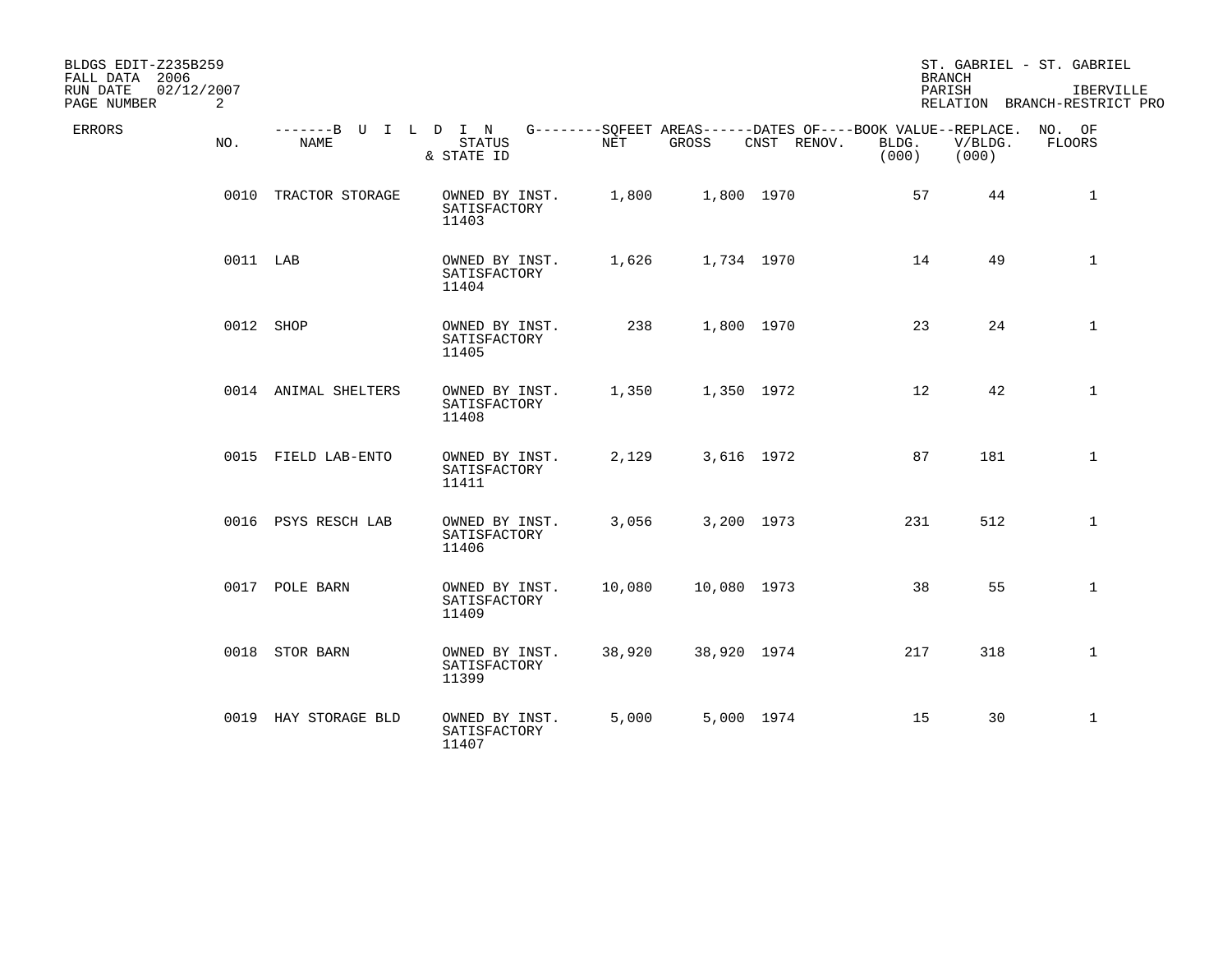| BLDGS EDIT-Z235B259<br>FALL DATA 2006<br>02/12/2007<br>RUN DATE<br>$\mathbf{3}$<br>PAGE NUMBER |                      |                                                                                                                 |        |             |             |                | <b>BRANCH</b><br>PARISH | ST. GABRIEL - ST. GABRIEL<br>IBERVILLE<br>RELATION BRANCH-RESTRICT PRO |
|------------------------------------------------------------------------------------------------|----------------------|-----------------------------------------------------------------------------------------------------------------|--------|-------------|-------------|----------------|-------------------------|------------------------------------------------------------------------|
| ERRORS<br>NO.                                                                                  | NAME                 | -------B U I L D I N G--------SQFEET AREAS------DATES OF----BOOK VALUE--REPLACE.<br><b>STATUS</b><br>& STATE ID | NET    | GROSS       | CNST RENOV. | BLDG.<br>(000) | V/BLDG.<br>(000)        | NO. OF<br>FLOORS                                                       |
|                                                                                                | 0020 RESIDENCE       | OWNED BY INST.<br>SATISFACTORY<br>11385                                                                         | 2,521  | 2,521 1975  |             |                | 29<br>75                | $\mathbf{1}$                                                           |
|                                                                                                | 0021 OFFICE          | OWNED BY INST.<br>SATISFACTORY<br>11394                                                                         | 3,024  | 5,760 1975  |             |                | 164<br>$\mathbf{1}$     | $\mathbf{1}$                                                           |
|                                                                                                | 0022 ASSEMBLY        | OWNED BY INST.<br>SATISFACTORY<br>11395                                                                         | 6,249  | 6,322 1975  |             |                | 12 <sup>°</sup><br>272  | 1                                                                      |
|                                                                                                | 0025 FARM SHOP       | OWNED BY INST.<br>SATISFACTORY<br>11397                                                                         | 3,150  | 3,214 1977  |             |                | 63<br>42                | $\mathbf{1}$                                                           |
|                                                                                                | 0027 STOR.BLDG.-ENTO | OWNED BY INST.<br>SATISFACTORY<br>11410                                                                         | 750    |             | 750 1977    |                | $7^{\circ}$<br>14       | $\mathbf{1}$                                                           |
|                                                                                                | 0028 BARN            | OWNED BY INST.<br>SATISFACTORY<br>11401                                                                         | 10,800 | 11,400 1979 |             |                | 102<br>149              | $\mathbf{1}$                                                           |
|                                                                                                | 0029 PESTICIDE BLDG. | OWNED BY INST.<br>SATISFACTORY<br>11402                                                                         | 2,097  | 2,177 1980  |             |                | 26<br>27                | $\mathbf{1}$                                                           |
|                                                                                                | 0030 SEEDLING GRNHSE | OWNED BY INST.<br>SATISFACTORY<br>11391                                                                         | 6,345  |             | 6,555 1983  |                | 173<br>234              | $\mathbf{1}$                                                           |
|                                                                                                | 0031 GRNHSE          | OWNED BY INST.<br>SATISFACTORY<br>11392                                                                         | 1,785  | 1,785 1983  |             |                | 140<br>146              | $\mathbf{1}$                                                           |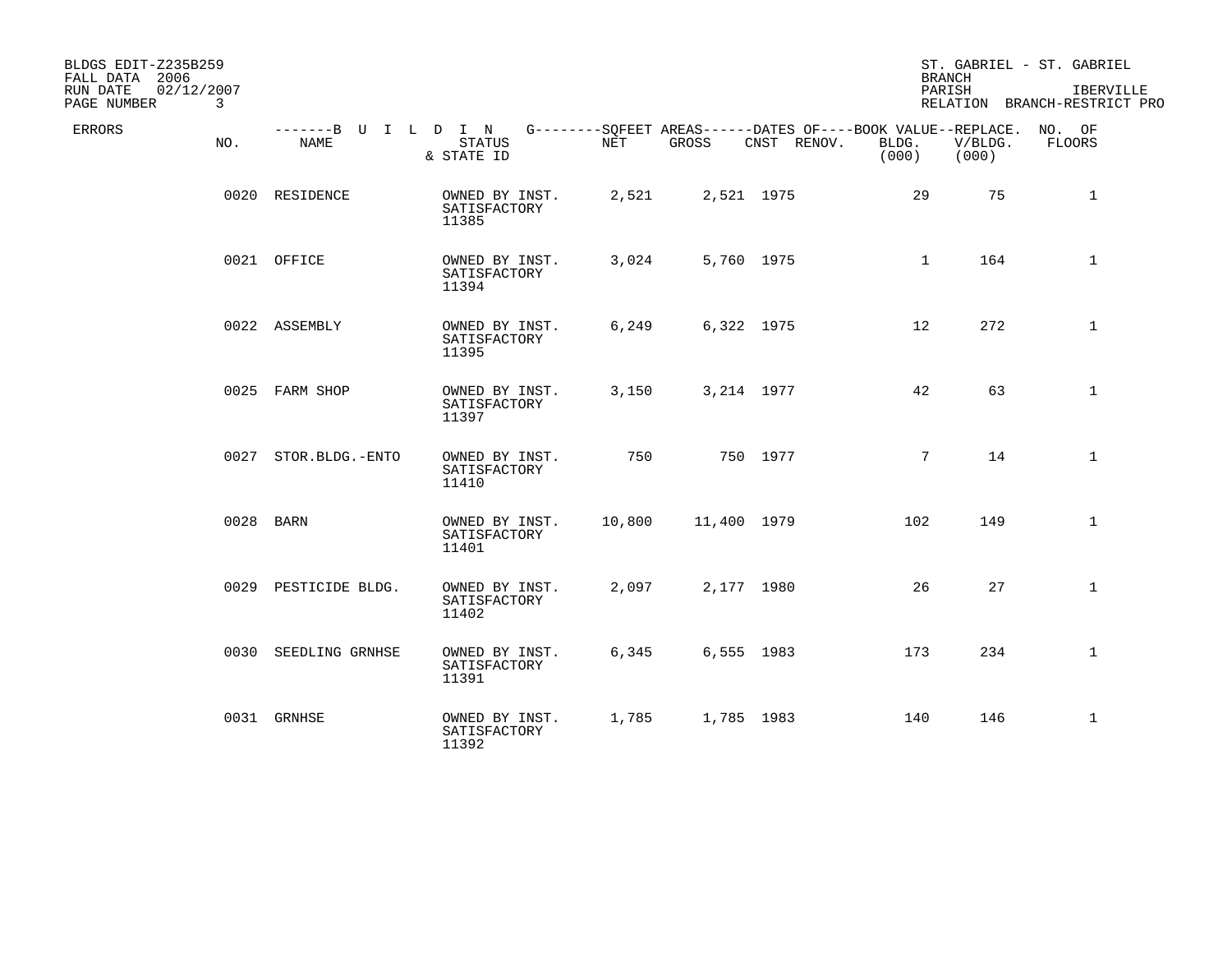| BLDGS EDIT-Z235B259<br>FALL DATA 2006 |     |                              |                                         |       |       |                                                                                   | <b>BRANCH</b>  |                  | ST. GABRIEL - ST. GABRIEL                 |
|---------------------------------------|-----|------------------------------|-----------------------------------------|-------|-------|-----------------------------------------------------------------------------------|----------------|------------------|-------------------------------------------|
| RUN DATE<br>02/12/2007<br>PAGE NUMBER | 4   |                              |                                         |       |       |                                                                                   | PARISH         |                  | IBERVILLE<br>RELATION BRANCH-RESTRICT PRO |
| ERRORS                                | NO. | -------B U I L D I N<br>NAME | <b>STATUS</b><br>& STATE ID             | NET   | GROSS | G--------SOFEET AREAS------DATES OF----BOOK VALUE--REPLACE. NO. OF<br>CNST RENOV. | BLDG.<br>(000) | V/BLDG.<br>(000) | FLOORS                                    |
|                                       |     | 0032 PHOTOPERIOD HSE         | OWNED BY INST.<br>SATISFACTORY<br>11393 | 2,100 |       | 2,100 1983                                                                        | 120            | 130              | $\mathbf{1}$                              |
|                                       |     | 0033 OFFICE BUILDING         | OWNED BY INST.<br>SATISFACTORY<br>11400 | 1,850 |       | 2,906 1983                                                                        | 213            | 260              | $\mathbf 1$                               |
|                                       |     | 0035 STOR. #1                | OWNED BY INST.<br>SATISFACTORY<br>11413 | 274   |       | 274 1988                                                                          | $\mathbf{1}$   | $\mathbf{1}$     | 1                                         |
|                                       |     | 0036 STORAGE #2              | OWNED BY INST.<br>SATISFACTORY<br>11414 | 274   |       | 274 1972                                                                          | $\mathbf{1}$   | $\mathbf{1}$     | $\mathbf{1}$                              |
|                                       |     | 0037 STOR 3                  | OWNED BY INST.<br>SATISFACTORY<br>11415 | 479   |       | 479 1975                                                                          | $\mathbf{1}$   | $\mathbf{1}$     | $\mathbf{1}$                              |
|                                       |     | 0038 RESI #4 STOR            | OWNED BY INST.<br>SATISFACTORY<br>11416 | 192   |       | 192 1970                                                                          | 2              | $\overline{2}$   | $\mathbf{1}$                              |
|                                       |     | 0040 SHELTER #2              | OWNED BY INST.<br>SATISFACTORY<br>11418 | 256   |       | 256 1975                                                                          | $\mathbf{1}$   | $\mathbf{1}$     | $\mathbf{1}$                              |
|                                       |     | 0041 SHELTER #3              | OWNED BY INST.<br>SATISFACTORY<br>11419 | 256   |       | 256 1975                                                                          | $\mathbf{1}$   | $\mathbf{1}$     | $\mathbf{1}$                              |
|                                       |     | 0042 SHELTER #4              | OWNED BY INST.<br>SATISFACTORY<br>11420 | 256   |       | 256 1975                                                                          | $\mathbf{1}$   | $\mathbf{1}$     | $\mathbf{1}$                              |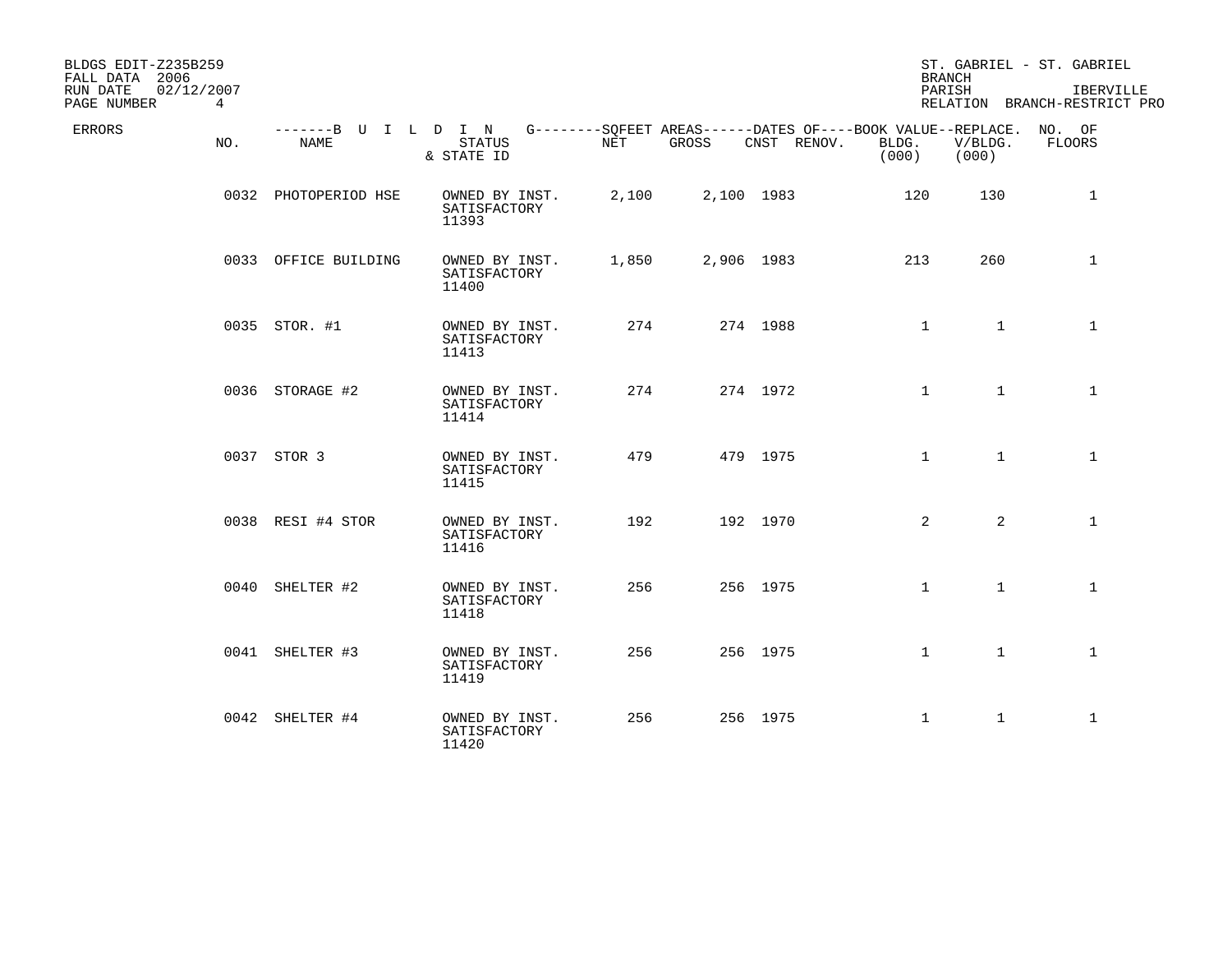| BLDGS EDIT-Z235B259<br>FALL DATA 2006<br>RUN DATE<br>02/12/2007<br>PAGE NUMBER<br>5 |                     |                                         |                      |                                                                                                          | <b>BRANCH</b><br>PARISH | ST. GABRIEL - ST. GABRIEL<br>RELATION BRANCH-RESTRICT PRO | IBERVILLE    |
|-------------------------------------------------------------------------------------|---------------------|-----------------------------------------|----------------------|----------------------------------------------------------------------------------------------------------|-------------------------|-----------------------------------------------------------|--------------|
| ERRORS<br>NO.                                                                       | NAME                | STATUS<br>& STATE ID                    | $\operatorname{NET}$ | -------B U I L D I N G--------SQFEET AREAS------DATES OF----BOOK VALUE--REPLACE.<br>GROSS<br>CNST RENOV. | BLDG.<br>(000)<br>(000) | NO. OF<br>V/BLDG.<br>FLOORS                               |              |
|                                                                                     | 0043 SHELTER #5     | OWNED BY INST.<br>SATISFACTORY<br>11421 | 256                  | 256 1975                                                                                                 | $\mathbf{1}$            | 1<br>1                                                    |              |
|                                                                                     | 0044 SHELTER #6     | OWNED BY INST.<br>SATISFACTORY<br>11422 | 256                  | 256 1975                                                                                                 | $\mathbf{1}$            | $\mathbf{1}$                                              | $\mathbf{1}$ |
|                                                                                     | 0048 ANI SHELTER #2 | OWNED BY INST.<br>SATISFACTORY<br>11426 | 1,350                | 1,350 1972                                                                                               | 3                       | $\overline{3}$<br>$\mathbf{1}$                            |              |
|                                                                                     | 0049 ANI SHELTER #3 | OWNED BY INST.<br>SATISFACTORY<br>11427 | 1,350                | 1,350 1972                                                                                               | 3                       | 3                                                         | $\mathbf{1}$ |
|                                                                                     | 0050 ANI SHELTER #4 | OWNED BY INST.<br>SATISFACTORY<br>11428 | 1,350                | 1,350 1972                                                                                               | 3                       | 3                                                         | $\mathbf{1}$ |
|                                                                                     | 0051 ANI SHELTER #5 | OWNED BY INST.<br>SATISFACTORY<br>11429 | 1,350                | 1,350 1972                                                                                               | 3                       | 3                                                         | $\mathbf{1}$ |
|                                                                                     | 0052 ANI SHELTER #6 | OWNED BY INST.<br>SATISFACTORY<br>11430 | 1,350                | 1,350 1972                                                                                               | 3                       | 3<br>$\mathbf{1}$                                         |              |
|                                                                                     | 0053 ANI SHELTER #7 | OWNED BY INST.<br>SATISFACTORY<br>11431 | 1,350                | 1,350 1972                                                                                               | 3                       | 3                                                         | $\mathbf{1}$ |
|                                                                                     | 0054 ANI SHELTER #8 | OWNED BY INST.<br>SATISFACTORY<br>11432 | 1,350                | 1,350 1972                                                                                               | 3                       | 3<br>$\mathbf{1}$                                         |              |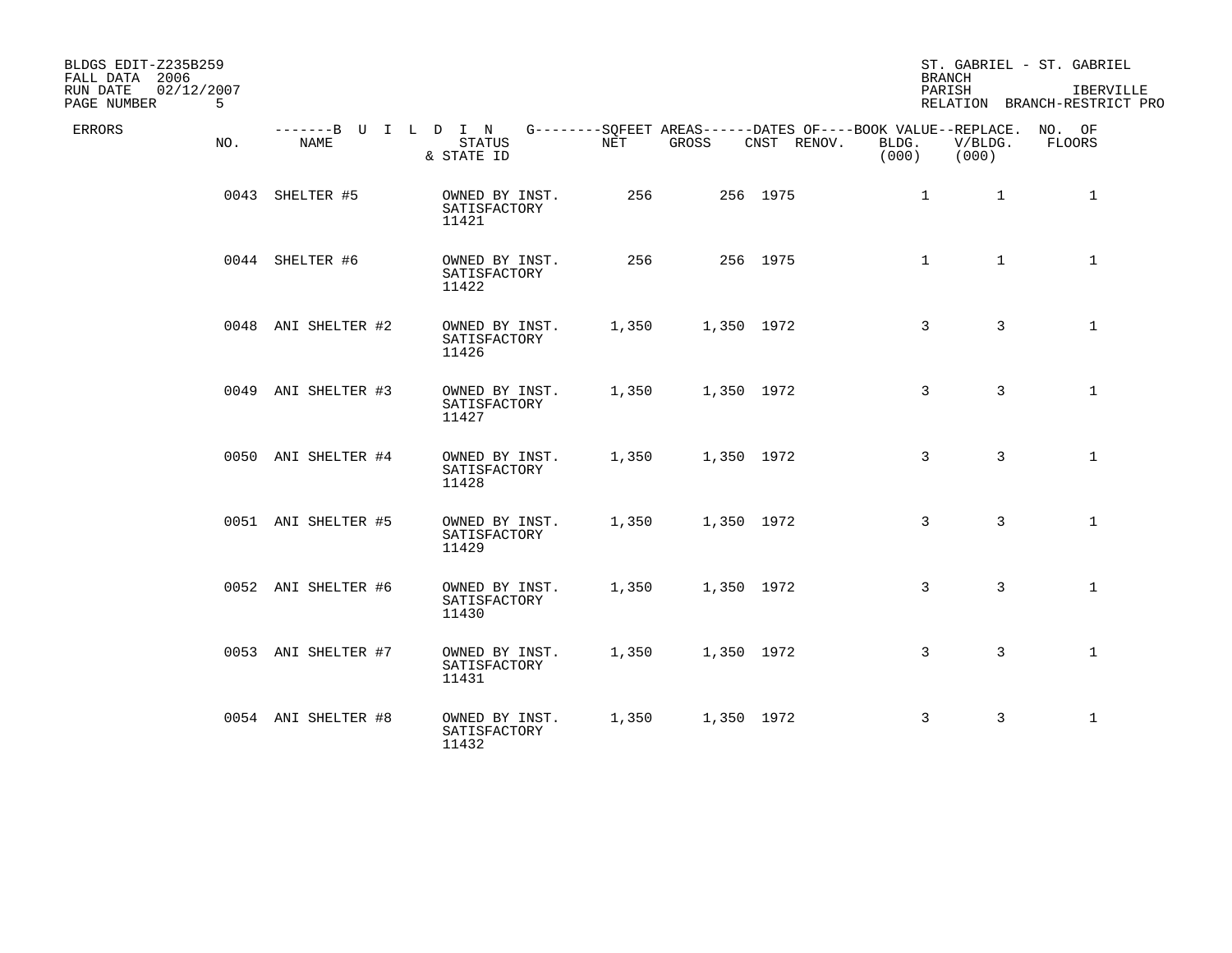| BLDGS EDIT-Z235B259<br>FALL DATA 2006<br>RUN DATE<br>02/12/2007<br>PAGE NUMBER | 6   |                              |                                         |        |             |                                                                                   | <b>BRANCH</b><br>PARISH |                  | ST. GABRIEL - ST. GABRIEL<br>IBERVILLE<br>RELATION BRANCH-RESTRICT PRO |
|--------------------------------------------------------------------------------|-----|------------------------------|-----------------------------------------|--------|-------------|-----------------------------------------------------------------------------------|-------------------------|------------------|------------------------------------------------------------------------|
| ERRORS                                                                         | NO. | -------B U I L D I N<br>NAME | STATUS<br>& STATE ID                    | NET    | GROSS       | G--------SQFEET AREAS------DATES OF----BOOK VALUE--REPLACE. NO. OF<br>CNST RENOV. | BLDG.<br>(000)          | V/BLDG.<br>(000) | FLOORS                                                                 |
|                                                                                |     | 0077 PUMP HSE                | OWNED BY INST.<br>SATISFACTORY<br>11453 | 218    |             | 218 1990                                                                          | $\mathbf{1}$            | $\mathbf{1}$     | 1                                                                      |
|                                                                                |     | 0080 BOAT STOR               | OWNED BY INST.<br>SATISFACTORY<br>11398 | 12,000 | 12,000 1955 |                                                                                   | 75                      | 75               | $\mathbf{1}$                                                           |
|                                                                                |     | 0081 COVER                   | OWNED BY INST.<br>SATISFACTORY<br>13926 | 3,010  | 3,010 1997  |                                                                                   | 41                      | 41               | $\mathbf 1$                                                            |
|                                                                                |     | 0082 BARN                    | OWNED BY INST.<br>SATISFACTORY<br>00000 | 3,000  | 3,000 1995  |                                                                                   | 25                      | 25               | $\mathbf{1}$                                                           |
| T                                                                              |     | 0086 RBC HORSE STOCKS        | OWNED BY INST.<br>SATISFACTORY<br>00000 |        |             | 360 1998                                                                          | $7\overline{ }$         | $7\overline{ }$  | $\mathbf{1}$                                                           |
| Т                                                                              |     | 0087 RBC CATTLE FAC          | OWNED BY INST.<br>SATISFACTORY<br>00000 |        | 1,350 1972  |                                                                                   | $\mathbf 1$             | $\mathbf{1}$     | $\mathbf{1}$                                                           |
| T                                                                              |     | 0088 SHADE STRUC             | OWNED BY INST.<br>SATISFACTORY<br>00000 |        |             | 152 1972                                                                          | $\overline{2}$          | $\overline{2}$   | $\mathbf{1}$                                                           |
| Т                                                                              |     | 0089 STORAGE                 | OWNED BY INST.<br>SATISFACTORY<br>11396 |        |             | 480 1955                                                                          | 2                       | $\overline{a}$   | $\mathbf{1}$                                                           |
| т                                                                              |     | 0090 RBC PUMP HSE            | OWNED BY INST.<br>SATISFACTORY<br>13925 |        |             | 128 1991                                                                          | 2                       | 2                | $\mathbf{1}$                                                           |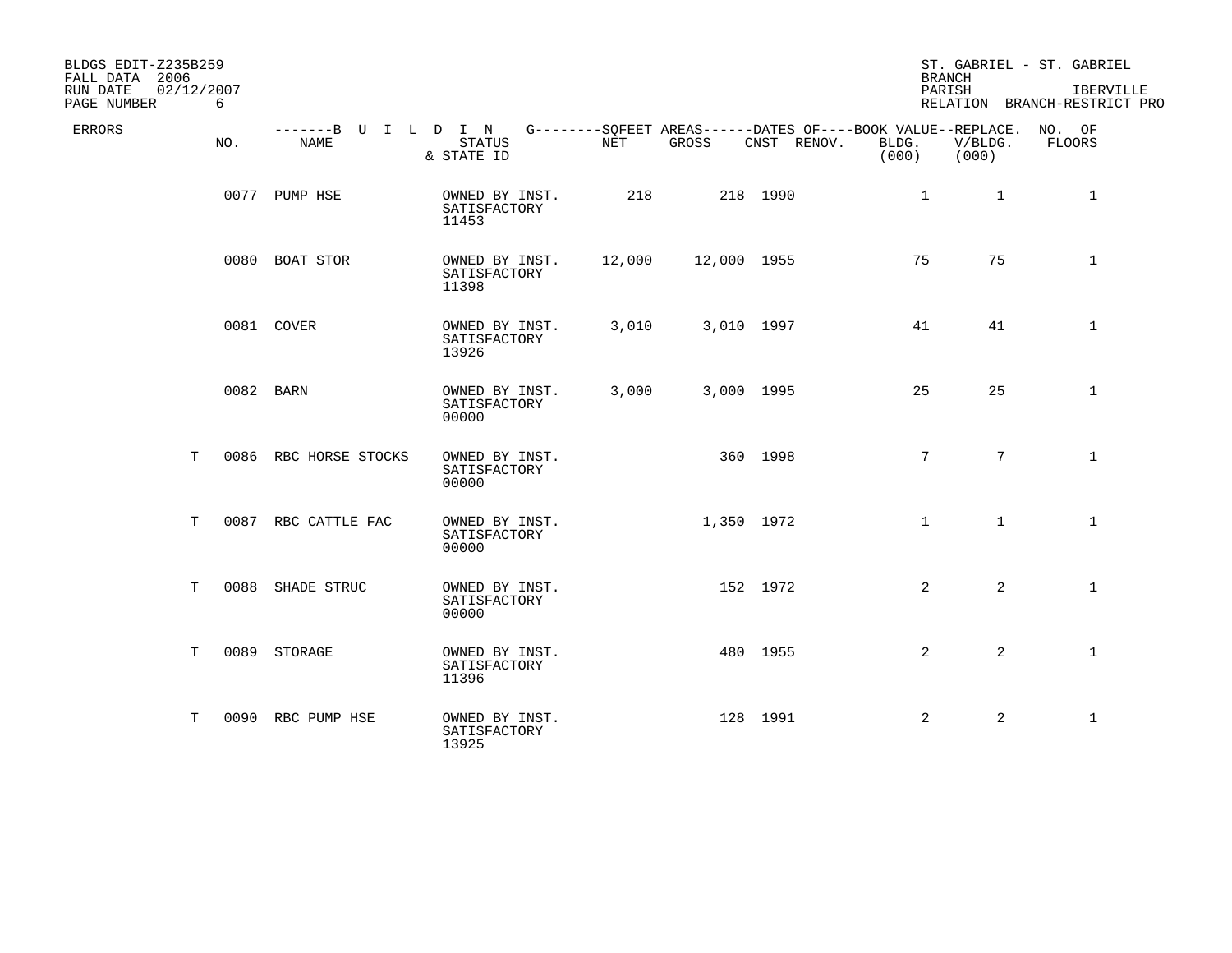| BLDGS EDIT-Z235B259<br>2006<br>FALL DATA<br>RUN DATE<br>PAGE NUMBER | 02/12/2007 |      |                    |  |  |       |                      |                |                           |       |       |      |        |                                                      | BRANCH<br>PARISH | RELATION         |     | ST. GABRIEL - ST. GABRIEL<br><b>IBERVILLE</b><br>BRANCH-RESTRICT PRO |  |
|---------------------------------------------------------------------|------------|------|--------------------|--|--|-------|----------------------|----------------|---------------------------|-------|-------|------|--------|------------------------------------------------------|------------------|------------------|-----|----------------------------------------------------------------------|--|
| ERRORS                                                              |            | NO.  | $-----B$ U<br>NAME |  |  |       | STATUS<br>& STATE ID | G-------       | -SOFEET AREAS-----<br>NET | GROSS |       | CNST | RENOV. | --DATES OF----BOOK VALUE--REPLACE.<br>BLDG.<br>(000) |                  | V/BLDG.<br>(000) | NO. | OF<br>FLOORS                                                         |  |
|                                                                     | T.         | 0091 | RBC SHADE STRUCTUR |  |  | 13899 | SATISFACTORY         | OWNED BY INST. |                           |       | 1,400 | 2005 |        |                                                      | 26               | 26               |     |                                                                      |  |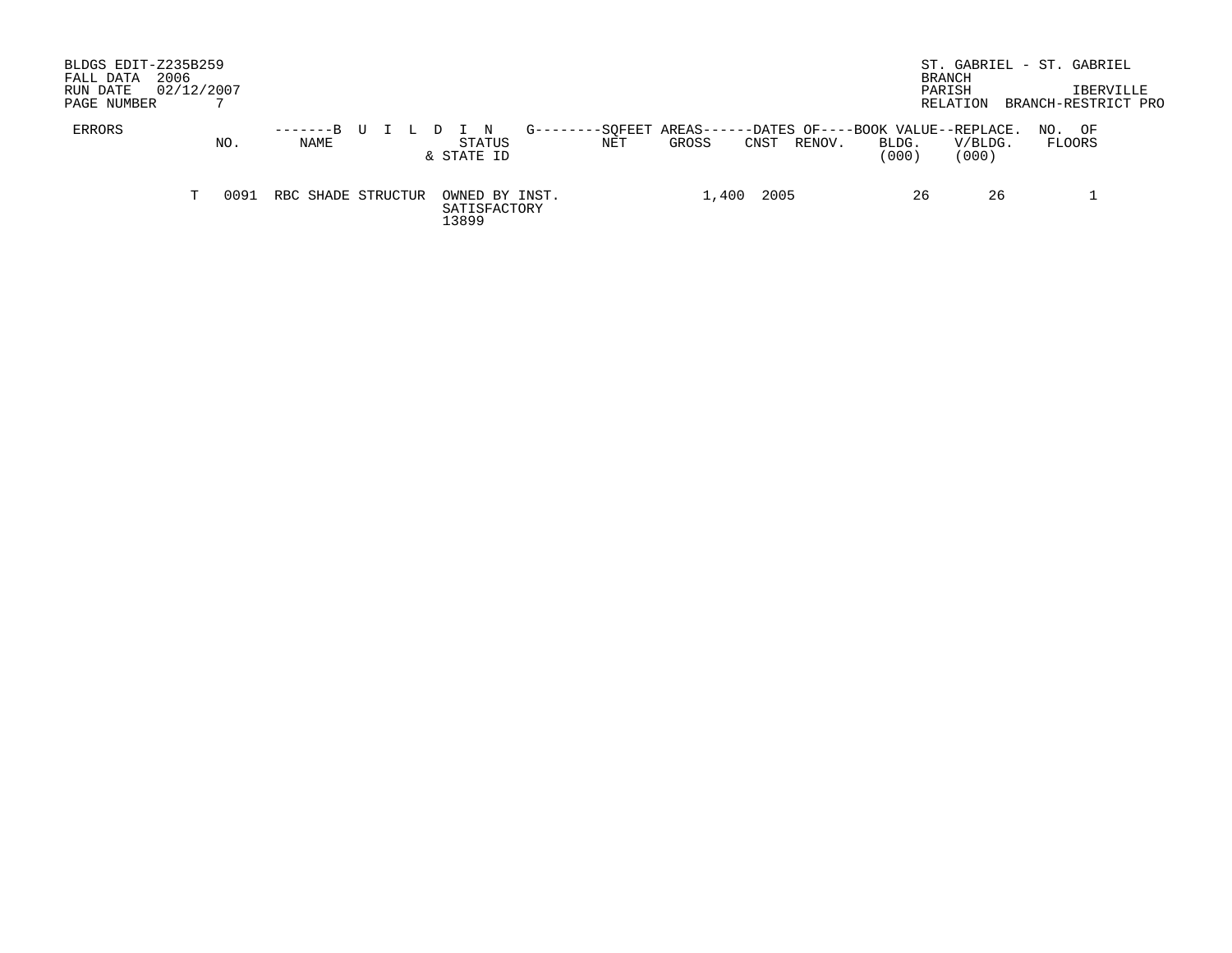BLDGS EDIT-Z235B259 ST. GABRIEL - ST. GABRIEL - ST. GABRIEL - ST. GABRIEL - ST. GABRIEL - ST. GABRIEL RUN DATE 02/12/2007 PARISH IBERVILLE PAGE NUMBER 8 RELATION BRANCH-RESTRICT PRO

#### D E S C R I P T I O N A N D S U M M A R Y O F E R R O R S

ERROR A DUPLICATE BLDG

- ERROR B DUPLICATE SUPPLEMENT
- ERROR C UNMATCHED BLDG ERROR D UNMATCHED SUPPLEMENT
- 
- ERROR E INVALID OWNERSHIP STATUS CODE
- ERROR F INVALID FOUNDATION TYPE ERROR G INVALID CONDITION STATUS CODE
- ERROR H INVALID CONSTRUCTION STATUS CODE (TYPE STRUC)
- ERROR I INVALID AIR CONDITIONED STATUS CODE
- ERROR J INVALID HEATING STATUS CODE
- ERROR K INVALID FLOOR STRUCTURE STATUS CODE
- ERROR L INVALID ROOF STRUCTURE STATUS CODE
- ERROR M INVALID EXTERIOR WALL FINISH CODE
- ERROR N INVALID ROOF MATERIAL STATUS CODE
- ERROR O STATE IDENTIFICATION NUMBER IS BLANK
- ERROR P GROSS AREA = ZEROS OR BLANK
- ERROR Q CONSTRUCTION DATE PRIOR TO 1800 OR BLANK
- ERROR R BLDG IS OWNED BUT NO BOOK OR ESTIMATED VALUE IS PROVIDED
- ERROR S NET ASSIGNABLE SO FT + CUSTODIAL, CIRCULATION MECHANICAL > GROSS SOUARE FEET THE SUM OF THE NET SQ FT OF THE ROOMS IN THIS BUILDING IS GREATER THAN THE REPORTED GROSS SQ FT
- ERROR T NET ASSIGNABLE SQUARE FEET = ZEROS OR BLANK (NO ROOMS ASSIGNED TO THIS BUILDING OR BUILDING CONTAINS 6 ONLY ROOMS WITH ROOM TYPES OF 010, 020, OR 030)

### T O T A L S

| TOTAL NUMBER OF BLDGS (MATCHED)                                     | 55     |
|---------------------------------------------------------------------|--------|
| TOTAL ERRORS                                                        | 6      |
| TOTAL BOOK VALUE OF BLDGS (IN THOUSANDS)                            | 1987   |
| TOTAL EST VALUE OF BLDGS (IN THOUSANDS)                             | 3332   |
| TOTAL GROSS AREA OWNED BY INST.<br>TOTAL GROSS AREA LEASED BY INST. | 160387 |
| TOTAL GROSS AREA                                                    | 160387 |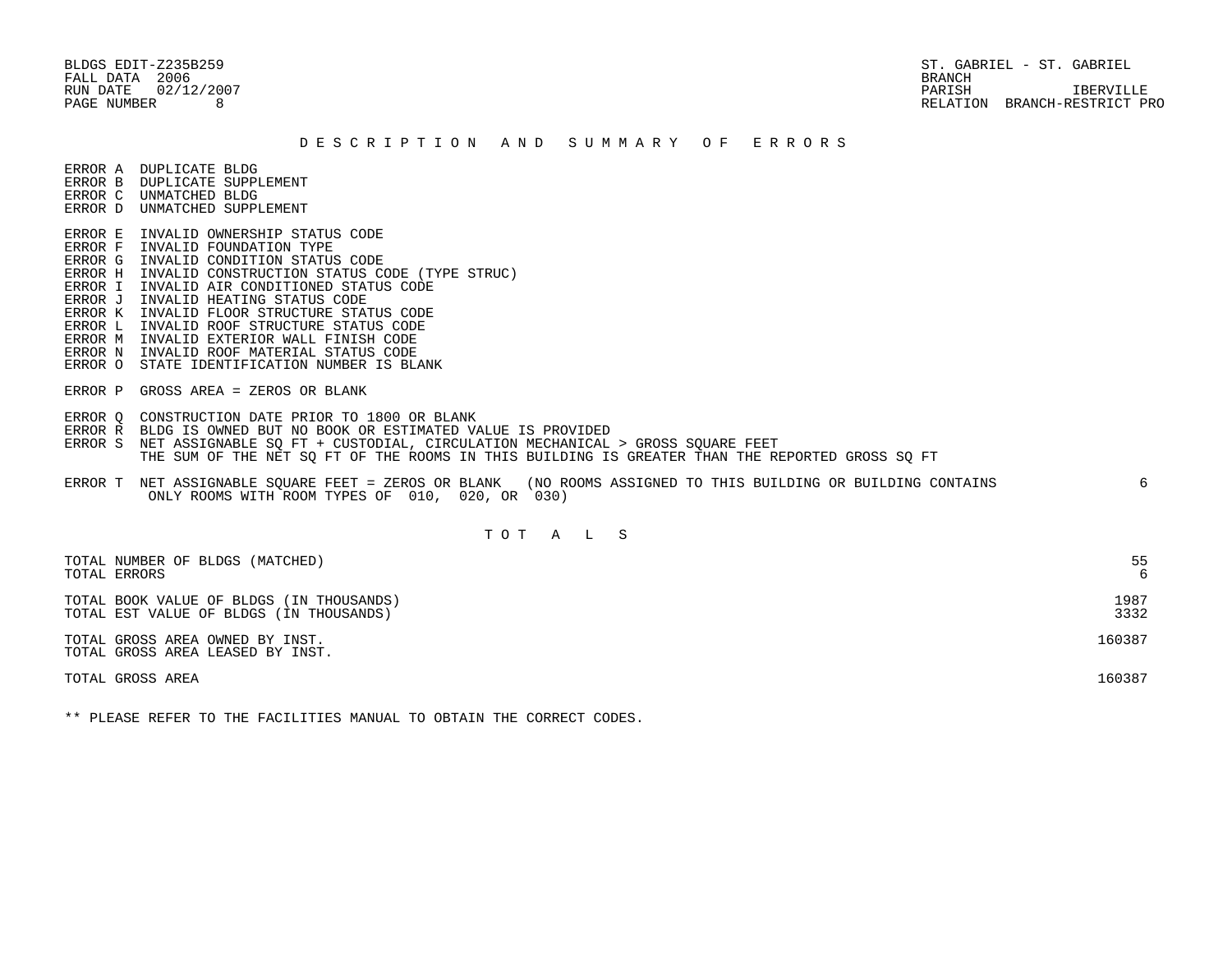| BLDGS EDIT-Z235B259<br>FALL DATA 2006<br>RUN DATE<br>PAGE NUMBER | 02/12/2007<br>$\mathbf{1}$ |                              |                                         |       |            |                    | <b>BRANCH</b><br>PARISH                                                              |                  | SOUTHEAST - FRANKLINTON<br>WASHINGTON<br>RELATION BRANCH-RESTRICT PRO |
|------------------------------------------------------------------|----------------------------|------------------------------|-----------------------------------------|-------|------------|--------------------|--------------------------------------------------------------------------------------|------------------|-----------------------------------------------------------------------|
| ERRORS                                                           | NO.                        | -------B U I L D I N<br>NAME | <b>STATUS</b><br>& STATE ID             | NET   | GROSS      | CNST RENOV.        | G--------SQFEET AREAS------DATES OF----BOOK VALUE--REPLACE. NO. OF<br>BLDG.<br>(000) | V/BLDG.<br>(000) | FLOORS                                                                |
|                                                                  |                            | 0005 SUPT RESD & GAR         | OWNED BY INST.<br>SATISFACTORY<br>11326 | 2,894 |            | 2,894 1946         | 21                                                                                   | 75               | $\mathbf{1}$                                                          |
|                                                                  |                            | 0006 FOREMANS RESD           | OWNED BY INST.<br>SATISFACTORY<br>11327 | 1,053 | 1,053 1946 |                    | 8                                                                                    | 37               | $\mathbf{1}$                                                          |
|                                                                  |                            | 0007 LABOR COTTAGE           | OWNED BY INST.<br>SATISFACTORY<br>11328 | 922   |            | 922 1946           | 6                                                                                    | 21               | $\mathbf{1}$                                                          |
|                                                                  |                            | 0009 PUMP HOUSE              | OWNED BY INST.<br>SATISFACTORY<br>11343 | 120   |            | 120 1946           | $\mathbf{1}$                                                                         | $\overline{a}$   | $\mathbf{1}$                                                          |
|                                                                  |                            | 0010 LABOR COTTAGE           | OWNED BY INST.<br>SATISFACTORY<br>11345 | 922   |            | 922 1946           | 6                                                                                    | 23               | $\mathbf 1$                                                           |
|                                                                  |                            | 0011 LABOR COTTAGE           | OWNED BY INST.<br>SATISFACTORY<br>11346 | 922   |            | 922 1946           | 6                                                                                    | 23               | $\mathbf{1}$                                                          |
|                                                                  |                            | 0012 LABOR COTTAGE           | OWNED BY INST.<br>SATISFACTORY<br>11347 | 922   |            | 922 1946           | 6                                                                                    | 23               | $\mathbf{1}$                                                          |
|                                                                  |                            | 0015 SEED/FERT.STOR.         | OWNED BY INST.<br>SATISFACTORY<br>11330 | 1,372 | 1,500 1952 |                    | 6                                                                                    | 22               | $\mathbf{1}$                                                          |
|                                                                  |                            | 0016 FARM IMPLE SHOP         | OWNED BY INST.<br>SATISFACTORY<br>11331 | 2,308 |            | 2,308 1952<br>1982 | 3                                                                                    | 60               | $\mathbf{1}$                                                          |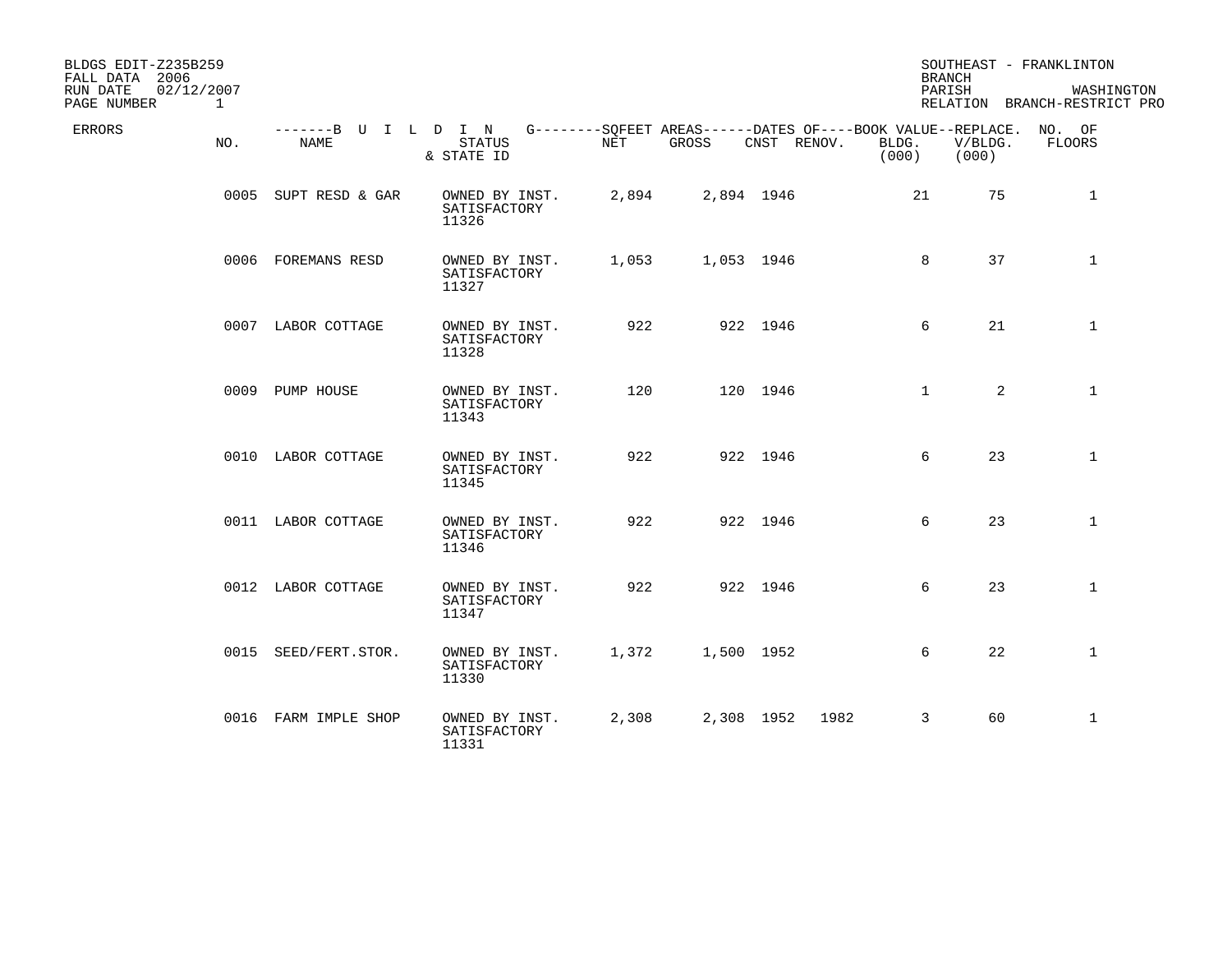| BLDGS EDIT-Z235B259<br>FALL DATA 2006<br>RUN DATE<br>02/12/2007 |                              |                                         |            |                                                                             |                 |      |                 | <b>BRANCH</b><br>PARISH | SOUTHEAST - FRANKLINTON<br>WASHINGTON |
|-----------------------------------------------------------------|------------------------------|-----------------------------------------|------------|-----------------------------------------------------------------------------|-----------------|------|-----------------|-------------------------|---------------------------------------|
| 2<br>PAGE NUMBER                                                |                              |                                         |            |                                                                             |                 |      |                 |                         | RELATION BRANCH-RESTRICT PRO          |
| ERRORS<br>NO.                                                   | -------B U I L D I N<br>NAME | <b>STATUS</b><br>& STATE ID             | <b>NET</b> | G--------SQFEET AREAS------DATES OF----BOOK VALUE--REPLACE. NO. OF<br>GROSS | CNST RENOV.     |      | BLDG.<br>(000)  | V/BLDG.<br>(000)        | FLOORS                                |
|                                                                 | 0017 IMPLEM SHED 1           | OWNED BY INST.<br>SATISFACTORY<br>11332 | 4,680      |                                                                             | 4,680 1952 1983 |      | 5               | 29                      | $\mathbf{1}$                          |
|                                                                 | 0018 WAREHOUSE/STORAGE       | OWNED BY INST.<br>SATISFACTORY<br>11333 | 4,116      |                                                                             | 4,116 1952      |      | $4\overline{ }$ | 23                      | $\mathbf{1}$                          |
|                                                                 | 0019 AGRO RESDI              | OWNED BY INST.<br>SATISFACTORY<br>11325 | 1,844      |                                                                             | 1,844 1953      |      | 12 <sup>°</sup> | 41                      | $\mathbf{1}$                          |
|                                                                 | 0020 DRYER BARN              | OWNED BY INST.<br>SATISFACTORY<br>11329 | 600        |                                                                             | 600 1953        |      | $4\overline{ }$ | 12                      | $\mathbf{1}$                          |
|                                                                 | 0021 DAIRY STORAGE           | OWNED BY INST.<br>SATISFACTORY<br>11336 | 748        |                                                                             | 748 1953        |      | 6               | 24                      | $\mathbf{1}$                          |
|                                                                 | 0022 ADMIN BLDG              | OWNED BY INST.<br>SATISFACTORY<br>11334 | 3,208      |                                                                             | 4,326 1955      | 1983 | 92              | 265                     | $\mathbf{1}$                          |
|                                                                 | 0024 HAY BARN                | OWNED BY INST.<br>SATISFACTORY<br>11340 | 4,000      |                                                                             | 4,000 1957      |      | 9               | 33                      | $\mathbf{1}$                          |
|                                                                 | 0025 INVITRO                 | OWNED BY INST.<br>SATISFACTORY<br>11341 | 3,816      |                                                                             | 3,816 1957      |      | $4\overline{ }$ | 22                      | $\mathbf{1}$                          |
|                                                                 | 0027 STAFF RESIDENCE         | OWNED BY INST.<br>SATISFACTORY<br>11348 | 1,450      |                                                                             | 1,450 1960      |      | 9               | 41                      | $\mathbf{1}$                          |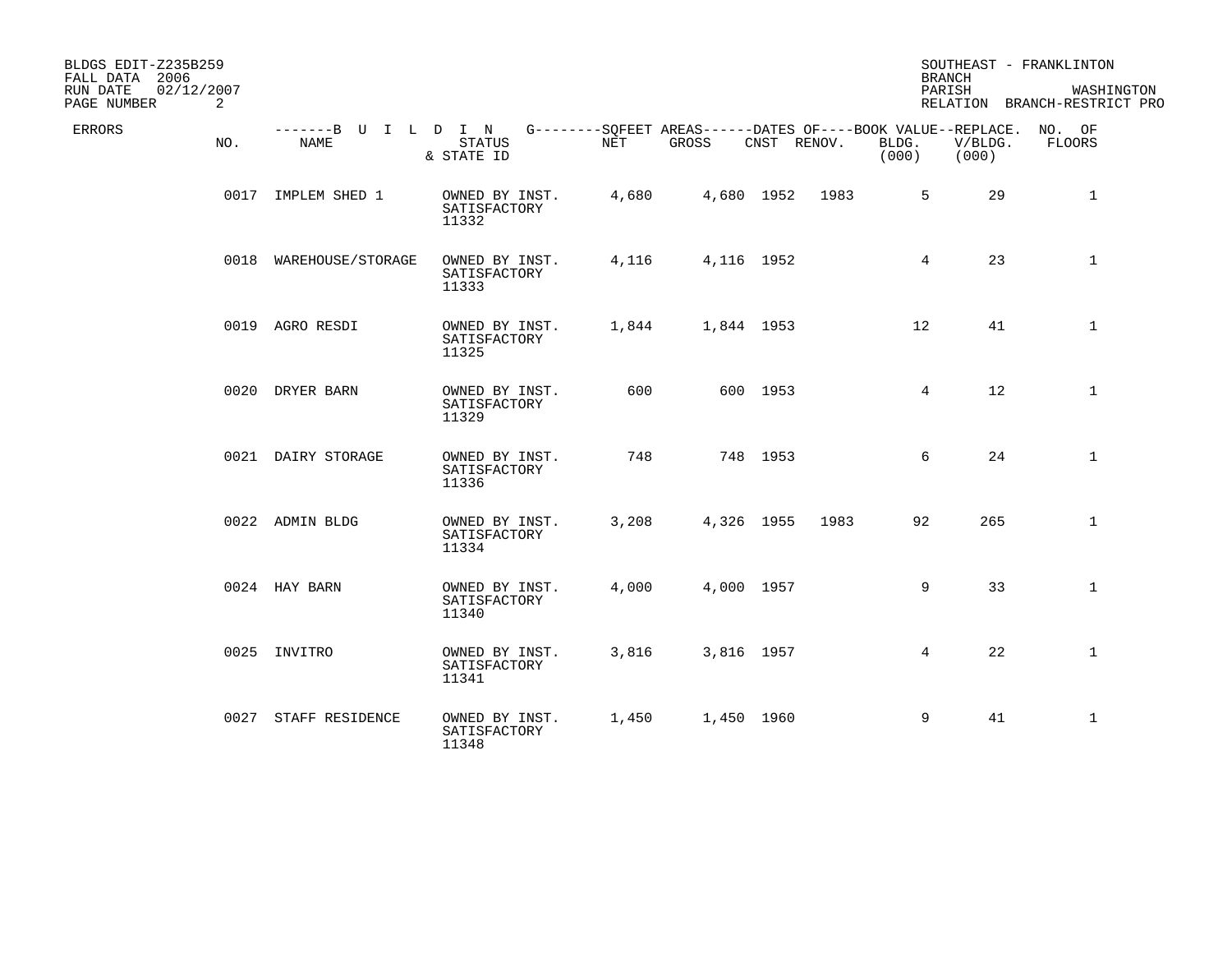| BLDGS EDIT-Z235B259<br>FALL DATA 2006<br>RUN DATE<br>02/12/2007<br>PAGE NUMBER | 3   |                              |                                         |       |            |                                                                                   | <b>BRANCH</b><br>PARISH |                  | SOUTHEAST - FRANKLINTON<br>WASHINGTON<br>RELATION BRANCH-RESTRICT PRO |
|--------------------------------------------------------------------------------|-----|------------------------------|-----------------------------------------|-------|------------|-----------------------------------------------------------------------------------|-------------------------|------------------|-----------------------------------------------------------------------|
| ERRORS                                                                         | NO. | -------B U I L D I N<br>NAME | $\mbox{{\sc STATUS}}$<br>& STATE ID     | NET   | GROSS      | G--------SQFEET AREAS------DATES OF----BOOK VALUE--REPLACE. NO. OF<br>CNST RENOV. | BLDG.<br>(000)          | V/BLDG.<br>(000) | FLOORS                                                                |
|                                                                                |     | 0031 SILO (18X50)            | OWNED BY INST.<br>SATISFACTORY<br>11352 | 500   |            | 500 1966                                                                          | 2                       | $7\overline{ }$  | $\mathbf{1}$                                                          |
|                                                                                |     | 0033 CONC SILO               | OWNED BY INST.<br>SATISFACTORY<br>11355 | 500   |            | 500 1967                                                                          | 12                      | 12               | $\mathbf{1}$                                                          |
|                                                                                |     | 0034 FORAGE PROC BLD         | OWNED BY INST.<br>SATISFACTORY<br>11357 | 1,626 | 1,800 1969 |                                                                                   | 35                      | 53               | 1                                                                     |
|                                                                                |     | 0035 BARN                    | OWNED BY INST.<br>REMODELING-A<br>11361 | 6,960 | 7,200 1971 |                                                                                   | 20                      | 32               | $\mathbf{1}$                                                          |
|                                                                                |     | 0038 HAY BLDG                | OWNED BY INST.<br>SATISFACTORY<br>11359 | 4,000 | 4,000 1975 |                                                                                   | 23                      | 43               | $\mathbf{1}$                                                          |
|                                                                                |     | 0040 PESTICIDE STOR          | OWNED BY INST.<br>SATISFACTORY<br>11362 | 720   |            | 720 1980                                                                          | 45                      | 57               | $\mathbf{1}$                                                          |
|                                                                                |     | 0041 PLATFORM SCALES         | OWNED BY INST.<br>SATISFACTORY<br>11354 | 300   |            | 300 1981                                                                          | 18                      | 18               | $\mathbf{1}$                                                          |
|                                                                                |     | 0042 DAIRY FEED BARN         | OWNED BY INST.<br>SATISFACTORY<br>11337 | 5,058 | 5,225 1982 |                                                                                   | 143                     | 165              | $\mathbf{1}$                                                          |
|                                                                                |     | 0043 COW BARN                | OWNED BY INST.<br>SATISFACTORY<br>11364 | 558   |            | 558 1982                                                                          | 9                       | 9                | $\mathbf{1}$                                                          |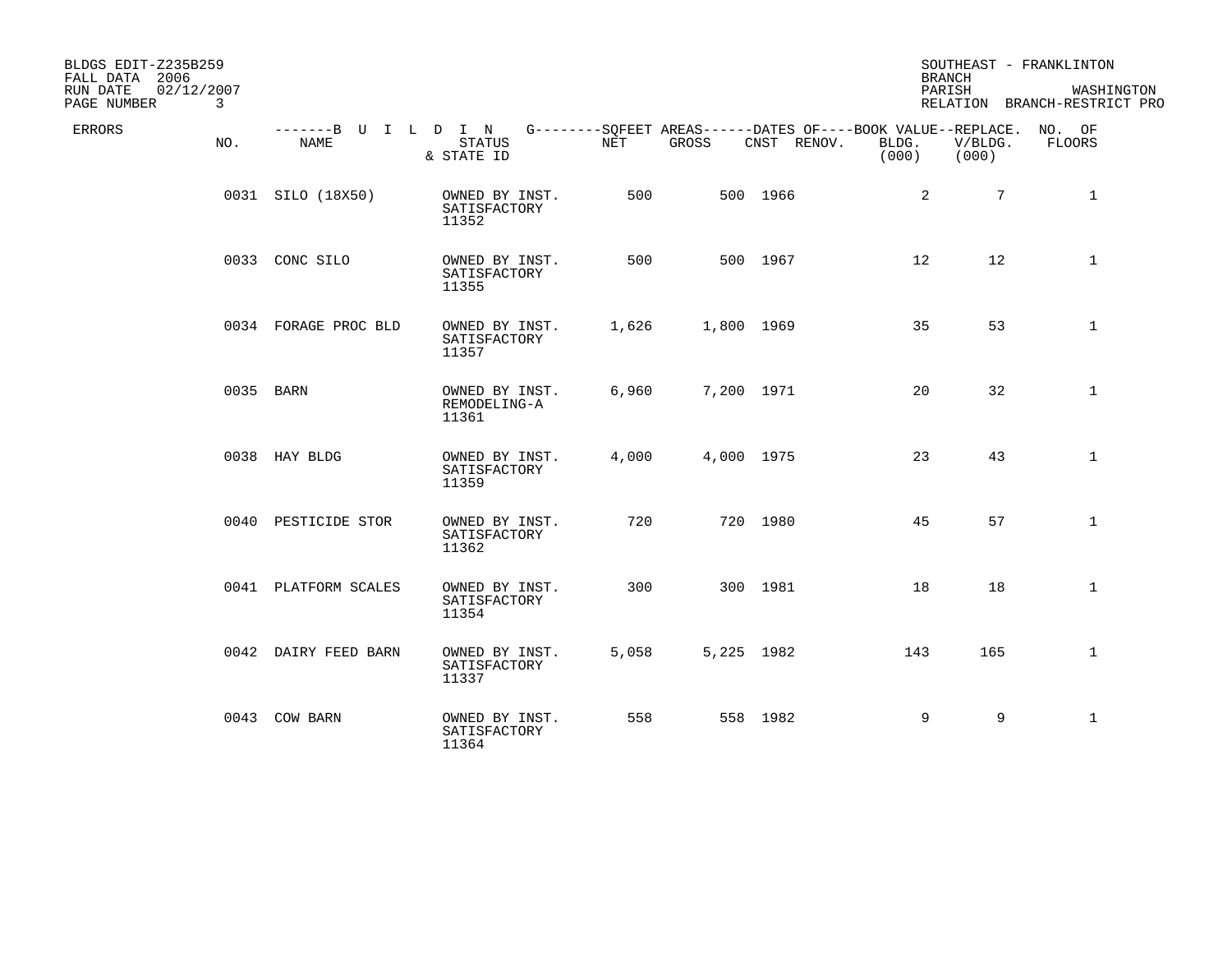| BLDGS EDIT-Z235B259<br>FALL DATA 2006<br>RUN DATE<br>02/12/2007 |           |                                     |                                         |            |             |                                                                                   | <b>BRANCH</b><br>PARISH |                  | SOUTHEAST - FRANKLINTON<br>WASHINGTON |
|-----------------------------------------------------------------|-----------|-------------------------------------|-----------------------------------------|------------|-------------|-----------------------------------------------------------------------------------|-------------------------|------------------|---------------------------------------|
| PAGE NUMBER                                                     | 4         |                                     |                                         |            |             |                                                                                   |                         |                  | RELATION BRANCH-RESTRICT PRO          |
| ERRORS                                                          | NO.       | -------B U I L D I N<br><b>NAME</b> | <b>STATUS</b><br>& STATE ID             | <b>NET</b> | GROSS       | G--------SOFEET AREAS------DATES OF----BOOK VALUE--REPLACE. NO. OF<br>CNST RENOV. | BLDG.<br>(000)          | V/BLDG.<br>(000) | FLOORS                                |
|                                                                 |           | 0044 FORAGE QUAL LAB                | OWNED BY INST.<br>SATISFACTORY<br>11358 | 3,051      | 3,820 1983  |                                                                                   | 335                     | 341              | 1                                     |
|                                                                 |           | 0046 CONC STAVE SILO                | OWNED BY INST.<br>SATISFACTORY<br>11356 | 113        |             | 113 1984                                                                          | 18                      | 19               | $\mathbf{1}$                          |
| Т                                                               |           | 0053 IRRI WELL                      | OWNED BY INST.<br>SATISFACTORY<br>11366 |            |             | 500 1970                                                                          | 20                      | $\mathbf{1}$     | $\mathbf{1}$                          |
|                                                                 | 0054 SHED |                                     | OWNED BY INST.<br>SATISFACTORY<br>11367 | 5,250      | 5,250 1981  |                                                                                   | 143                     | 143              | $\mathbf{1}$                          |
|                                                                 |           | 0060 UTILITY BLDG                   | OWNED BY INST.<br>SATISFACTORY<br>11368 | 127        |             | 127 1983                                                                          | $\mathbf{1}$            | $\mathbf{1}$     | $\mathbf{1}$                          |
|                                                                 | 0068 SHED |                                     | OWNED BY INST.<br>SATISFACTORY<br>11376 | 1,133      | 1,133 1958  |                                                                                   | 7                       | $7\overline{ }$  | $\mathbf{1}$                          |
|                                                                 |           | 0069 SILO SHED                      | OWNED BY INST.<br>SATISFACTORY<br>11377 | 1,099      | 1,099 1985  |                                                                                   | 13                      | 13               | $\mathbf{1}$                          |
|                                                                 |           | 0070 SUPT STORAGE                   | OWNED BY INST.<br>SATISFACTORY<br>11378 | 123        |             | 123 1946                                                                          | $\mathbf{1}$            | $\mathbf{1}$     | $\mathbf{1}$                          |
|                                                                 | 0076 BARN |                                     | OWNED BY INST.<br>SATISFACTORY<br>12427 | 12,714     | 12,714 1996 |                                                                                   | 172                     | 172              | $\mathbf{1}$                          |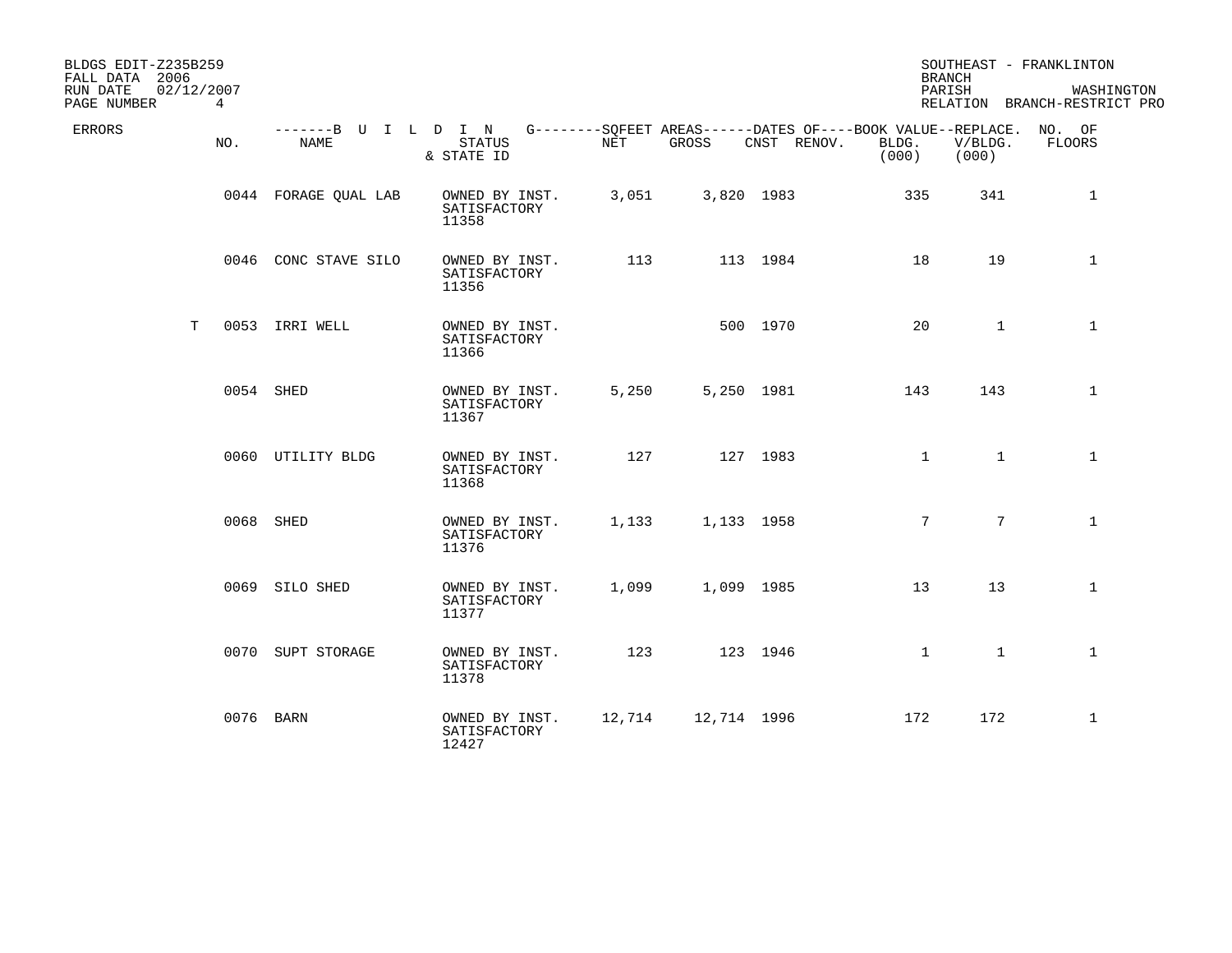| BLDGS EDIT-Z235B259<br>FALL DATA 2006<br>02/12/2007<br>RUN DATE<br>PAGE NUMBER | 5         |                   |                                                                                                                 |                               |             | <b>BRANCH</b><br>PARISH |                  | SOUTHEAST - FRANKLINTON<br>WASHINGTON<br>RELATION BRANCH-RESTRICT PRO |
|--------------------------------------------------------------------------------|-----------|-------------------|-----------------------------------------------------------------------------------------------------------------|-------------------------------|-------------|-------------------------|------------------|-----------------------------------------------------------------------|
| ERRORS                                                                         | NO.       | NAME              | -------B U I L D I N G--------SQFEET AREAS------DATES OF----BOOK VALUE--REPLACE. NO. OF<br>STATUS<br>& STATE ID | GROSS<br>$\operatorname{NET}$ | CNST RENOV. | BLDG.<br>(000)          | V/BLDG.<br>(000) | FLOORS                                                                |
| T.                                                                             |           | 0080 FEED MILL    | OWNED BY INST.<br>SATISFACTORY<br>13324                                                                         |                               | 990 2002    | 328                     | 328              | $\mathbf{1}$                                                          |
| T.                                                                             |           | 0081 MILKING BARN | OWNED BY INST.<br>SATISFACTORY<br>13322                                                                         |                               | 4,376 2002  | 762                     | 762              | $\mathbf{1}$                                                          |
| Т                                                                              | 0082 BARN |                   | OWNED BY INST.<br>SATISFACTORY<br>13323                                                                         | 23,638 2002                   |             | 1,350                   | 1,350            | $\mathbf{1}$                                                          |
| T.                                                                             | 0084 SHED |                   | OWNED BY INST.<br>SATISFACTORY<br>12429                                                                         |                               | 144 1953    | 2                       | $\overline{2}$   | $\mathbf{1}$                                                          |
| T                                                                              | 0085 SHED |                   | OWNED BY INST.<br>SATISFACTORY<br>12430                                                                         |                               | 144 1953    | 2                       | $\overline{2}$   | $\mathbf{1}$                                                          |
| Т                                                                              | 0086 SHED |                   | OWNED BY INST.<br>SATISFACTORY<br>12431                                                                         |                               | 144 1953    | 2                       | $\overline{2}$   | $\mathbf{1}$                                                          |
| T                                                                              | 0087 SHED |                   | OWNED BY INST.<br>SATISFACTORY<br>12432                                                                         |                               | 144 1953    | 2                       | $\overline{2}$   | $\mathbf{1}$                                                          |
| T                                                                              | 0088 SHED |                   | OWNED BY INST.<br>SATISFACTORY<br>12433                                                                         |                               | 144 1953    | 2                       | 2                | $\mathbf{1}$                                                          |
| т                                                                              | 0089 SHED |                   | OWNED BY INST.<br>SATISFACTORY<br>12428                                                                         |                               | 144 1953    | $\overline{a}$          | 2                | $\mathbf{1}$                                                          |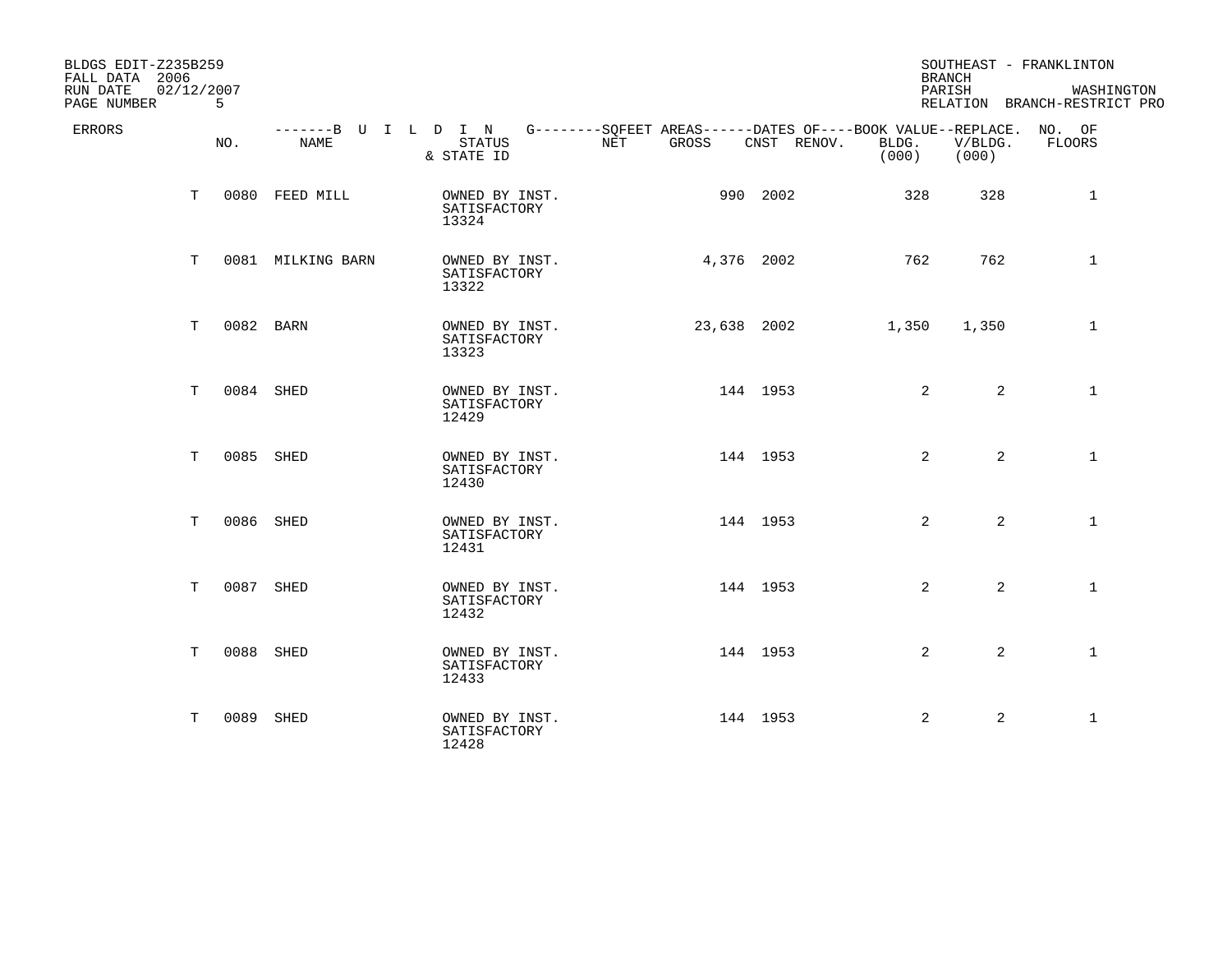| BLDGS EDIT-Z235B259<br>2006<br>FALL DATA<br>RUN DATE | 02/12/2007 |          |                        |                                                      |              |                                                                                         | SOUTHEAST - FRANKLINTON<br><b>BRANCH</b><br>PARISH | WASHINGTON                              |
|------------------------------------------------------|------------|----------|------------------------|------------------------------------------------------|--------------|-----------------------------------------------------------------------------------------|----------------------------------------------------|-----------------------------------------|
| PAGE NUMBER<br><b>ERRORS</b>                         |            | 6<br>NO. | -------R<br>TT<br>NAME | $G$ -------<br>N<br>D.<br>I.<br>STATUS<br>& STATE ID | GROSS<br>NET | -SQFEET AREAS------DATES OF----BOOK VALUE--REPLACE.<br>CNST<br>RENOV.<br>BLDG.<br>(000) | RELATION<br>V/BLDG.<br>(000)                       | BRANCH-RESTRICT PRO<br>NO. OF<br>FLOORS |
|                                                      | Т          | 0090     | CARPORT                | OWNED BY INST.<br>SATISFACTORY<br>12434              |              | 500 1953                                                                                | 2<br>2                                             |                                         |
|                                                      | T          | 0091     | BARN                   | OWNED BY INST.<br>SATISFACTORY<br>13891              |              | 396 1992                                                                                | 10<br>10                                           | 1                                       |
|                                                      | T          | 0092     | GREENHOUSE             | OWNED BY INST.<br>SATISFACTORY<br>13888              | 616          | 2002                                                                                    | 10<br>10                                           | 1                                       |
|                                                      | т          | 0093     | FEEDING SHED           | OWNED BY INST.<br>SATISFACTORY<br>13889              | 1,350 2002   |                                                                                         | 40<br>40                                           | 1                                       |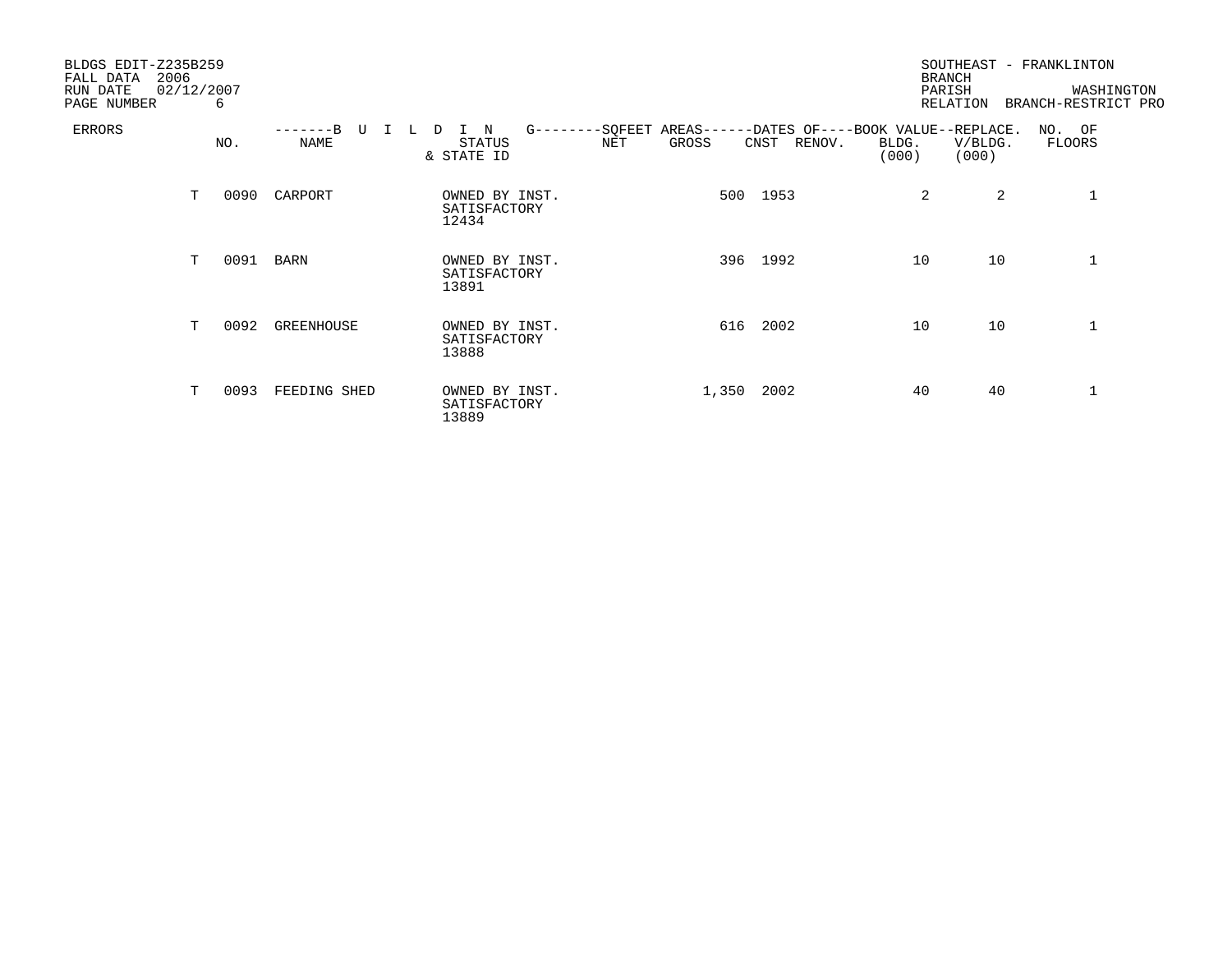BLDGS EDIT-Z235B259 SOUTHEAST - FRANKLINTON FALL DATA 2006 BRANCH

 RUN DATE 02/12/2007 PARISH WASHINGTON PAGE NUMBER 7 RELATION BRANCH-RESTRICT PRO

#### D E S C R I P T I O N A N D S U M M A R Y O F E R R O R S

ERROR A DUPLICATE BLDG

- ERROR B DUPLICATE SUPPLEMENT
- ERROR C UNMATCHED BLDG ERROR D UNMATCHED SUPPLEMENT
- 
- ERROR E INVALID OWNERSHIP STATUS CODE
- ERROR F INVALID FOUNDATION TYPE
- ERROR G INVALID CONDITION STATUS CODE
- ERROR H INVALID CONSTRUCTION STATUS CODE (TYPE STRUC)
- ERROR I INVALID AIR CONDITIONED STATUS CODE
- ERROR J INVALID HEATING STATUS CODE
- ERROR K INVALID FLOOR STRUCTURE STATUS CODE
- ERROR L INVALID ROOF STRUCTURE STATUS CODE
- ERROR M INVALID EXTERIOR WALL FINISH CODE
- ERROR N INVALID ROOF MATERIAL STATUS CODE
- ERROR O STATE IDENTIFICATION NUMBER IS BLANK
- ERROR P GROSS AREA = ZEROS OR BLANK
- ERROR Q CONSTRUCTION DATE PRIOR TO 1800 OR BLANK
- ERROR R BLDG IS OWNED BUT NO BOOK OR ESTIMATED VALUE IS PROVIDED
- ERROR S NET ASSIGNABLE SQ FT + CUSTODIAL, CIRCULATION MECHANICAL > GROSS SQUARE FEET THE SUM OF THE NET SQ FT OF THE ROOMS IN THIS BUILDING IS GREATER THAN THE REPORTED GROSS SQ FT
- ERROR T NET ASSIGNABLE SQUARE FEET = ZEROS OR BLANK (NO ROOMS ASSIGNED TO THIS BUILDING OR BUILDING CONTAINS 14 ONLY ROOMS WITH ROOM TYPES OF 010, 020, OR 030)

# T O T A L S

| TOTAL NUMBER OF BLDGS (MATCHED)                                     | 49     |
|---------------------------------------------------------------------|--------|
| TOTAL ERRORS                                                        | 14     |
| TOTAL BOOK VALUE OF BLDGS (IN THOUSANDS)                            | 3739   |
| TOTAL EST VALUE OF BLDGS (IN THOUSANDS)                             | 4384   |
| TOTAL GROSS AREA OWNED BY INST.<br>TOTAL GROSS AREA LEASED BY INST. | 115555 |
| TOTAL GROSS AREA                                                    | 15555  |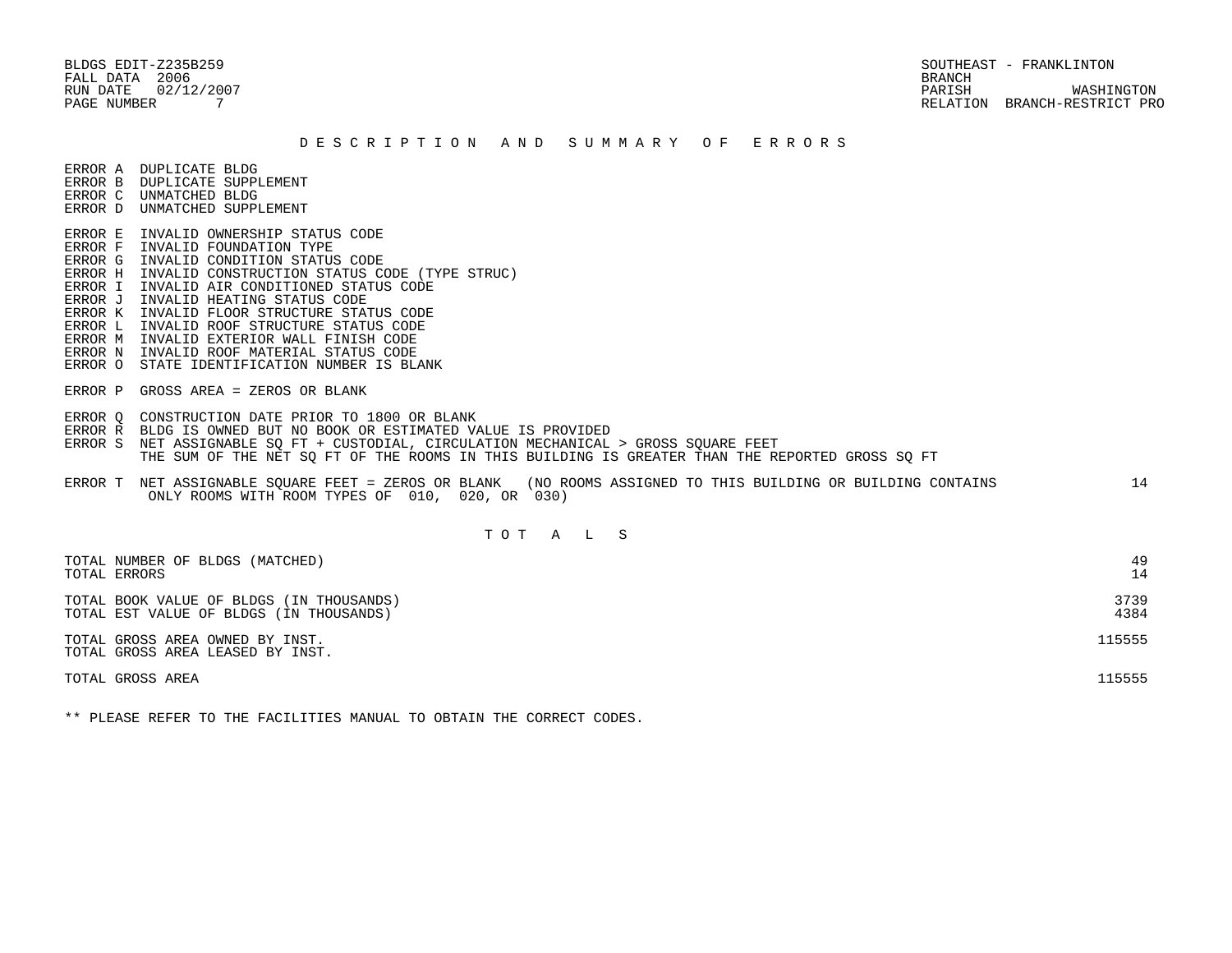| BLDGS EDIT-Z235B259<br>FALL DATA 2006<br>02/12/2007<br>RUN DATE<br>PAGE NUMBER<br>$\mathbf{1}$ |                     |                                                                                                                        |       |            |                               | SWEET POTATO - CHASE<br><b>BRANCH</b><br>PARISH | FRANKLIN<br>RELATION BRANCH-RESTRICT PRO |
|------------------------------------------------------------------------------------------------|---------------------|------------------------------------------------------------------------------------------------------------------------|-------|------------|-------------------------------|-------------------------------------------------|------------------------------------------|
| <b>ERRORS</b><br>NO.                                                                           | NAME                | -------B U I L D I N G--------SQFEET AREAS------DATES OF----BOOK VALUE--REPLACE. NO. OF<br><b>STATUS</b><br>& STATE ID | NET   | GROSS      | CNST RENOV.<br>BLDG.<br>(000) | V/BLDG.<br>(000)                                | FLOORS                                   |
|                                                                                                | 0001 HEAD HOUSE     | OWNED BY INST.<br>SATISFACTORY<br>11481                                                                                | 3,071 | 3,932 1950 |                               | 19<br>82                                        | $\mathbf{1}$                             |
|                                                                                                | 0002 SUPT RESIDENCE | OWNED BY INST.<br>SATISFACTORY<br>11477                                                                                | 2,150 | 2,150 1952 |                               | 22<br>86                                        | $\mathbf{1}$                             |
|                                                                                                | 0005 RESIDENCE      | OWNED BY INST.<br>SATISFACTORY<br>11478                                                                                | 1,300 | 1,700 1956 |                               | 58<br>12                                        | $\mathbf{1}$                             |
| 0006 LAB                                                                                       |                     | OWNED BY INST.<br>SATISFACTORY<br>11484                                                                                | 1,062 | 1,182 1956 |                               | 12<br>47                                        | $\mathbf{1}$                             |
|                                                                                                | 0011 LABORER RESI   | OWNED BY INST.<br>SATISFACTORY<br>11479                                                                                | 1,200 | 1,200 1974 |                               | 6<br>25                                         | $\mathbf{1}$                             |
|                                                                                                | 0012 LABORER RESI   | OWNED BY INST.<br>SATISFACTORY<br>11480                                                                                | 1,000 | 1,000 1974 |                               | 6<br>25                                         | $\mathbf{1}$                             |
|                                                                                                | 0013 GREENHOUSE     | OWNED BY INST.<br>SATISFACTORY<br>11482                                                                                | 2,400 | 2,400 1974 |                               | 6<br>25                                         | $\mathbf{1}$                             |
|                                                                                                | 0014 EQUIP SHED     | OWNED BY INST.<br>SATISFACTORY<br>11483                                                                                | 1,059 | 1,500 1974 |                               | 17<br>5                                         | $\mathbf{1}$                             |
|                                                                                                | 0018 SHOP           | OWNED BY INST.<br>SATISFACTORY<br>11486                                                                                | 1,800 | 1,800 1974 |                               | 21<br>7                                         | $\mathbf{1}$                             |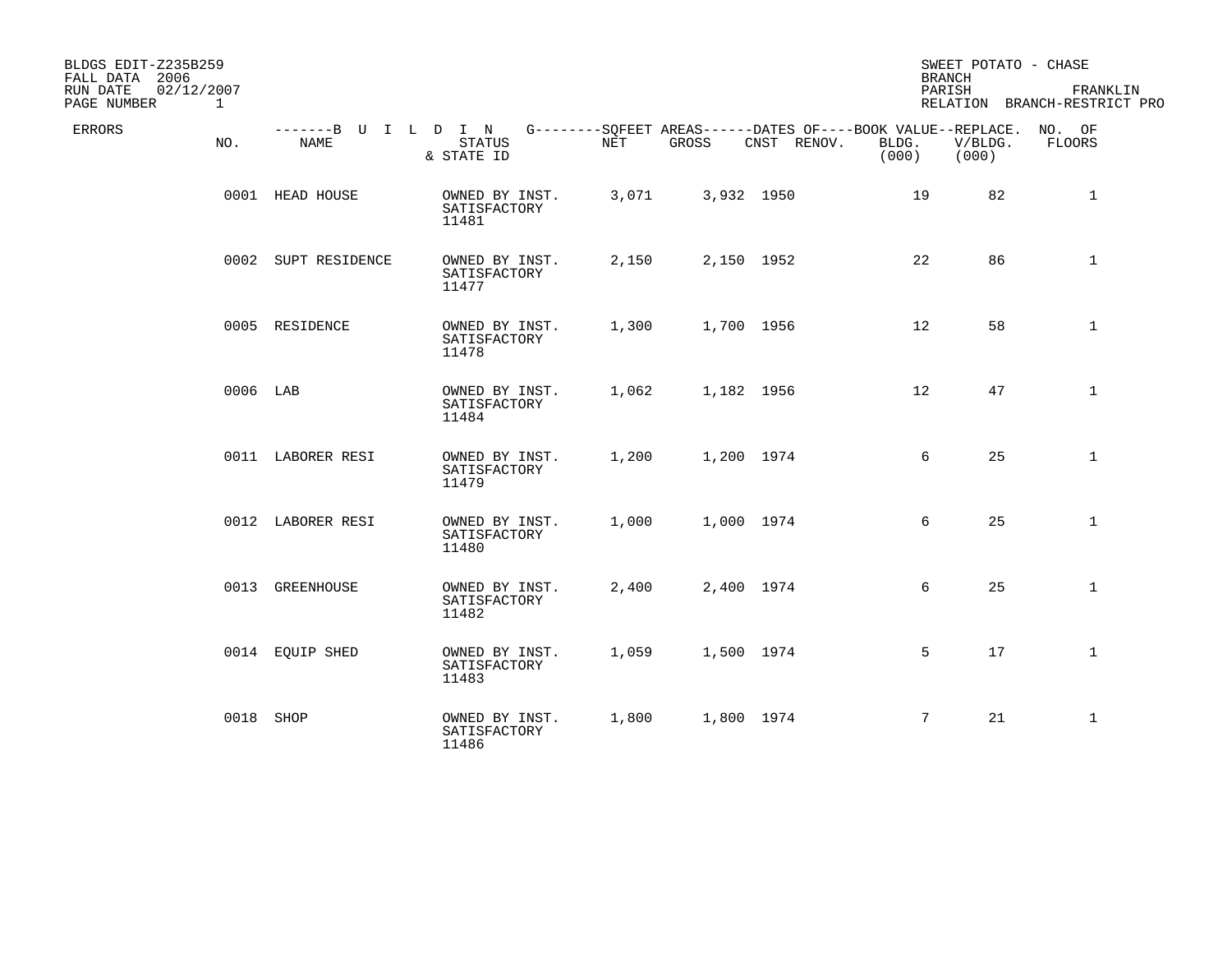| BLDGS EDIT-Z235B259<br>FALL DATA 2006 |     |                              |                                         |       |            |                                                                            | <b>BRANCH</b>  | SWEET POTATO - CHASE |                                          |
|---------------------------------------|-----|------------------------------|-----------------------------------------|-------|------------|----------------------------------------------------------------------------|----------------|----------------------|------------------------------------------|
| 02/12/2007<br>RUN DATE<br>PAGE NUMBER | 2   |                              |                                         |       |            |                                                                            | PARISH         |                      | FRANKLIN<br>RELATION BRANCH-RESTRICT PRO |
| <b>ERRORS</b>                         | NO. | -------B U I L D I N<br>NAME | STATUS<br>& STATE ID                    | NET   | GROSS      | G--------SOFEET AREAS------DATES OF----BOOK VALUE--REPLACE.<br>CNST RENOV. | BLDG.<br>(000) | V/BLDG.<br>(000)     | NO. OF<br>FLOORS                         |
|                                       |     | 0020 PEST STOR BLDG          | OWNED BY INST.<br>SATISFACTORY<br>11485 | 633   | 1,080 1982 |                                                                            | 36             | 37                   | $\mathbf{1}$                             |
|                                       |     | 0021 OFFICE BLDG             | OWNED BY INST.<br>SATISFACTORY<br>11487 | 992   | 1,710 1982 |                                                                            | 92             | 98                   | $\mathbf{1}$                             |
|                                       |     | 0026 STOR BLDG               | OWNED BY INST.<br>SATISFACTORY<br>11488 | 1,824 | 1,824 1989 |                                                                            | 90             | 90                   | $\mathbf 1$                              |
|                                       |     | 0029 GREENHOUSE              | OWNED BY INST.<br>SATISFACTORY<br>11489 | 960   |            | 960 1990                                                                   | 54             | 54                   | $\mathbf{1}$                             |
|                                       |     | 0034 SHED                    | OWNED BY INST.<br>SATISFACTORY<br>12015 | 2,023 | 2,023 1994 |                                                                            | 54             | 54                   | $\mathbf{1}$                             |
| T                                     |     | 0037 SHOP BLDG               | OWNED BY INST.<br>SATISFACTORY<br>13159 |       | 6,885 2001 |                                                                            | 162            | 162                  | $\mathbf 1$                              |
| Т                                     |     | 0041 GREENHOUSE              | OWNED BY INST.<br>SATISFACTORY<br>13330 |       | 3,180 2002 |                                                                            | 15             | 15                   | $\mathbf{1}$                             |
| T.                                    |     | 0042 GREENHOUSE              | OWNED BY INST.<br>SATISFACTORY<br>12826 |       | 3,180 1999 |                                                                            | 18             | 18                   | $\mathbf 1$                              |
| T                                     |     | 0043 GREENHOUSE              | OWNED BY INST.<br>SATISFACTORY<br>12747 |       |            | 880 1998                                                                   | 6              | 6                    | $\mathbf{1}$                             |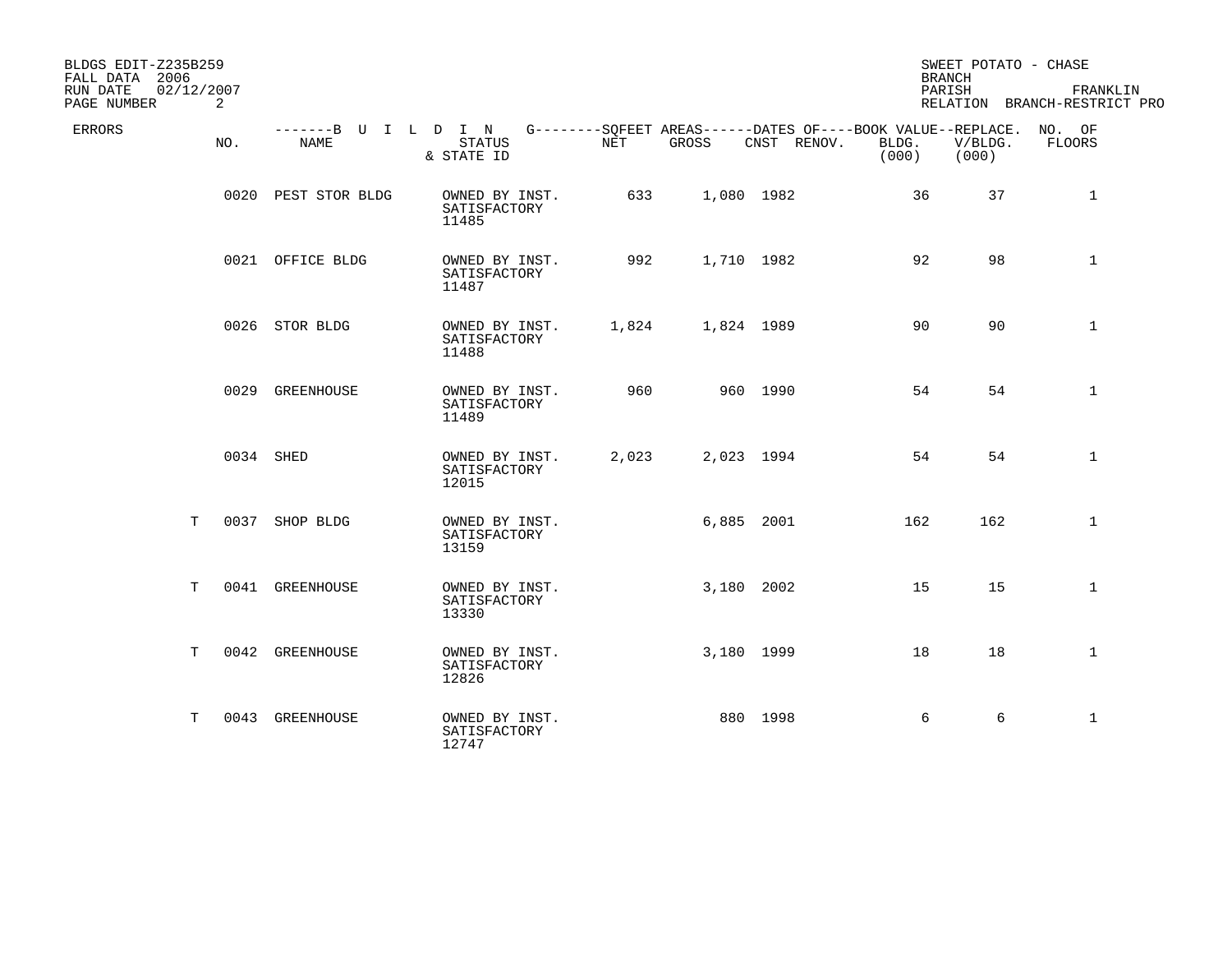BLDGS EDIT-Z235B259 SWEET POTATO - CHASE FALL DATA 2006 BRANCH

 RUN DATE 02/12/2007 PARISH FRANKLIN PAGE NUMBER 3 RELATION BRANCH-RESTRICT PRO

#### D E S C R I P T I O N A N D S U M M A R Y O F E R R O R S

ERROR A DUPLICATE BLDG

- ERROR B DUPLICATE SUPPLEMENT ERROR C UNMATCHED BLDG
- ERROR D UNMATCHED SUPPLEMENT
- 
- ERROR E INVALID OWNERSHIP STATUS CODE ERROR F INVALID FOUNDATION TYPE
- ERROR G INVALID CONDITION STATUS CODE
- ERROR H INVALID CONSTRUCTION STATUS CODE (TYPE STRUC)
- ERROR I INVALID AIR CONDITIONED STATUS CODE
- ERROR J INVALID HEATING STATUS CODE
- ERROR K INVALID FLOOR STRUCTURE STATUS CODE
- ERROR L INVALID ROOF STRUCTURE STATUS CODE
- ERROR M INVALID EXTERIOR WALL FINISH CODE
- ERROR N INVALID ROOF MATERIAL STATUS CODE
- ERROR O STATE IDENTIFICATION NUMBER IS BLANK
- ERROR P GROSS AREA = ZEROS OR BLANK
- ERROR Q CONSTRUCTION DATE PRIOR TO 1800 OR BLANK
- ERROR R BLDG IS OWNED BUT NO BOOK OR ESTIMATED VALUE IS PROVIDED
- ERROR S NET ASSIGNABLE SO FT + CUSTODIAL, CIRCULATION MECHANICAL > GROSS SOUARE FEET THE SUM OF THE NET SQ FT OF THE ROOMS IN THIS BUILDING IS GREATER THAN THE REPORTED GROSS SQ FT
- ERROR T NET ASSIGNABLE SQUARE FEET = ZEROS OR BLANK (NO ROOMS ASSIGNED TO THIS BUILDING OR BUILDING CONTAINS 4 ONLY ROOMS WITH ROOM TYPES OF 010, 020, OR 030)

# T O T A L S

| TOTAL NUMBER OF BLDGS (MATCHED)<br>TOTAL ERRORS                                     | 18         |
|-------------------------------------------------------------------------------------|------------|
| TOTAL BOOK VALUE OF BLDGS (IN THOUSANDS)<br>TOTAL EST VALUE OF BLDGS (IN THOUSANDS) | 622<br>920 |
| TOTAL GROSS AREA OWNED BY INST.<br>TOTAL GROSS AREA LEASED BY INST.                 | 38586      |
| TOTAL GROSS AREA                                                                    | 38586      |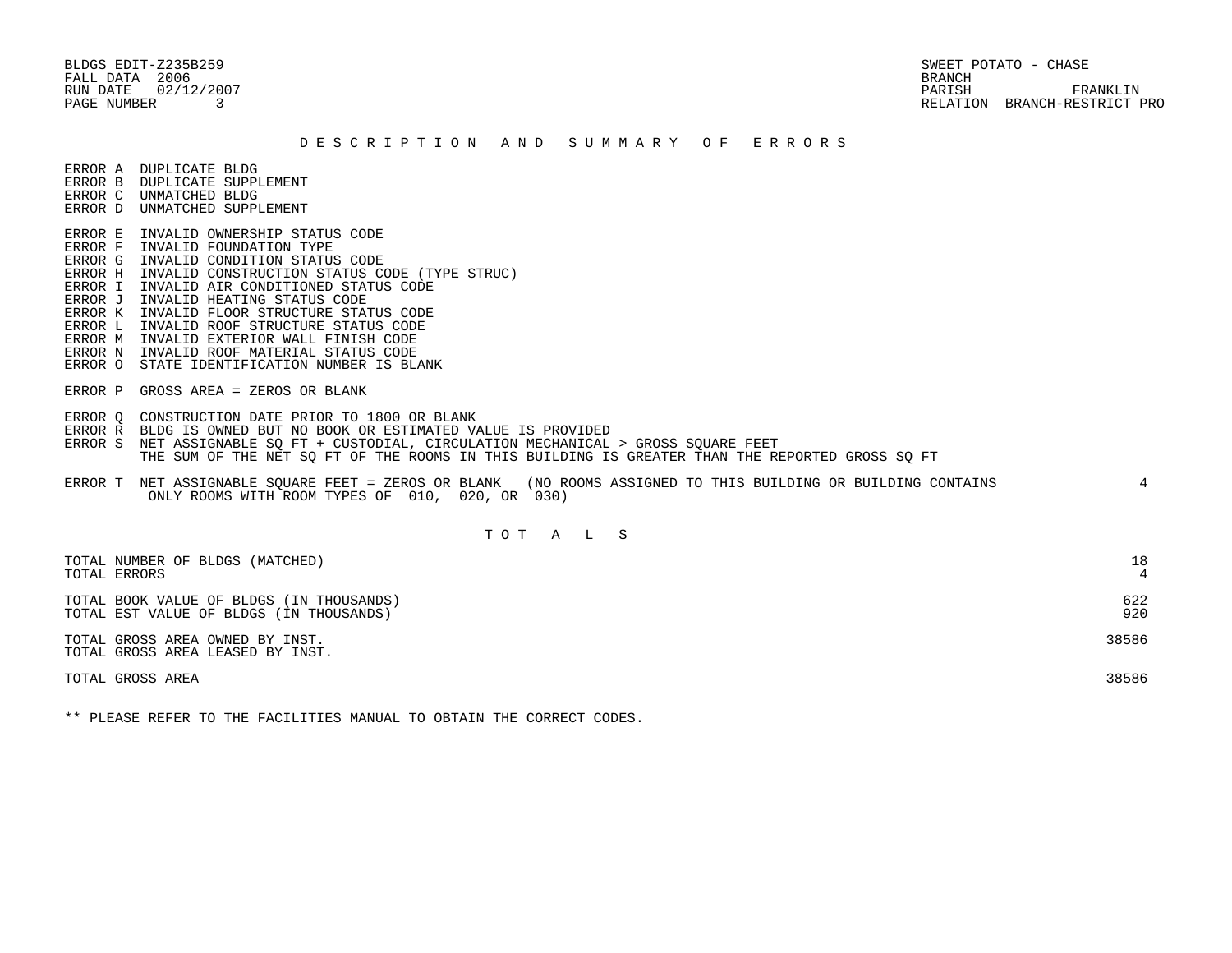| BLDGS EDIT-Z235B259<br>FALL DATA 2006<br>02/12/2007<br>RUN DATE<br>PAGE NUMBER<br>$\mathbf{1}$ |                              |                                         |       |                                                                      |             |      |                | <b>BRANCH</b><br>PARISH | WEST LOUISIANA - ROSEPINE<br><b>VERNON</b><br>RELATION BRANCH-RESTRICT PRO |
|------------------------------------------------------------------------------------------------|------------------------------|-----------------------------------------|-------|----------------------------------------------------------------------|-------------|------|----------------|-------------------------|----------------------------------------------------------------------------|
| ERRORS<br>NO.                                                                                  | -------B U I L D I N<br>NAME | <b>STATUS</b><br>& STATE ID             | NET   | G--------SQFEET AREAS------DATES OF----BOOK VALUE--REPLACE.<br>GROSS | CNST RENOV. |      | BLDG.<br>(000) | V/BLDG.<br>(000)        | NO. OF<br>FLOORS                                                           |
|                                                                                                | 0001 RESEARCH SUP RES        | OWNED BY INST.<br>SATISFACTORY<br>11232 | 3,290 |                                                                      | 3,290 1949  |      | 35             | 103                     | $\mathbf{1}$                                                               |
|                                                                                                | 0002 OFFICE                  | OWNED BY INST.<br>SATISFACTORY<br>11238 | 1,987 |                                                                      | 2,618 1949  | 1980 | 15             | 239                     | $\mathbf{1}$                                                               |
|                                                                                                | 0003 WARE.& MAC. SHOP        | OWNED BY INST.<br>SATISFACTORY<br>11239 | 3,576 |                                                                      | 4,137 1949  |      | 5              | 15                      | $\mathbf{1}$                                                               |
|                                                                                                | 0004 HSE #2 & GARAGE         | OWNED BY INST.<br>SATISFACTORY<br>11233 | 2,177 |                                                                      | 2,177 1950  |      | 11             | 50                      | $\mathbf 1$                                                                |
|                                                                                                | 0005 HS#3 RES&GAR            | OWNED BY INST.<br>REMODELING-A<br>11234 | 1,789 |                                                                      | 1,789 1950  |      | 8              | 36                      | $\mathbf{1}$                                                               |
|                                                                                                | 0006 SEEDHOUSE               | OWNED BY INST.<br>SATISFACTORY<br>11244 | 915   |                                                                      | 1,433 1950  |      | 2              | 17                      | $\mathbf 1$                                                                |
|                                                                                                | 0007 SHEEP SHED              | OWNED BY INST.<br>SATISFACTORY<br>11245 | 3,160 |                                                                      | 3,160 1950  |      | $\mathbf{3}$   | 10                      | $\mathbf{1}$                                                               |
|                                                                                                | 0008 HS#4 RES&GAR            | OWNED BY INST.<br>REMODELING-A<br>11235 | 1,915 |                                                                      | 1,915 1951  |      | 8              | 36                      | $\mathbf{1}$                                                               |
|                                                                                                | 0009 RES SUP RES             | OWNED BY INST.<br>REMODELING-A<br>11236 | 1,431 |                                                                      | 1,431 1951  |      | 8              | 33                      | $\mathbf{1}$                                                               |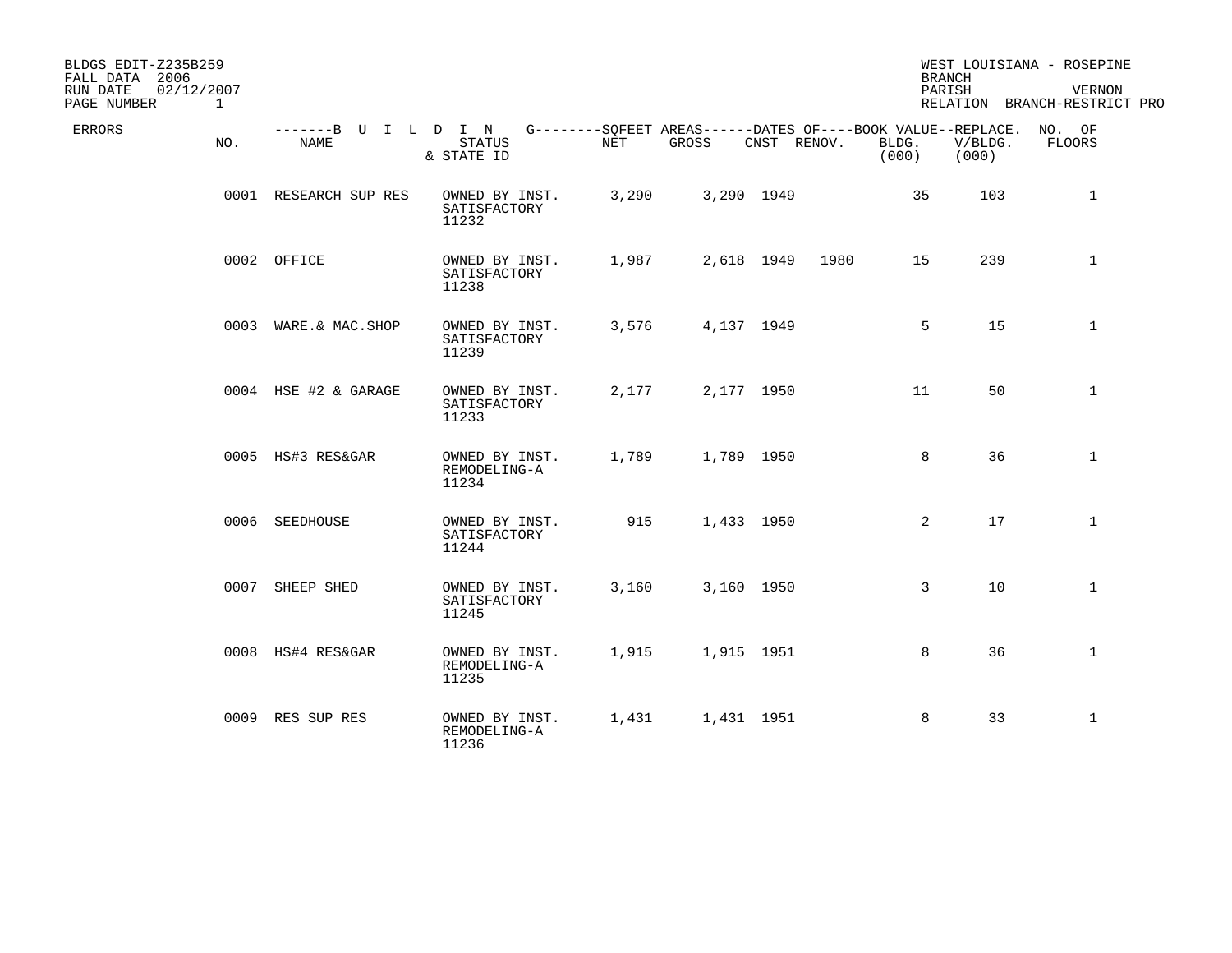| BLDGS EDIT-Z235B259<br>FALL DATA 2006<br>02/12/2007<br>RUN DATE<br>PAGE NUMBER | 2   |                      |                                                                                                                 |       |            |             |                | <b>BRANCH</b><br>PARISH           | WEST LOUISIANA - ROSEPINE<br><b>VERNON</b><br>RELATION BRANCH-RESTRICT PRO |
|--------------------------------------------------------------------------------|-----|----------------------|-----------------------------------------------------------------------------------------------------------------|-------|------------|-------------|----------------|-----------------------------------|----------------------------------------------------------------------------|
| ERRORS                                                                         | NO. | NAME                 | -------B U I L D I N G--------SQFEET AREAS------DATES OF----BOOK VALUE--REPLACE.<br><b>STATUS</b><br>& STATE ID | NET   | GROSS      | CNST RENOV. | BLDG.<br>(000) | V/BLDG.<br>(000)                  | NO. OF<br>FLOORS                                                           |
|                                                                                |     | 0010 HOUSE #6-RESI.  | OWNED BY INST.<br>SATISFACTORY<br>11237                                                                         | 1,402 | 1,402 1951 |             |                | 6<br>28                           | 1                                                                          |
|                                                                                |     | 0012 MACHINE SHOP    | OWNED BY INST.<br>SATISFACTORY<br>11243                                                                         | 4,100 | 4,100 1954 |             |                | $7\overline{ }$<br>$\overline{2}$ | $\mathbf{1}$                                                               |
|                                                                                |     | 0013 4 POLE SHEDS    | OWNED BY INST.<br>SATISFACTORY<br>11248                                                                         | 1,632 | 2,016 1960 |             |                | 5<br>5                            | $\mathbf{1}$                                                               |
| S                                                                              |     | 0015 PUMP HOUSE      | OWNED BY INST.<br>SATISFACTORY<br>11250                                                                         | 100   |            | 100 1972    |                | $\overline{2}$<br>$\overline{2}$  | $\mathbf{1}$                                                               |
|                                                                                |     | 0016 WATER WELL HSE  | OWNED BY INST.<br>SATISFACTORY<br>11247                                                                         | 87    |            | 87 1974     |                | $\overline{2}$<br>$\mathbf{1}$    | $\mathbf{1}$                                                               |
| S                                                                              |     | 0017 SHED&EQUIP.STOR | OWNED BY INST.<br>SATISFACTORY<br>11251                                                                         | 4,860 | 4,860 1974 |             | 22             | 23                                | $\mathbf{1}$                                                               |
| S                                                                              |     | 0018 PUMP HOUSE      | OWNED BY INST.<br>SATISFACTORY<br>11252                                                                         | 180   |            | 180 1982    |                | 3<br>3                            | $\mathbf{1}$                                                               |
|                                                                                |     | 0019 SHOP STORAGE    | OWNED BY INST.<br>SATISFACTORY<br>11240                                                                         | 5,002 | 6,000 1983 |             | 99             | 114                               | $\mathbf{1}$                                                               |
|                                                                                |     | 0020 PESTICIDE STOR  | OWNED BY INST.<br>SATISFACTORY<br>11241                                                                         | 720   | 1,170 1983 |             | 34             | 47                                | $\mathbf{1}$                                                               |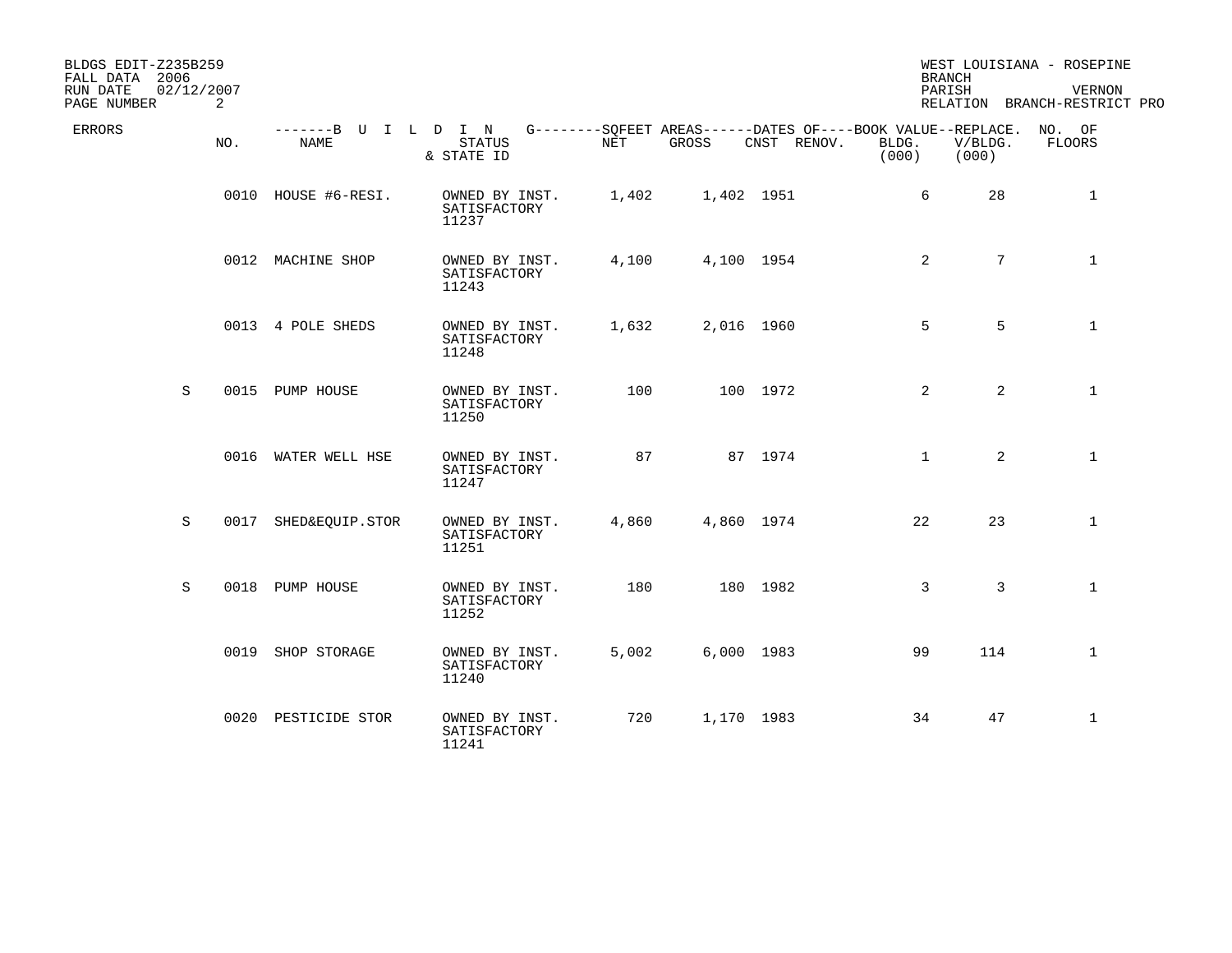| BLDGS EDIT-Z235B259<br>FALL DATA 2006<br>RUN DATE<br>02/12/2007<br>PAGE NUMBER<br>3 |                              |                                         |       |            |                                                                                   | <b>BRANCH</b><br>PARISH |                  | WEST LOUISIANA - ROSEPINE<br>VERNON<br>RELATION BRANCH-RESTRICT PRO |
|-------------------------------------------------------------------------------------|------------------------------|-----------------------------------------|-------|------------|-----------------------------------------------------------------------------------|-------------------------|------------------|---------------------------------------------------------------------|
| ERRORS<br>NO.                                                                       | -------B U I L D I N<br>NAME | <b>STATUS</b><br>& STATE ID             | NET   | GROSS      | G--------SQFEET AREAS------DATES OF----BOOK VALUE--REPLACE. NO. OF<br>CNST RENOV. | BLDG.<br>(000)          | V/BLDG.<br>(000) | FLOORS                                                              |
|                                                                                     | 0023 METAL BLDG              | OWNED BY INST.<br>SATISFACTORY<br>09911 | 3,000 | 3,000 1990 |                                                                                   | 25                      | 25               | 1                                                                   |
|                                                                                     | 0024 SHED                    | OWNED BY INST.<br>SATISFACTORY<br>11255 | 140   |            | 140 1955                                                                          | $\mathbf{1}$            | $\mathbf{1}$     | $\mathbf{1}$                                                        |
|                                                                                     | 0025 SHED                    | OWNED BY INST.<br>SATISFACTORY<br>11254 | 800   |            | 800 1986                                                                          | $\overline{2}$          | $\overline{2}$   | $\mathbf{1}$                                                        |
|                                                                                     | 0026 SHED                    | OWNED BY INST.<br>SATISFACTORY<br>11258 | 800   |            | 800 1986                                                                          | $\overline{2}$          | $\overline{a}$   | $\mathbf{1}$                                                        |
|                                                                                     | 0027 SHED                    | OWNED BY INST.<br>SATISFACTORY<br>11256 | 800   |            | 800 1986                                                                          | $\overline{2}$          | $\overline{a}$   | $\mathbf{1}$                                                        |
|                                                                                     | 0028 SHED                    | OWNED BY INST.<br>SATISFACTORY<br>11257 | 800   |            | 800 1986                                                                          | $\overline{a}$          | $\overline{2}$   | $\mathbf{1}$                                                        |
|                                                                                     | 0029 SHED                    | OWNED BY INST.<br>SATISFACTORY<br>11253 | 800   |            | 800 1960                                                                          | $\mathbf{1}$            | $\mathbf{1}$     | $\mathbf{1}$                                                        |
|                                                                                     | 0030 SHED                    | OWNED BY INST.<br>SATISFACTORY<br>11259 | 504   |            | 504 1969                                                                          | $\mathbf{1}$            | $\mathbf{1}$     | $\mathbf{1}$                                                        |
|                                                                                     | 0031 PUMP HSE                | OWNED BY INST.<br>SATISFACTORY<br>11260 | 120   |            | 120 1990                                                                          | $\mathbf 1$             | $\mathbf{1}$     | $\mathbf{1}$                                                        |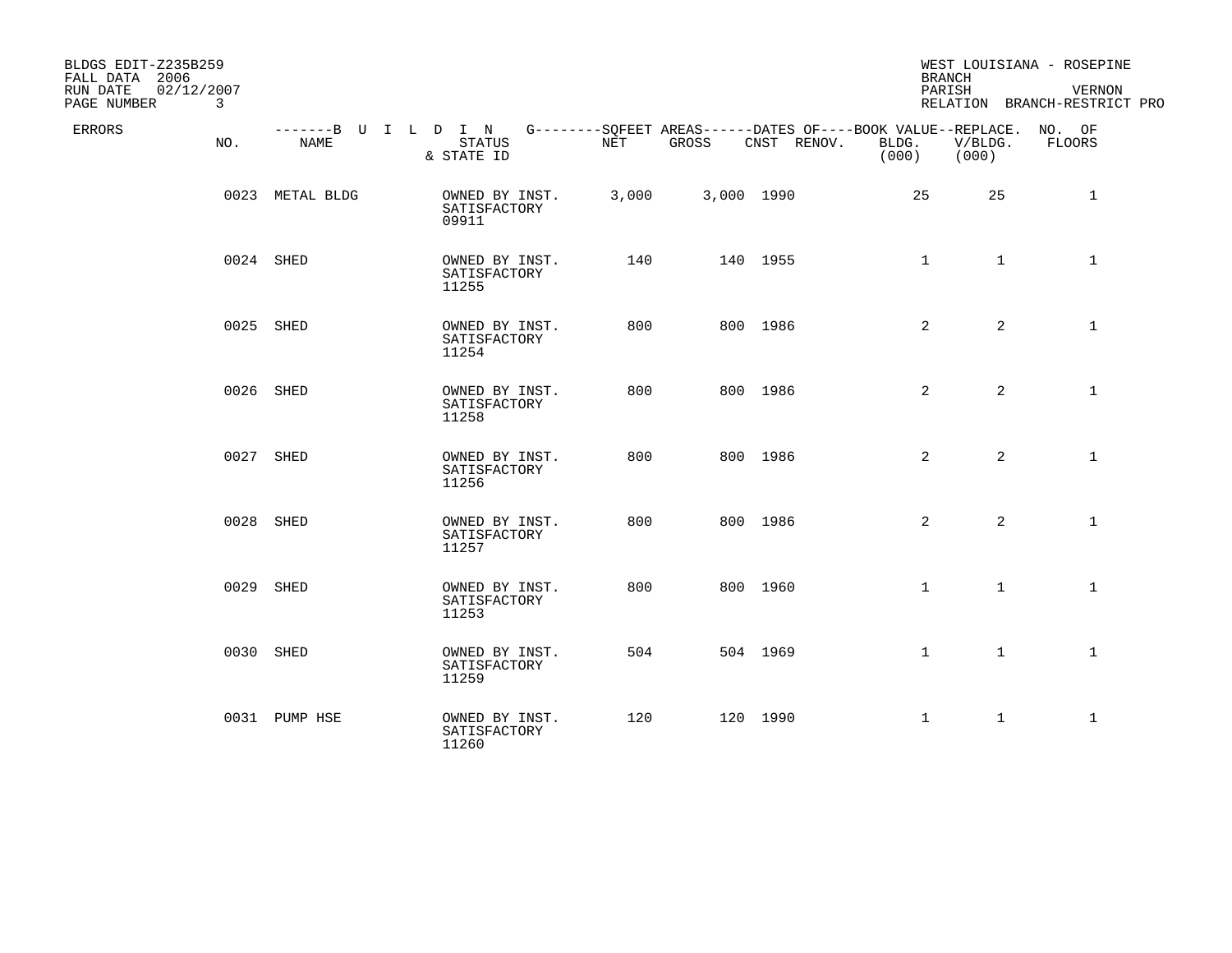| BLDGS EDIT-Z235B259<br>2006<br>FALL DATA<br>RUN DATE<br>PAGE NUMBER |    | 02/12/2007 |                    |  |  |       |                      |                |                |                 |            |        |                                                     | WEST LOUISIANA - ROSEPINE<br>BRANCH<br>PARISH<br>RELATION |     | VERNON<br>BRANCH-RESTRICT PRO |  |
|---------------------------------------------------------------------|----|------------|--------------------|--|--|-------|----------------------|----------------|----------------|-----------------|------------|--------|-----------------------------------------------------|-----------------------------------------------------------|-----|-------------------------------|--|
| ERRORS                                                              |    | NO.        | $-----B$ U<br>NAME |  |  |       | STATUS<br>& STATE ID | $G - - - - -$  | -SOFEET<br>NET | AREAS-<br>GROSS | CNST       | RENOV. | -DATES OF----BOOK VALUE--REPLACE.<br>BLDG.<br>(000) | V/BLDG.<br>(000)                                          | NO. | OF<br>FLOORS                  |  |
|                                                                     | T. | 0034       | BARN               |  |  | 11703 | SATISFACTORY         | OWNED BY INST. |                |                 | 4,800 1992 |        |                                                     |                                                           |     |                               |  |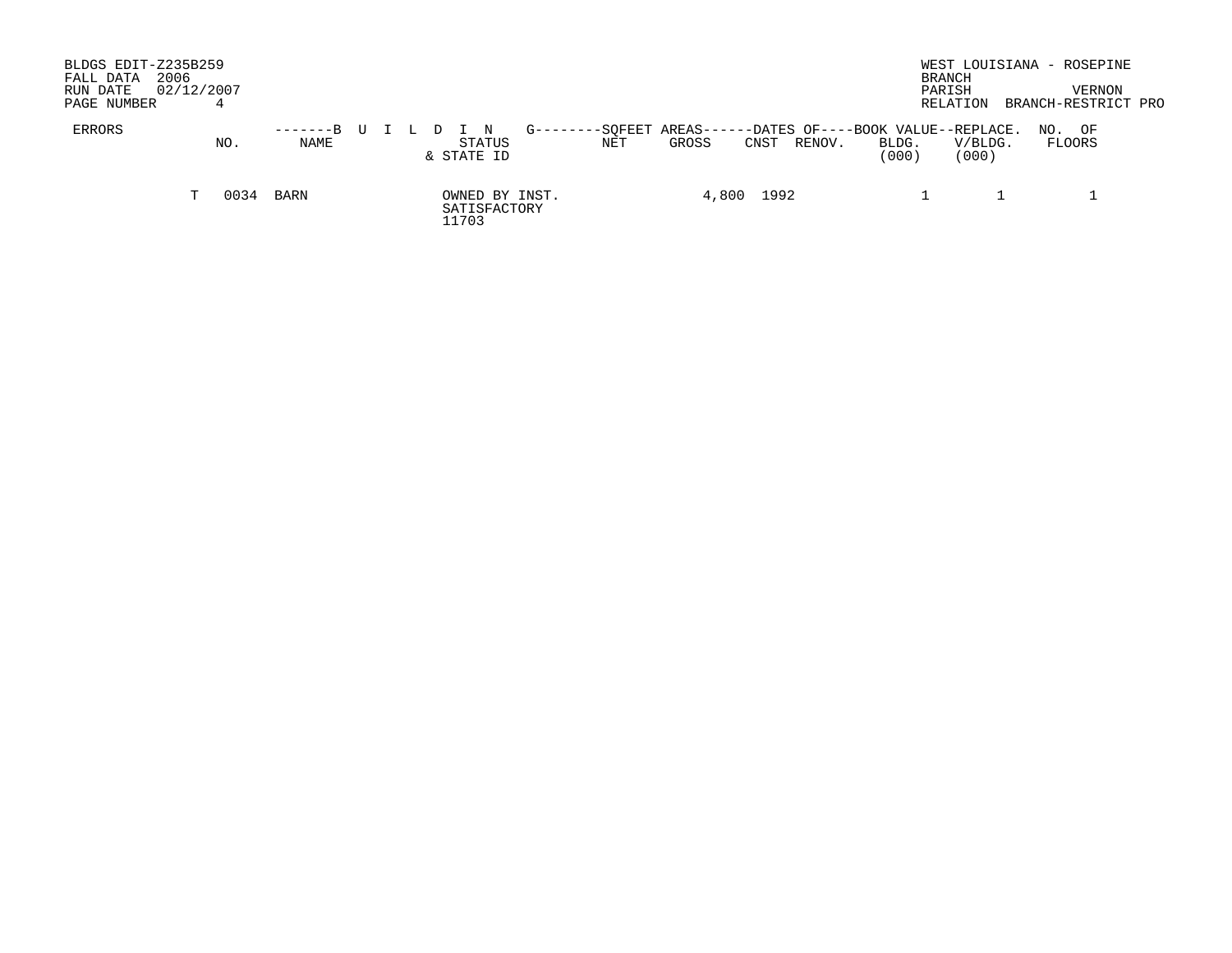BLDGS EDIT-Z235B259 WEST LOUISIANA - ROSEPINE RUN DATE 02/12/2007 PARISH VERNON PAGE NUMBER 5 RELATION BRANCH-RESTRICT PRO

#### D E S C R I P T I O N A N D S U M M A R Y O F E R R O R S

ERROR A DUPLICATE BLDG

- ERROR B DUPLICATE SUPPLEMENT
- ERROR C UNMATCHED BLDG ERROR D UNMATCHED SUPPLEMENT
- 
- ERROR E INVALID OWNERSHIP STATUS CODE
- ERROR F INVALID FOUNDATION TYPE
- ERROR G INVALID CONDITION STATUS CODE
- ERROR H INVALID CONSTRUCTION STATUS CODE (TYPE STRUC)
- ERROR I INVALID AIR CONDITIONED STATUS CODE
- ERROR J INVALID HEATING STATUS CODE
- ERROR K INVALID FLOOR STRUCTURE STATUS CODE
- ERROR L INVALID ROOF STRUCTURE STATUS CODE
- ERROR M INVALID EXTERIOR WALL FINISH CODE
- ERROR N INVALID ROOF MATERIAL STATUS CODE
- ERROR O STATE IDENTIFICATION NUMBER IS BLANK
- ERROR P GROSS AREA = ZEROS OR BLANK
- ERROR Q CONSTRUCTION DATE PRIOR TO 1800 OR BLANK
- ERROR R BLDG IS OWNED BUT NO BOOK OR ESTIMATED VALUE IS PROVIDED
- ERROR S NET ASSIGNABLE SO FT + CUSTODIAL, CIRCULATION MECHANICAL > GROSS SOUARE FEET 3 THE SUM OF THE NET SQ FT OF THE ROOMS IN THIS BUILDING IS GREATER THAN THE REPORTED GROSS SQ FT
- ERROR T NET ASSIGNABLE SQUARE FEET = ZEROS OR BLANK (NO ROOMS ASSIGNED TO THIS BUILDING OR BUILDING CONTAINS 1 ONLY ROOMS WITH ROOM TYPES OF 010, 020, OR 030)

# T O T A L S

| TOTAL NUMBER OF BLDGS (MATCHED)                                     | 28    |
|---------------------------------------------------------------------|-------|
| TOTAL ERRORS                                                        | 4     |
| TOTAL BOOK VALUE OF BLDGS (IN THOUSANDS)                            | 307   |
| TOTAL EST VALUE OF BLDGS (IN THOUSANDS)                             | 808   |
| TOTAL GROSS AREA OWNED BY INST.<br>TOTAL GROSS AREA LEASED BY INST. | 54429 |
| TOTAL GROSS AREA                                                    | 54429 |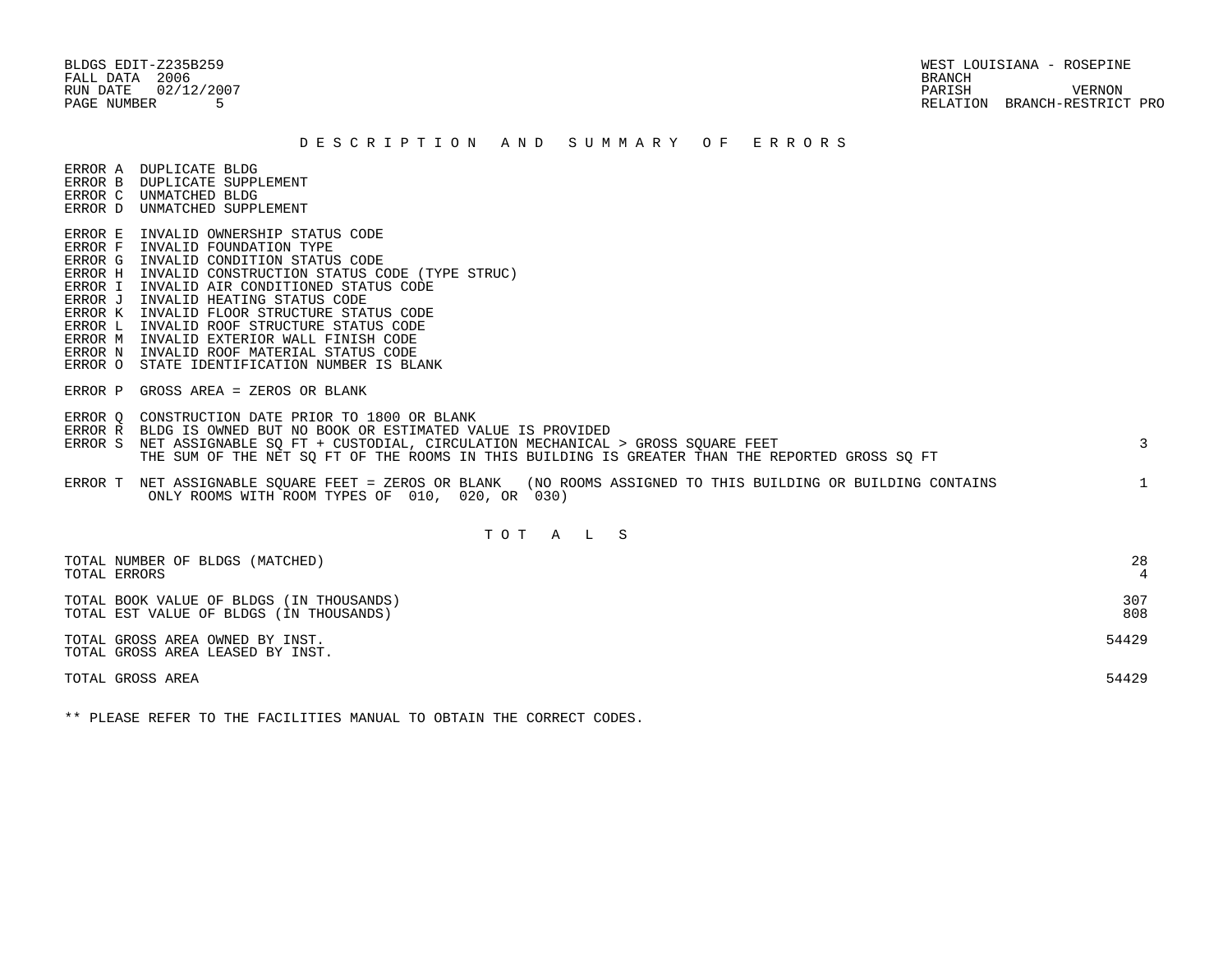| BLDGS EDIT-Z235B259<br>2006<br>FALL DATA<br>RUN DATE<br>PAGE NUMBER |   | 02/12/2007 |                    |                                         |                |                                                                         |                | <b>BRANCH</b><br>PARISH<br><b>RELATION</b> | LIVESTOCK SHOW - COVINGTON<br>ST. TAMM.<br>BRANCH-RESTRICT PRO |
|---------------------------------------------------------------------|---|------------|--------------------|-----------------------------------------|----------------|-------------------------------------------------------------------------|----------------|--------------------------------------------|----------------------------------------------------------------|
| ERRORS                                                              |   | NO.        | –––––––R<br>NAME   | $G$ ------<br>N<br>STATUS<br>& STATE ID | -SQFEET<br>NET | AREAS--<br>-DATES OF----BOOK VALUE--REPLACE.<br>GROSS<br>RENOV.<br>CNST | BLDG.<br>(000) | V/BLDG.<br>(000)                           | NO. OF<br>FLOORS                                               |
|                                                                     | S | 0001       | CATTLE/SHEEP BL    | OWNED BY INST.<br>SATISFACTORY<br>10436 | 71,640         | 9,000 1976                                                              | 750            | 956                                        | 1                                                              |
|                                                                     |   | 0002       | SHEEP/SWINE BLD    | OWNED BY INST.<br>SATISFACTORY<br>10437 | 12,000         | 12,000 1976                                                             | 274            | 287                                        |                                                                |
|                                                                     | T | 0012       | LIVESTOCK FACILITY | OWNED BY INST.<br>SATISFACTORY<br>00000 |                | 21,500<br>2005                                                          | 1,000          | 1,000                                      |                                                                |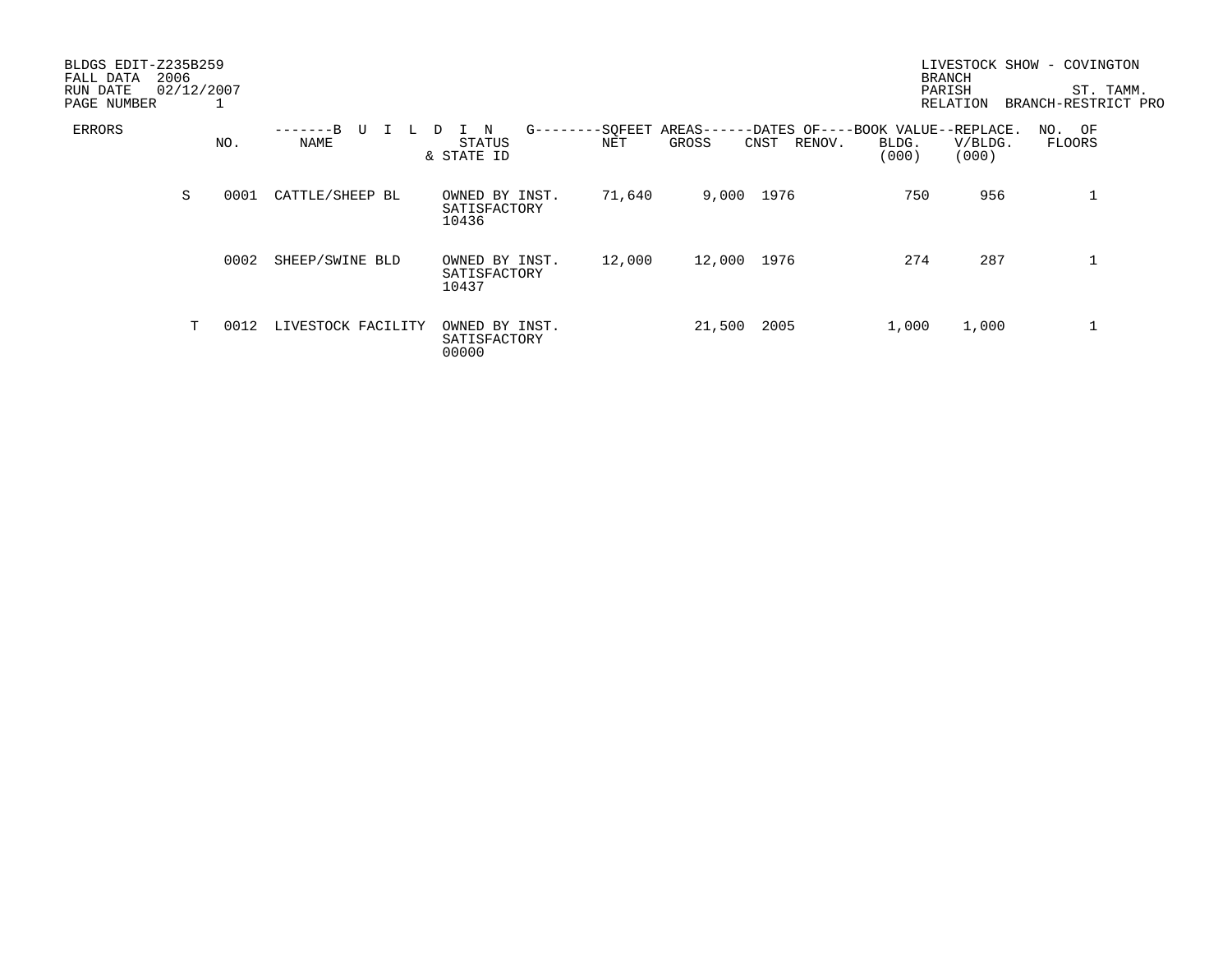BLDGS EDIT-Z235B259 LIVESTOCK SHOW - COVINGTON RUN DATE  $02/12/2007$  ST. TAMM. PAGE NUMBER 2 RELATION BRANCH-RESTRICT PRO

#### D E S C R I P T I O N A N D S U M M A R Y O F E R R O R S

ERROR A DUPLICATE BLDG

- ERROR B DUPLICATE SUPPLEMENT
- ERROR C UNMATCHED BLDG ERROR D UNMATCHED SUPPLEMENT
- 
- ERROR E INVALID OWNERSHIP STATUS CODE
- ERROR F INVALID FOUNDATION TYPE
- ERROR G INVALID CONDITION STATUS CODE
- ERROR H INVALID CONSTRUCTION STATUS CODE (TYPE STRUC)
- ERROR I INVALID AIR CONDITIONED STATUS CODE
- ERROR J INVALID HEATING STATUS CODE
- ERROR K INVALID FLOOR STRUCTURE STATUS CODE
- ERROR L INVALID ROOF STRUCTURE STATUS CODE
- ERROR M INVALID EXTERIOR WALL FINISH CODE
- ERROR N INVALID ROOF MATERIAL STATUS CODE
- ERROR O STATE IDENTIFICATION NUMBER IS BLANK
- ERROR P GROSS AREA = ZEROS OR BLANK
- ERROR Q CONSTRUCTION DATE PRIOR TO 1800 OR BLANK
- ERROR R BLDG IS OWNED BUT NO BOOK OR ESTIMATED VALUE IS PROVIDED
- ERROR S NET ASSIGNABLE SO FT + CUSTODIAL, CIRCULATION MECHANICAL > GROSS SOUARE FEET 1 THE SUM OF THE NET SQ FT OF THE ROOMS IN THIS BUILDING IS GREATER THAN THE REPORTED GROSS SQ FT
- ERROR T NET ASSIGNABLE SQUARE FEET = ZEROS OR BLANK (NO ROOMS ASSIGNED TO THIS BUILDING OR BUILDING CONTAINS 1 ONLY ROOMS WITH ROOM TYPES OF 010, 020, OR 030)

# T O T A L S

| TOTAL NUMBER OF BLDGS (MATCHED)<br>TOTAL ERRORS                                     |              |
|-------------------------------------------------------------------------------------|--------------|
| TOTAL BOOK VALUE OF BLDGS (IN THOUSANDS)<br>TOTAL EST VALUE OF BLDGS (IN THOUSANDS) | 2024<br>2243 |
| TOTAL GROSS AREA OWNED BY INST.<br>TOTAL GROSS AREA LEASED BY INST.                 | 42500        |
| TOTAL GROSS AREA                                                                    | 42500        |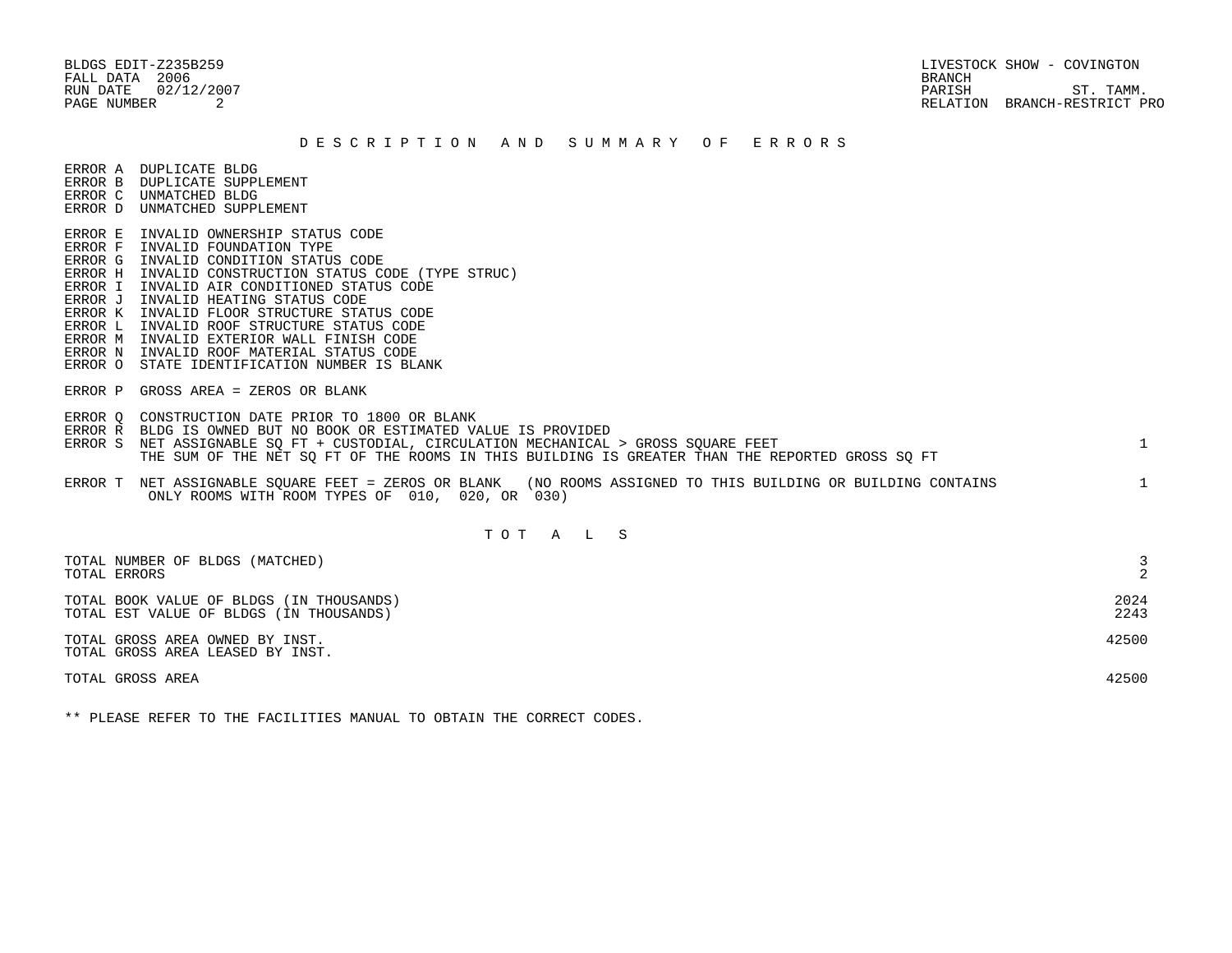| BLDGS EDIT-Z235B259<br>2006<br>FALL DATA<br>02/12/2007<br>RUN DATE<br>PAGE NUMBER | 1    |                      |                                            |        |                           |                                                     |                | <b>BRANCH</b><br>PARISH<br>RELATION | LIVESTOCK SHOW - DELHI<br>RICHLAND<br>BRANCH-RESTRICT PRO |
|-----------------------------------------------------------------------------------|------|----------------------|--------------------------------------------|--------|---------------------------|-----------------------------------------------------|----------------|-------------------------------------|-----------------------------------------------------------|
| ERRORS                                                                            | NO.  | $---B$<br>TT<br>NAME | G-------<br>N<br>D<br>STATUS<br>& STATE ID | NET    | -SQFEET AREAS---<br>GROSS | -DATES OF----BOOK VALUE--REPLACE.<br>CNST<br>RENOV. | BLDG.<br>(000) | V/BLDG.<br>(000)                    | NO. OF<br>FLOORS                                          |
|                                                                                   | 0001 | EXHIBIT BLDG         | OWNED BY INST.<br>SATISFACTORY<br>10446    | 4,277  | 4,277 1948                |                                                     | 8              | 24                                  | 1                                                         |
|                                                                                   | 0002 | OFFICE BLDG          | OWNED BY INST.<br>SATISFACTORY<br>10445    | 1,367  | 1,644 1950                |                                                     | 5              | 32                                  | 1                                                         |
|                                                                                   | 0003 | LVSTK EXHIBIT        | OWNED BY INST.<br>SATISFACTORY<br>10447    | 24,000 | 24,000 1954               |                                                     | 39             | 144                                 | 1                                                         |
| T                                                                                 | 0004 | RESTROOMS            | OWNED BY INST.<br>SATISFACTORY<br>10448    |        |                           | 384 1985                                            | 15             | $\mathbf{1}$                        | 1                                                         |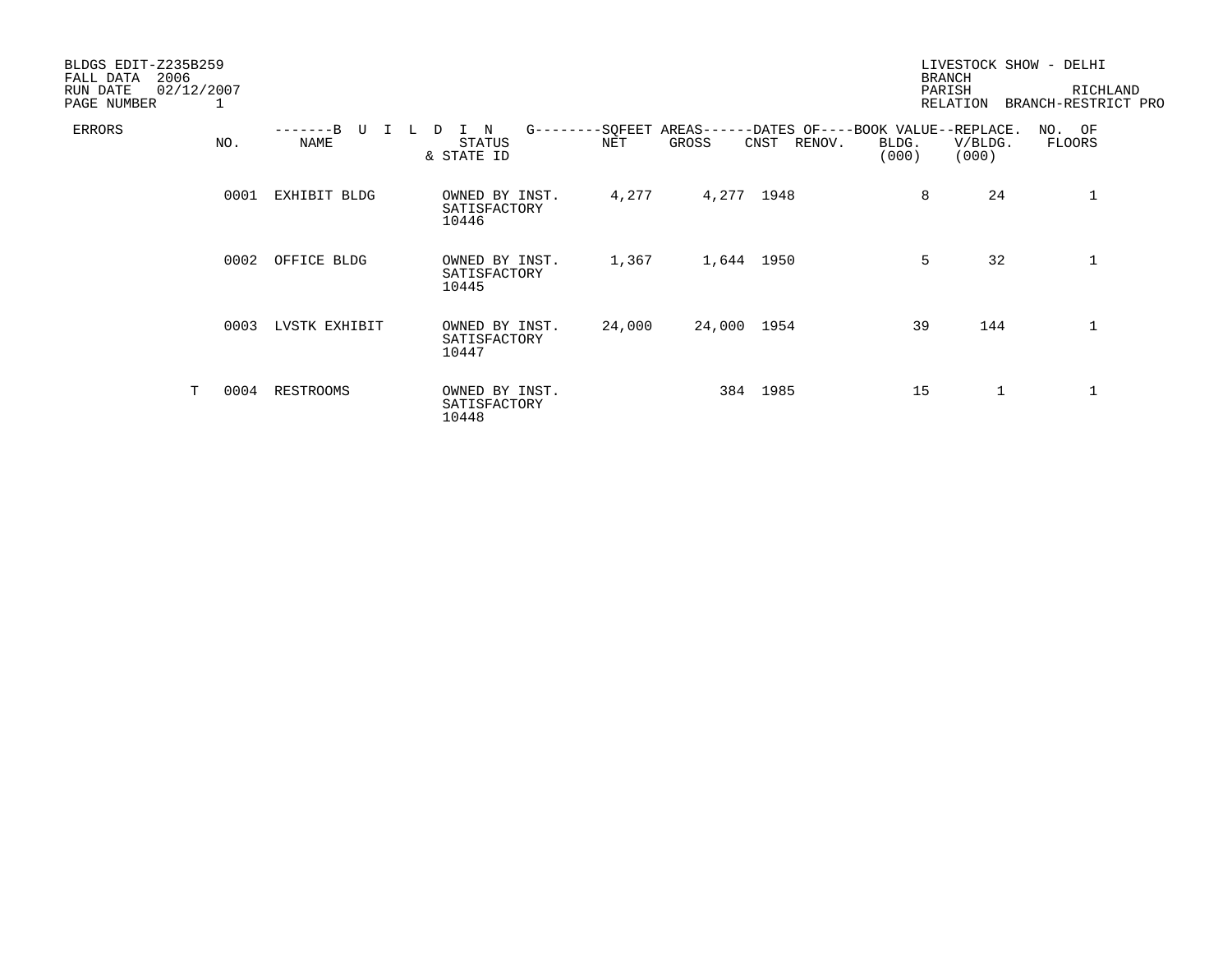BLDGS EDIT-Z235B259 LIVESTOCK SHOW - DELHI FALL DATA 2006 BRANCH

 RUN DATE 02/12/2007 PARISH RICHLAND PAGE NUMBER 2 RELATION BRANCH-RESTRICT PRO

### D E S C R I P T I O N A N D S U M M A R Y O F E R R O R S

ERROR A DUPLICATE BLDG

- ERROR B DUPLICATE SUPPLEMENT
- ERROR C UNMATCHED BLDG ERROR D UNMATCHED SUPPLEMENT
- 
- ERROR E INVALID OWNERSHIP STATUS CODE
- ERROR F INVALID FOUNDATION TYPE ERROR G INVALID CONDITION STATUS CODE
- ERROR H INVALID CONSTRUCTION STATUS CODE (TYPE STRUC)
- ERROR I INVALID AIR CONDITIONED STATUS CODE
- ERROR J INVALID HEATING STATUS CODE
- ERROR K INVALID FLOOR STRUCTURE STATUS CODE
- ERROR L INVALID ROOF STRUCTURE STATUS CODE
- ERROR M INVALID EXTERIOR WALL FINISH CODE
- ERROR N INVALID ROOF MATERIAL STATUS CODE
- ERROR O STATE IDENTIFICATION NUMBER IS BLANK
- ERROR P GROSS AREA = ZEROS OR BLANK
- ERROR Q CONSTRUCTION DATE PRIOR TO 1800 OR BLANK
- ERROR R BLDG IS OWNED BUT NO BOOK OR ESTIMATED VALUE IS PROVIDED
- ERROR S NET ASSIGNABLE SQ FT + CUSTODIAL, CIRCULATION MECHANICAL > GROSS SQUARE FEET THE SUM OF THE NET SQ FT OF THE ROOMS IN THIS BUILDING IS GREATER THAN THE REPORTED GROSS SQ FT
- ERROR T NET ASSIGNABLE SQUARE FEET = ZEROS OR BLANK (NO ROOMS ASSIGNED TO THIS BUILDING OR BUILDING CONTAINS 1 ONLY ROOMS WITH ROOM TYPES OF 010, 020, OR 030)

## T O T A L S

| TOTAL NUMBER OF BLDGS (MATCHED)<br>TOTAL ERRORS                                     |           |
|-------------------------------------------------------------------------------------|-----------|
| TOTAL BOOK VALUE OF BLDGS (IN THOUSANDS)<br>TOTAL EST VALUE OF BLDGS (IN THOUSANDS) | 67<br>201 |
| TOTAL GROSS AREA OWNED BY INST.<br>TOTAL GROSS AREA LEASED BY INST.                 | 30305     |
| TOTAL GROSS AREA                                                                    | 30305     |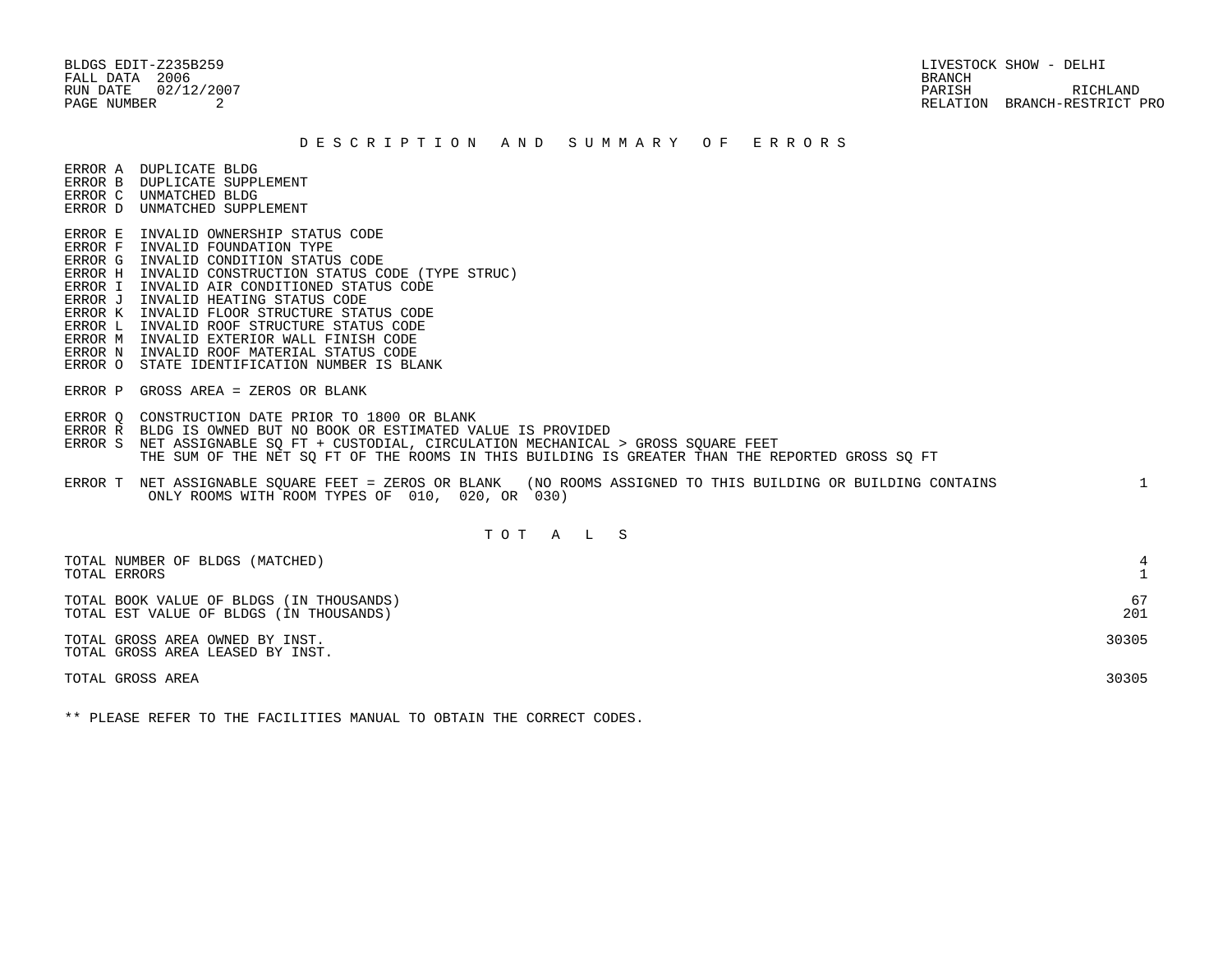| BLDGS EDIT-Z235B259<br>FALL DATA 2006<br>02/12/2007<br>RUN DATE |     |                              |                                         |       |            |                                                                            | <b>BRANCH</b><br>PARISH |                  | MACON RIDGE - WINNSBORO<br>FRANKLIN |
|-----------------------------------------------------------------|-----|------------------------------|-----------------------------------------|-------|------------|----------------------------------------------------------------------------|-------------------------|------------------|-------------------------------------|
| PAGE NUMBER                                                     | 1   |                              |                                         |       |            |                                                                            |                         |                  | RELATION BRANCH-RESTRICT PRO        |
| <b>ERRORS</b>                                                   | NO. | -------B U I L D I N<br>NAME | <b>STATUS</b><br>& STATE ID             | NET   | GROSS      | G--------SOFEET AREAS------DATES OF----BOOK VALUE--REPLACE.<br>CNST RENOV. | BLDG.<br>(000)          | V/BLDG.<br>(000) | NO. OF<br>FLOORS                    |
|                                                                 |     | 0003 OFFICE                  | OWNED BY INST.<br>SATISFACTORY<br>10946 | 912   |            | 977 1955                                                                   | 5                       | 43               | $\mathbf{1}$                        |
|                                                                 |     | 0007 STAFF RESIDENCE         | OWNED BY INST.<br>SATISFACTORY<br>10949 | 1,440 | 1,440 1959 |                                                                            | 13                      | 45               | $\mathbf{1}$                        |
|                                                                 |     | 0008 WOOD PUMP HOUSE         | OWNED BY INST.<br>SATISFACTORY<br>10951 | 266   |            | 266 1959                                                                   | 2                       | $\overline{a}$   | $\mathbf{1}$                        |
|                                                                 |     | 0009 OLD LAB/STOR BLDG       | OWNED BY INST.<br>SATISFACTORY<br>10950 | 960   | 1,680 1960 |                                                                            | 10                      | 15               | $\mathbf 1$                         |
|                                                                 |     | 0010 OLD SHOP-EQUIP STO      | OWNED BY INST.<br>SATISFACTORY<br>10952 | 6,120 | 6,120 1965 |                                                                            | $4\overline{ }$         | 81               | $\mathbf 1$                         |
|                                                                 |     | 0019 PESTICIDE               | OWNED BY INST.<br>SATISFACTORY<br>10953 | 1,136 | 1,200 1978 |                                                                            | 18                      | 31               | $\mathbf{1}$                        |
|                                                                 |     | 0022 FORGAGE/COTTON LAB      | OWNED BY INST.<br>SATISFACTORY<br>10948 | 1,482 | 1,800 1986 |                                                                            | 116                     | 122              | $\mathbf{1}$                        |
| Т                                                               |     | 0025 WELL & PUMP SHED        | OWNED BY INST.<br>SATISFACTORY<br>00000 |       |            | 200 1959                                                                   | $\mathbf{1}$            | $\mathbf{1}$     | $\mathbf 1$                         |
|                                                                 |     | 0031 MRRS OFFICE             | OWNED BY INST.<br>SATISFACTORY<br>11802 | 1,201 | 2,340 1993 |                                                                            | 142                     | 142              | $\mathbf{1}$                        |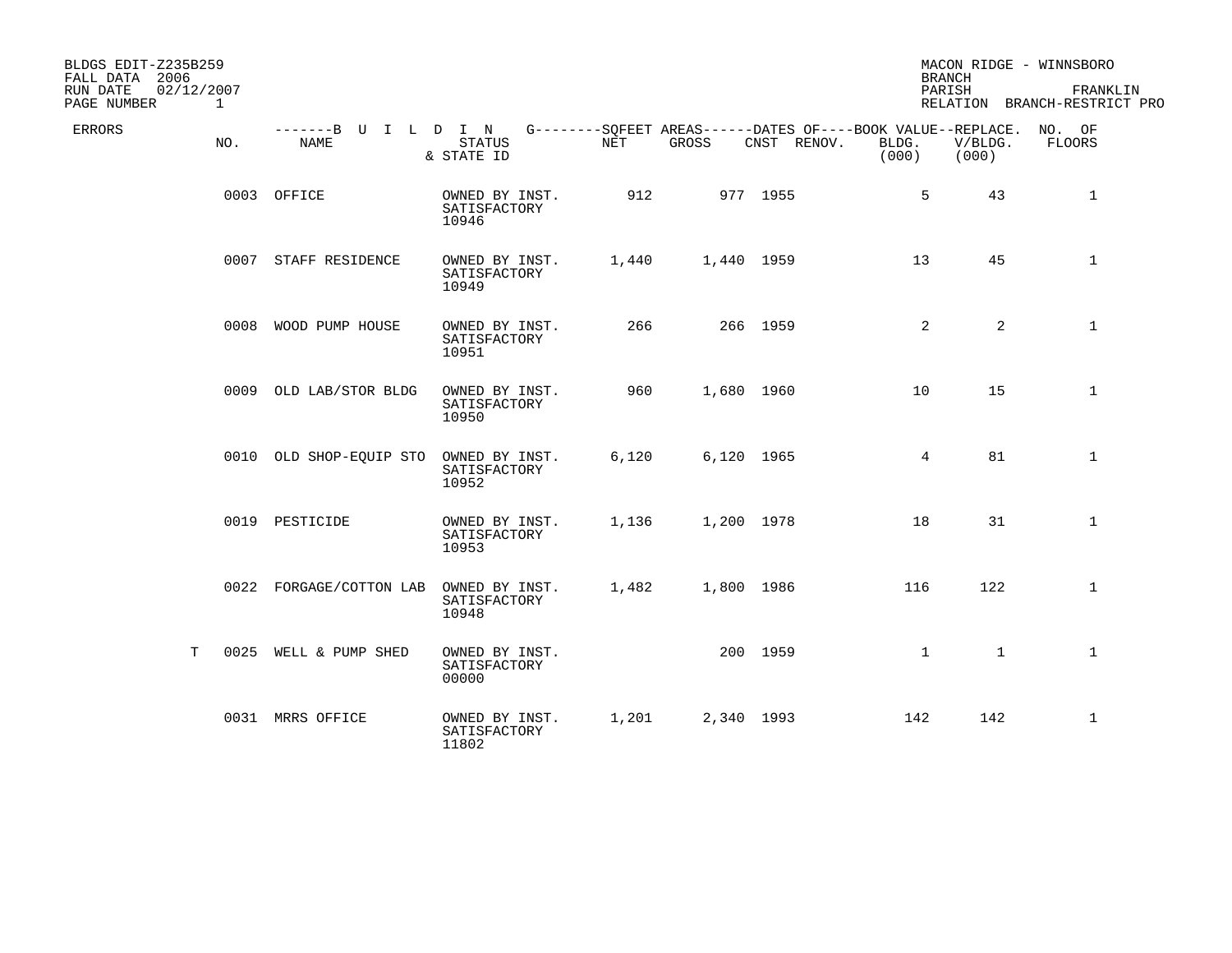| BLDGS EDIT-Z235B259<br>2006<br>FALL DATA<br>RUN DATE<br>PAGE NUMBER | 02/12/2007 | 2    |                            |                                                    |       |       |                                                                            |                | <b>BRANCH</b><br>PARISH<br>RELATION | MACON RIDGE - WINNSBORO<br>FRANKLIN<br>BRANCH-RESTRICT PRO |
|---------------------------------------------------------------------|------------|------|----------------------------|----------------------------------------------------|-------|-------|----------------------------------------------------------------------------|----------------|-------------------------------------|------------------------------------------------------------|
| <b>ERRORS</b>                                                       |            | NO.  | $---B$<br>T<br><b>NAME</b> | I N<br><sup>D</sup><br><b>STATUS</b><br>& STATE ID | NET   | GROSS | G--------SQFEET AREAS------DATES OF----BOOK VALUE--REPLACE.<br>CNST RENOV. | BLDG.<br>(000) | V/BLDG.<br>(000)                    | NO. OF<br>FLOORS                                           |
|                                                                     |            | 0033 | EQUIP STOR SOUTH           | OWNED BY INST.<br>SATISFACTORY<br>11842            | 5,325 |       | 5,325 1994                                                                 | 29             | 29                                  | 1                                                          |
|                                                                     | T          | 0035 | T.H. SCOTT CENTER          | OWNED BY INST.<br>SATISFACTORY<br>12813            |       |       | 4,352 1999                                                                 | 299            | 299                                 | 1                                                          |
|                                                                     | T.         | 0036 | SHOP/STOR BLDG             | OWNED BY INST.<br>SATISFACTORY<br>12825            |       |       | 5,000 1999                                                                 | 176            | 176                                 | $\mathbf 1$                                                |
|                                                                     | T          | 0038 | PEST MGMT LAB BLDG         | OWNED BY INST.<br>SATISFACTORY<br>13399            |       |       | 3,920 2002                                                                 | 305            | 305                                 | 1                                                          |
|                                                                     | т          | 0039 | <b>GREENHOUSE</b>          | OWNED BY INST.<br>SATISFACTORY<br>12748            |       |       | 128 1992                                                                   | 8              | 8                                   | 1                                                          |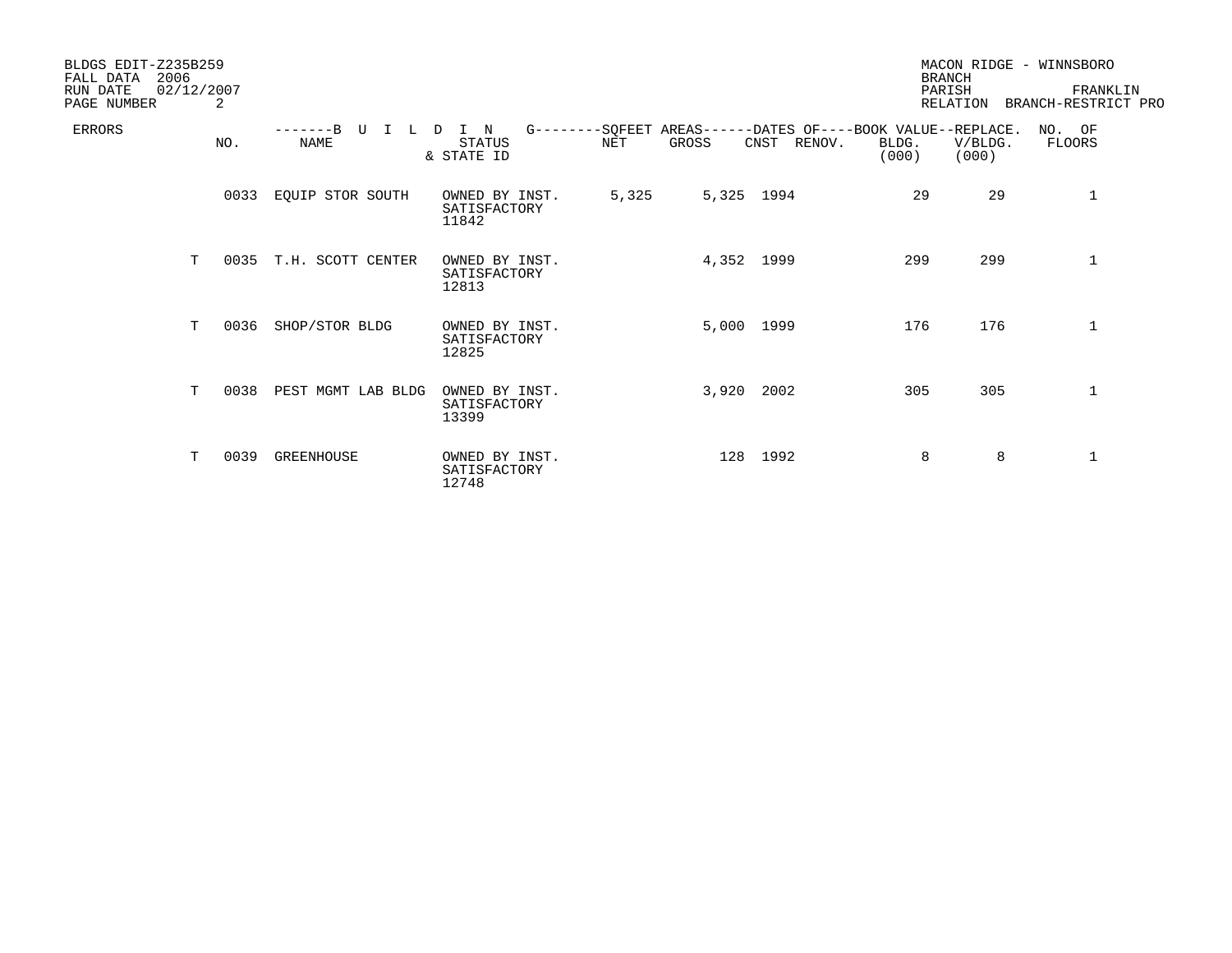FALL DATA 2006 BRANCH

 BLDGS EDIT-Z235B259 MACON RIDGE - WINNSBORO RUN DATE 02/12/2007 PARISH FRANKLIN PAGE NUMBER 3 RELATION BRANCH-RESTRICT PRO

### D E S C R I P T I O N A N D S U M M A R Y O F E R R O R S

ERROR A DUPLICATE BLDG

- ERROR B DUPLICATE SUPPLEMENT
- ERROR C UNMATCHED BLDG ERROR D UNMATCHED SUPPLEMENT
- 
- ERROR E INVALID OWNERSHIP STATUS CODE ERROR F INVALID FOUNDATION TYPE
- ERROR G INVALID CONDITION STATUS CODE
- ERROR H INVALID CONSTRUCTION STATUS CODE (TYPE STRUC)
- ERROR I INVALID AIR CONDITIONED STATUS CODE
- ERROR J INVALID HEATING STATUS CODE
- ERROR K INVALID FLOOR STRUCTURE STATUS CODE
- ERROR L INVALID ROOF STRUCTURE STATUS CODE
- ERROR M INVALID EXTERIOR WALL FINISH CODE
- ERROR N INVALID ROOF MATERIAL STATUS CODE
- ERROR O STATE IDENTIFICATION NUMBER IS BLANK
- ERROR P GROSS AREA = ZEROS OR BLANK
- ERROR Q CONSTRUCTION DATE PRIOR TO 1800 OR BLANK
- ERROR R BLDG IS OWNED BUT NO BOOK OR ESTIMATED VALUE IS PROVIDED
- ERROR S NET ASSIGNABLE SO FT + CUSTODIAL, CIRCULATION MECHANICAL > GROSS SOUARE FEET THE SUM OF THE NET SQ FT OF THE ROOMS IN THIS BUILDING IS GREATER THAN THE REPORTED GROSS SQ FT
- ERROR T NET ASSIGNABLE SQUARE FEET = ZEROS OR BLANK (NO ROOMS ASSIGNED TO THIS BUILDING OR BUILDING CONTAINS 5 ONLY ROOMS WITH ROOM TYPES OF 010, 020, OR 030)

## T O T A L S

| TOTAL NUMBER OF BLDGS (MATCHED)<br>TOTAL ERRORS                                     | 14           |
|-------------------------------------------------------------------------------------|--------------|
| TOTAL BOOK VALUE OF BLDGS (IN THOUSANDS)<br>TOTAL EST VALUE OF BLDGS (IN THOUSANDS) | 1128<br>1299 |
| TOTAL GROSS AREA OWNED BY INST.<br>TOTAL GROSS AREA LEASED BY INST.                 | 34748        |
| TOTAL GROSS AREA                                                                    | 34748        |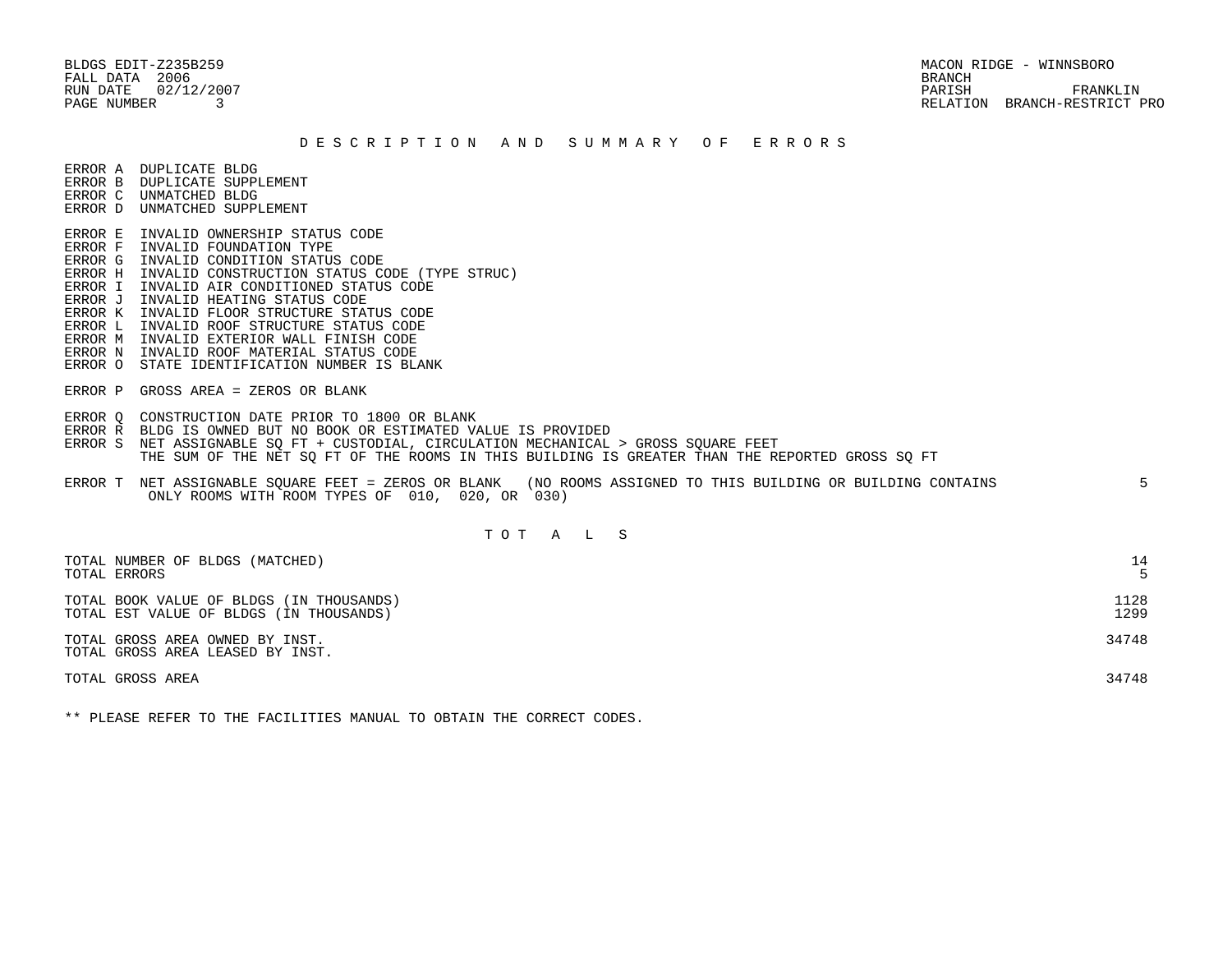| BLDGS EDIT-Z235B259<br>FALL DATA 2006<br>02/12/2007<br>RUN DATE<br>PAGE NUMBER<br>$\mathbf{1}$ |                              |                                         |       |            |                                                                            |                 | <b>BRANCH</b><br>PARISH | LEE MEMORIAL FOREST - BOGALUS<br>WASHINGTON<br>RELATION BRANCH-RESTRICT PRO |
|------------------------------------------------------------------------------------------------|------------------------------|-----------------------------------------|-------|------------|----------------------------------------------------------------------------|-----------------|-------------------------|-----------------------------------------------------------------------------|
| ERRORS<br>NO.                                                                                  | -------B U I L D I N<br>NAME | <b>STATUS</b><br>& STATE ID             | NET   | GROSS      | G--------SQFEET AREAS------DATES OF----BOOK VALUE--REPLACE.<br>CNST RENOV. | BLDG.<br>(000)  | V/BLDG.<br>(000)        | NO. OF<br>FLOORS                                                            |
|                                                                                                | 0001 EMPLOYEE HSE #1         | OWNED BY INST.<br>SATISFACTORY<br>10924 | 1,270 | 1,336 1927 |                                                                            | $\mathbf{1}$    | 51                      | 1                                                                           |
|                                                                                                | 0002 PUMP SHED               | OWNED BY INST.<br>SATISFACTORY<br>10925 | 120   |            | 120 1927                                                                   | $\mathbf{1}$    | 3                       | $\mathbf{1}$                                                                |
|                                                                                                | 0003 MAIN LODGE              | OWNED BY INST.<br>SATISFACTORY<br>10926 | 2,929 | 2,929 1927 |                                                                            | 8               | 94                      | $\mathbf{1}$                                                                |
|                                                                                                | 0004 FACULTY CABIN           | OWNED BY INST.<br>SATISFACTORY<br>10927 | 374   |            | 374 1927                                                                   | $\mathbf{1}$    | 23                      | $\mathbf{1}$                                                                |
|                                                                                                | 0029 LUMBER DRYING SHED      | OWNED BY INST.<br>SATISFACTORY<br>10929 | 1,608 | 1,800 1964 |                                                                            | $7\overline{ }$ | $7\overline{ }$         | $\mathbf{1}$                                                                |
|                                                                                                | 0036 WOOD WORKING SHED       | OWNED BY INST.<br>SATISFACTORY<br>10930 | 1,497 | 1,935 1973 |                                                                            | 17              | 17                      | $\mathbf{1}$                                                                |
|                                                                                                | 0037 EMPLOYEE HSE #2         | OWNED BY INST.<br>SATISFACTORY<br>10928 | 1,448 | 1,448 1974 |                                                                            | $\mathbf{1}$    | 46                      | $\mathbf{1}$                                                                |
|                                                                                                | 0045 OFFICE                  | OWNED BY INST.<br>SATISFACTORY<br>10931 | 894   |            | 968 1983                                                                   | 42              | 43                      | $\mathbf{1}$                                                                |
|                                                                                                | 0050 TOOL SHOP               | OWNED BY INST.<br>SATISFACTORY<br>10932 | 1,300 | 1,300 1901 |                                                                            | 1               | $\mathbf{1}$            | $\mathbf{1}$                                                                |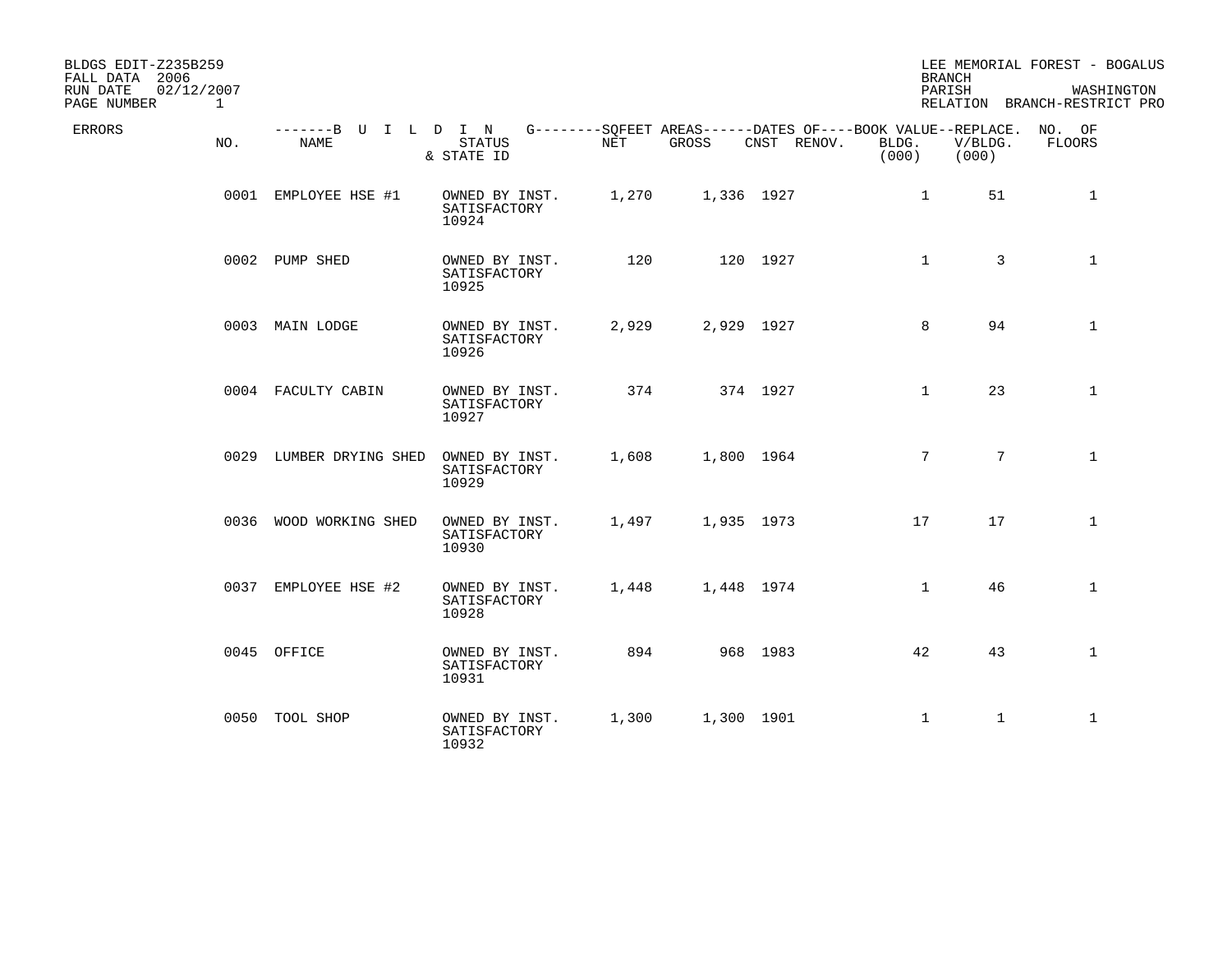| BLDGS EDIT-Z235B259<br>FALL DATA 2006<br>RUN DATE<br>02/12/2007<br>PAGE NUMBER<br>2 |                                                                                                 |                                         |       |             |             | <b>BRANCH</b><br>PARISH |                  | LEE MEMORIAL FOREST - BOGALUS<br>WASHINGTON<br>RELATION BRANCH-RESTRICT PRO |
|-------------------------------------------------------------------------------------|-------------------------------------------------------------------------------------------------|-----------------------------------------|-------|-------------|-------------|-------------------------|------------------|-----------------------------------------------------------------------------|
| ERRORS<br>NO.                                                                       | -------B U I L D I N G--------SOFEET AREAS------DATES OF----BOOK VALUE--REPLACE. NO. OF<br>NAME | <b>STATUS</b><br>& STATE ID             | NET   | GROSS       | CNST RENOV. | BLDG.<br>(000)          | V/BLDG.<br>(000) | FLOORS                                                                      |
|                                                                                     | 0055 LAUNDRY/STORAGE                                                                            | OWNED BY INST.<br>SATISFACTORY<br>11800 | 330   |             | 330 1989    | 8                       | 8                | $\mathbf{1}$                                                                |
|                                                                                     | 0057 SHOWER BLDG                                                                                | OWNED BY INST.<br>SATISFACTORY<br>10933 | 329   |             | 329 1927    | 19                      | 19               | $\mathbf 1$                                                                 |
|                                                                                     | 0058 FUEL SHED                                                                                  | OWNED BY INST.<br>SATISFACTORY<br>10934 | 237   |             | 237 1988    | $\mathbf{1}$            | $\mathbf{1}$     | $\mathbf{1}$                                                                |
|                                                                                     | 0059 GREENHOUSE                                                                                 | OWNED BY INST.<br>SATISFACTORY<br>10935 | 224   |             | 224 1984    | 3                       | 3                | $\mathbf{1}$                                                                |
|                                                                                     | 0072 KNIGHT HOUSE                                                                               | OWNED BY INST.<br>SATISFACTORY<br>12645 | 1,550 | 1,825 1940  |             | 45                      | 45               | 2                                                                           |
|                                                                                     | 0073 KNIGHT STOR/GARAGE                                                                         | OWNED BY INST.<br>SATISFACTORY<br>00000 | 504   |             | 528 1940    | 5                       | 5                | $\mathbf{1}$                                                                |
|                                                                                     | 0074 KNIGHT BARN                                                                                | OWNED BY INST.<br>SATISFACTORY<br>12646 | 7,390 | 7,390 1940  |             | $12 \overline{ }$       | 12               | $\overline{2}$                                                              |
| Т                                                                                   | 0083 STORAGE SHED                                                                               | OWNED BY INST.<br>SATISFACTORY<br>11801 |       | 28,205 1992 |             | 3                       | 5,379            | $\mathbf 1$                                                                 |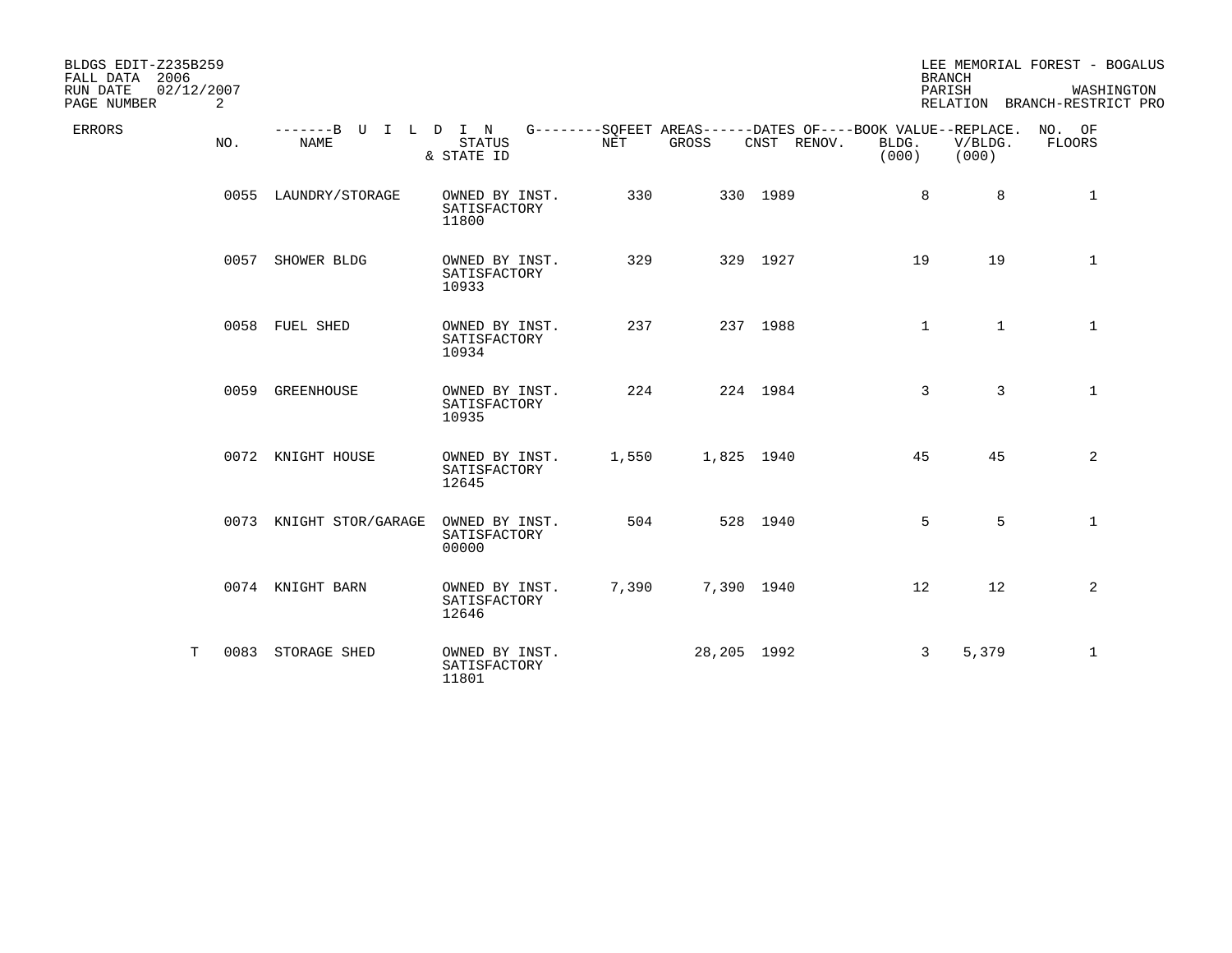FALL DATA 2006 BRANCH

 BLDGS EDIT-Z235B259 LEE MEMORIAL FOREST - BOGALUS RUN DATE 02/12/2007 PARISH WASHINGTON PAGE NUMBER 3 RELATION BRANCH-RESTRICT PRO

#### D E S C R I P T I O N A N D S U M M A R Y O F E R R O R S

ERROR A DUPLICATE BLDG

- ERROR B DUPLICATE SUPPLEMENT
- ERROR C UNMATCHED BLDG ERROR D UNMATCHED SUPPLEMENT
- 
- ERROR E INVALID OWNERSHIP STATUS CODE
- ERROR F INVALID FOUNDATION TYPE
- ERROR G INVALID CONDITION STATUS CODE
- ERROR H INVALID CONSTRUCTION STATUS CODE (TYPE STRUC)
- ERROR I INVALID AIR CONDITIONED STATUS CODE
- ERROR J INVALID HEATING STATUS CODE
- ERROR K INVALID FLOOR STRUCTURE STATUS CODE
- ERROR L INVALID ROOF STRUCTURE STATUS CODE
- ERROR M INVALID EXTERIOR WALL FINISH CODE
- ERROR N INVALID ROOF MATERIAL STATUS CODE
- ERROR O STATE IDENTIFICATION NUMBER IS BLANK
- ERROR P GROSS AREA = ZEROS OR BLANK
- ERROR Q CONSTRUCTION DATE PRIOR TO 1800 OR BLANK
- ERROR R BLDG IS OWNED BUT NO BOOK OR ESTIMATED VALUE IS PROVIDED
- ERROR S NET ASSIGNABLE SO FT + CUSTODIAL, CIRCULATION MECHANICAL > GROSS SOUARE FEET THE SUM OF THE NET SQ FT OF THE ROOMS IN THIS BUILDING IS GREATER THAN THE REPORTED GROSS SQ FT
- ERROR T NET ASSIGNABLE SQUARE FEET = ZEROS OR BLANK (NO ROOMS ASSIGNED TO THIS BUILDING OR BUILDING CONTAINS 1 ONLY ROOMS WITH ROOM TYPES OF 010, 020, OR 030)

## T O T A L S

| TOTAL NUMBER OF BLDGS (MATCHED)<br>TOTAL ERRORS                                     |             |
|-------------------------------------------------------------------------------------|-------------|
| TOTAL BOOK VALUE OF BLDGS (IN THOUSANDS)<br>TOTAL EST VALUE OF BLDGS (IN THOUSANDS) | 175<br>5757 |
| TOTAL GROSS AREA OWNED BY INST.<br>TOTAL GROSS AREA LEASED BY INST.                 | 51278       |
| TOTAL GROSS AREA                                                                    | 51278       |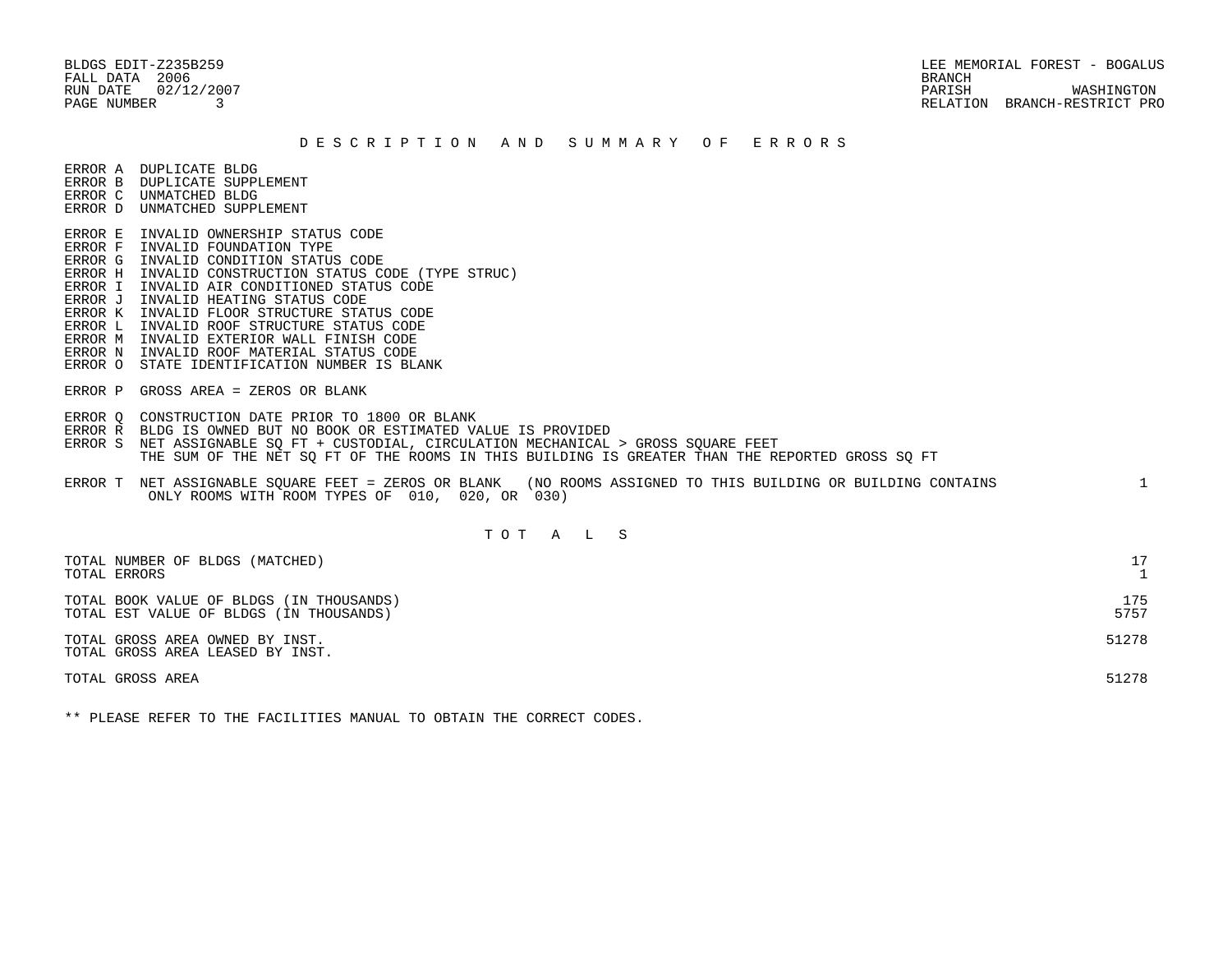| BLDGS EDIT-Z235B259<br>FALL DATA 2006<br>02/12/2007<br>RUN DATE<br>PAGE NUMBER | $\mathbf{1}$ |                              |                                         |       |            |                                                                                   | <b>BRANCH</b><br>PARISH |                  | CAMP GRANT WALKER - POLLOCK<br><b>GRANT</b><br>RELATION BRANCH-RESTRICT PRO |
|--------------------------------------------------------------------------------|--------------|------------------------------|-----------------------------------------|-------|------------|-----------------------------------------------------------------------------------|-------------------------|------------------|-----------------------------------------------------------------------------|
| ERRORS                                                                         | NO.          | -------B U I L D I N<br>NAME | STATUS<br>& STATE ID                    | NET   | GROSS      | G--------SQFEET AREAS------DATES OF----BOOK VALUE--REPLACE. NO. OF<br>CNST RENOV. | BLDG.<br>(000)          | V/BLDG.<br>(000) | FLOORS                                                                      |
|                                                                                |              | 0002 DRINK FOUNTAIN 2        | OWNED BY INST.<br>SATISFACTORY<br>10342 | 160   |            | 160 1968                                                                          | $\mathbf{1}$            | $\mathbf{1}$     | $\mathbf{1}$                                                                |
|                                                                                |              | 0003 DRINK FOUNTAINS 2       | OWNED BY INST.<br>SATISFACTORY<br>10343 | 192   |            | 192 1968                                                                          | $\mathbf{1}$            | $\mathbf{1}$     | $\mathbf{1}$                                                                |
|                                                                                |              | 0004 LOG CABIN #1            | OWNED BY INST.<br>SATISFACTORY<br>10318 | 929   |            | 957 1974                                                                          | $\mathbf{1}$            | 18               | $\mathbf{1}$                                                                |
|                                                                                |              | 0005 LOG CABIN #2            | OWNED BY INST.<br>SATISFACTORY<br>10319 | 912   |            | 957 1974                                                                          | $\mathbf{1}$            | 18               | $\mathbf{1}$                                                                |
|                                                                                |              | 0006 LOG CABIN #3            | OWNED BY INST.<br>SATISFACTORY<br>10320 | 876   |            | 884 1974                                                                          | $\mathbf{1}$            | 15               | $\mathbf{1}$                                                                |
|                                                                                |              | 0007 ARTS & CRAFTS BLDG      | OWNED BY INST.<br>SATISFACTORY<br>10328 | 3,200 | 3,200 1974 |                                                                                   | $\mathbf{1}$            | 55               | $\mathbf{1}$                                                                |
|                                                                                |              | 0008 SHADOWS STF CABIN       | OWNED BY INST.<br>SATISFACTORY<br>10329 | 841   |            | 841 1974                                                                          | $\mathbf{1}$            | 9                | $\mathbf{1}$                                                                |
|                                                                                |              | 0009 OLD DANCE HALL          | OWNED BY INST.<br>SATISFACTORY<br>10330 | 2,400 | 2,400 1974 |                                                                                   | $\mathbf{1}$            | 62               | $\mathbf{1}$                                                                |
|                                                                                |              | 0010 OFFICE                  | OWNED BY INST.<br>SATISFACTORY<br>10337 | 902   | 1,200 1974 |                                                                                   | $\mathbf{1}$            | 15               | $\mathbf{1}$                                                                |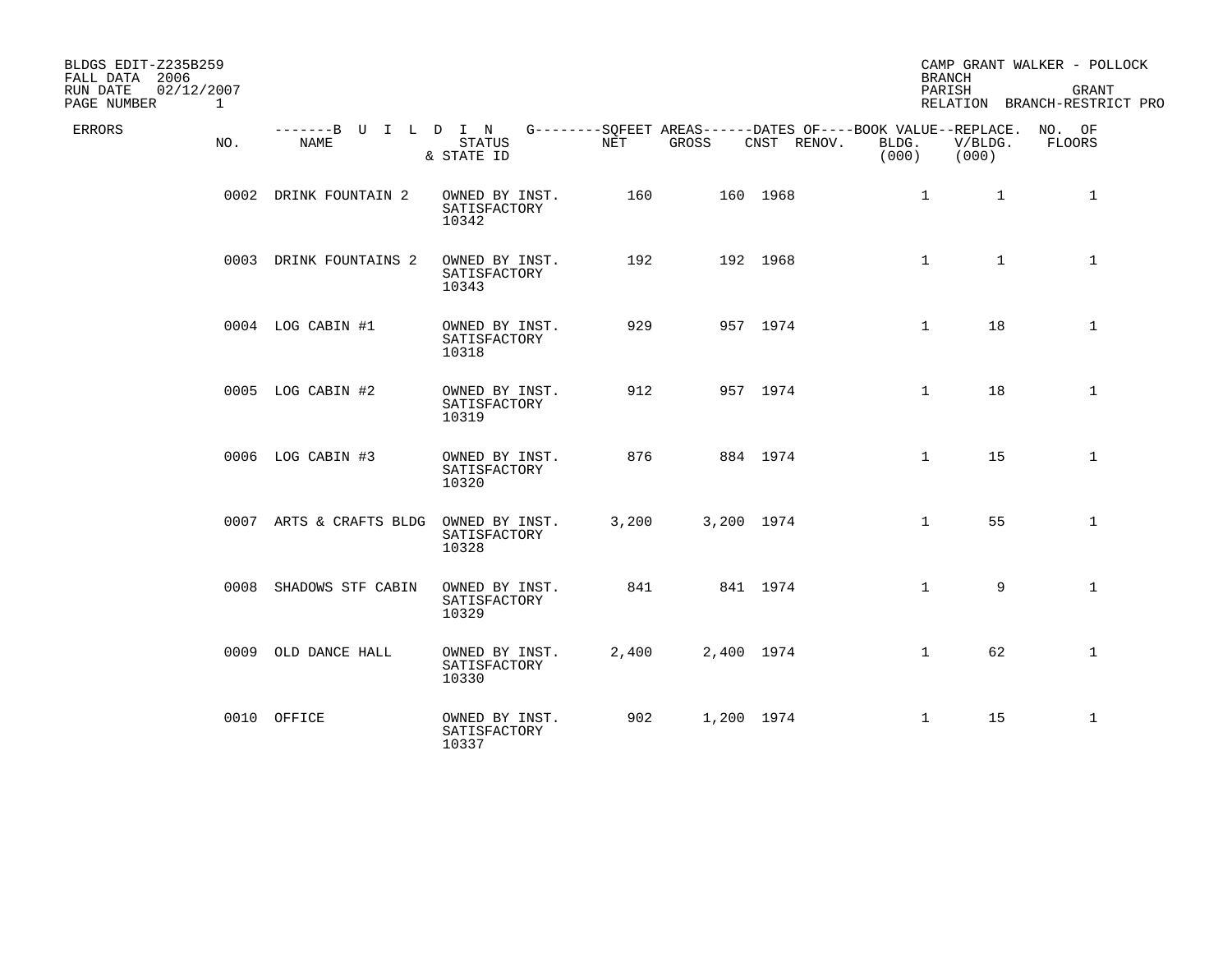| BLDGS EDIT-Z235B259<br>FALL DATA 2006<br>02/12/2007<br>RUN DATE<br>PAGE NUMBER | 2   |                              |                                         |       |            |                    |                                                                               | <b>BRANCH</b><br>PARISH | CAMP GRANT WALKER - POLLOCK<br><b>GRANT</b><br>RELATION BRANCH-RESTRICT PRO |
|--------------------------------------------------------------------------------|-----|------------------------------|-----------------------------------------|-------|------------|--------------------|-------------------------------------------------------------------------------|-------------------------|-----------------------------------------------------------------------------|
| <b>ERRORS</b>                                                                  | NO. | -------B U I L D I N<br>NAME | <b>STATUS</b><br>& STATE ID             | NET   | GROSS      | CNST RENOV.        | G--------SQFEET AREAS------DATES OF----BOOK VALUE--REPLACE.<br>BLDG.<br>(000) | V/BLDG.<br>(000)        | NO. OF<br>FLOORS                                                            |
|                                                                                |     | 0011 EDUCATION CENTER        | OWNED BY INST.<br>SATISFACTORY<br>10340 | 4,120 |            | 4,200 1974<br>1993 | 26                                                                            | 181                     | $\mathbf{1}$                                                                |
|                                                                                |     | 0012 SWIMMING POOL           | OWNED BY INST.<br>SATISFACTORY<br>10346 | 4,170 | 4,170 1978 |                    | 98                                                                            | 159                     | $\mathbf{1}$                                                                |
|                                                                                |     | 0013 MAINT. SHOP             | OWNED BY INST.<br>SATISFACTORY<br>10344 | 4,970 | 5,000 1979 |                    | 53                                                                            | 74                      | $\mathbf{1}$                                                                |
|                                                                                |     | 0014 GIRLS CABIN #4          | OWNED BY INST.<br>SATISFACTORY<br>10321 | 1,730 | 1,800 1983 |                    | 68                                                                            | 57                      | $\mathbf{1}$                                                                |
|                                                                                |     | 0015 GIRLS CABIN #5          | OWNED BY INST.<br>SATISFACTORY<br>10322 | 1,765 | 1,800 1983 |                    | 68                                                                            | 57                      | $\mathbf{1}$                                                                |
|                                                                                |     | 0016 GIRLS CABIN #6          | OWNED BY INST.<br>SATISFACTORY<br>10323 | 1,765 | 1,800 1983 |                    | 68                                                                            | 57                      | $\mathbf{1}$                                                                |
|                                                                                |     | 0017 GIRLS CABIN #7          | OWNED BY INST.<br>SATISFACTORY<br>10324 | 1,765 | 1,800 1983 |                    | $\mathbf{1}$                                                                  | 70                      | $\mathbf{1}$                                                                |
|                                                                                |     | 0018 GIRLS CABIN #8          | OWNED BY INST.<br>SATISFACTORY<br>10326 | 1,765 | 1,800 1983 |                    | 68                                                                            | 57                      | $\mathbf{1}$                                                                |
|                                                                                |     | 0019 GIRLS CABIN #9          | OWNED BY INST.<br>SATISFACTORY<br>10327 | 1,765 | 1,800 1983 |                    | 69                                                                            | 57                      | $\mathbf{1}$                                                                |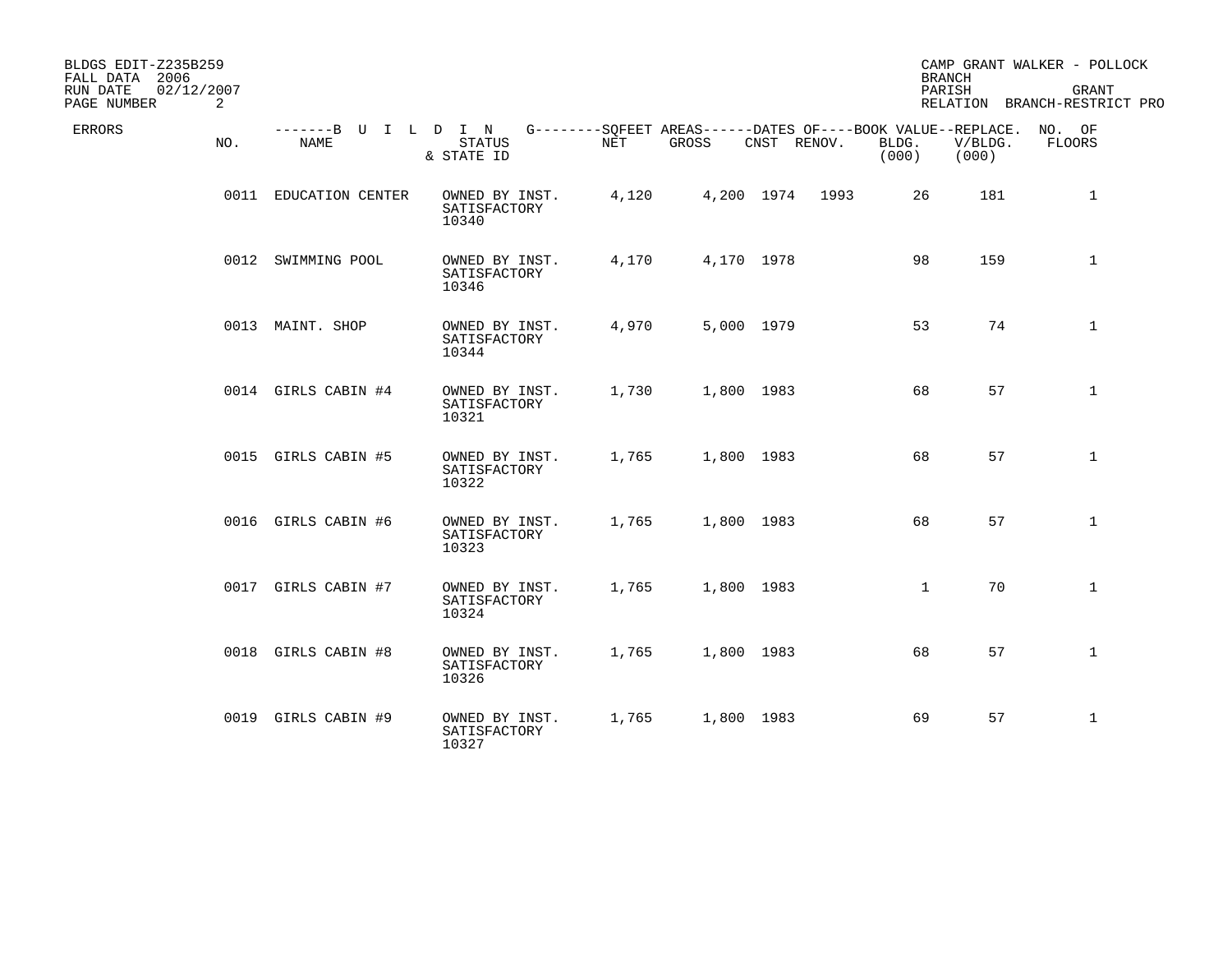| BLDGS EDIT-Z235B259<br>FALL DATA 2006<br>02/12/2007<br>RUN DATE<br>PAGE NUMBER | 3    |                              |                                         |       |            |                                                                            |                | <b>BRANCH</b><br>PARISH | CAMP GRANT WALKER - POLLOCK<br>GRANT<br>RELATION BRANCH-RESTRICT PRO |
|--------------------------------------------------------------------------------|------|------------------------------|-----------------------------------------|-------|------------|----------------------------------------------------------------------------|----------------|-------------------------|----------------------------------------------------------------------|
| ERRORS                                                                         | NO.  | -------B U I L D I N<br>NAME | <b>STATUS</b><br>& STATE ID             | NET   | GROSS      | G--------SOFEET AREAS------DATES OF----BOOK VALUE--REPLACE.<br>CNST RENOV. | BLDG.<br>(000) | V/BLDG.<br>(000)        | NO. OF<br>FLOORS                                                     |
|                                                                                |      | 0020 BOYS CABIN #16          | OWNED BY INST.<br>SATISFACTORY<br>10331 | 1,765 | 1,800 1984 |                                                                            | $\mathbf{1}$   | 64                      | $\mathbf{1}$                                                         |
|                                                                                |      | 0021 BOYS CABIN #17          | OWNED BY INST.<br>SATISFACTORY<br>10332 | 1,765 | 1,800 1984 |                                                                            | $\mathbf{1}$   | 64                      | $\mathbf 1$                                                          |
|                                                                                |      | 0022 BOYS CABIN #19          | OWNED BY INST.<br>SATISFACTORY<br>10335 | 1,765 | 1,800 1984 |                                                                            | $\mathbf{1}$   | 76                      | $\mathbf{1}$                                                         |
|                                                                                |      | 0023 CARETAKERS HSE          | OWNED BY INST.<br>SATISFACTORY<br>10345 | 2,113 | 2,113 1984 |                                                                            | 9              | 81                      | $\mathbf 1$                                                          |
|                                                                                |      | 0024 MULTI BLDG              | OWNED BY INST.<br>SATISFACTORY<br>10341 | 7,422 | 8,000 1992 |                                                                            | 588            | 1                       | $\mathbf{1}$                                                         |
| T.                                                                             |      | 0025 GIRLS BATHHOUSE         | OWNED BY INST.<br>SATISFACTORY<br>10325 |       | 1,964 1986 |                                                                            | 235            | 154                     | $\mathbf{1}$                                                         |
|                                                                                |      | 0026 BOYS CABIN #18          | OWNED BY INST.<br>SATISFACTORY<br>10333 | 1,765 | 1,800 1986 |                                                                            | 57             | 65                      | 1                                                                    |
| Т                                                                              | 0027 | <b>BOYS BATHHOUSE</b>        | OWNED BY INST.<br>SATISFACTORY<br>10334 |       | 1,964 1986 |                                                                            | 218            | 153                     | $\mathbf{1}$                                                         |
|                                                                                |      | 0028 BOYS CABIN #20          | OWNED BY INST.<br>SATISFACTORY<br>10336 | 1,765 | 1,800 1986 |                                                                            | 57             | 65                      | $\mathbf{1}$                                                         |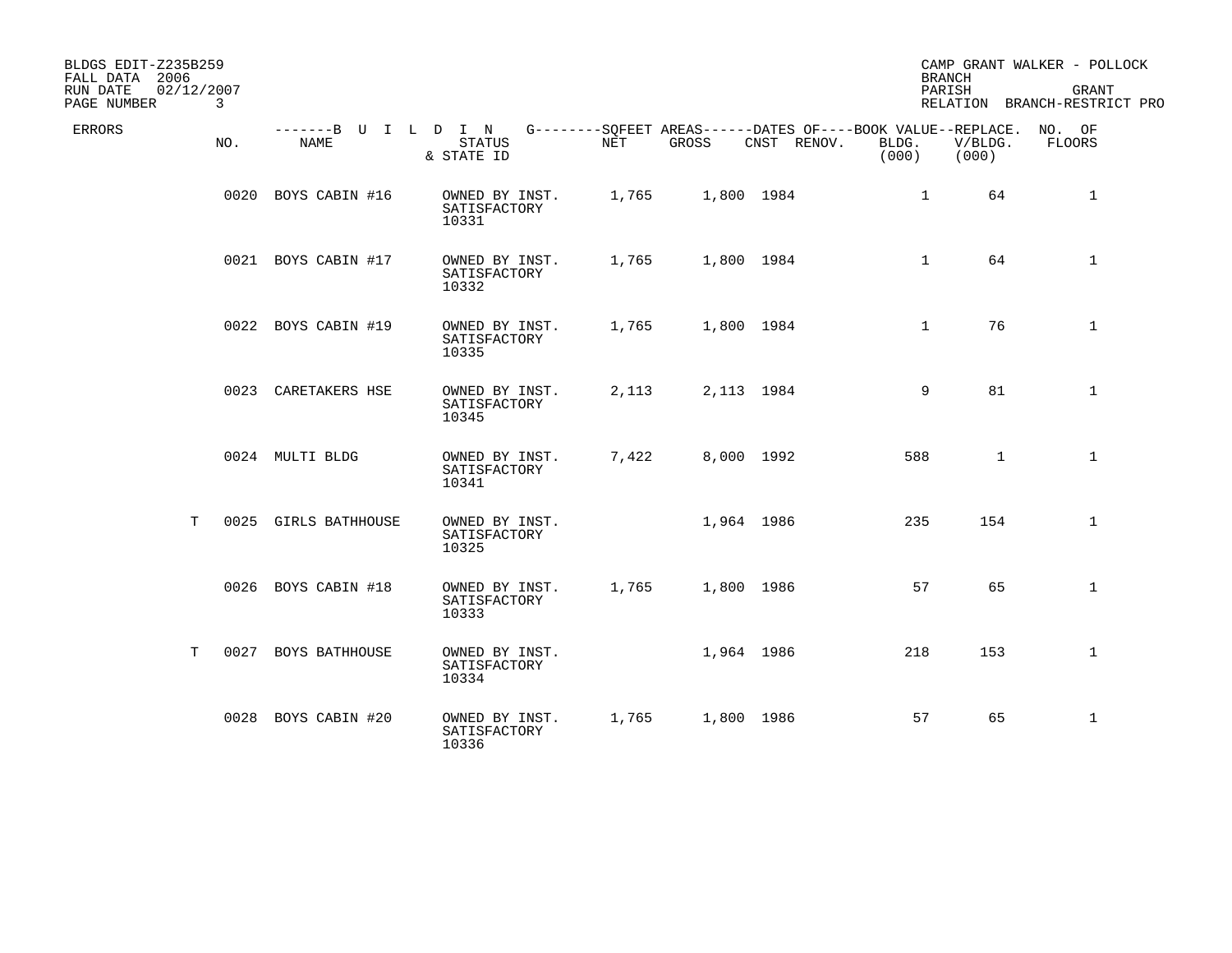| BLDGS EDIT-Z235B259<br>FALL DATA 2006<br>RUN DATE | 02/12/2007  |                              |                                         |       |            |                                                                            | <b>BRANCH</b><br>PARISH |                  | CAMP GRANT WALKER - POLLOCK<br><b>GRANT</b> |
|---------------------------------------------------|-------------|------------------------------|-----------------------------------------|-------|------------|----------------------------------------------------------------------------|-------------------------|------------------|---------------------------------------------|
| PAGE NUMBER                                       | $4^{\circ}$ |                              |                                         |       |            |                                                                            |                         |                  | RELATION BRANCH-RESTRICT PRO                |
| ERRORS                                            | NO.         | -------B U I L D I N<br>NAME | <b>STATUS</b><br>& STATE ID             | NET   | GROSS      | G--------SQFEET AREAS------DATES OF----BOOK VALUE--REPLACE.<br>CNST RENOV. | BLDG.<br>(000)          | V/BLDG.<br>(000) | NO. OF<br>FLOORS                            |
|                                                   |             | 0030 OUTDOOR PAVILION        | OWNED BY INST.<br>SATISFACTORY<br>10347 | 2,304 | 2,304 1901 |                                                                            | 105                     | 110              | 1                                           |
|                                                   |             | 0032 POOL EQUIP BLDG         | OWNED BY INST.<br>SATISFACTORY<br>10349 | 36    |            | 320 1901                                                                   | $\mathbf{1}$            | $\mathbf{1}$     | $\mathbf 1$                                 |
|                                                   |             | 0033 RIFLE SHED              | OWNED BY INST.<br>SATISFACTORY<br>10350 | 800   |            | 800 1901                                                                   | $\mathbf{1}$            | $\mathbf{1}$     | $\mathbf 1$                                 |
|                                                   |             | 0058 GREEK THEATRE           | OWNED BY INST.<br>SATISFACTORY<br>00000 | 1,500 | 1,500 1938 |                                                                            | 25                      | 25               | $\mathbf 1$                                 |
| Т                                                 |             | 0059 WATER TANK & WELL       | OWNED BY INST.<br>SATISFACTORY<br>00000 |       |            | 200 1955                                                                   | 9                       | 9                | $\mathbf{1}$                                |
| Т                                                 |             | 0061 CAMP STORE              | OWNED BY INST.<br>SATISFACTORY<br>13921 |       |            | 768 2003                                                                   | 20                      | 20               | $\mathbf{1}$                                |
| т                                                 |             | 0062 CLASSROOM               | OWNED BY INST.<br>SATISFACTORY<br>13922 |       |            | 768 2003                                                                   | 20                      | 20               | $\mathbf{1}$                                |
| T                                                 |             | 0063 HORSEBARN               | LEASED<br>SATISFACTORY<br>00000         |       | 6,400 2005 |                                                                            | $\mathbf{1}$            | $\mathbf{1}$     | $\mathbf{1}$                                |
| т                                                 |             | 0065 ACTIVITY BLDG           | LEASED<br>SATISFACTORY<br>00000         |       | 1,824 2005 |                                                                            | $\mathbf 1$             | $\mathbf{1}$     | $\mathbf{1}$                                |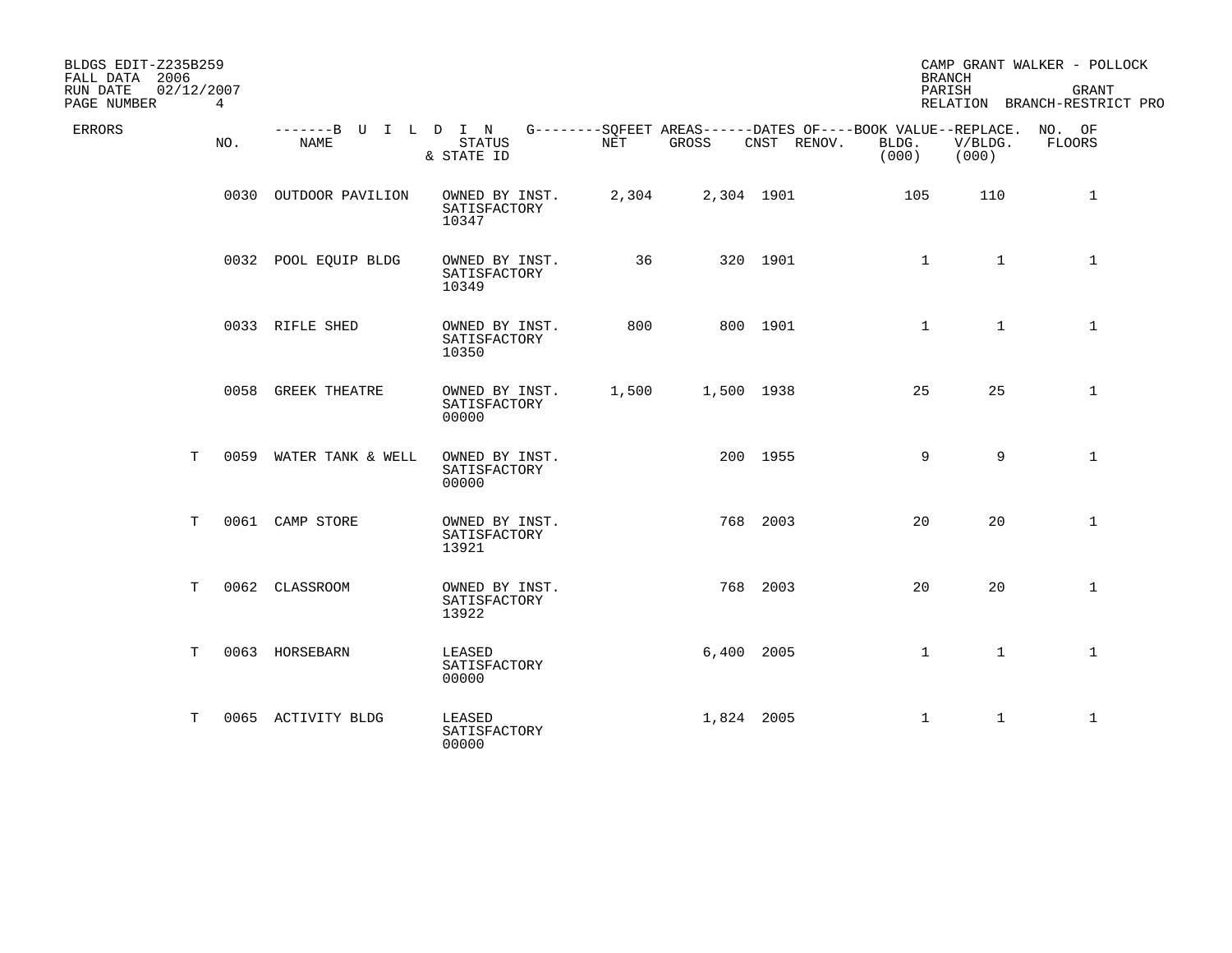| BLDGS EDIT-Z235B259<br>2006<br>FALL DATA<br>RUN DATE<br>PAGE NUMBER | 02/12/2007 | 5    |                        |                                                                    |                                                                         | <b>BRANCH</b><br>PARISH<br>RELATION |                  | CAMP GRANT WALKER - POLLOCK<br>GRANT<br>BRANCH-RESTRICT PRO |
|---------------------------------------------------------------------|------------|------|------------------------|--------------------------------------------------------------------|-------------------------------------------------------------------------|-------------------------------------|------------------|-------------------------------------------------------------|
| ERRORS                                                              |            | NO.  | – – – – B<br>U<br>NAME | -SQFEET<br>$G$ --<br>N<br>---<br>Ш.<br>NET<br>STATUS<br>& STATE ID | AREAS--<br>-DATES OF----BOOK VALUE--REPLACE.<br>GROSS<br>RENOV.<br>CNST | BLDG.<br>(000)                      | V/BLDG.<br>(000) | NO. OF<br>FLOORS                                            |
|                                                                     | т          | 0066 | DINING HALL            | LEASED<br>SATISFACTORY<br>00000                                    | 2005<br>3,770                                                           |                                     |                  |                                                             |
|                                                                     | T          | 0067 | INFIRMARY              | LEASED<br>SATISFACTORY<br>00000                                    | 2005<br>1,200                                                           | $\mathbf 1$                         |                  |                                                             |
|                                                                     | T          | 0068 | CHAPEL                 | LEASED<br>SATISFACTORY<br>00000                                    | 2005<br>2,400                                                           |                                     |                  |                                                             |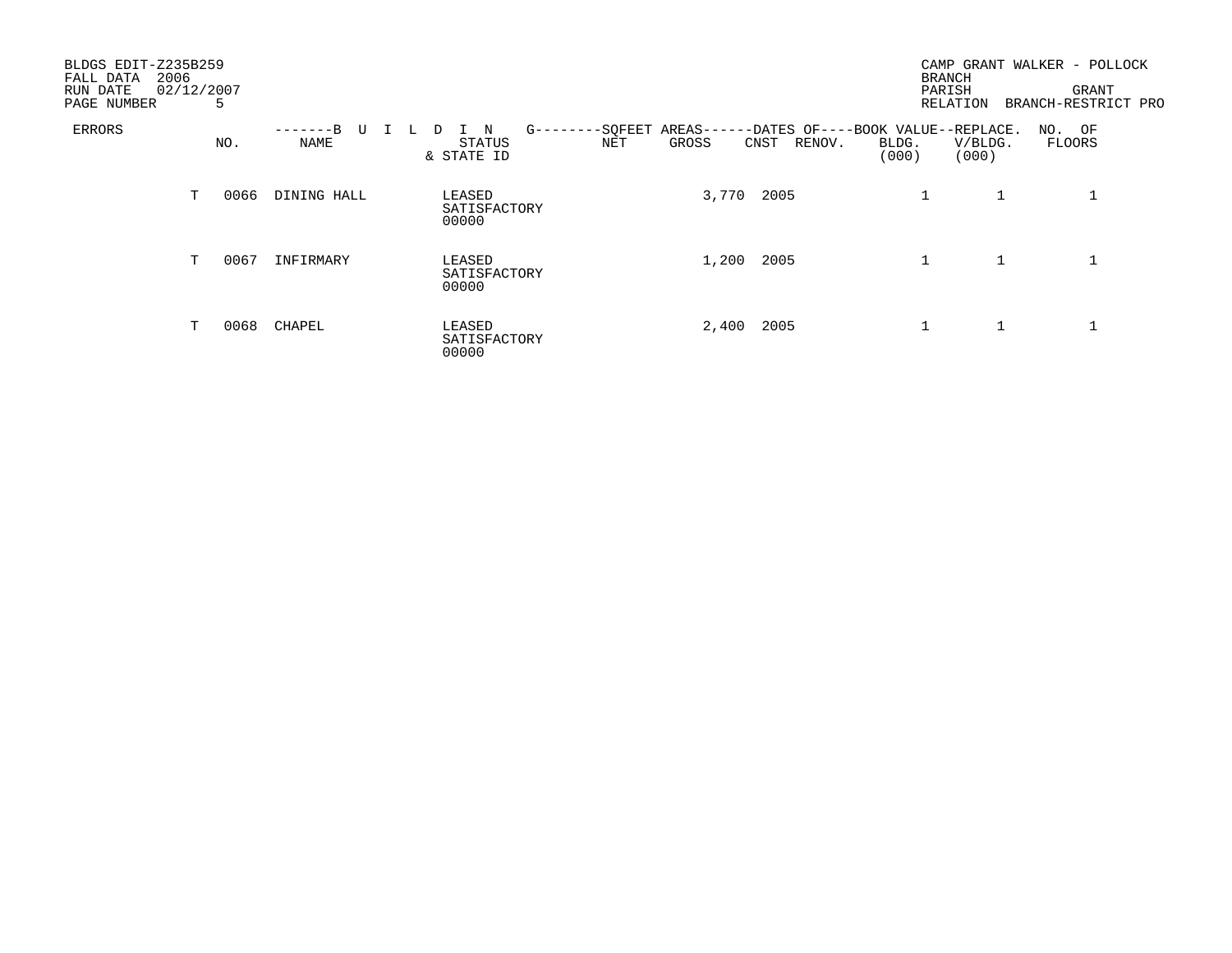FALL DATA 2006 BRANCH

 BLDGS EDIT-Z235B259 CAMP GRANT WALKER - POLLOCK RUN DATE  $02/12/2007$  GRANT PAGE NUMBER 6 RELATION BRANCH-RESTRICT PRO

### D E S C R I P T I O N A N D S U M M A R Y O F E R R O R S

ERROR A DUPLICATE BLDG

- ERROR B DUPLICATE SUPPLEMENT ERROR C UNMATCHED BLDG
- ERROR D UNMATCHED SUPPLEMENT

 ERROR E INVALID OWNERSHIP STATUS CODE ERROR F INVALID FOUNDATION TYPE ERROR G INVALID CONDITION STATUS CODE

- ERROR H INVALID CONSTRUCTION STATUS CODE (TYPE STRUC)
- ERROR I INVALID AIR CONDITIONED STATUS CODE
- ERROR J INVALID HEATING STATUS CODE
- ERROR K INVALID FLOOR STRUCTURE STATUS CODE
- ERROR L INVALID ROOF STRUCTURE STATUS CODE
- ERROR M INVALID EXTERIOR WALL FINISH CODE
- ERROR N INVALID ROOF MATERIAL STATUS CODE
- ERROR O STATE IDENTIFICATION NUMBER IS BLANK
- ERROR P GROSS AREA = ZEROS OR BLANK
- ERROR Q CONSTRUCTION DATE PRIOR TO 1800 OR BLANK
- ERROR R BLDG IS OWNED BUT NO BOOK OR ESTIMATED VALUE IS PROVIDED
- ERROR S NET ASSIGNABLE SO FT + CUSTODIAL, CIRCULATION MECHANICAL > GROSS SOUARE FEET THE SUM OF THE NET SQ FT OF THE ROOMS IN THIS BUILDING IS GREATER THAN THE REPORTED GROSS SQ FT
- ERROR T NET ASSIGNABLE SQUARE FEET = ZEROS OR BLANK (NO ROOMS ASSIGNED TO THIS BUILDING OR BUILDING CONTAINS 10 ONLY ROOMS WITH ROOM TYPES OF 010, 020, OR 030)

## T O T A L S

| TOTAL NUMBER OF BLDGS (MATCHED)          | 39    |
|------------------------------------------|-------|
| TOTAL ERRORS                             | 10    |
| TOTAL BOOK VALUE OF BLDGS (IN THOUSANDS) | 1876  |
| TOTAL EST VALUE OF BLDGS (IN THOUSANDS)  | 1872  |
| TOTAL GROSS AREA OWNED BY INST.          | 64662 |
| TOTAL GROSS AREA LEASED BY INST.         | 15594 |
| TOTAL GROSS AREA                         | 80256 |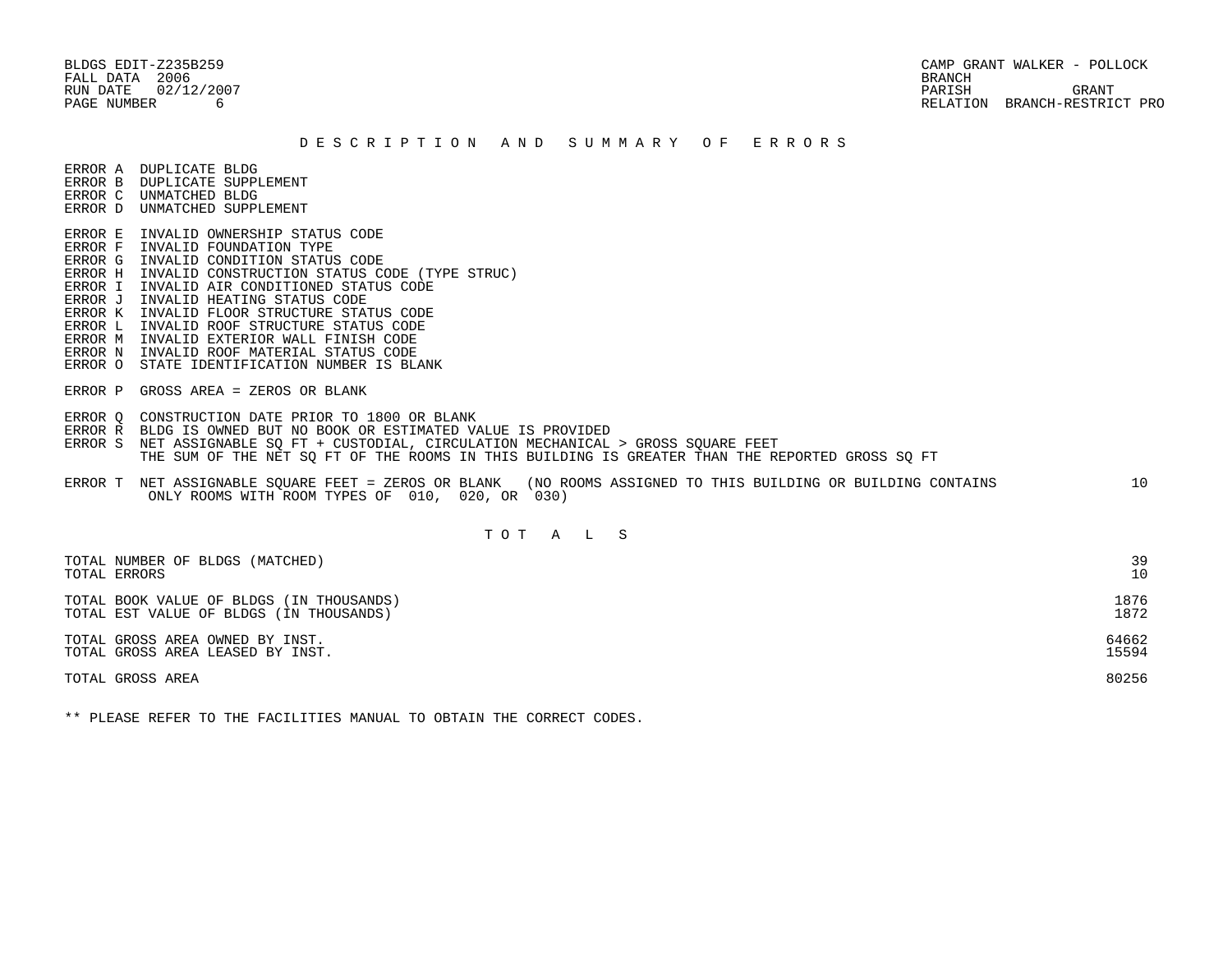| BLDGS EDIT-Z235B259<br>2006<br>FALL DATA<br>RUN DATE<br>PAGE NUMBER | 02/12/2007 |      |                             |      |                                         |               |       |                          |                                                     |                | PARISH OFFICE<br><b>BRANCH</b><br>PARISH<br>RELATION | BRANCH-RESTRICT PRO |  |
|---------------------------------------------------------------------|------------|------|-----------------------------|------|-----------------------------------------|---------------|-------|--------------------------|-----------------------------------------------------|----------------|------------------------------------------------------|---------------------|--|
| ERRORS                                                              | NO.        |      | $---B$<br>NAME              | - Lu | N<br>STATUS<br>& STATE ID               | $G - - - - -$ | NET   | -SOFEET AREAS--<br>GROSS | -DATES OF----BOOK VALUE--REPLACE.<br>RENOV.<br>CNST | BLDG.<br>(000) | V/BLDG.<br>(000)                                     | NO. OF<br>FLOORS    |  |
|                                                                     |            | 0083 | UNMATCHED SUPPLEMENT RECORD |      |                                         |               |       |                          |                                                     |                |                                                      |                     |  |
|                                                                     | т          | 0085 | PILOT PLANT                 |      | OWNED BY INST.<br>SATISFACTORY<br>13898 |               |       | 3,000                    | 2004                                                |                | 38<br>38                                             |                     |  |
|                                                                     |            | 0105 | PARISH OFFICE               |      | OWNED BY INST.<br>SATISFACTORY<br>00000 |               | 5,625 |                          | 5,625 1987                                          |                | 162<br>162                                           |                     |  |